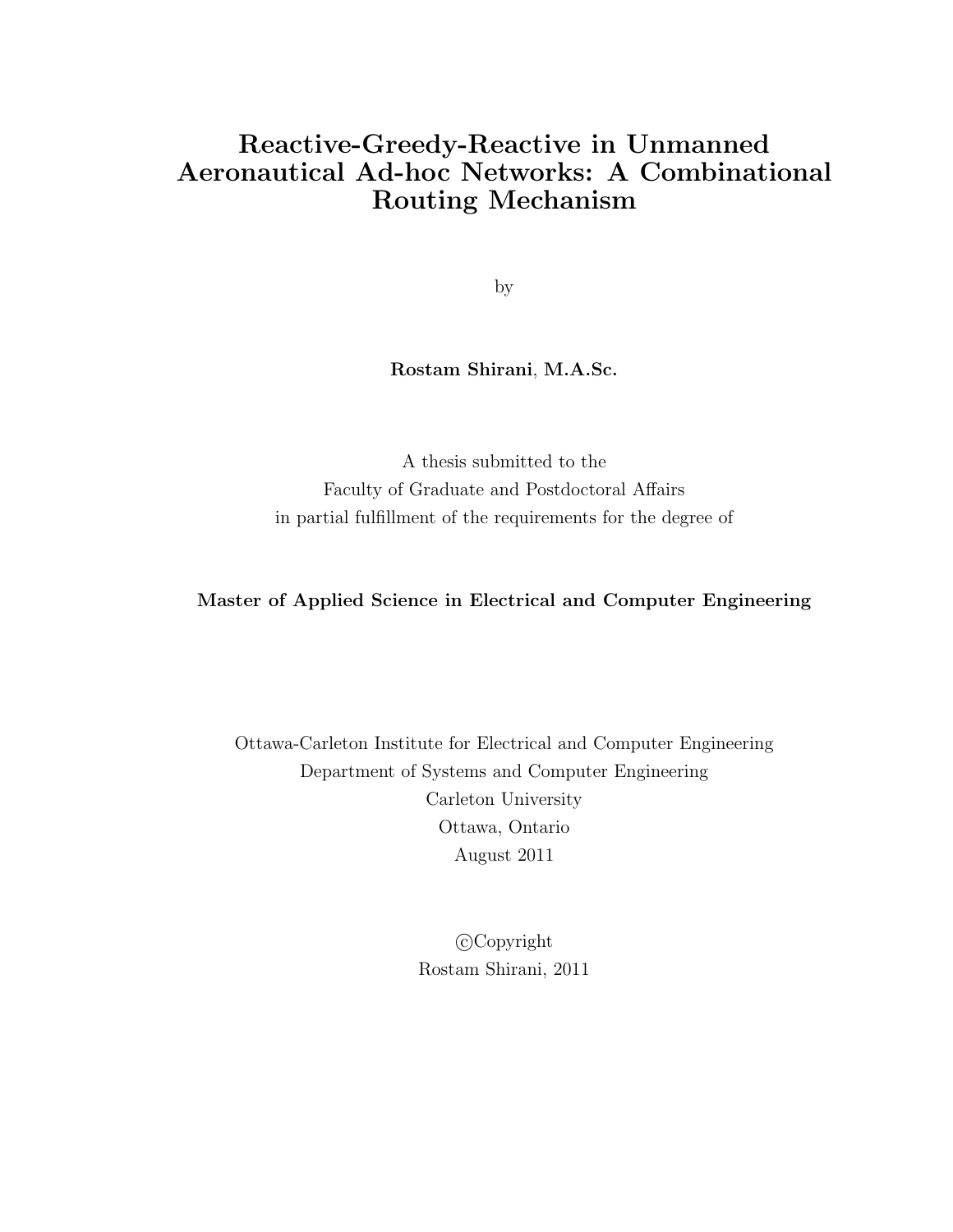The undersigned hereby recommends to the Faculty of Graduate and Postdoctoral Affairs acceptance of the thesis

## Reactive-Greedy-Reactive in Unmanned Aeronautical Ad-hoc Networks: A Combinational Routing Mechanism

submitted by Rostam Shirani, M.A.Sc.

in partial fulfillment of the requirements for the degree of

Master of Applied Science in Electrical and Computer Engineering

Professor Thomas Kunz, Thesis Co-supervisor

Professor Marc St-Hilaire, Thesis Co-supervisor

Professor Howard Schwartz, Chair, Department of Systems and Computer Engineering

Ottawa-Carleton Institute for Electrical and Computer Engineering Department of Systems and Computer Engineering Carleton University August, 2011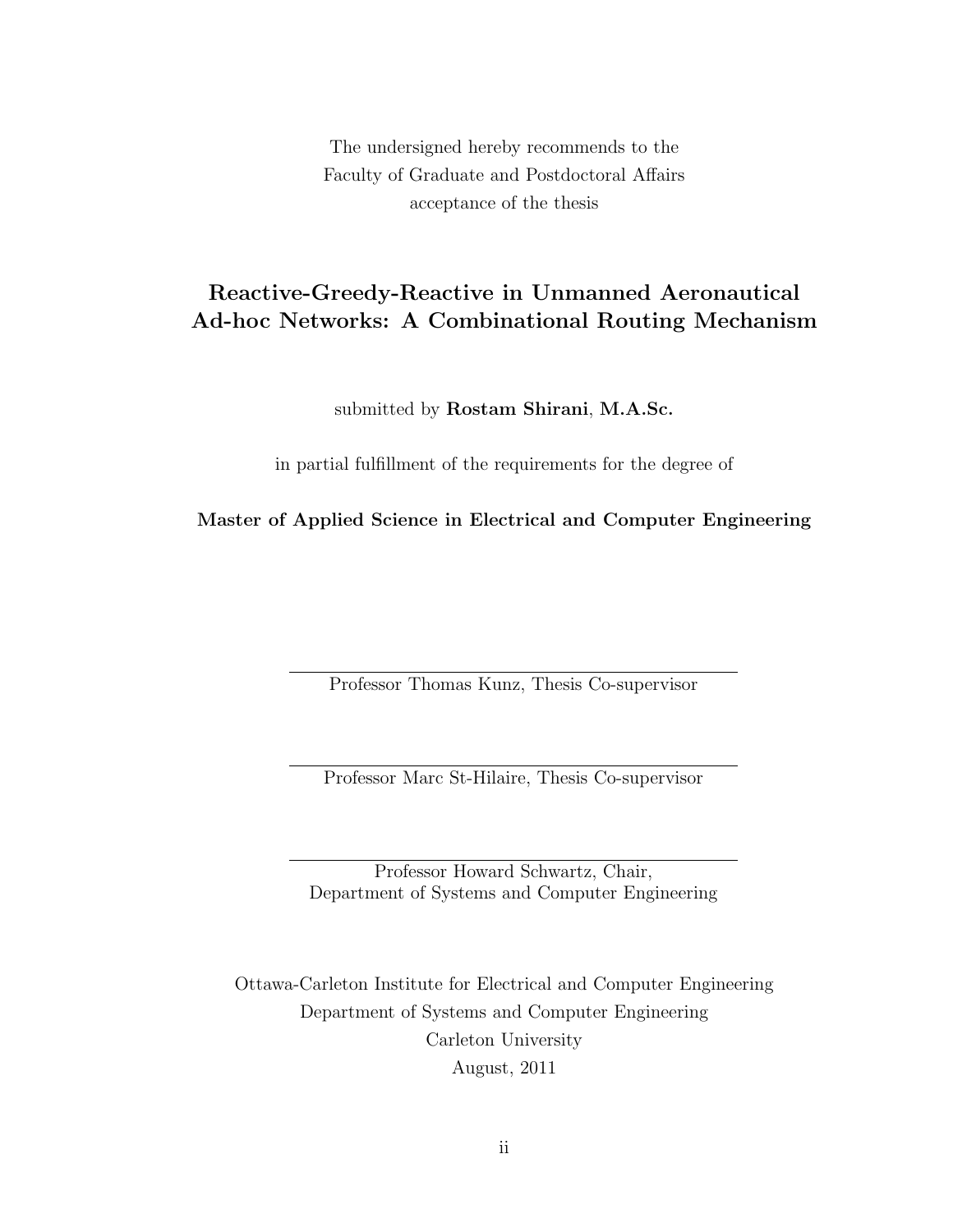## Abstract

<span id="page-2-0"></span>Based on the rapid growth in the applications of Unmanned Aerial Vehicles (UAVs) in the last decade, the idea of in-flight communication among UAVs has been proposed in cooperative missions. Since medium and small sized UAVs are cheap and deployable, several of them can be used to form what we call an Unmanned Aeronautical Ad-hoc Networks (UAANETs).

Due to the availability of location information, geographic protocols can be an option for routing in UAANETs. Although we show that greedy geographic forwarding alone is not sufficient in UAANETs, our results illustrate that a combination of greedy geographic forwarding with a reactive mechanism, which forms a Reactive-Greedy-Reactive (RGR) routing, can be beneficial. Simulation results show that RGR outperforms existing protocols such as Ad-hoc On-demand Distance Vector (AODV), and greedy geographic forwarding in searching missions in terms of delay and packet delivery ratio while its overhead is comparable with traditional mechanisms.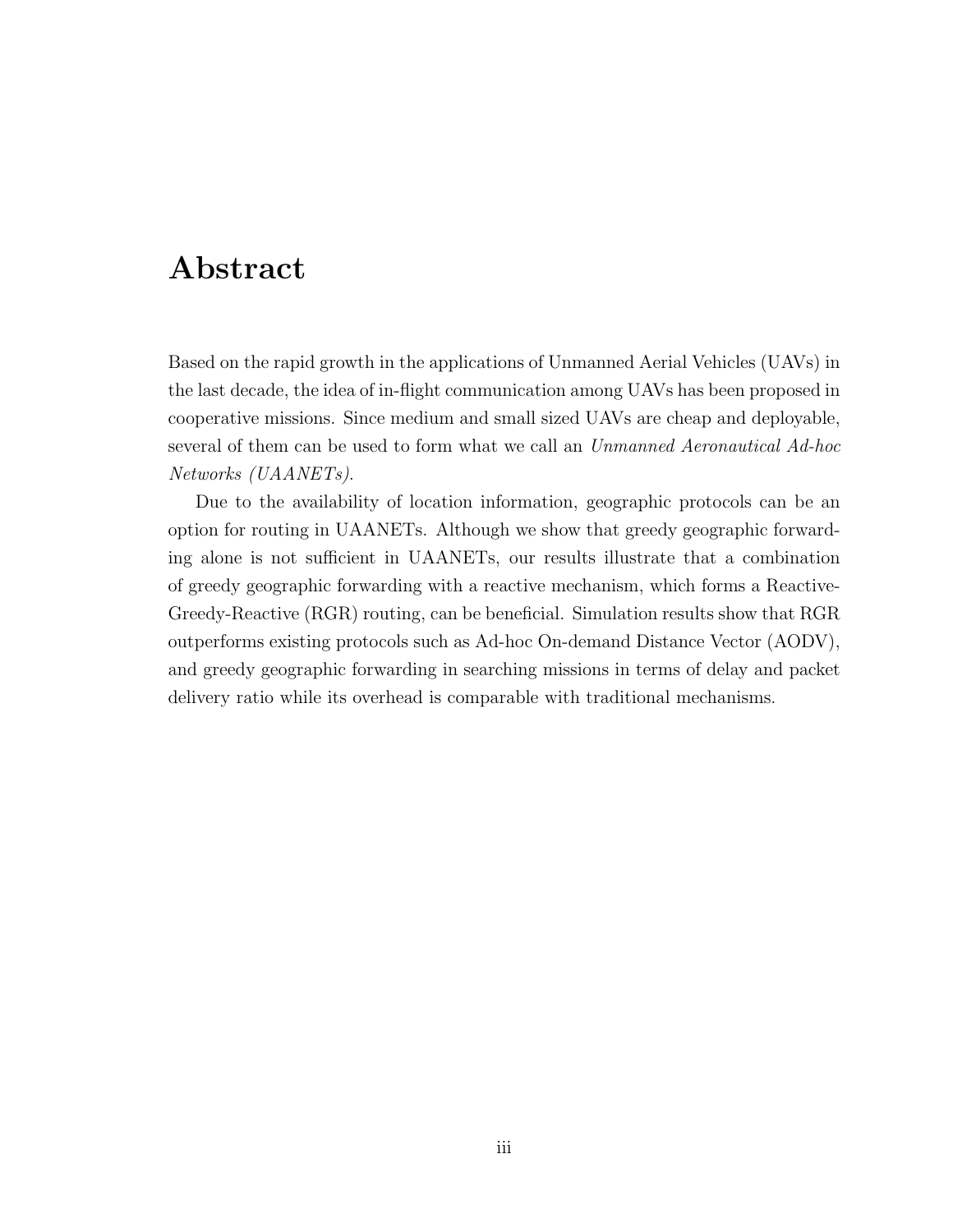In memory of Hajieh Khanom Jahan Shiran

To my parents, Manijeh and Mahmoud, and my sister Roya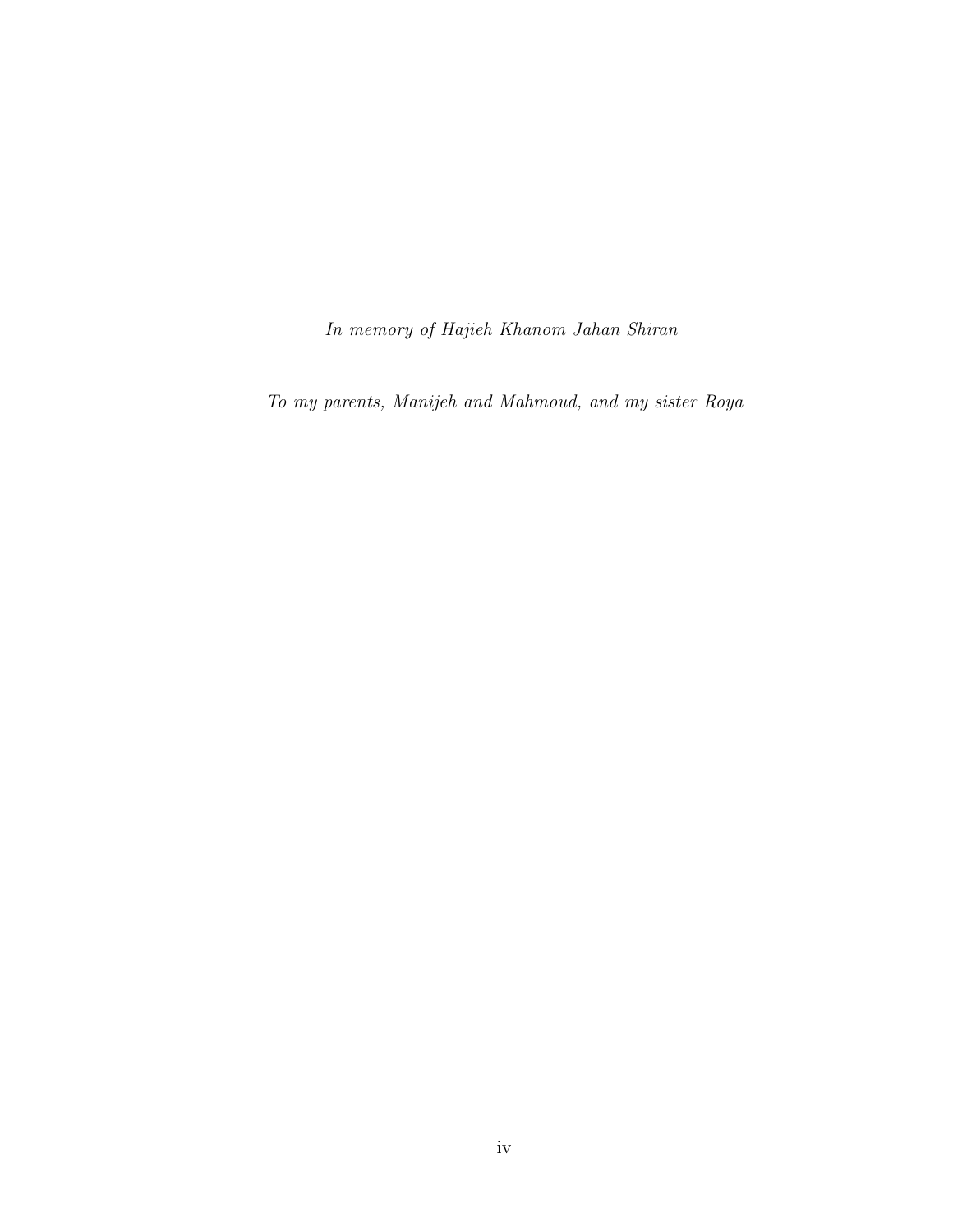## Acknowledgments

<span id="page-4-0"></span>I would like to express my deep and sincere gratitude to my supervisors Professors Thomas Kunz and Marc St-Hilaire for the end-less support, understanding, kindness, and great guidance. During my studies at Carleton University, they not only helped me in my research but also they taught me in my life.

I also would like to acknowledge researchers in Mobile Ad-hoc and Sensor Network Systems group in Communication Research Center (CRC) Canada, especially Dr. Yifeng Zhou, Dr. Jun Li, and Mrs. Louise Lamont not only for funding the project but for supporting me as a visiting researcher in CRC during the past year.

Last but not least, I would like to thank my family, my parents and my sister, who are my reasons in life.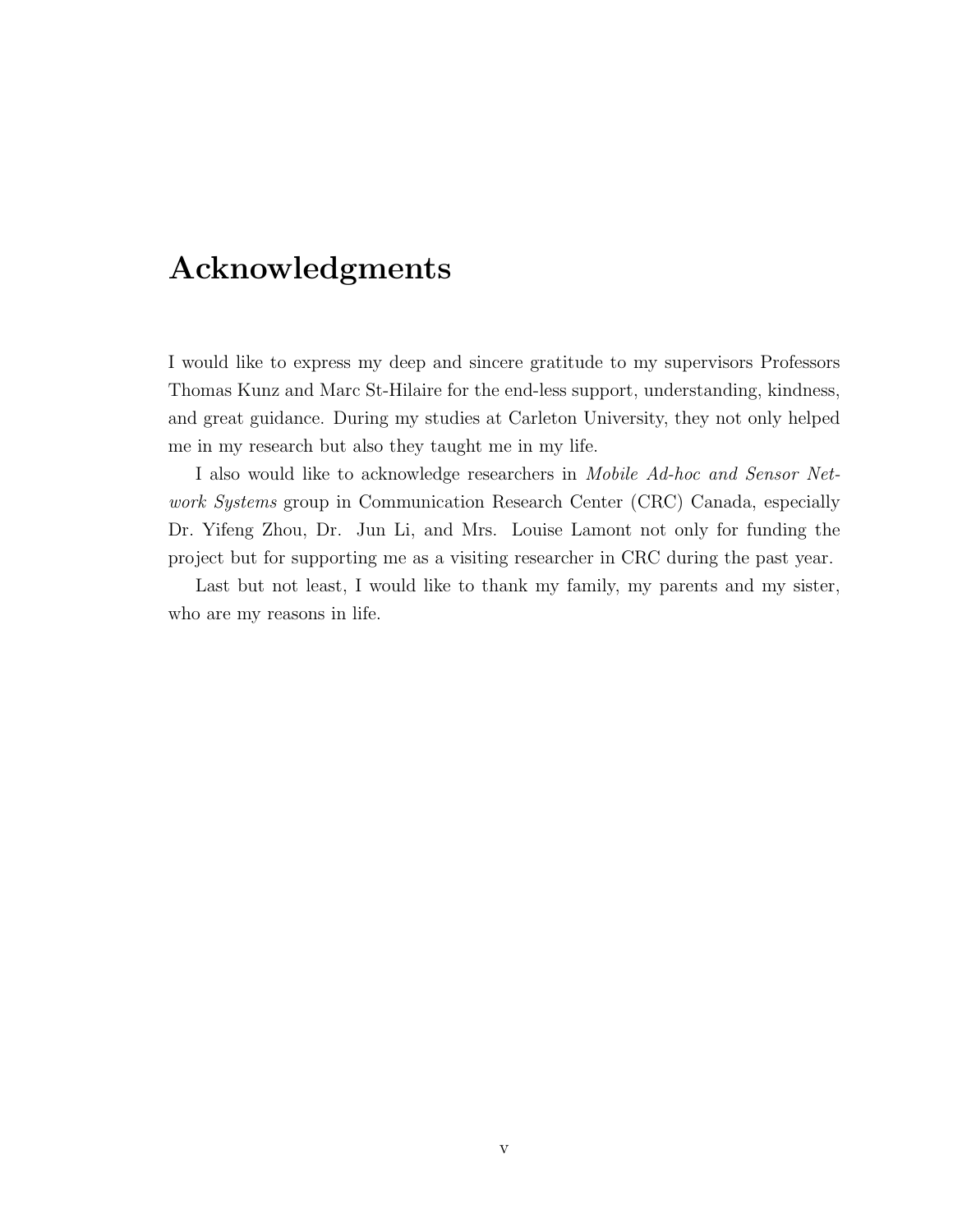# <span id="page-5-0"></span>Table of Contents

| Abstract     |                          |                                                               | iii            |
|--------------|--------------------------|---------------------------------------------------------------|----------------|
|              | <b>Acknowledgments</b>   |                                                               | $\mathbf{v}$   |
|              | <b>Table of Contents</b> |                                                               | vi             |
|              | <b>List of Tables</b>    |                                                               | $\mathbf x$    |
|              | List of Figures          |                                                               | xi             |
|              | <b>List of Acronyms</b>  |                                                               | XV             |
| $\mathbf{1}$ | <b>Introduction</b>      |                                                               | $\mathbf 1$    |
| 1.1          |                          |                                                               | $\overline{2}$ |
| 1.2          |                          |                                                               | $\overline{2}$ |
| 1.3          |                          |                                                               | 3              |
| $\bf{2}$     |                          | <b>Related Work on UAANET</b>                                 | $\overline{5}$ |
| 2.1          |                          |                                                               | $\overline{5}$ |
| 2.2          |                          | Unmanned Aeronautical Ad-hoc Networks                         | 6              |
|              | 2.2.1                    |                                                               | 6              |
|              | 2.2.2                    |                                                               | $\overline{7}$ |
|              | 2.2.3                    | Differences between UAANETs and AANETs $\ldots \ldots \ldots$ | 8              |
| 2.3          |                          | Cooperation, Control and Path Planning                        | 8              |
| 2.4          |                          | Networking Characteristics of UAANETs                         | 11             |
|              | 2.4.1                    |                                                               | 11             |
|              | 2.4.2                    | Application-based Mobility                                    | 12             |
|              | 2.4.3                    | Medium Access Control Requirements                            | 12             |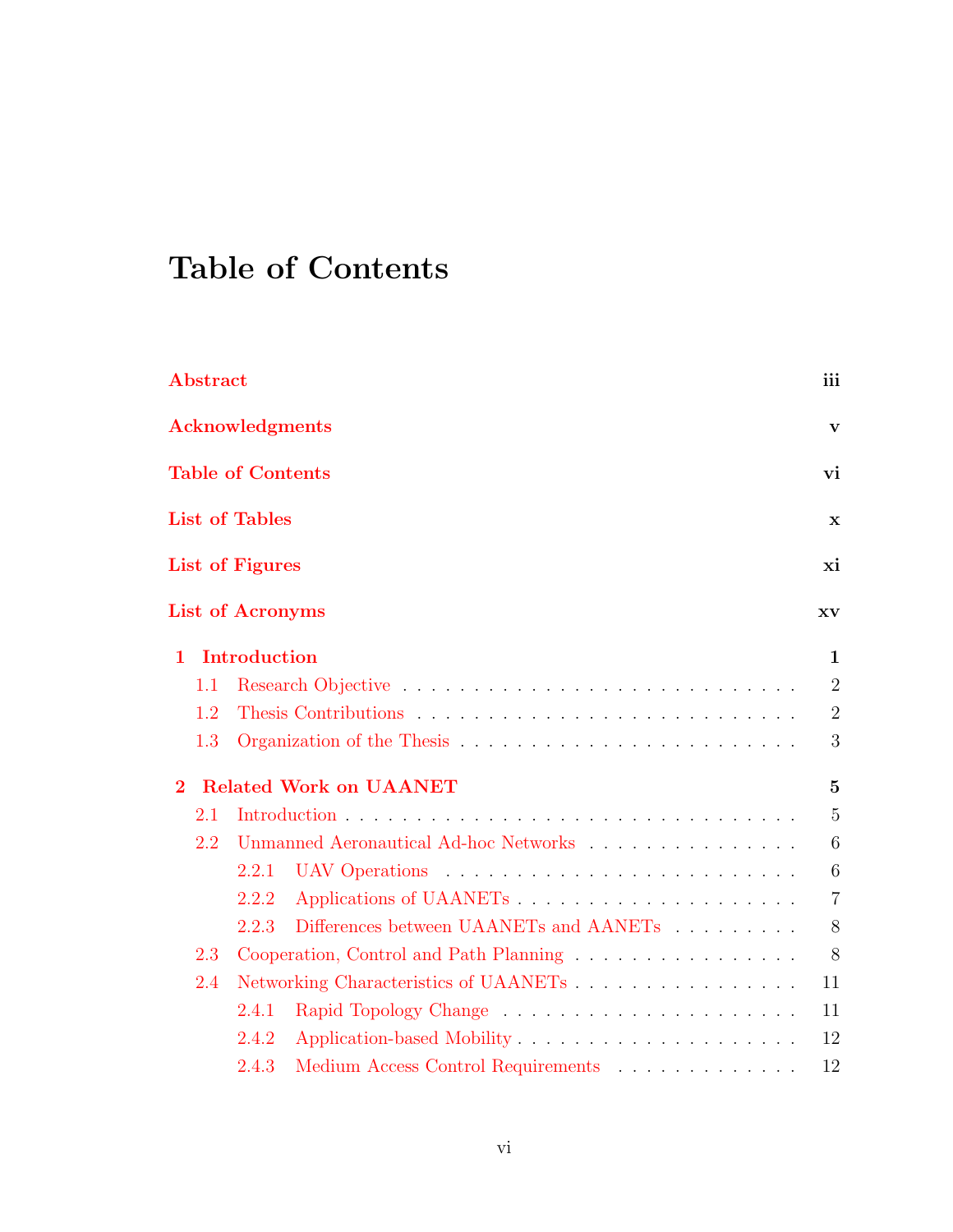| 2.5 |       | 13                                                                                  |  |
|-----|-------|-------------------------------------------------------------------------------------|--|
| 2.6 |       | 14<br>Geographic Routing                                                            |  |
|     | 2.6.1 | 15                                                                                  |  |
|     | 2.6.2 | 16<br>Location Prediction in Geographic Routing                                     |  |
| 2.7 |       | 17<br>Towards a Routing Protocol for UAANETs                                        |  |
|     | 2.7.1 | 18<br>Greedy Geographic Core in Data Forwarding                                     |  |
|     | 2.7.2 | 18                                                                                  |  |
| 2.8 |       | 19                                                                                  |  |
| 3   |       | 20<br>Greedy Geographic Forwarding in UAANETs                                       |  |
| 3.1 |       | 20                                                                                  |  |
| 3.2 |       | 21                                                                                  |  |
| 3.3 |       | 22                                                                                  |  |
| 3.4 |       | 24                                                                                  |  |
| 3.5 |       | 27<br>Observations From Simulation Results                                          |  |
| 3.6 |       | 28<br>Quadratic Estimation of Success Probability                                   |  |
| 3.7 |       | 32                                                                                  |  |
| 4   |       | 34<br><b>Reactive-Greedy-Reactive Routing for UAANETs</b>                           |  |
| 4.1 |       | 34                                                                                  |  |
| 4.2 |       | 36                                                                                  |  |
|     | 4.2.1 | 36                                                                                  |  |
|     | 4.2.2 | 36<br>Geographic Reverse-route Forwarding                                           |  |
|     | 4.2.3 | 37<br>Reactive Reverse-route Forwarding                                             |  |
|     | 4.2.4 | 37<br>Proactive Reverse-route Forwarding                                            |  |
|     | 4.2.5 | 37<br>Discussion on the Proposals                                                   |  |
| 4.3 |       | Implementation of RGR in a Network Simulator $\ldots \ldots \ldots \ldots$<br>38    |  |
|     | 4.3.1 | Overview of AODV in OPNET<br>39                                                     |  |
|     | 4.3.2 | 40                                                                                  |  |
| 4.4 |       | 41                                                                                  |  |
|     | 4.4.1 | 41                                                                                  |  |
|     | 4.4.2 | 43                                                                                  |  |
|     | 4.4.3 | 44                                                                                  |  |
|     | 4.4.4 | Packet Forwarding in an Intermediate Node<br>$\hfill\ldots\ldots\ldots\ldots$<br>45 |  |
|     | 4.4.5 | 46                                                                                  |  |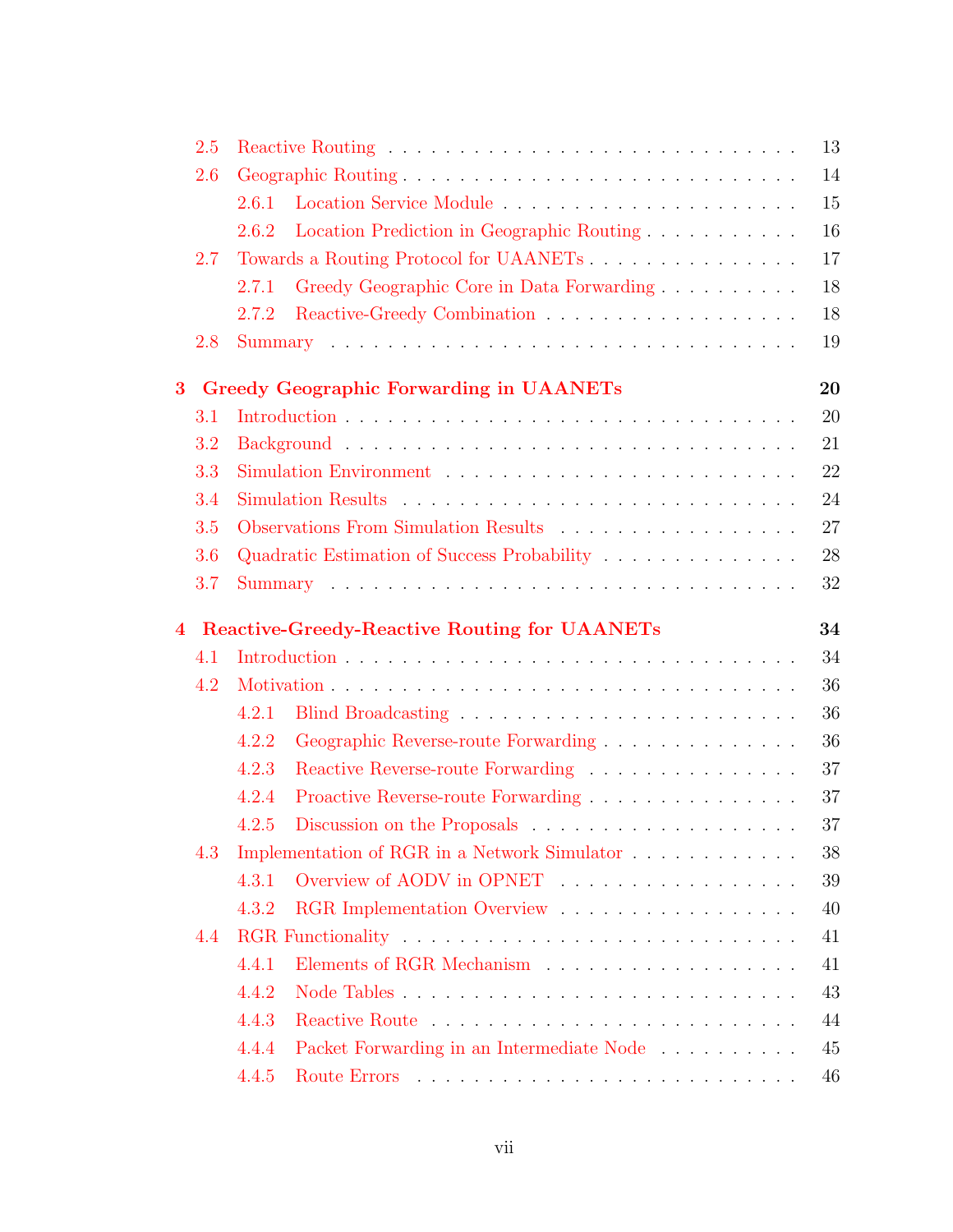|             |     | 4.4.6<br>Switching to Greedy Geographic Forwarding                   | 47  |
|-------------|-----|----------------------------------------------------------------------|-----|
|             |     | 4.4.7<br>Handling a Received Packet via Greedy Geographic Forwarding | 47  |
|             |     | Dropping a Packet in the Greedy Geographic Function<br>4.4.8         | 48  |
|             |     | 4.4.9                                                                | 49  |
|             |     |                                                                      | 49  |
|             | 4.5 | RGR versus Reactive and Geographic Routing                           | 51  |
|             | 4.6 |                                                                      | 53  |
| $5^{\circ}$ |     | <b>Simulation Results</b>                                            | 55  |
|             | 5.1 |                                                                      | 55  |
|             |     | 5.1.1                                                                | 56  |
|             |     | 5.1.2                                                                | 57  |
|             |     | 5.1.3                                                                | 57  |
|             | 5.2 |                                                                      | 58  |
|             |     | Mobility Parameters for Searching Mission<br>5.2.1                   | 59  |
|             |     | Mobility Parameter for Tracking Mission<br>5.2.2                     | 60  |
|             | 5.3 |                                                                      | 62  |
|             | 5.4 |                                                                      | 62  |
|             | 5.5 |                                                                      | 64  |
|             | 5.6 | Simulation Results for a Searching Mission                           | 65  |
|             |     | 5.6.1                                                                | 66  |
|             |     | 5.6.2                                                                | 73  |
|             | 5.7 | Simulation Results for a Tracking Mission                            | 82  |
|             | 5.8 |                                                                      | 88  |
|             | 5.9 |                                                                      | 89  |
| 6           |     | <b>Conclusions and Future Work</b>                                   | 91  |
|             | 6.1 |                                                                      | 91  |
|             | 6.2 |                                                                      | 92  |
|             |     | <b>List of References</b>                                            | 95  |
|             |     | Appendix A OPNET Implementation                                      | 102 |
|             | A.1 | Adding Location Information in Header Files                          | 102 |
|             |     | A.2 Switching to Greedy Geographic Forwarding                        | 103 |
|             |     |                                                                      | 103 |
|             |     |                                                                      |     |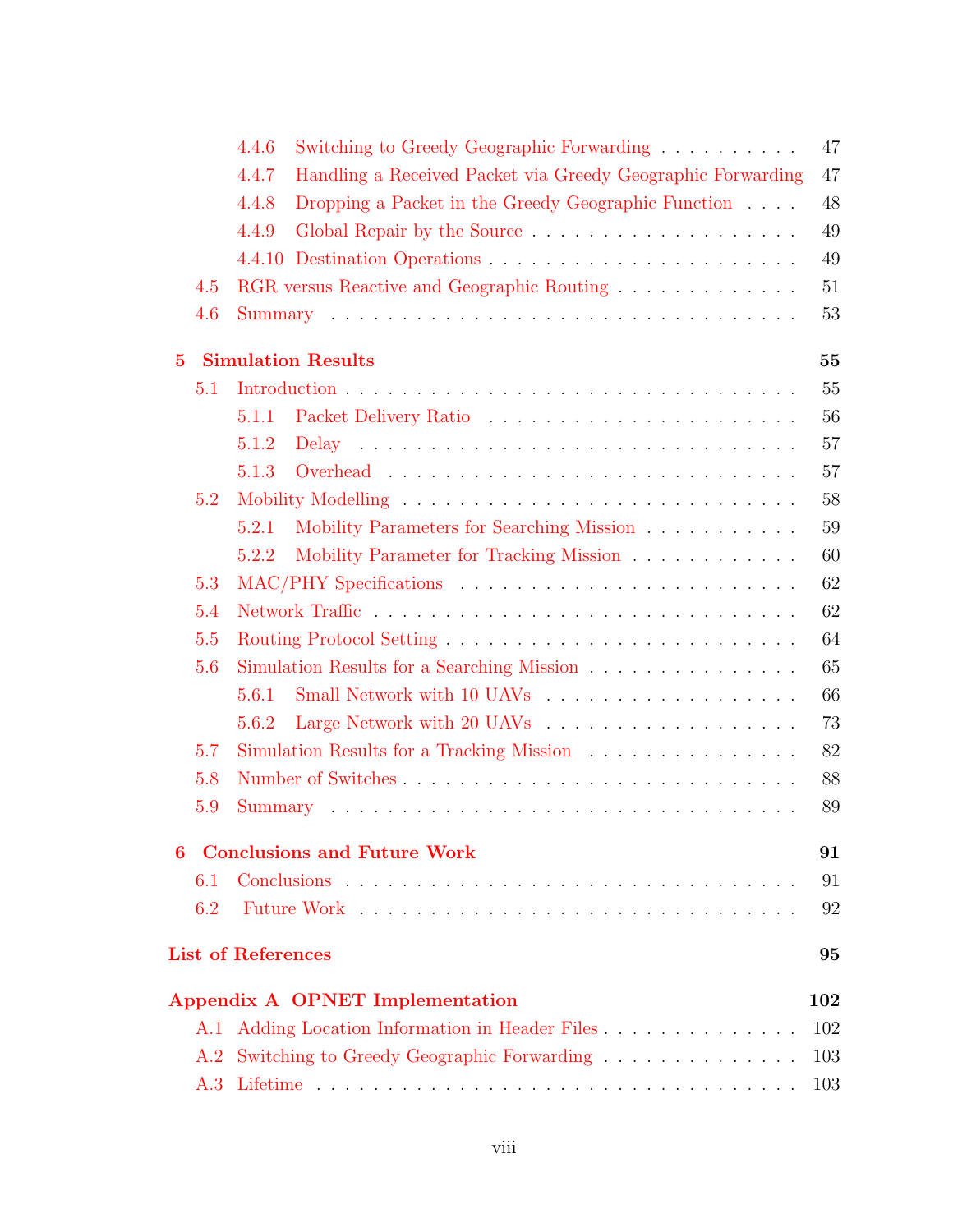| A.4 Create Functions and Arrival Functions in RGR 104 |     |
|-------------------------------------------------------|-----|
|                                                       |     |
| Appendix B 10 Searching UAVs in a 25 $km^2$ Area      | 107 |
| Appendix C Searching Mission with 30 Nodes            | 113 |
| Appendix D Tracking Mission with 20 Nodes             | 118 |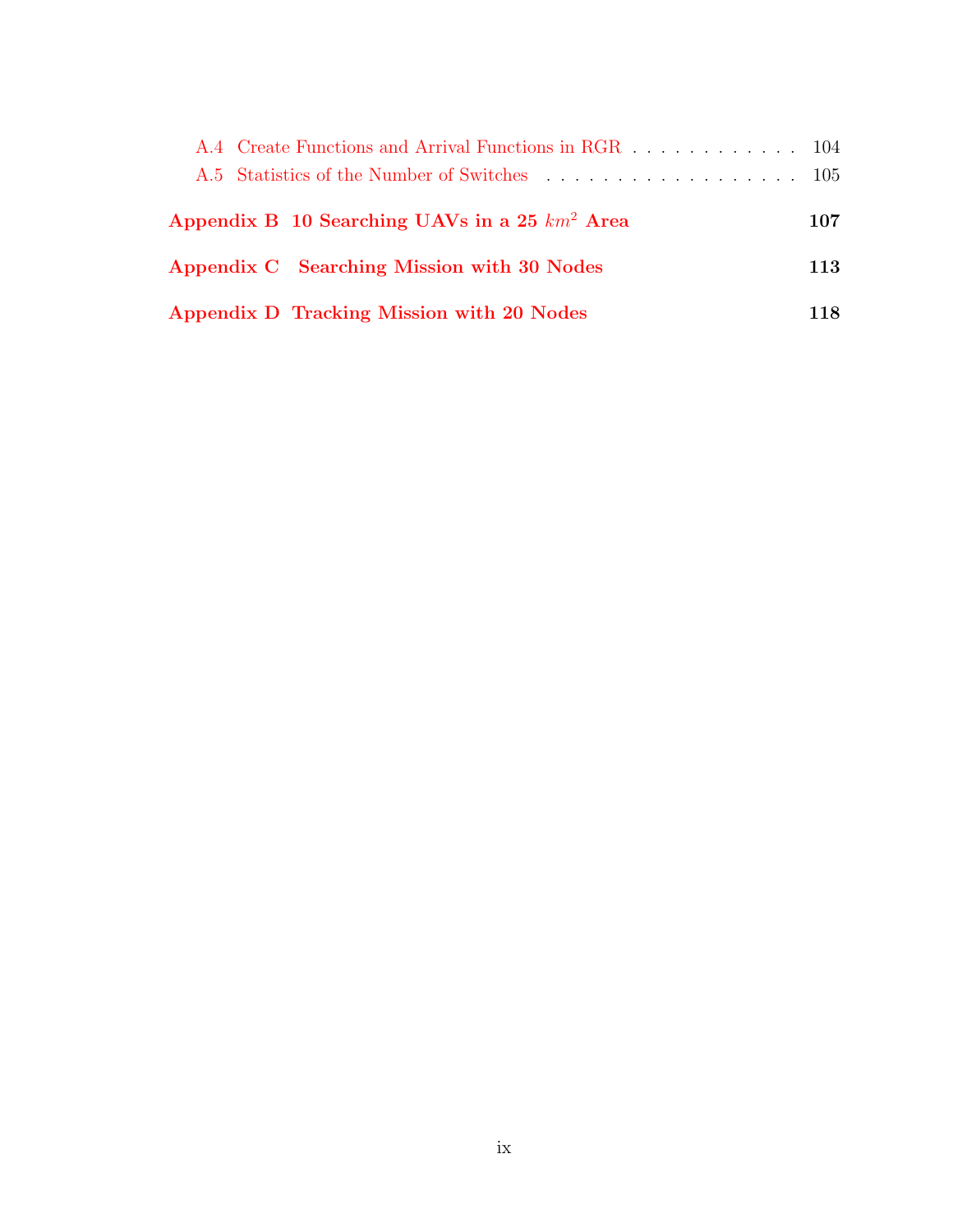# <span id="page-9-0"></span>List of Tables

| 4.1 Comparison of RGR with reactive/geographic routing mechanisms                | 54  |
|----------------------------------------------------------------------------------|-----|
| 5.1 Mobility parameters of a searching scenario                                  | 60  |
| 5.2 Mobility parameters of a tracking scenario                                   | -61 |
|                                                                                  |     |
|                                                                                  |     |
|                                                                                  |     |
| 5.6 Greedy geographic forwarding configurations 65                               |     |
| 5.7 Average number of switches per source-destination flow in search missions 88 |     |
| 5.8 Average number of switches per source-destination flow in tracking           |     |
|                                                                                  |     |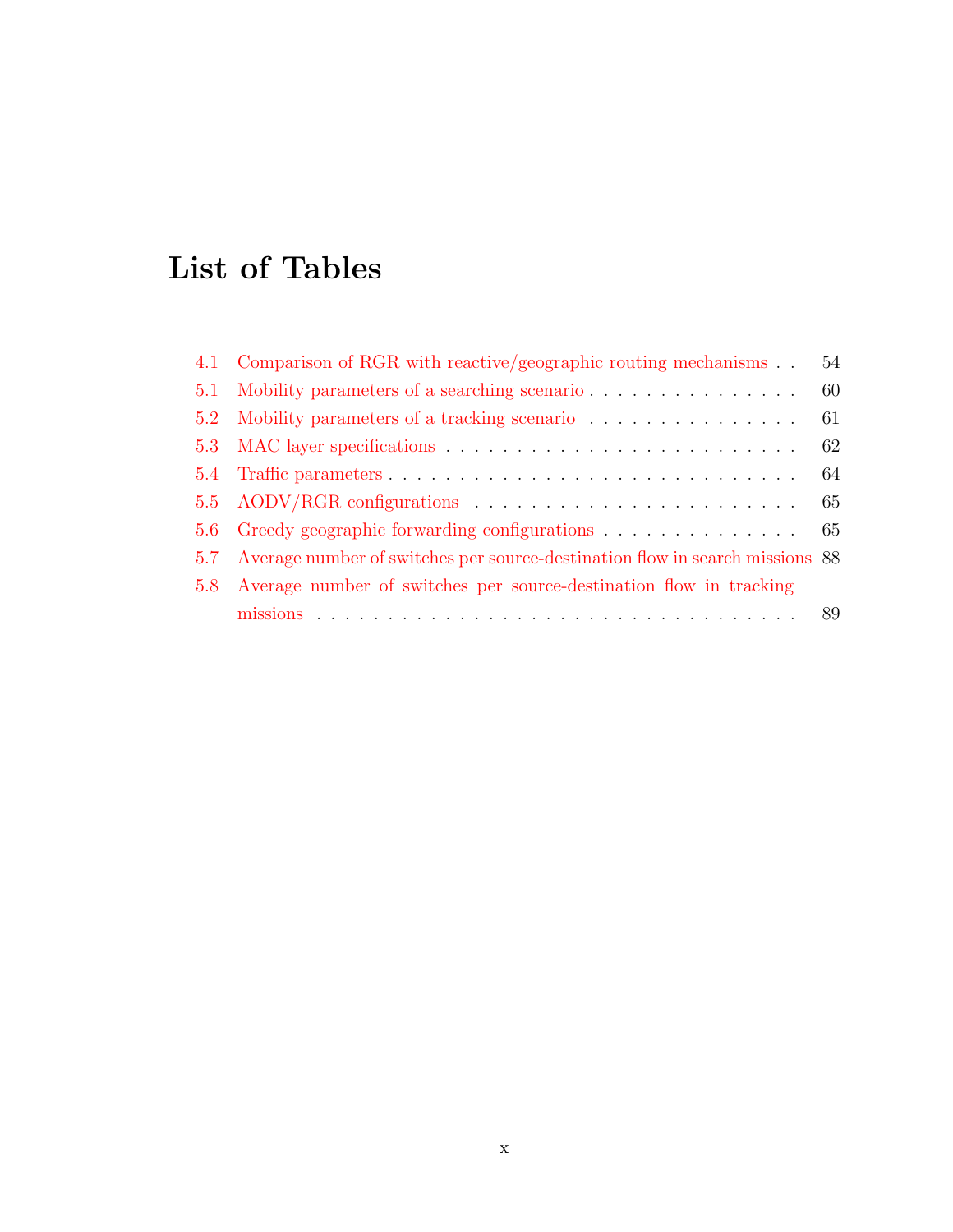# <span id="page-10-0"></span>List of Figures

| 2.1 |                                                                               | $\overline{7}$ |
|-----|-------------------------------------------------------------------------------|----------------|
| 3.1 | The algorithm for gathering greedy geographic forwarding statistics .         | 23             |
| 3.2 | Effects of increasing the number of nodes on successful source-               |                |
|     |                                                                               | 25             |
| 3.3 | Effects of increasing the average number of neighbors on successful           |                |
|     |                                                                               | 26             |
| 3.4 | Effects of transmission range on successful source-destination commu-         |                |
|     |                                                                               | 27             |
| 3.5 | Greedy geographic forwarding success probability (for number of               |                |
|     |                                                                               | 29             |
| 3.6 | Average success probability of greedy geographic forwarding                   | 32             |
| 4.1 | The scenario to establish a reactive route from S to D                        | 41             |
| 4.2 |                                                                               | 43             |
| 5.1 | Average delay in a searching scenario of size $4 \ km^2$ including 10 low     |                |
|     |                                                                               | 66             |
| 5.2 | Packet delivery ratio in a searching scenario of size $4 \ km^2$ including 10 |                |
|     |                                                                               | 67             |
| 5.3 | Average routing traffic in a searching scenario of size $4 \ km^2$ including  |                |
|     |                                                                               | 68             |
| 5.4 | Average delay in a searching scenario of size $4 \, km^2$ including 10 medium |                |
|     |                                                                               | 69             |
| 5.5 | Packet delivery ratio in a searching scenario of size $4 \ km^2$ including 10 |                |
|     |                                                                               | 69             |
| 5.6 | Average routing traffic in a searching scenario of size $4 \ km^2$ including  |                |
|     |                                                                               | 70             |
| 5.7 | Average delay in a searching scenario of size $4 \ km^2$ including 10 high    |                |
|     |                                                                               | 71             |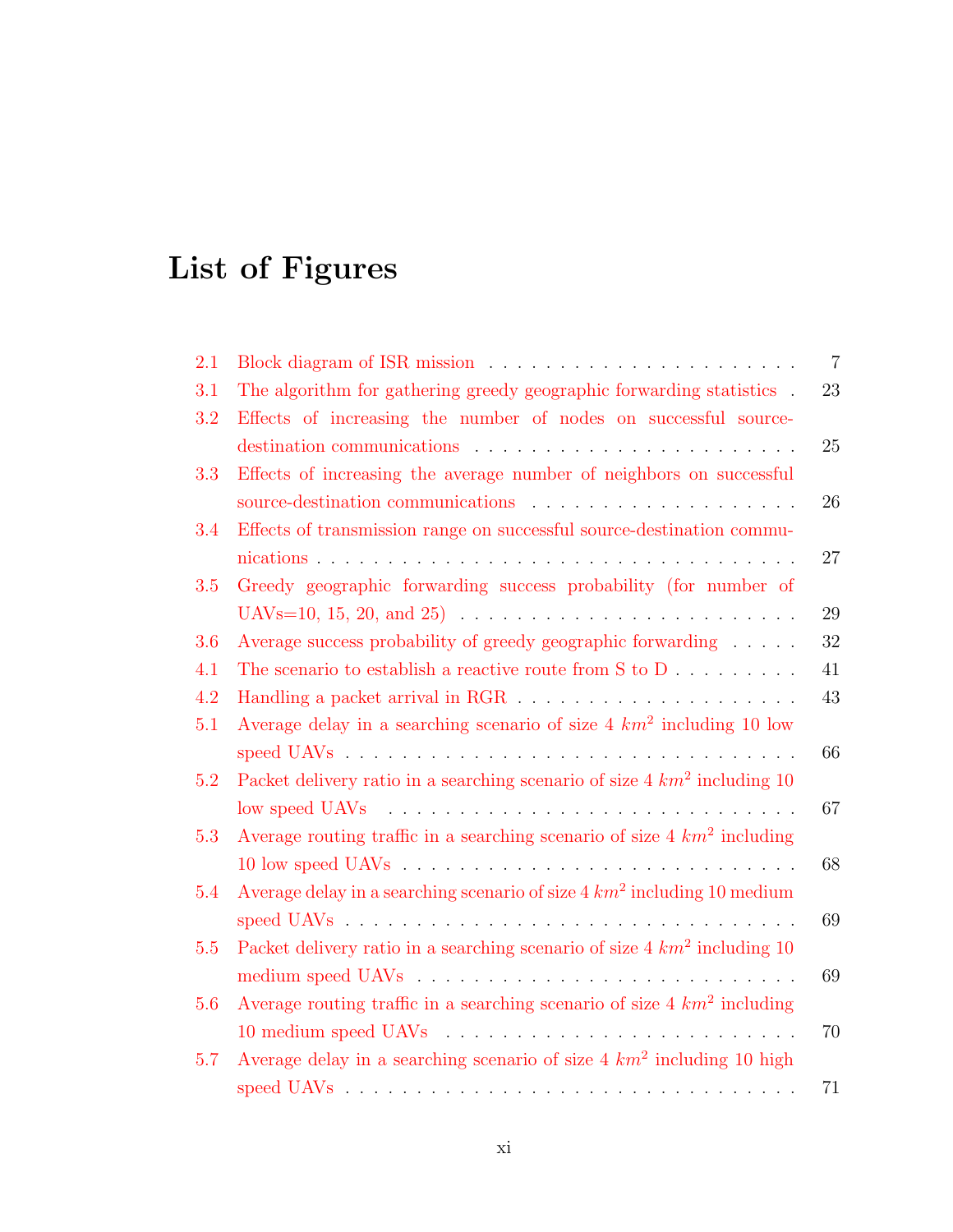| 5.8 | Average delivery ratio in a searching scenario of size $4 \ km^2$ including      |    |
|-----|----------------------------------------------------------------------------------|----|
|     |                                                                                  | 71 |
| 5.9 | Average routing traffic in a searching scenario of size $4 \ km^2$ including     |    |
|     |                                                                                  | 72 |
|     | 5.10 Average delay in a searching scenario of size 25 $km^2$ including 20 low    |    |
|     |                                                                                  | 74 |
|     | 5.11 Average delivery ratio in a searching scenario of size 25 $km^2$ including  |    |
|     |                                                                                  | 74 |
|     | 5.12 Average routing traffic in a searching scenario of size 25 $km^2$ including |    |
|     |                                                                                  | 75 |
|     | 5.13 Average delay in a searching scenario of size 25 $km^2$ including 20        |    |
|     |                                                                                  | 76 |
|     | 5.14 Average delivery ratio in a searching scenario of size 25 $km^2$ including  |    |
|     |                                                                                  | 76 |
|     | 5.15 Average routing traffic in a searching scenario of size 25 $km^2$ including |    |
|     |                                                                                  | 77 |
|     | 5.16 Average delay in a searching scenario of size 25 $km^2$ including 20 high   |    |
|     |                                                                                  | 78 |
|     | 5.17 Average delivery ratio in a searching scenario of size 25 $km^2$ including  |    |
|     |                                                                                  | 78 |
|     | 5.18 Average routing traffic in a searching scenario of size 25 $km^2$ including |    |
|     |                                                                                  | 79 |
|     | 5.19 Packet delivery ratio improvement of RGR compared to AODV in dif-           |    |
|     |                                                                                  | 80 |
|     | 5.20 Delay improvement of RGR compared to AODV in different scenarios            | 81 |
|     | 5.21 Increment in RGR overhead compared to AODV in different scenarios           | 81 |
|     | 5.22 Average delay in a tracking scenario including 10 low speed UAVs            | 82 |
|     | 5.23 Average delay in a tracking scenario including 10 medium speed UAVs         | 83 |
|     | 5.24 Average delay in a tracking scenario including 10 high speed UAVs.          | 83 |
|     | 5.25 Average packet delivery ratio in a tracking scenario including 10 low       |    |
|     |                                                                                  | 84 |
|     | 5.26 Average packet delivery ratio in a tracking scenario including 10           |    |
|     |                                                                                  | 85 |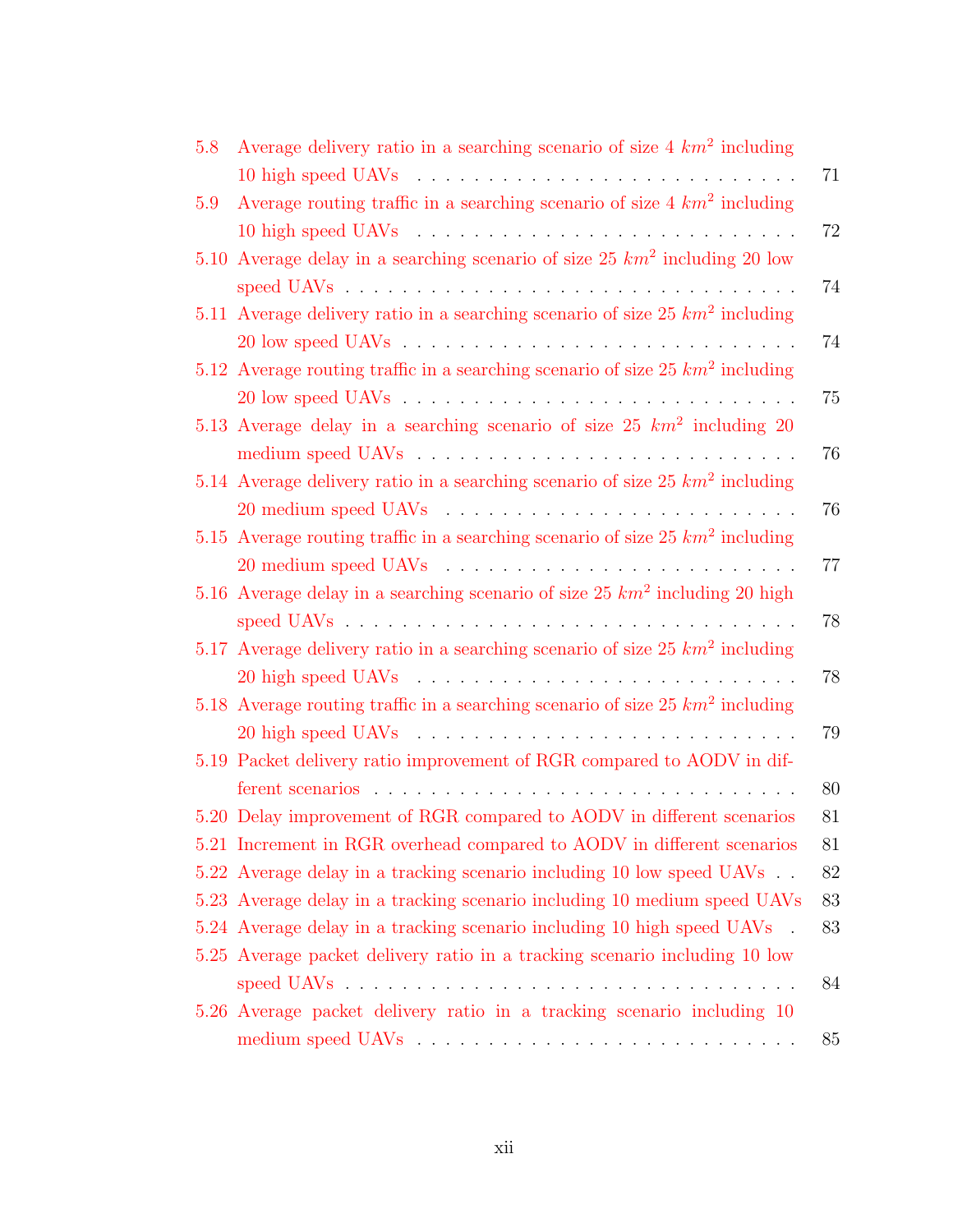|     | 5.27 Average packet delivery ratio in a tracking scenario including 10 high  | 85  |
|-----|------------------------------------------------------------------------------|-----|
|     | 5.28 Average routing traffic in a tracking scenario including 10 low speed   |     |
|     |                                                                              | 86  |
|     | 5.29 Average routing traffic in a tracking scenario including 10 medium      | 87  |
|     | 5.30 Average routing traffic in a tracking scenario including 10 high speed  |     |
|     |                                                                              |     |
|     |                                                                              | 87  |
| B.1 | Average delay in a searching scenario of size $25 \ km^2$ including 10 low   |     |
|     |                                                                              | 108 |
| B.2 | Average delivery ratio in a searching scenario of size $25 \ km^2$ including |     |
|     |                                                                              | 108 |
| B.3 | Average routing traffic in a searching scenario of size 25 $km^2$ including  |     |
|     |                                                                              | 109 |
| B.4 | Average delay in a searching scenario of size 25 $km^2$ including 10         |     |
|     |                                                                              | 109 |
| B.5 | Average delivery ratio in a searching scenario of size 25 $km^2$ including   |     |
|     |                                                                              | 110 |
| B.6 | Average routing traffic in a searching scenario of size 25 $km^2$ including  |     |
|     |                                                                              | 110 |
| B.7 | Average delay in a searching scenario of size 25 $km^2$ including 10 high    |     |
|     |                                                                              | 111 |
| B.8 | Average delivery ratio in a searching scenario of size 25 $km^2$ including   |     |
|     |                                                                              | 111 |
| B.9 | Average routing traffic in a searching scenario of size 25 $km^2$ including  |     |
|     |                                                                              | 112 |
| C.1 | Average delay in a searching scenario of size $25 \ km^2$ including 30 low   |     |
|     |                                                                              | 113 |
| C.2 | Average delivery ratio in a searching scenario of size 25 $km^2$ including   |     |
|     |                                                                              | 114 |
| C.3 | Average routing traffic in a searching scenario of size 25 $km^2$ including  |     |
|     |                                                                              | 114 |
| C.4 | Average delay in a searching scenario of size $25 \ km^2$ including 30       |     |
|     |                                                                              | 115 |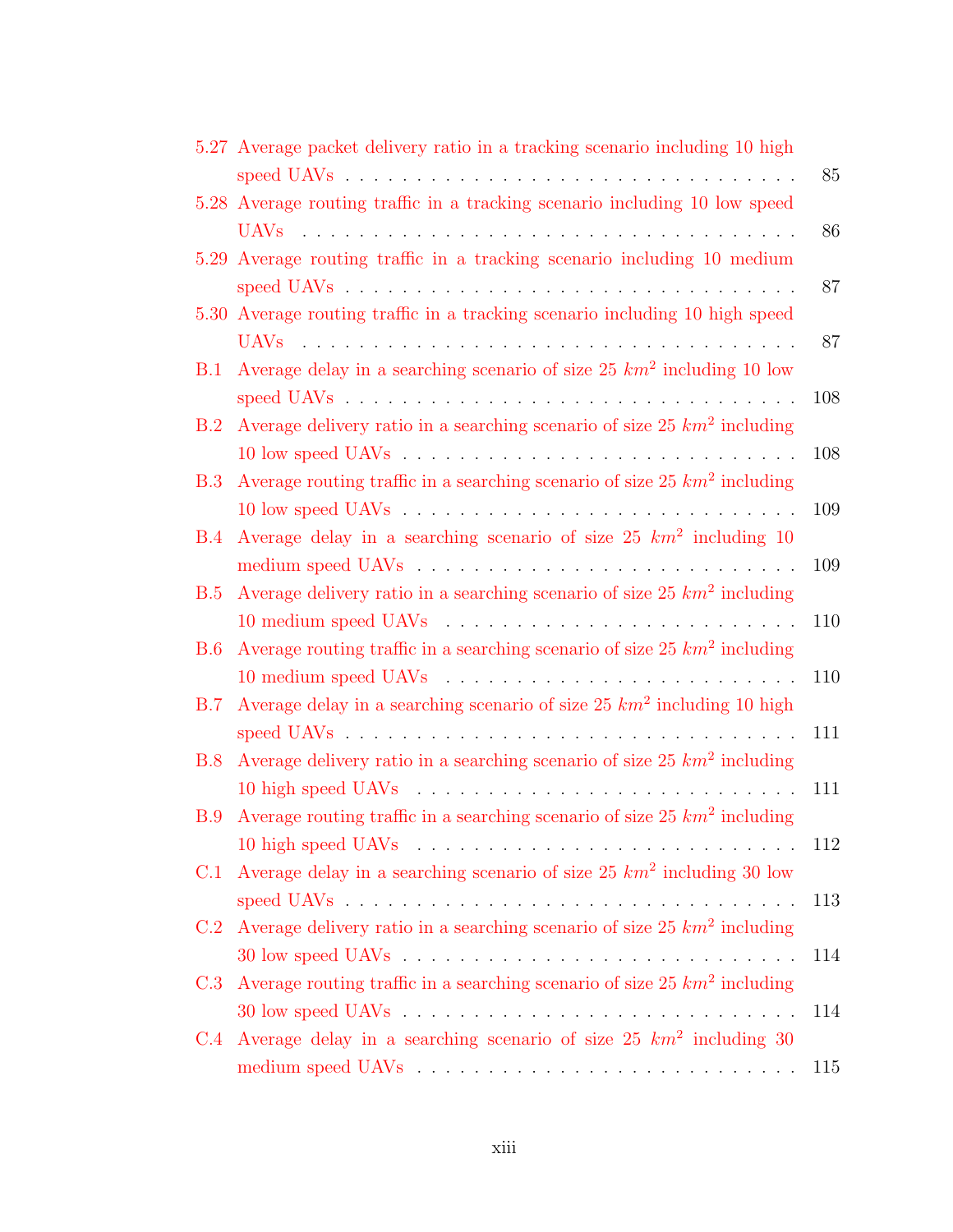| C.5 | Average delivery ratio in a searching scenario of size 25 $km^2$ including  |     |
|-----|-----------------------------------------------------------------------------|-----|
|     |                                                                             | 115 |
| C.6 | Average routing traffic in a searching scenario of size 25 $km^2$ including |     |
|     |                                                                             | 116 |
| C.7 | Average delay in a searching scenario of size 25 $km^2$ including 30 high   |     |
|     |                                                                             | 116 |
| C.8 | Average delivery ratio in a searching scenario of size 25 $km^2$ including  |     |
|     |                                                                             | 117 |
| C.9 | Average routing traffic in a searching scenario of size 25 $km^2$ including |     |
|     |                                                                             | 117 |
| D.1 | Average delay in a tracking scenario including 20 low speed UAVs            | 118 |
| D.2 | Average packet delivery ratio in a tracking scenario including 20 low       |     |
|     |                                                                             | 119 |
| D.3 | Average routing traffic in a tracking scenario including 20 low speed       |     |
|     | UAV <sub>s</sub>                                                            | 119 |
| D.4 | Average delay in a tracking scenario including 20 medium speed UAVs         | 120 |
| D.5 | Average packet delivery ratio in a tracking scenario including 20           |     |
|     |                                                                             | 120 |
| D.6 | Average routing traffic in a tracking scenario including 20 medium          |     |
|     |                                                                             | 121 |
| D.7 | Average delay in a tracking scenario including 20 high speed UAVs.          | 121 |
| D.8 | Average packet delivery ratio in a tracking scenario including 20 high      |     |
|     |                                                                             | 122 |
| D.9 | Average routing traffic in a tracking scenario including 20 high speed      |     |
|     |                                                                             | 122 |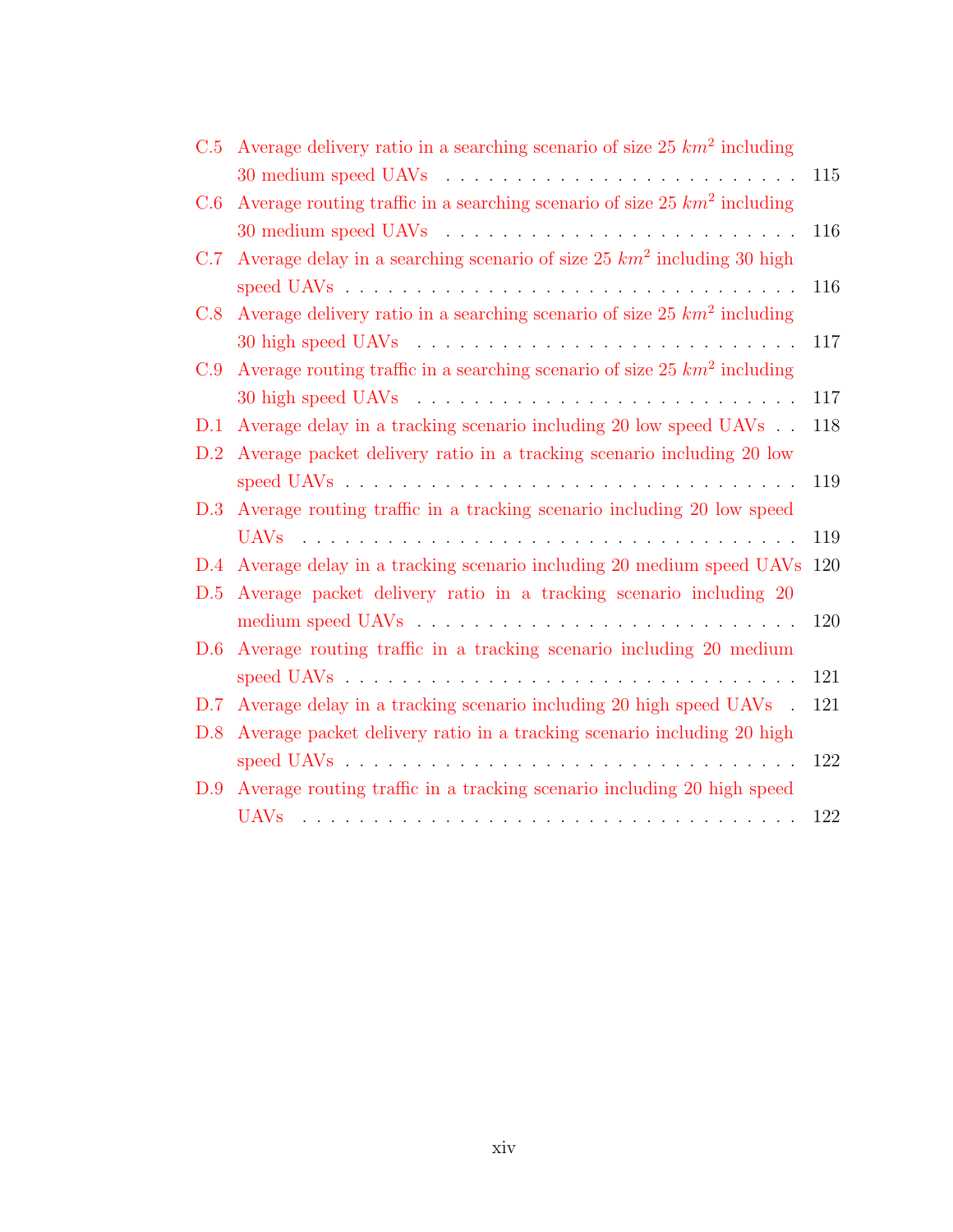# List of Acronyms

<span id="page-14-0"></span>

| <b>AANET</b> | Aeronautical Ad-Hoc Network                                     |
|--------------|-----------------------------------------------------------------|
| AI           | Artificial Intelligence                                         |
| <b>AODV</b>  | Ad-hoc On-demand Distance Vector                                |
| <b>AWN</b>   | <b>Aerial Wireless Network</b>                                  |
| <b>CSAT</b>  | Cooperative Search, Acquisition, and Track                      |
| DDF          | Decentralized Data Fusion                                       |
| <b>DSR</b>   | Dynamic Source Routing                                          |
| <b>EFDE</b>  | Enhanced Future Distance Estimator                              |
| <b>FIFO</b>  | First In First Out                                              |
| <b>FSM</b>   | Finite State Machine                                            |
| GeRaF        | Geographic Random Forwarding                                    |
| <b>GPS</b>   | Global Positioning System                                       |
| <b>GPSR</b>  | Greedy Perimeter Stateless Routing                              |
| ${\rm GRP}$  | Geographic Routing Protocol                                     |
| <b>IEEE</b>  | Institute of Electrical and Electronics Engineer                |
| <b>ISR</b>   | Intelligence, Surveillance and Reconnaissance                   |
| IP           | Internet Protocol                                               |
| LAROD        | Location Aware Routing for Opportunistic Delay-tolerant network |
| <b>LLNK</b>  | Lost Link                                                       |
| MAC          | Medium Access Control                                           |
| <b>MANET</b> | Mobile Ad-hoc Network                                           |
| <b>MEMS</b>  | Micro Electro Mechanical System                                 |
| N/A          | Not Available                                                   |
| <b>OH</b>    | Overhead                                                        |
| <b>PDR</b>   | Packet Delivery Ratio                                           |
| <b>PHY</b>   | Physical layer                                                  |
| <b>PPCP</b>  | Probabilistic Planning with Clear Preference                    |
| QoS          | Quality of Service                                              |
| R&D          | Research and Development                                        |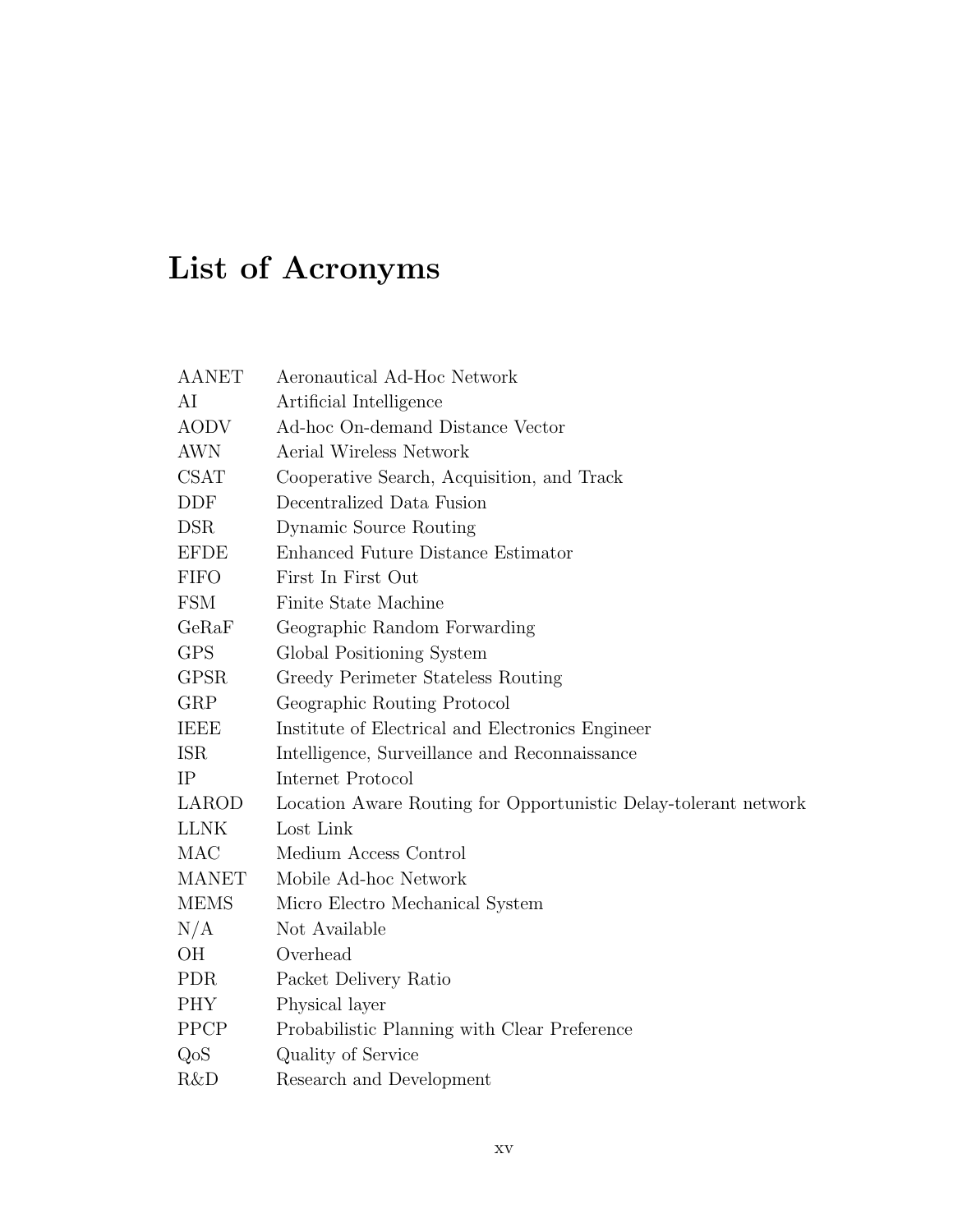| <b>RERR</b>   | Route Error                          |
|---------------|--------------------------------------|
| <b>RFC</b>    | Request For Comment                  |
| RGR           | Reactive-Greedy-Reactive             |
| <b>RREQ</b>   | Route Request                        |
| <b>RREP</b>   | Route Reply                          |
| <b>RWP</b>    | Random Waypoint                      |
| <b>SCF</b>    | Store-Carry-Forward                  |
| TA            | Task Assignment                      |
| TTL           | Time To Live                         |
| <b>UAANET</b> | Unmanned Aeronautical Ad-hoc Network |
| UAV           | Unmanned Aerial Vehicle              |
|               |                                      |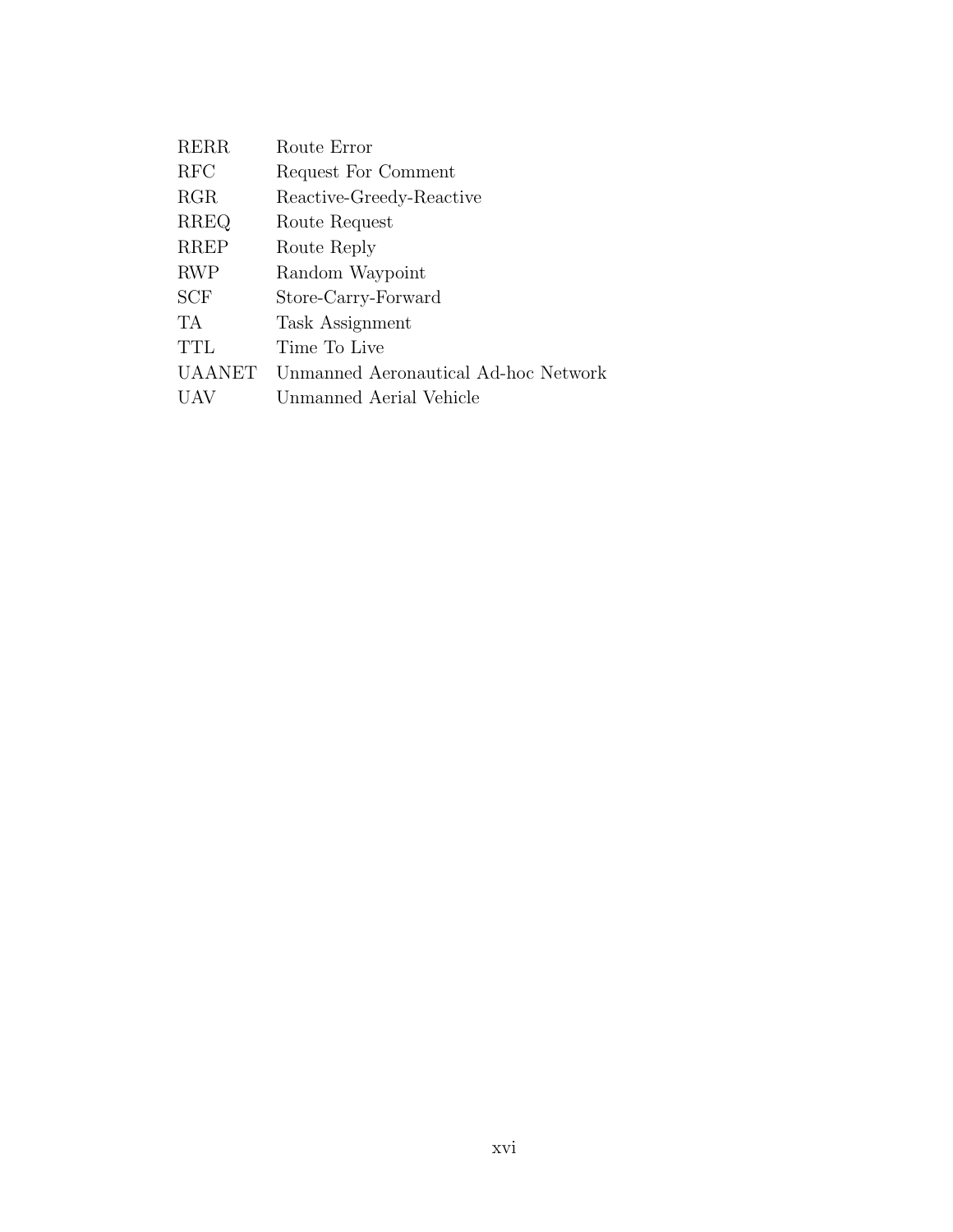## <span id="page-16-0"></span>Chapter 1

## Introduction

An Unmanned Aerial Vehicle (UAV) is defined as any aerial vehicle that does not carry a human operator. In many state-of-the-art applications, UAVs must cooperate in order to decrease mission delay and increase reliability in highly critical operations. This cooperation, which is accomplished using wireless communication, allows UAVs to share information. These UAVs can be modeled as wireless communicating nodes that form what we call an Unmanned Aeronautical Ad-Hoc Network (UAANET). In UAANETs, the relatively low number of UAVs, their high mobility and ensuing constantly changing topology challenge network connectivity. Therefore, UAANETs should have an efficient networking architecture to combat these limiting topological features. In fact, the specific features of UAANETs make it challenging to use traditional routing protocols. The main focus of this thesis is on proposing a new routing protocol for UAANETs based on the available mechanisms in the literature.

The proposed routing protocol in this thesis is a combination of a reactive routing protocol and greedy geographic forwarding. Reactive routing operates based on an on-demand route discovery that is executed before data dissemination. As mobility increases, the performance of the network degrades due to the fact that route interruptions may cause data retransmissions and errors. In the literature, mechanisms such as local repair or backtracking have been introduced to partially combat this problem [\[1\]](#page-110-1).

The performance of geographic routing mostly relies on up-to-date location information [\[2\]](#page-110-2). In fact, providing reliable location information in an infrastructureless environment (such as UAANETs) is complicated specially when the mobility increases. Before data dissemination, the source node requires to have the location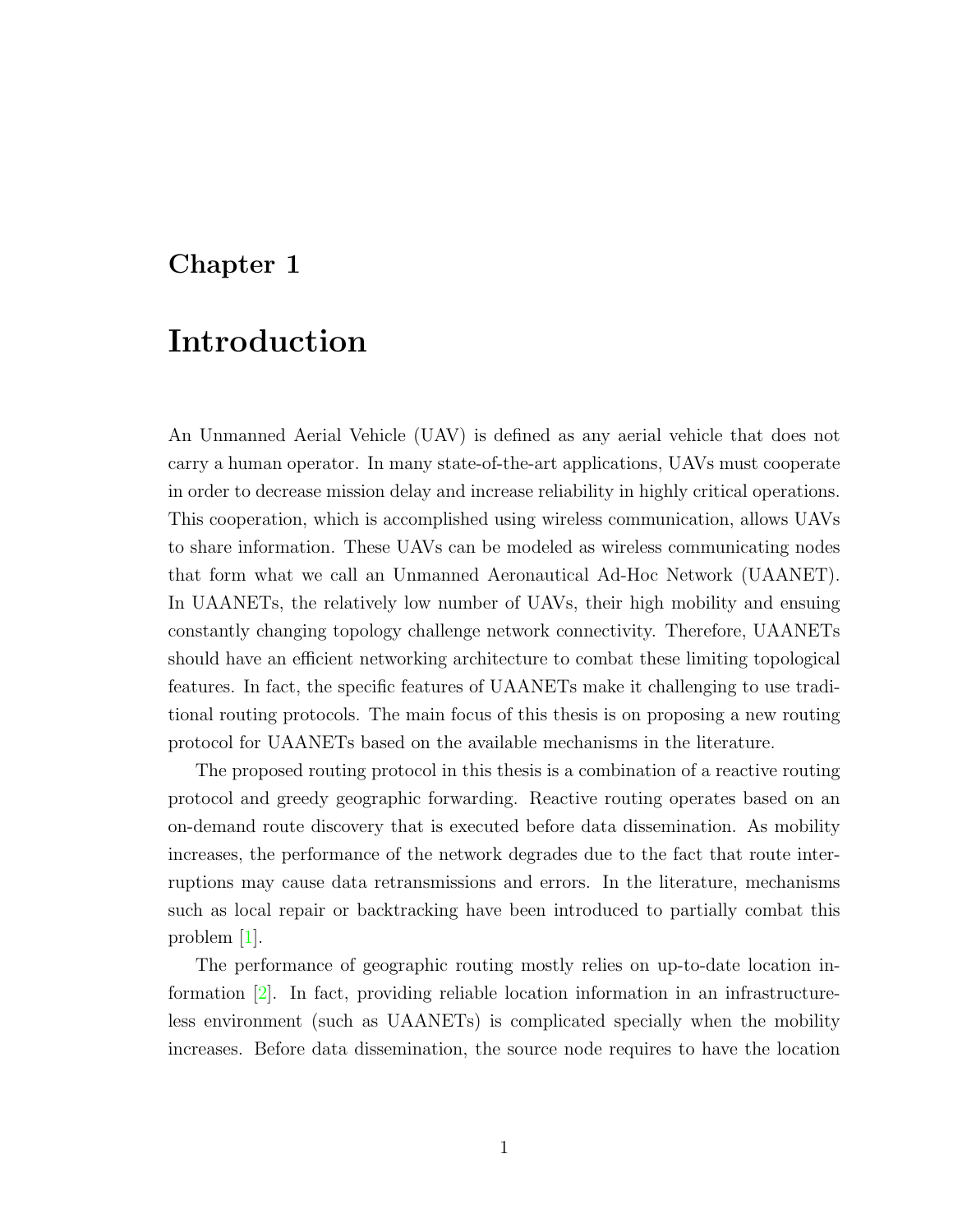information of the destination. In the literature, it is mostly assumed that the location information is accessible by deploying a separate location service module [\[3\]](#page-110-3). This assumption is challenging in an environment such as UAANETs, when there is no such location service. In such scenarios, data/location information dissemination can be a chicken/egg causality dilemma. In order to communicate, UAVs need to disseminate location information. Likewise, to be able to send/receive location information, a communication structure is required. One method to access location information is to use a flooding-based location service, which a source uses to obtain destination location by flooding the whole network.

## <span id="page-17-0"></span>1.1 Research Objective

The main goal of this thesis is to propose a new routing strategy based on reactive and geographic routing protocols available in the literature. The motivation for introducing such a design is to benefit from the advantages of the geographic and reactive mechanisms. More precisely, in this thesis, we will:

- Evaluate the performance of greedy geographic forwarding in UAANETs via a Monte Carlo simulation framework and estimate its success probability
- Propose a combinational routing protocol, called Reactive-Greedy-Reactive (RGR)
- Implement RGR protocol in a network simulator
- Compare the proposed RGR with existing reactive and geographic routing protocols

## <span id="page-17-1"></span>1.2 Thesis Contributions

After a definition of UAANETs, as a state-of-the-art wireless networking architecture, the focus of the thesis is to propose a combinational reactive-greedy-reactive routing. To that end, the performance of the greedy geographic core of the protocol is separately simulated in a first step and the success probability is approximated via a quadratic polynomial. This performance evaluation is helpful to give an idea on the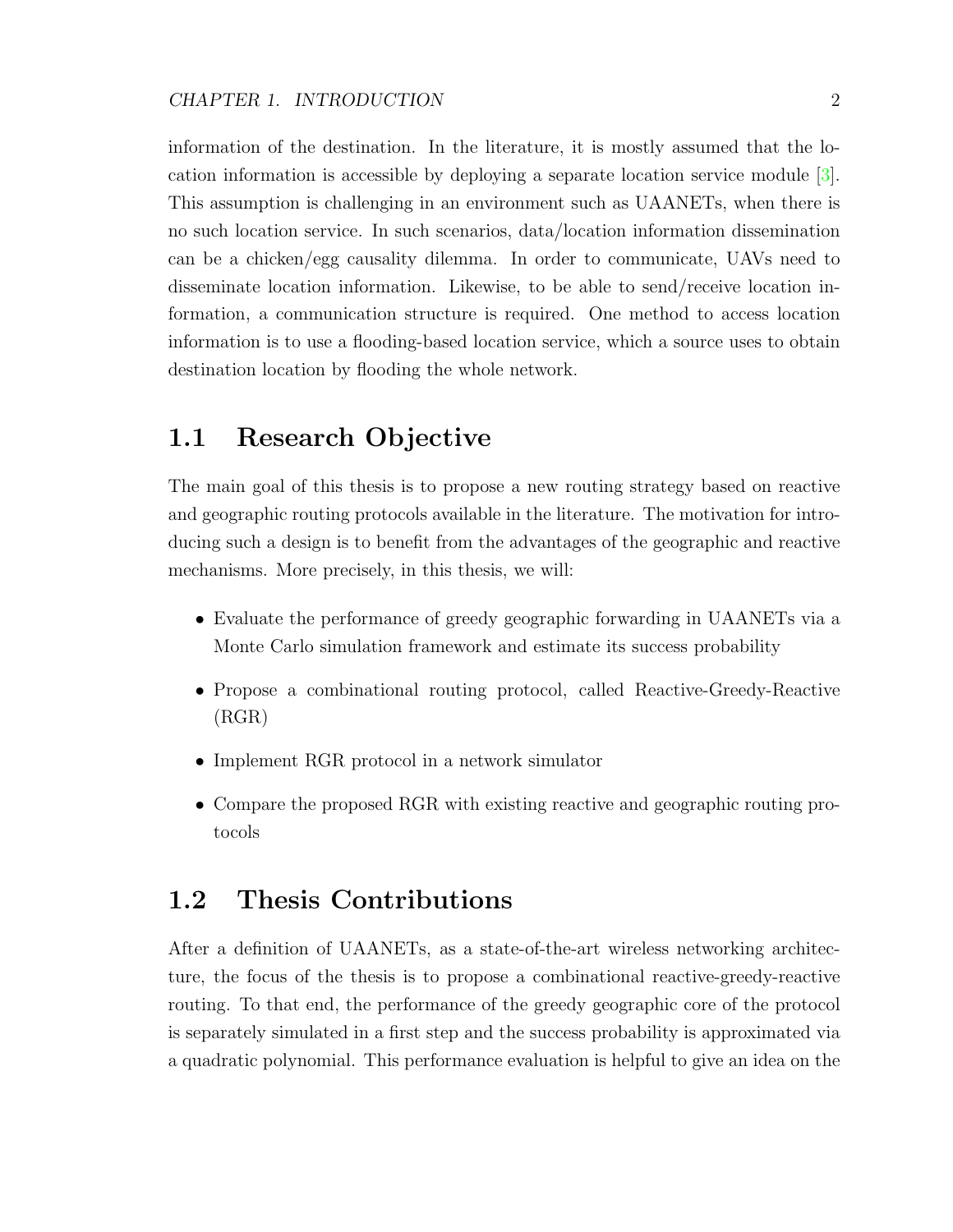performance of the greedy geographic core of the protocol in UAANETs. This part of the thesis was published as a conference paper as follows:

• Rostam Shirani, Marc St-Hilaire, Thomas Kunz, Yifeng Zhou, Jun Li, and Louise Lemont,"The Performance of Greedy Geographic Forwarding in Unmanned Aeronautical Ad-Hoc Networks," 9th Annual Conference on Communication Networks and Services Research Conference (CNSR 2011), Ottawa, Ontario, Canada, May 2011.

The next part of the thesis is to design and simulate the proposed RGR. We considered the Ad-hoc On-demand Distance Vector (AODV) routing protocol as the core reactive mechanism that is combined with a greedy geographic part. The fact that we choose AODV is based on the popularity of the protocol. However, the combinational RGR can also be implemented by using different reactive routing protocols as well. In RGR, the reactive part of the protocol sends route request to find a route to a destination. In the route reply, however, the destination not only includes the route information to the source but also sends its location information as well. After the route is established, data forwarding is accomplished similar to AODV until the time that the route is broken. In case of a broken route, the protocol will switch to its greedy geographic part. The greedy forwarding continues till a new reactive route is found or the destination is reached. Please note that route interruptions are dealt with without requiring a local repair by the greedy geographic part in RGR. In the meantime, the greedy geographic part operates without requiring an independent location service due to the use of the route request/reply mechanism originally available in AODV as the location service. Our simulation results show the improvement of RGR in terms of packet delivery ratio and end-to-end delay compared to AODV. The cost of achieving such an improvement is the higher overhead of RGR, as shown in the simulations.

## <span id="page-18-0"></span>1.3 Organization of the Thesis

In Chapter [2,](#page-20-0) related work on UAANET architecture is discussed and networking research is highlighted. Chapter [3](#page-35-0) presents a performance analysis of the core greedy geographic forwarding in UAANETs where success probability of the scheme is evaluated based on Monte Carlo simulation. In Chapter [4,](#page-49-0) the details of the proposed RGR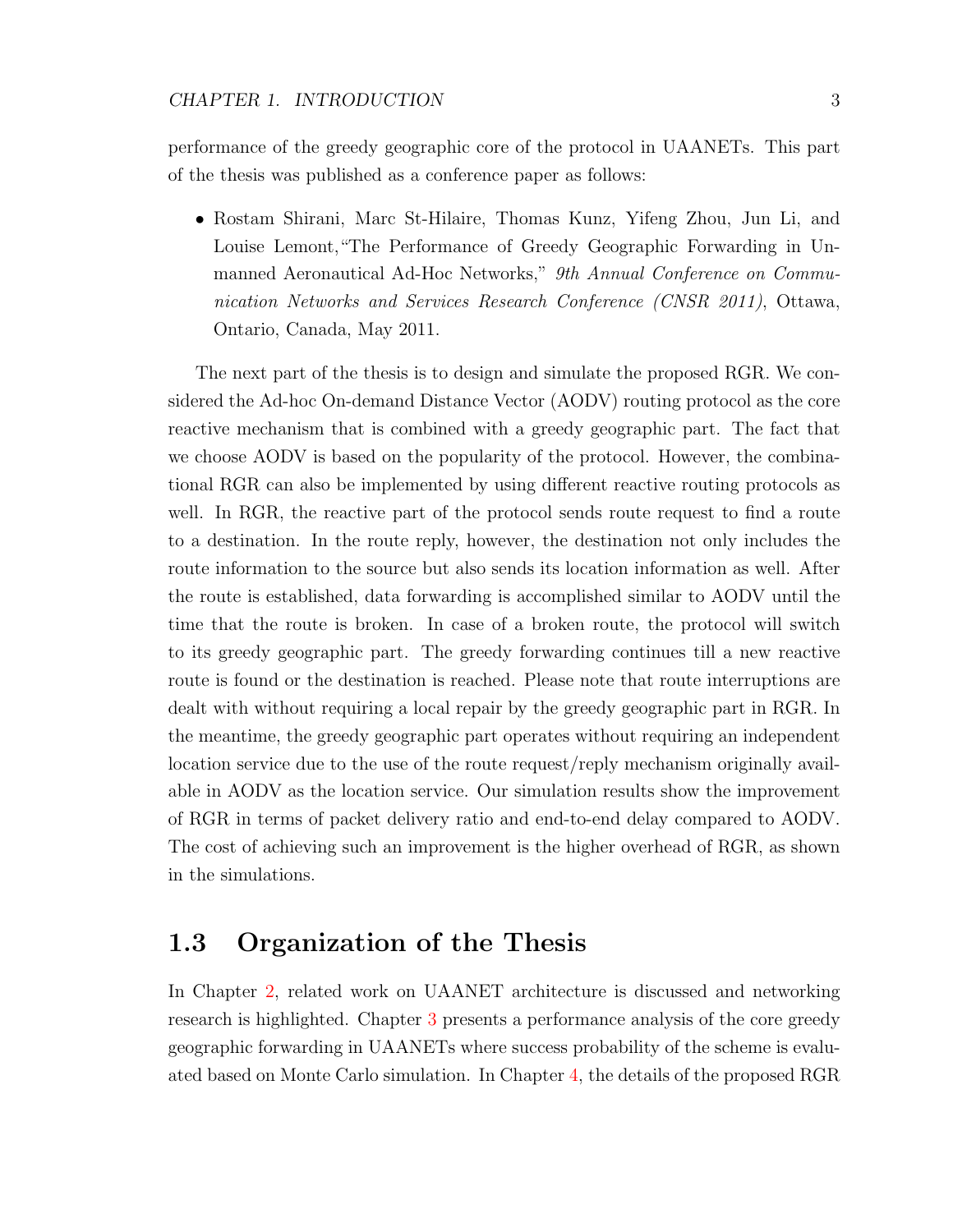mechanism are explained followed by OPNET simulation results in Chapter [5.](#page-70-0) Finally, Chapter [6](#page-106-0) highlights the conclusions drawn from the work and discusses future work.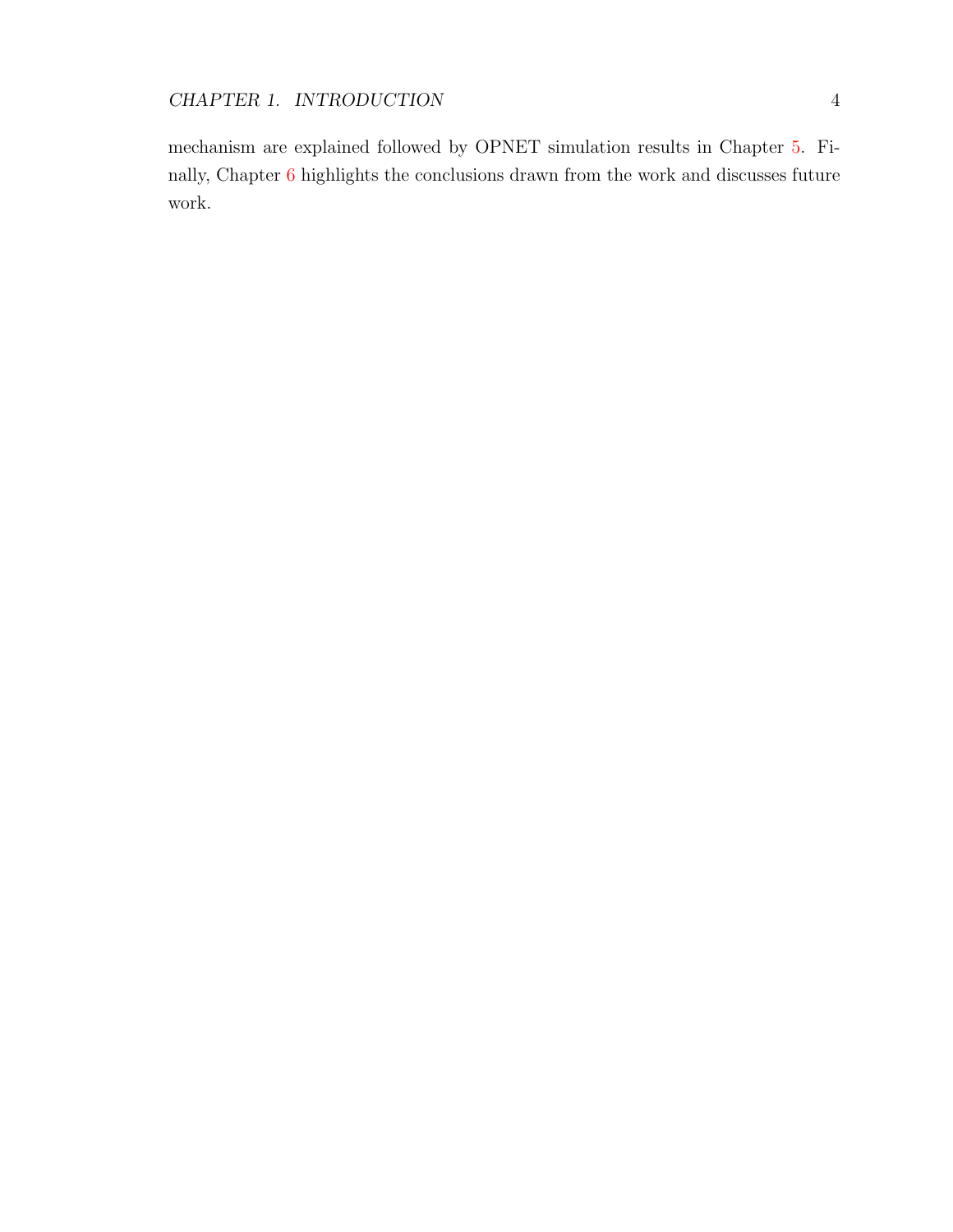## <span id="page-20-0"></span>Chapter 2

## Related Work on UAANET

## <span id="page-20-1"></span>2.1 Introduction

In this chapter, we first review different aspects of aerial systems and networks. The goal is to have a clear picture of the components and networking architecture of aerial systems. Then, we review the network layer and routing protocols for ad-hoc networks applicable to aerial systems.

In recent years, there has been a growing interest in combining and sharing information through wireless channels. One important state-of-the-art application of wireless networks is Aerial Wireless Networks (AWNs). Based on the presence (or absence) of humans in an aerial vehicle, AWNs are divided into two categories: manned and unmanned. In this work, we focus on unmanned aerial vehicles (UAVs). Many applications of UAVs, such as searching and tracking, require communication among different UAV units. When several UAVs are communicating with each other via wireless links, they form an UAANET.

In the literature on Mobile Ad-hoc Networks (MANETs), researchers have proposed different categorizations for routing techniques  $[4, 5]$  $[4, 5]$  $[4, 5]$ . In this thesis, we categorize routing techniques in three major groups: proactive routing, reactive routing, and geographic routing protocols  $[6]$ . This simple categorization not only contains the majority of available techniques in the literature, but also provides a sufficient structure for the materials that we later discuss in the thesis.

The rest of the chapter is organized as follows. In Section [2.2,](#page-21-0) an UAANET as a state-of-the-art networking architecture is defined. In Section [2.3,](#page-23-1) cooperation, control, and path planning as the major operations of an UAANETs are discussed.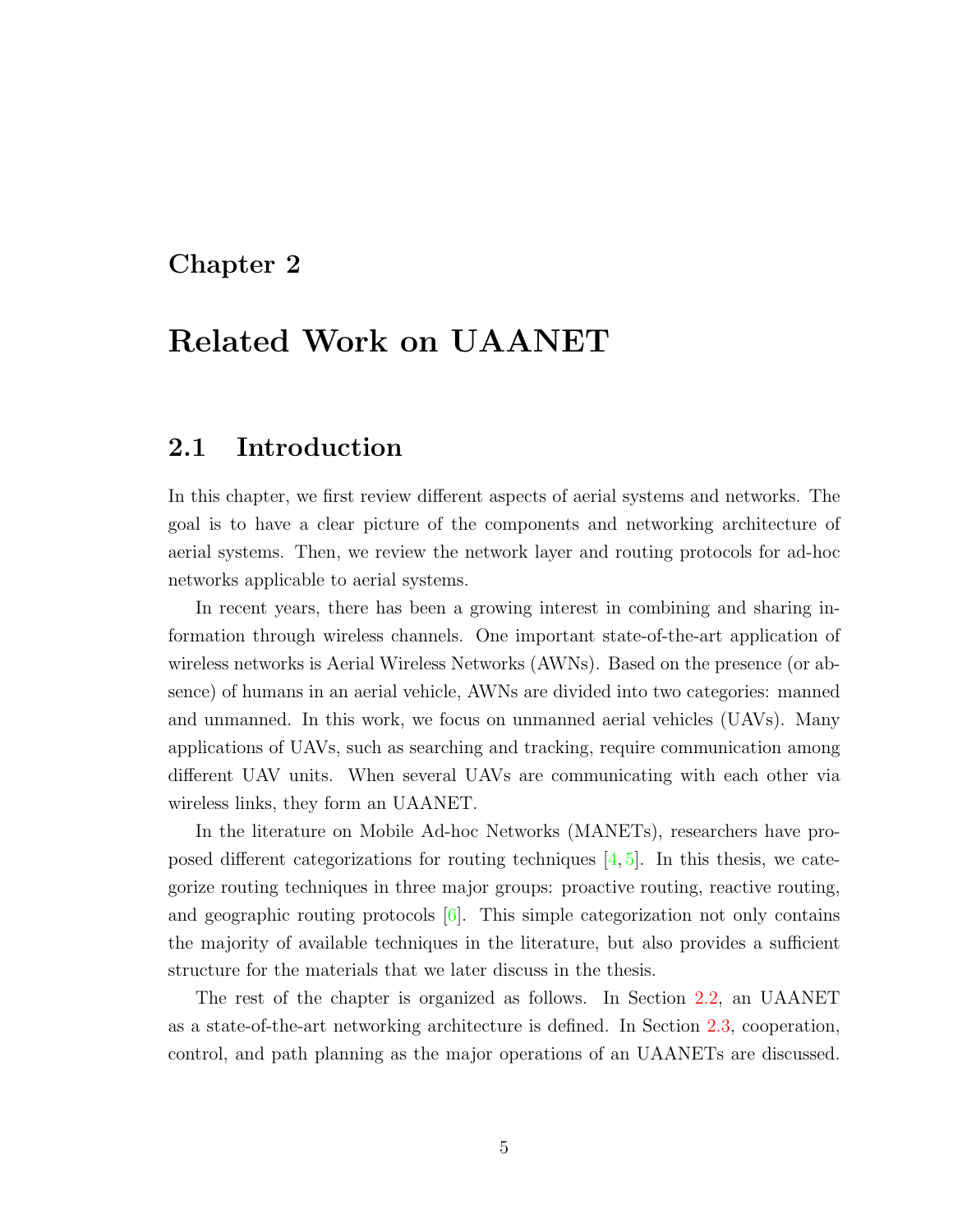Specific networking characteristics of UAANETs are the topic of Section [2.4.](#page-26-0) Reactive and geographic routing protocols as two main components of RGR are reviewed in Section [2.5](#page-28-0) and [2.6](#page-29-0) respectively. Section [2.7](#page-32-0) reviews the necessary backgrounds on MANET routing protocols and discusses the necessity of a combinational routing architecture for UAANETs. Finally, a summary of the chapter is presented in Section [2.8.](#page-34-0)

## <span id="page-21-0"></span>2.2 Unmanned Aeronautical Ad-hoc Networks

Before discussing about the network layer and routing protocols for UAANETs, the major components of the UAANET are introduced. To that end, this section contains a brief discussion on UAV operations and applications, followed by a qualitative comparison of AANETs and UAANETs.

### <span id="page-21-1"></span>2.2.1 UAV Operations

There is a wide variety of UAV shapes, sizes, configurations, and characteristics. Therefore, there exists many different classifications for UAVs. The United States army has provided a classification for UAVs based on their applicabilities and sizes  $[7,8]$  $[7,8]$ . As an example, military UAVs such as the Predator, which is able to carry missiles, are much larger than sensor UAVs which are used in studying the behaviour of a volcano. In general, the three main functions of UAV operations are: Intelligence, Surveillance and Reconnaissance (ISR) [\[9\]](#page-110-9). Intelligence, which improves mission efficiency [\[10\]](#page-110-10), can be provided by many diverse sources such as human intelligence, measurement intelligence, signal intelligence, and imagery intelligence. Information from these different sources is processed by an Artificial Intelligence (AI) unit. The surveillance function is used when an application (such as border protection or enemy surveillance) requires tracking of a specific target on the ground. Finally, the reconnaissance function deals with discovery missions in which knowledge about the map of a region is not already available.

Figure [2.1](#page-22-1) shows ISR functions in a cooperative UAV mission. Each UAV is equipped with a camera to obtain color images (the camera is a typical sensor in this example, but other kinds of sensors can also be considered). Then, the obtained image is translated into useful information using a vision processing unit. Based on the information derived from the vision processing unit, a likelihood of observation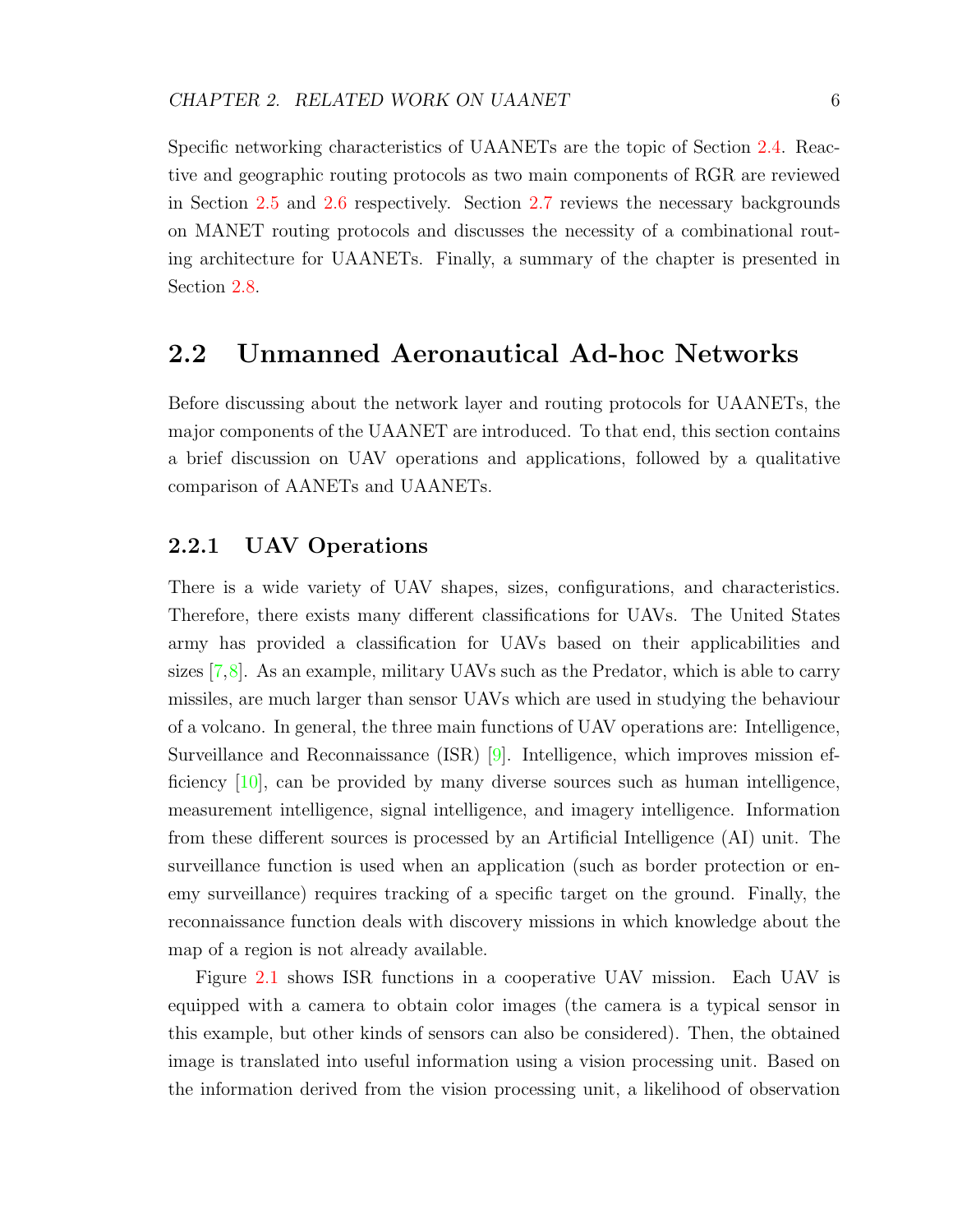<span id="page-22-1"></span>

Figure 2.1: Block diagram of ISR mission

is determined and sent to a Decentralized Data Fusion (DDF) unit [\[9\]](#page-110-9). Figure [2.1](#page-22-1) illustrates that DDF units of different UAVs communicate with each other, and they need to update information on a regular basis and produce state estimates. These estimates are sent to the mission control and path planning unit and are used to make decisions regarding the next trajectory of the UAV mission.

## <span id="page-22-0"></span>2.2.2 Applications of UAANETs

UAVs and UAANETs can be useful for several different applications. In this section, major civilian and military applications are described.

#### Civilian Applications

In civilian applications, UAVs are used for missions such as remote sensing, transportation, scientific research and rescue operations. Monitoring large agricultural areas, transporting goods (especially for critical missions), monitoring a natural phenomenon like volcanic eruptions or meteorological research, or even taking artistic photos from a location otherwise unreachable are all potential applications of these UAVs. For example, UAVs flew into the 2008 hurricanes in Louisiana and Texas to gather and send near-real-time data directly to the terrestrial station [\[11\]](#page-110-11). UAVs (especially UAVs that have low weight and small size) can also be used in search and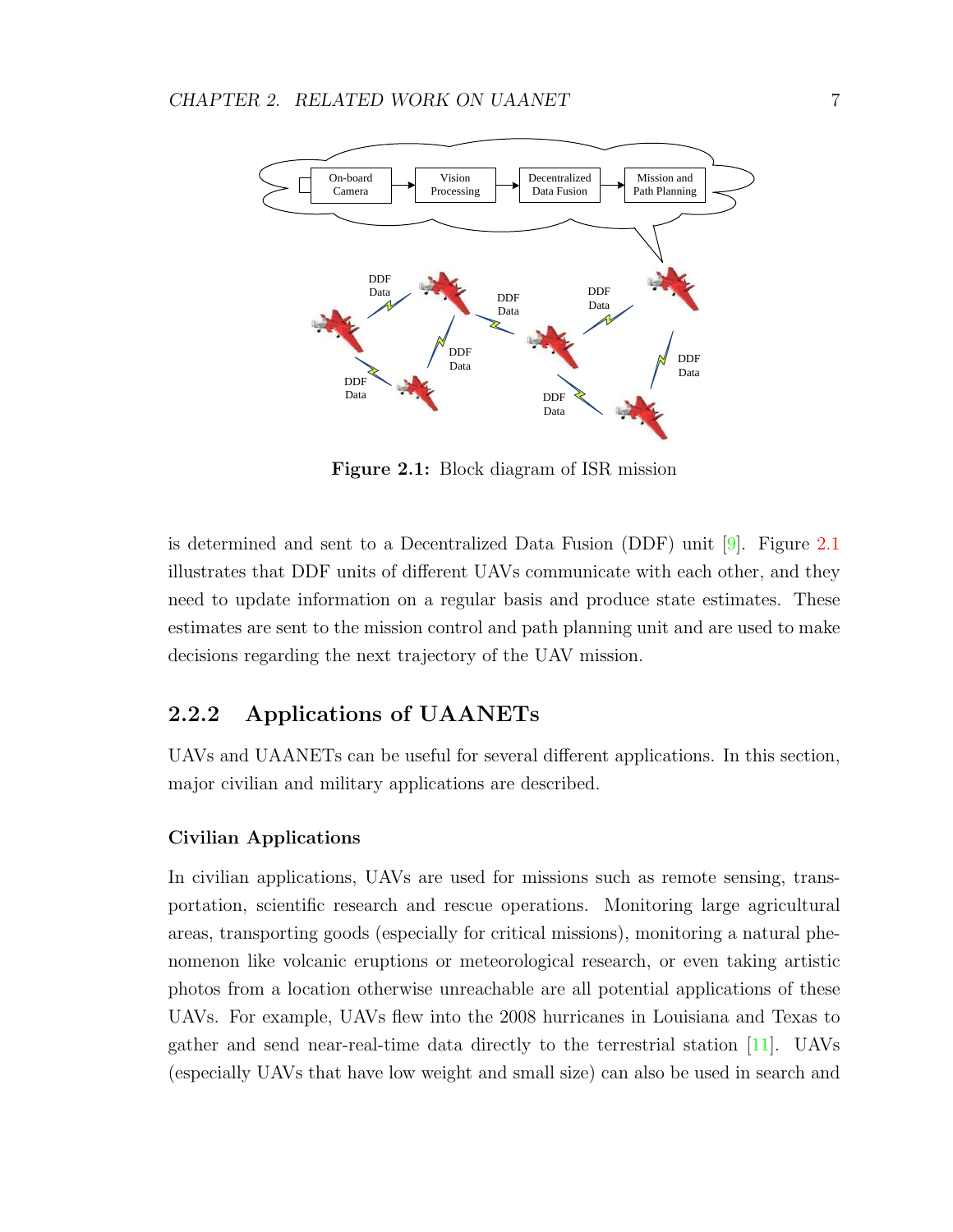rescue operations to find lost or trapped humans in a building after an earthquake or other natural disasters.

#### Military Applications

Many research groups around the world are designing suitable network architectures for military applications [\[12\]](#page-111-0). In the twentieth century, the main mission of air forces has been to defend against an onslaught of bombs or to attack a target. Nowadays, a collection of asymmetric fights like terrorist threats are more difficult to handle. Also, another role for the military is its peacekeeping duties, which requires surveillance and monitoring. To support this shift in military paradigm, air forces require a collection of rapidly transportable UAVs [\[12\]](#page-111-0). These UAVs, which are cheap and reliable, have different shapes, sizes, configurations and characteristics. A more comprehensive survey of the military perspective of UAVs can be found in [\[13\]](#page-111-1).

#### <span id="page-23-0"></span>2.2.3 Differences between UAANETs and AANETs

In the literature, the idea of Aeronautical Ad-Hoc Networks (AANETs) has already been proposed  $[14,15]$  $[14,15]$ . In fact, AANETs can be categorized as a pseudo-linear highly mobile ad-hoc network. Unlike commercial aircrafts in AANETs, which have transportation applications, UAVs in a UAANET are usually used for applications such as searching or tracking. These specific applications typically impose a random nonlinear trajectory on UAVs (e.g. the tracked object could have unpredictable non-linear mobility). Therefore, pseudo-linearity, which results in a specific design strategy in AANETs [\[16\]](#page-111-4), is not a feasible assumption in UAANETs. Thus, the majority of proposed AANET networking techniques are not directly applicable to more random UAANETs.

## <span id="page-23-1"></span>2.3 Cooperation, Control and Path Planning

The main research problem of cooperation, control and path planning is to propose algorithms for optimum path planning, to select the best trajectories, and to have minimum energy consumption. In general, the trajectories that these different UAVs are taking in a mission can be either pre-planned or dynamically planned during the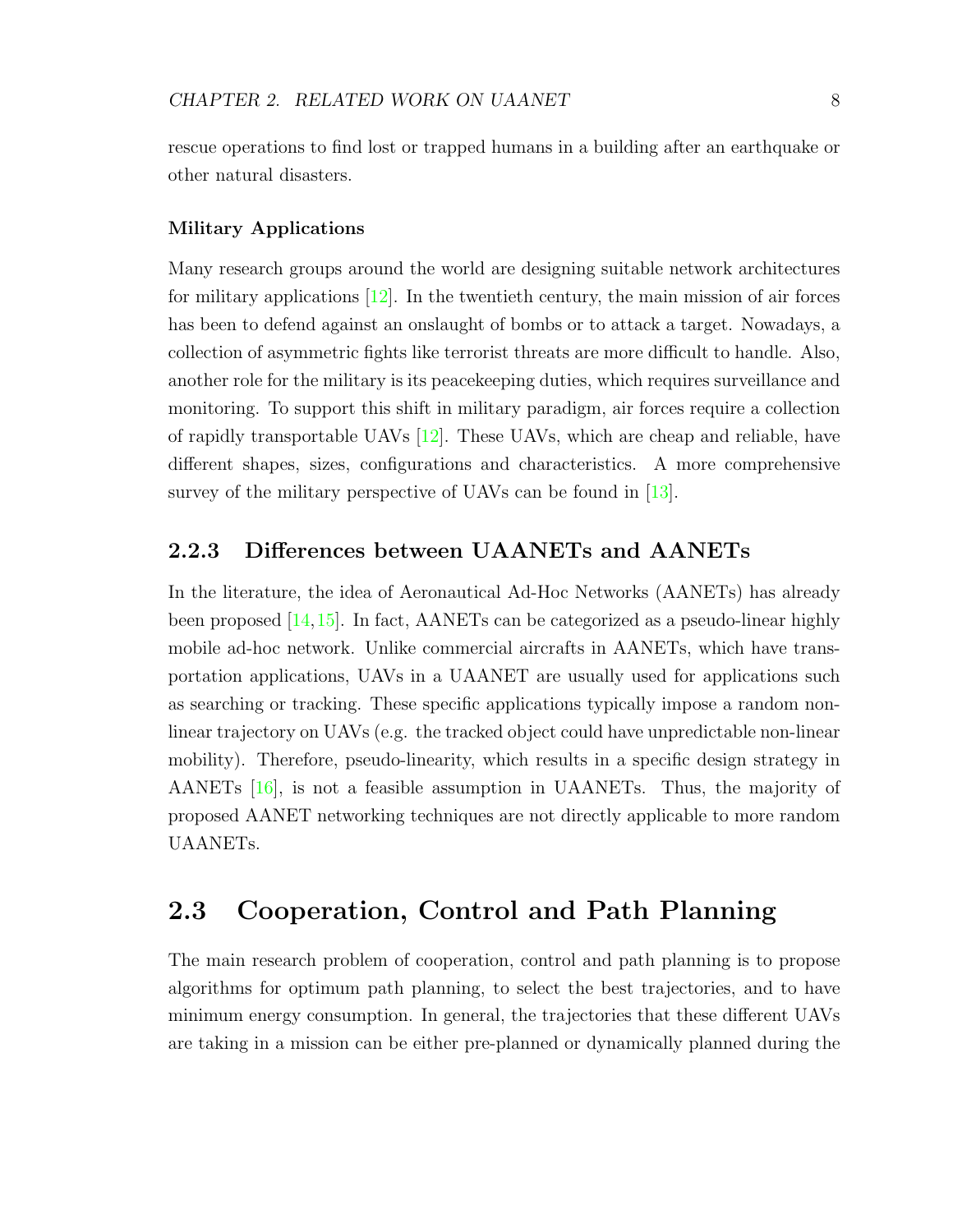mission. However, the applications of pre-planned trajectory designs are limited because, in most of the missions, unknown phenomena may affect the trajectory of one or several UAVs. As a result, considering pre-planning contradicts the ad-hoc selforganizing nature of the UAANET. For the rest of this thesis, an UAANET means a network of several UAVs in which path planning is needed to be done during the mission, unless otherwise mentioned. Having this characteristic in mind, the final goal is to establish a cooperating network to achieve a specific mission. For cooperative missions, it is necessary to have mutual communication and data transfer among UAVs. The mission is sometimes threatened by natural phenomena or enemy fighters. In this case, it is necessary for the UAVs to share critical data before being destroyed or disabled. In [\[17\]](#page-111-5), an implementation of a reliable sensor data collection network is presented in which the UAV control is based on wireless mesh networking. The goal of this implementation is to deliver data to a monitoring station for ISR functions. Disaster management and mission critical applications can also be managed by UAVs [\[18\]](#page-111-6). Cooperative UAV missions use many different airborne communication technologies [\[12\]](#page-111-0). Design and implementation of embedded avionics using commercial of-the-shelf Micro Electro Mechanical System (MEMS) sensors and computing platforms are proposed in [\[19,](#page-111-7)[20\]](#page-111-8). Experimental designs are beyond the scope of this chapter. The rest of this section reviews several state-of-the-art works on cooperation, control and path planning.

Recently, there has been interest in the coverage and surveillance capabilities in the deployment of UAVs. In [\[21\]](#page-111-9), a decentralized Cooperative Search, Acquisition, and Track (CSAT) architecture is proposed to combine searching and tracking during a mission. Searching is done during revisit times, when the UAV is not actively tracking a vehicle. Using the RAVEN  $[22]$  testbed, the results demonstrate a balance between searching and tracking, two missions that are normally conflicting [\[21\]](#page-111-9).

Ding et al., in [\[23\]](#page-111-11), have considered two modes of operation for UAVs: autonomous and pilot-controlled. In pilot-controlled mode, the pilot (as a separate component of a feedback loop) can change the leader UAV in a leader-follower model. The system switches to autonomous mode to do mission execution, only when no threat is perceived. Their method can be improved if the switching procedure happens more intelligently using mobility information of UAVs as a switching criterion. The idea is based on the fact that velocity and acceleration of a UAV have some embedded information. For example, when there are lots of variations in velocity, it can be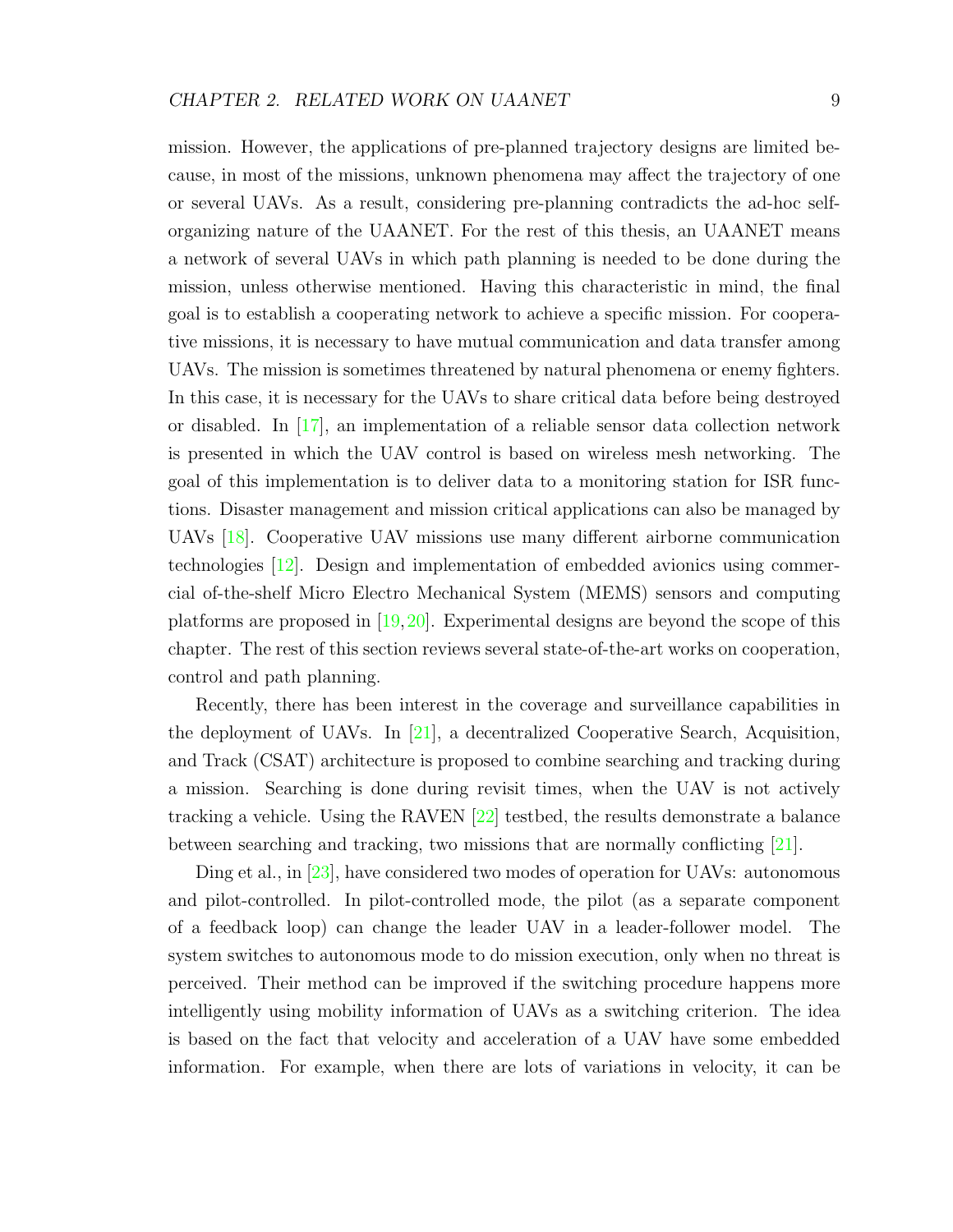concluded that an unknown event is going on, and we need to switch to pilot-controlled from autonomous mode. Fortunately, the velocity and acceleration information are available in each UAV. However, more research is required to define a criterion that can be a function of acceleration, velocity, and other mobility parameters.

Ben et al., in [\[24\]](#page-111-12), propose a distributed algorithm for Task Assignment (TA), coordination and communication of multiple UAVs. A health-aware task assignment algorithm is developed in [\[25\]](#page-111-13). Vehicle health deals with fuel management, vehicle failures, sensor performance, and actuator failure modes. The idea is to propose a feedback loop that uses health state information to update the performance model in real time.

Tisdale et al. worked on a practical control strategy for a team of vehicles performing cooperative sensing  $[26]$ . They surveyed different aspects of a cooperative mission such as path planning, sensing, filtering, information measures, and cooperation. Cole et al. [\[27\]](#page-112-1) introduced a comprehensive control structure for UAV cooperative control for information-gathering missions. It was shown that the cooperative team completed the task more than twice as fast as a team with no communications and 1.4 times faster than a team that communicated only feature-state information to make individual decisions.

In [\[28\]](#page-112-2), Probabilistic Planning with Clear Preferences (PPCP) is proposed. In path clearance, the goal of a UAV is to traverse environments as quickly as possible without being detected by an adversary. The PPCP algorithm is scalable and efficient for scenarios in which multiple UAVs are available. The core of PPCP is an iterative algorithm that tries to find the best path starting with an initial point. The initial point is assumed to be inaccurately estimated, for example by a satellite receiver. The idea is to modify the estimation iteratively. Also, the path is changed as soon as the UAV senses a possible adversary. A disadvantage of PPCP is that the complexity of the iterative algorithm is not clearly evaluated. It should be shown that the imposed complexity does not overshadow the performance of the UAANET. In other words, the processing time of the algorithm should be in such an order that it could be helpful for a UAV that is moving with a speed in the order of hundreds of kilometres. If it takes too much time for the algorithm to process and propose a path, it probably will not be useful for the UAV anymore.

An extensive dynamic model that captures the stochastic nature of the cooperative search and task assignment problems is developed in [\[29\]](#page-112-3). Three different cooperative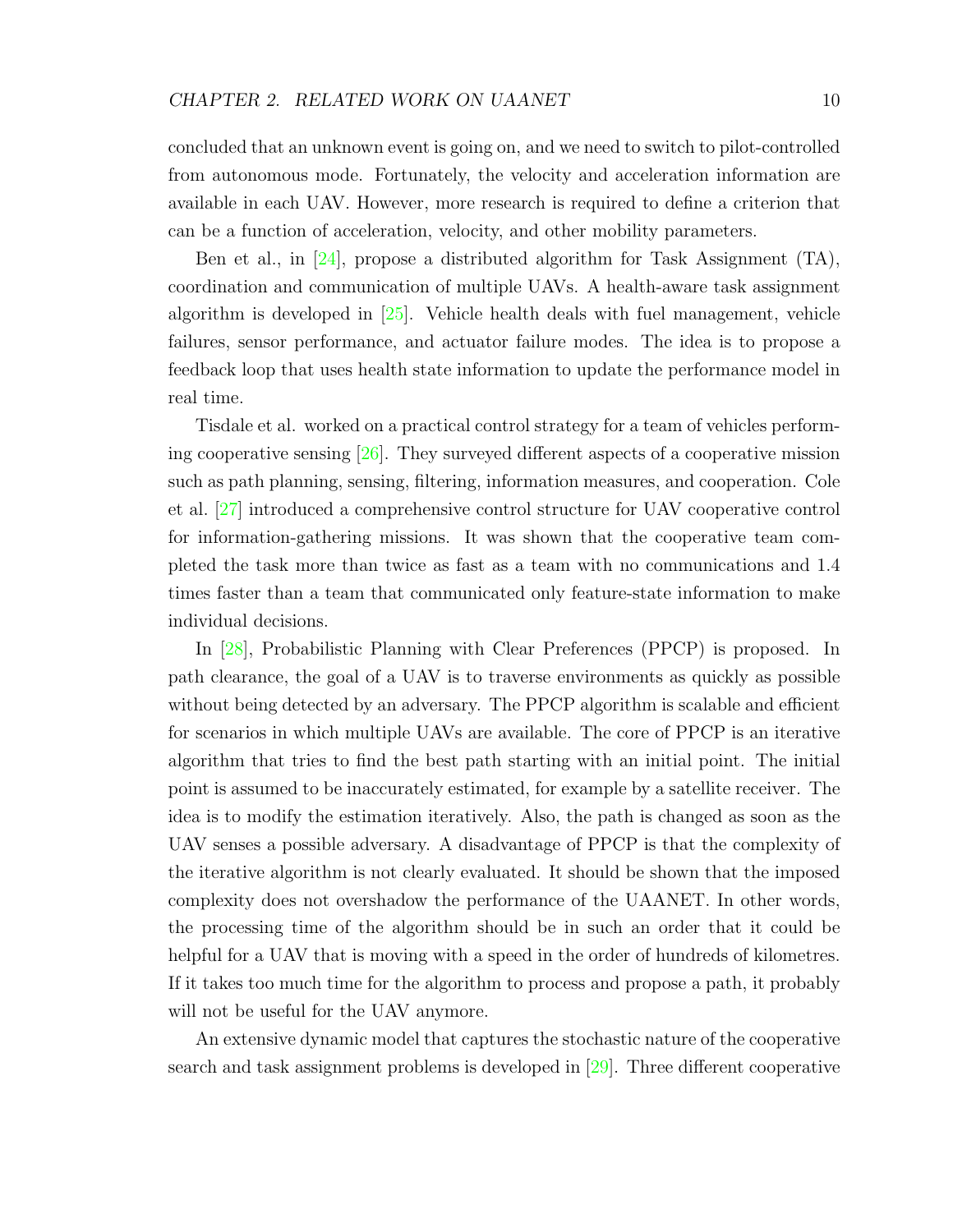algorithms based on the stochastic nature of the cooperative search and task assignment are introduced. Although it is shown that prediction improves performance of cooperative UAVs, the prediction accuracy depends on the team size, the number of targets and the UAV's knowledge of target locations.

A decentralized control architecture for multiple UAVs, based on in-vehicle sensor data and communicated information, is designed for search, detection and localization of mobile ground targets [\[30\]](#page-112-4). In this design, both the overall time to search for a group of targets, and the final target localization error, are minimized.

In summary, cooperation, control and path planning are major aspects that need to be addressed in UAV missions. An important conclusion here is that cooperation and path planning can be better implemented if UAVs share information using wireless channels. As an example, consider several UAVs that are searching for an object. If they can inform other UAVs about the result of their observations, other vehicles can use this information to decide their future trajectories. Formation of UAANETs requires a specific communication infrastructure, from an accurate antenna design, to compatible network architecture and suitable layering interactions.

## <span id="page-26-0"></span>2.4 Networking Characteristics of UAANETs

In this section, important network characteristics of UAANETs are discussed to provide an insight into the networking requirements discussed in the next section. Some of the proposed UAANET architectures are based on MANET protocols, and the IEEE 802.11 standard [\[31](#page-112-5)[–33\]](#page-112-6). Although generic MANET protocols could be applied to UAANETs, better solutions are obtained by considering the unique features of UAANETs. In the following subsections, the most important characteristics of UAANETs are listed to be considered in future UAANET protocol designs.

#### <span id="page-26-1"></span>2.4.1 Rapid Topology Change

Unlike mobile nodes in a MANET scenario, UAVs can fly at speeds up to hundreds of kilometers per hour  $[34]$ , and unlike AANETs  $[14, 16, 35]$  $[14, 16, 35]$  $[14, 16, 35]$  $[14, 16, 35]$  $[14, 16, 35]$  or satellite links, power is a limiting factor in UAANETs. Another difference between UAANETs and AANETs, or satellite links, is in the antenna technology that these networks can use [\[36,](#page-112-9) [37\]](#page-112-10). UAVs are much smaller than satellites or commercial aircrafts. UAVs need to use antennas that are not only easily transportable but also financially affordable. These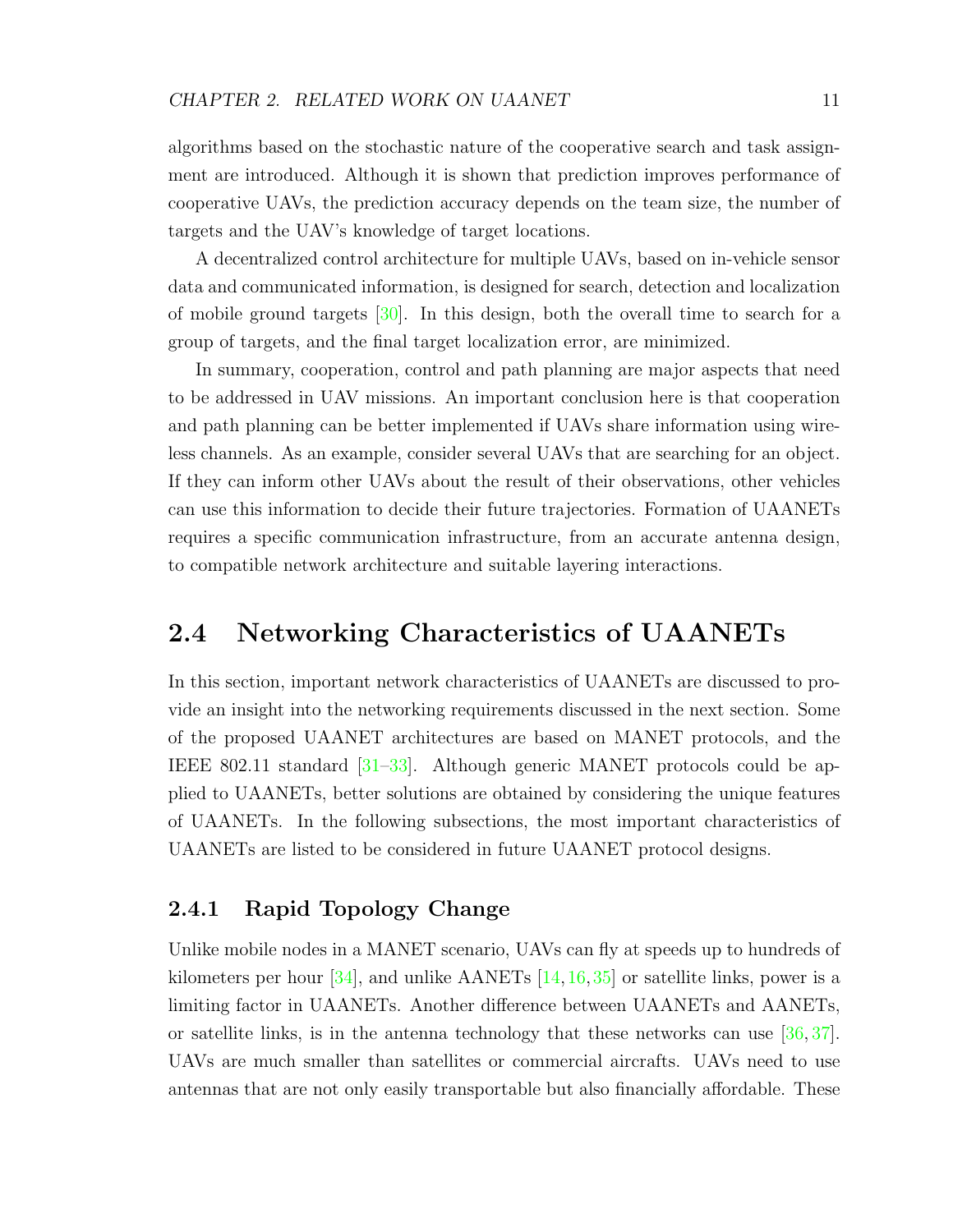factors cause the transmission range of UAVs to be much shorter than AANETs or satellite links. As a result, the ratio of a UAV's velocity to radio link is not low enough to keep the UAVs connected and prevent variations in topology. The effects of high UAV mobility are intensified when applications such as searching is considered. The faster the topology changes, the harder it is to establish relatively stable end-to-end connections.

#### <span id="page-27-0"></span>2.4.2 Application-based Mobility

Mobility models characterize user movement patterns to simulate the network and evaluate protocol performance in MANETs. Typical mobility models for evaluation of MANETs are random walk, random waypoint, random direction, and brownian motion [\[38,](#page-113-0) [39\]](#page-113-1). Using random walk or any other random mobility model is inconsistent with the assumption of intelligent UAVs. However, the advantage of widely used models such as random walk or random waypoint is that they are well parameterized. In random walk, for example, there are parameters for adjusting randomness. UAV search missions have more random behaviors than tracking. To support these different randomness requirements for modeling different UAV missions, the parameters of the random walk model need to be well adjusted. Thus, it may be possible to modify original versions of MANET mobility models and make them more compatible with UAANET environments.

Effects of density variations on mobility and more generally on connectivity of the network is another crucial feature of UAANETs. Density not only depends on the number of UAVs shaping the UAANET but it will also be affected by different applications. Consider two widely-used applications of UAANETs: searching and tracking. On one hand, when UAVs are searching an area, they should be distributed in the field such that they can cover the whole area. If the region is large, the distribution of UAVs may lead to a sparse network. On the other hand, when tracking an object, a large number of UAVs follow the target. As a result, they do not need to spread out and therefore, they remain in each others' transmission range.

#### <span id="page-27-1"></span>2.4.3 Medium Access Control Requirements

Although Medium Access Control (MAC) is not the main focus of this thesis, we briefly introduce some of the aspects of UAV MAC. A crucial task of the MAC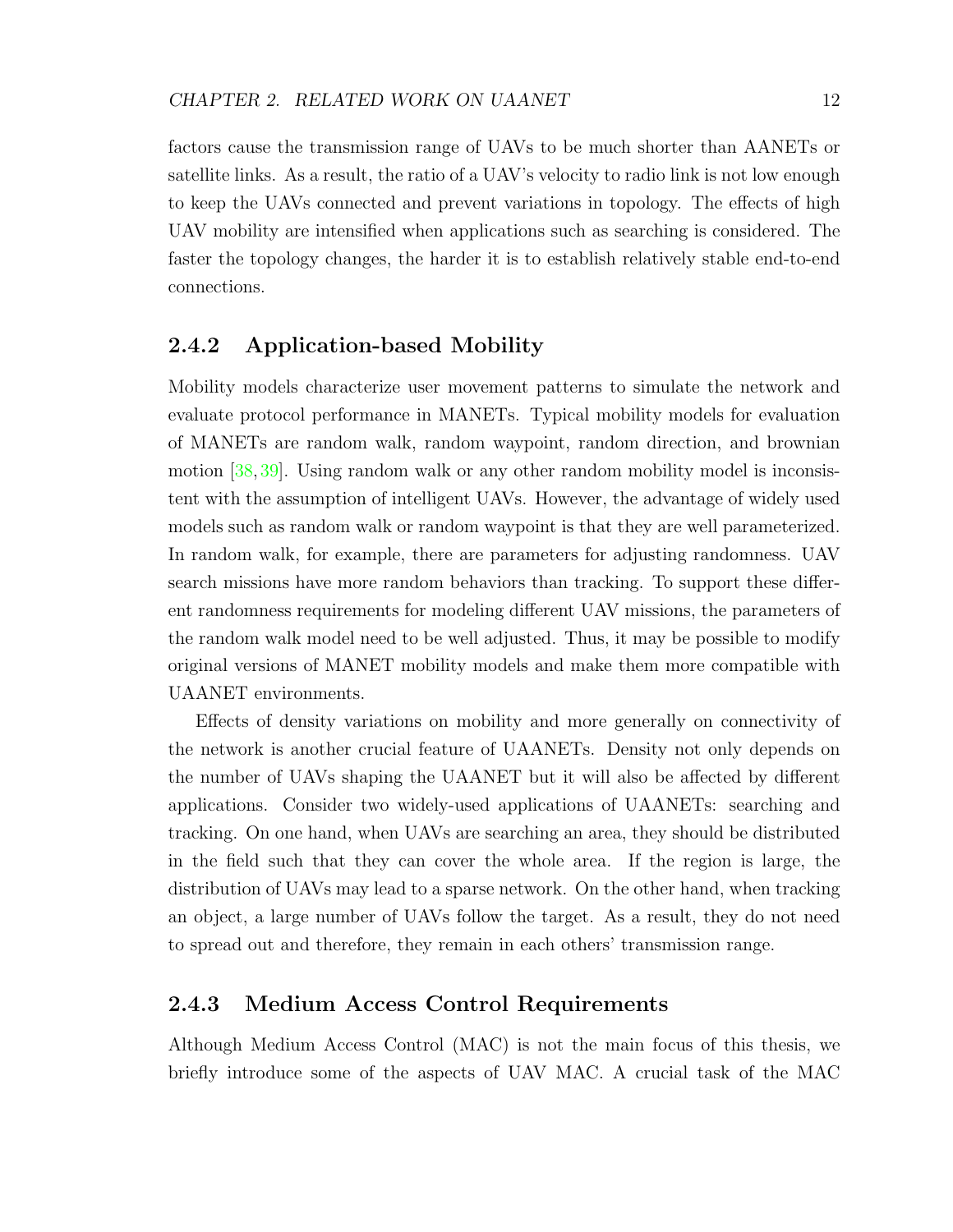layer is to satisfy the latency requirements of data packets that have different priorities. Admission control and differentiated services are needed at this layer to address prioritized packet scheduling in UAANETs. In most current UAANET prototypes, traditional wireless MAC protocols such as IEEE 802.11 are used [\[31](#page-112-5)[–33,](#page-112-6)[40\]](#page-113-2). In order to support priorities for different applications, different classes of Quality of Service (QoS) need to be defined. In addition, MAC protocols address not only QoS but also power saving strategies to schedule sleep modes for nodes, and assign transmission power levels.

Dynamic transmission range and power assignment can be used to manage power consumption [\[41\]](#page-113-3). The idea of dynamic transmission range comes from the fact that the density of UAVs is changing in time and space. Thus, it is not necessary to use the same transmission range everywhere, all the time. Power assignment is helpful when different tasks with different priorities and broadcasting requirements are assigned to different members of an UAANET. In this situation, higher transmission powers are assigned to the nodes that have accepted more duties. Other UAVs that have less responsibility are assigned lower transmission power in order to preserve energy.

### <span id="page-28-0"></span>2.5 Reactive Routing

After defining UAANET architecture and its networking requirements, the focus of this section is to review some of the basic literature on ad-hoc routing protocols that are used later in the thesis as the core process of UAANET routing architecture. As discussed in Section [2.1,](#page-20-1) there are three main categories of routing protocols in MANETs: pro-active, reactive, and geographic. Pro-active protocols, in which all nodes maintain up-to-date routes to all destinations have been shown to perform poorly in highly-dynamic networks [\[6\]](#page-110-6). As UAANETs are such networks, we exclude them from the discussion and instead focus on the more promising categories. Based on the fact that the proposed RGR protocol in this thesis is a combination of a reactive protocol and a geographic forwarding, we discuss the reactive routing in this section. Then, geographic routing protocols are reviewed in the next section.

In reactive routing protocols, a source node finds a route to destination by flooding route request packets into the network. Because the process is on-demand, the route discovery imposes some latency on the overall performance of the network. Also, flooding of route requests may cause buffer overflow and network congestion. Dynamic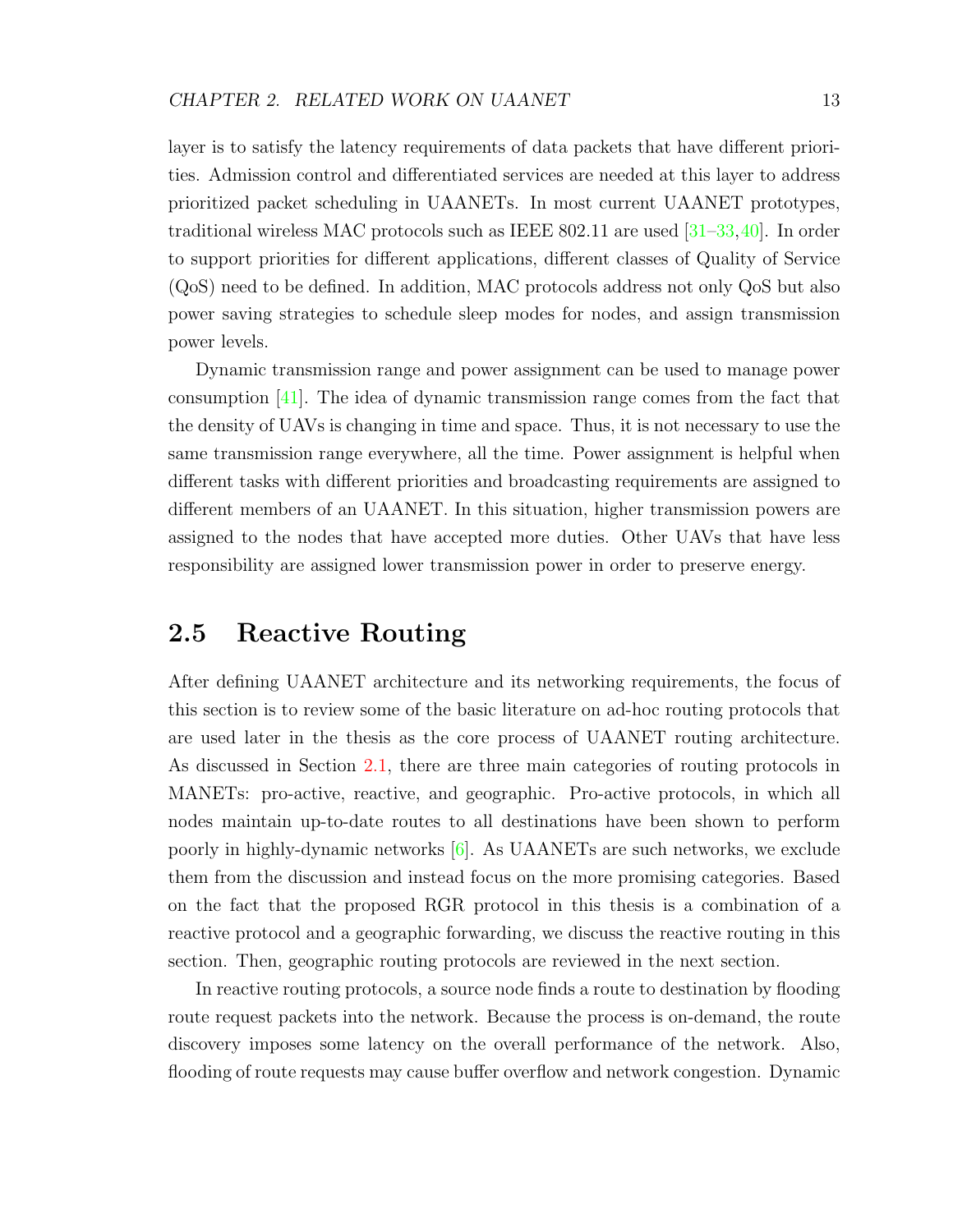Source Routing (DSR) and Ad-hoc On-demand Distance Vector (AODV) are two well-known examples of reactive routing protocols that are briefly discussed in the following paragraphs.

In DSR  $[42]$ , a source node (that does not have a path to a destination in its cache) broadcasts a route discovery packet. Intermediate nodes examine their cache before forwarding the packet. When there is no route available in the cache, the node inserts its IP address in the packet and forwards the packet to the neighbors. When the destination (or any intermediate node) sends a reply packet back to the source, nodes on the selected route cache the source route. In the case of several replies from neighboring nodes, local interference may occur. To avoid this, each node delays its reply according to its distance to the source.

In AODV [\[1\]](#page-110-1), the source broadcasts a route request to its neighbors, which in turn forwards it to their neighbors, until the destination is reached. The neighbors record the node from which the route request came. The destination chooses the route with minimum link cost and sends a route reply back along the chosen path. The nodes along the path enter the forward route entry into their routing table. The route request may take multiple paths to reach the destination, but the destination chooses the optimum path. If an intermediate node moves away, its neighbors detect the link failure and send a link failure notification to their upstream neighbors, which then forward the information until it reaches the source.

There are many proposals available on improving AODV and DSR [\[43\]](#page-113-5). Also, in addition to AODV and DSR, there are many other proposals available in the literature on reactive routing [\[44\]](#page-113-6), but DSR and AODV have become Internet standards.

## <span id="page-29-0"></span>2.6 Geographic Routing

Geographic routing uses location information rather than network addresses to establish source-destination communication in a MANET environment. Every node in the network is aware of its own location, and location information of neighboring nodes is collected via periodic packet exchanges. Also, a source node knows the location of its destination. The source node is using these information to route the data towards the destination. For data dissemination, a node use a greedy forwarding mechanism in which a traditional geometric rule, mostly based on Pythagoras theorem, is employed. The source node sends data packets to the neighbour with minimum distance to the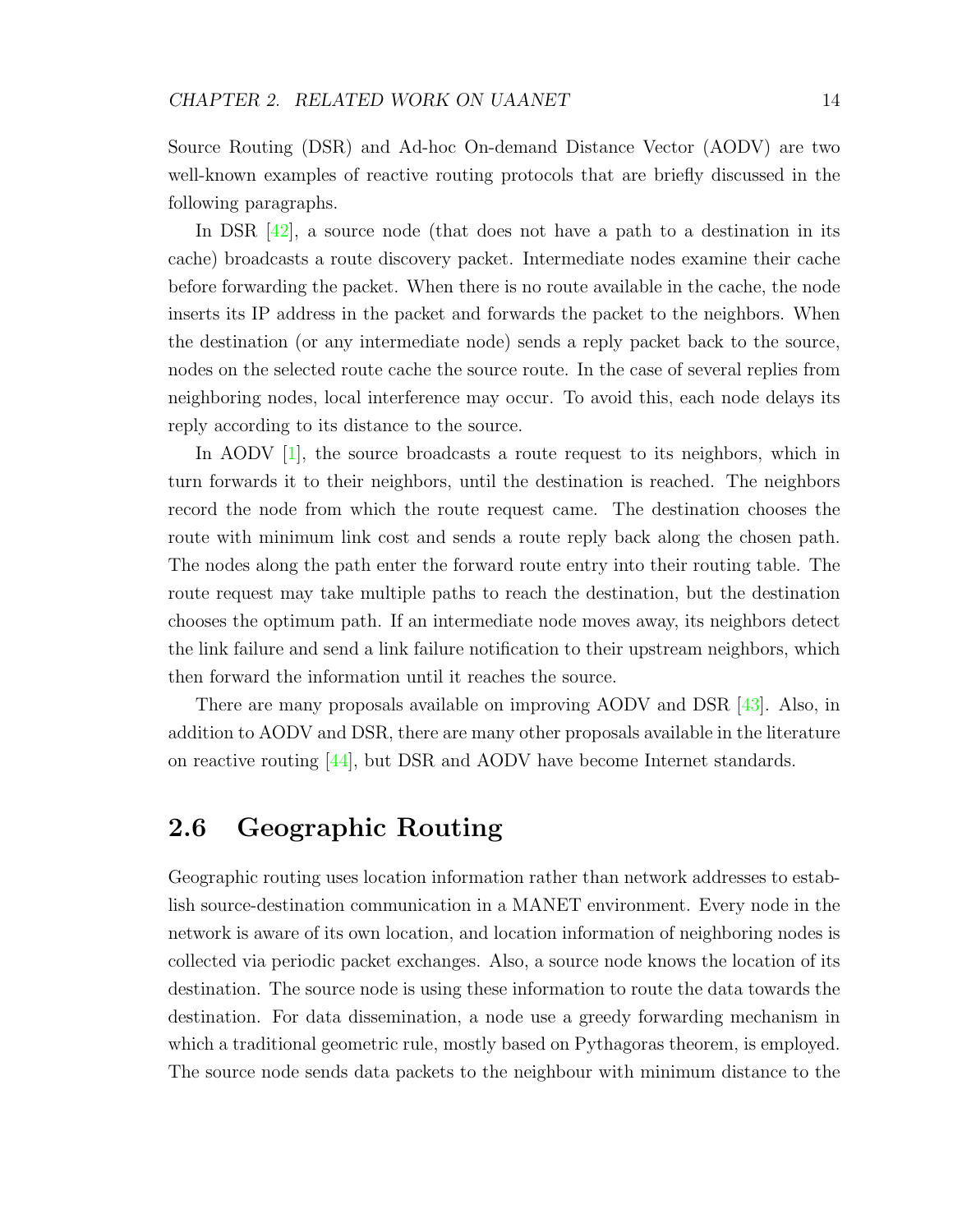destination  $[3, 4]$  $[3, 4]$  $[3, 4]$ . In other words, greedy forwarding helps in bringing the message closer to the destination in each step by using local information. Other criteria such as minimum angle to destination can also be used to improve the performance of such approaches [\[45\]](#page-113-7). Greedy forwarding may encounter a problem: a dead-end (i.e. void node, local maximum, blocked node) where there is no neighbor closer to the destination. Face routing is used in recovering a dead-end. In face routing (perimeter strategy), a node that encounters a dead-end changes its forwarding strategy to a planar subgraph, using the right-hand rule until it reaches a node that is closer to the destination than the node where greedy forwarding first fails due to the local maximum [\[3\]](#page-110-3). Many questions may arise on constructing planar graphs for face routing in a realistic environment where the transmission range is not just a simple disc  $[46,47]$  $[46,47]$ . Also, face routing does not work in a 3D environment, which makes the mechanism not applicable for UAANETs [\[48\]](#page-113-10). For the rest of this thesis mostly we consider a transmission disc, unless otherwise mentioned. For further information, a survey of geographic routing techniques in MANETs can be found in [\[4\]](#page-110-4).

In geographic routing protocols, a node requires its neighbour's location as well as destination location information to relay data messages. Neighbour location information can be collected by geographic hello messages. For destination location information, however, the network should employ a location service module. Since, the accuracy of destination location information is an important parameter in the performance of greedy geographic forwarding, in the following subsections, we review the available location service modules in the literature. We then briefly discuss how RGR provides destination location information in the next section.

#### <span id="page-30-0"></span>2.6.1 Location Service Module

Based on [\[49\]](#page-113-11), location services in the literature can be classified in three major groups: flooding-based, quorum-based and home-based. A flooding-based service is the traditional one that can be proactive or reactive. In a proactive service, a node disseminates its location periodically. In a reactive service, when a node does not have the updated information of a target, a search message is flooded into the network. Location and mobility information can be used to narrow the scope of flooding.

In quorum-based approaches, the destination node sends the location updates and the source node is responsible for sending search requests. Location updates and search updates are generally sent to two different subsets of network nodes that are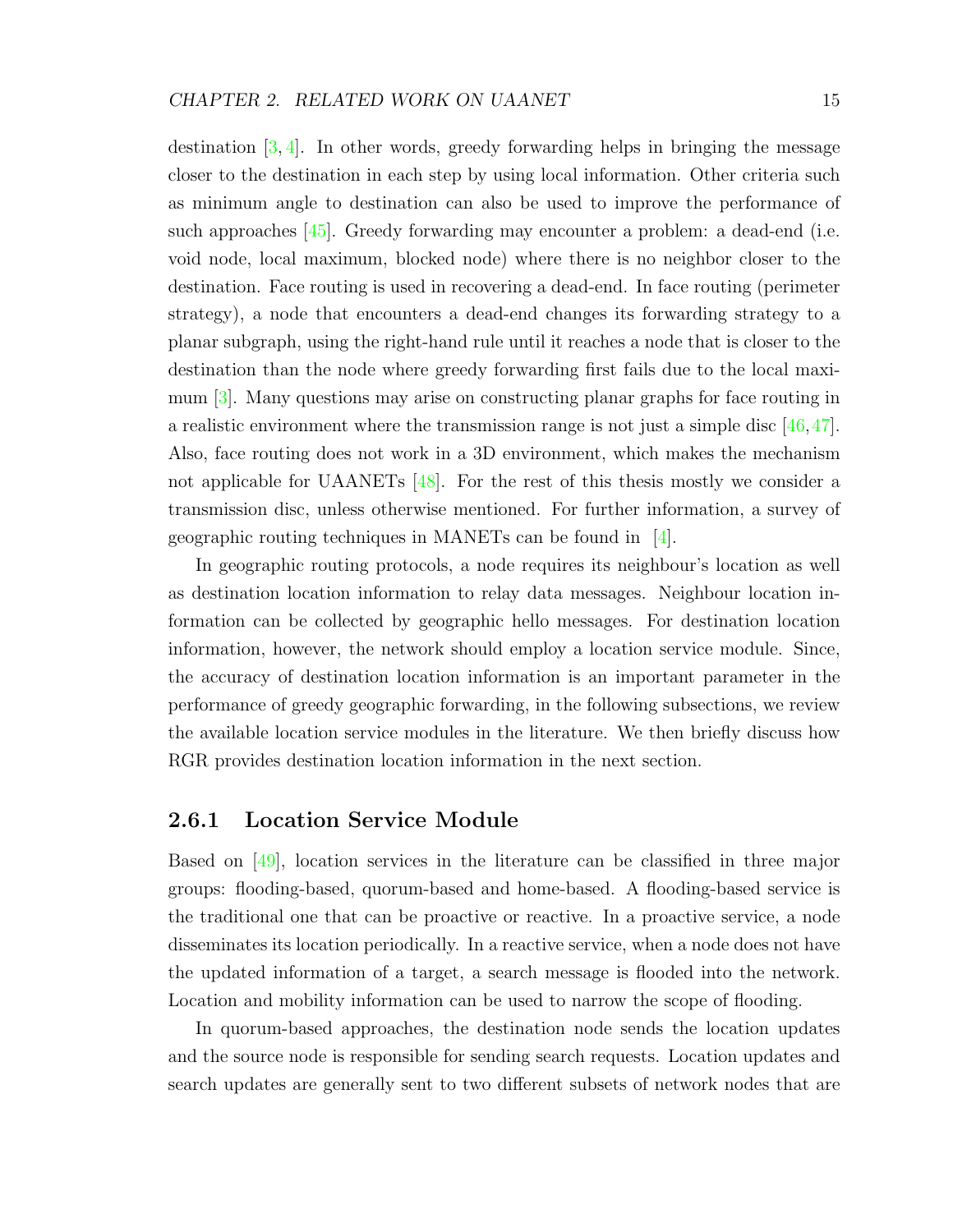respectively called *update quorum* and *search quorum*. These two subsets should be selected such that their intersection is not empty. At the rendezvous points, update and search quorums can provide the location information to the querying nodes. Quorumbased approaches are more efficient with regards to overhead; however, the challenge is how to use appropriate nodes to carry search and location updates. Quorum-based approaches can be flat or hierarchical.

In the home-based approach, every node has a home region that is known to others, and location updates are proactively sent to the nodes that are in or closest to that region. Other nodes send search messages towards the home region of the destination and the message is redirected from the home region to the current location of the actuator. The concept of home in this design can be beyond the geographic location and can be a hash function of the destination ID. Home-based approaches can be further categorized as flat or hierarchical. The details of these different methods can be found in Chapter 8 of [\[49\]](#page-113-11).

#### <span id="page-31-0"></span>2.6.2 Location Prediction in Geographic Routing

Some mobility prediction techniques were used to improve the performance [\[50\]](#page-114-0). In [\[50\]](#page-114-0), the effects of node mobility is modeled by two problems namely Lost Link (LLNK) and LOOP. The LLNK problem happens when the selected next hop (the neighbor that is closest to the destination) is not within the radio range even if it is listed as a neighbor. The LOOP problem is when a destination node moves away from its original location and another becomes a node located closest to the original coordinate of the destination. This situation is misunderstood as local maxima by traditional geographic routing such as Greedy Perimeter Stateless Routing (GPSR) [\[51\]](#page-114-1).

Location prediction has also been proposed for QoS routing in MANETs [\[52\]](#page-114-2). In [\[52\]](#page-114-2), a geometric approach is used to provide a pseudo-linear estimation of the mobility. A learning automata based approach for adaptive mobility prediction is proposed in [\[53\]](#page-114-3). The proposed enhanced future distance estimator (EFDE) estimates its coefficients in each step. Future distance of two nodes can be predicted for different mobility models, speeds and sampling rates.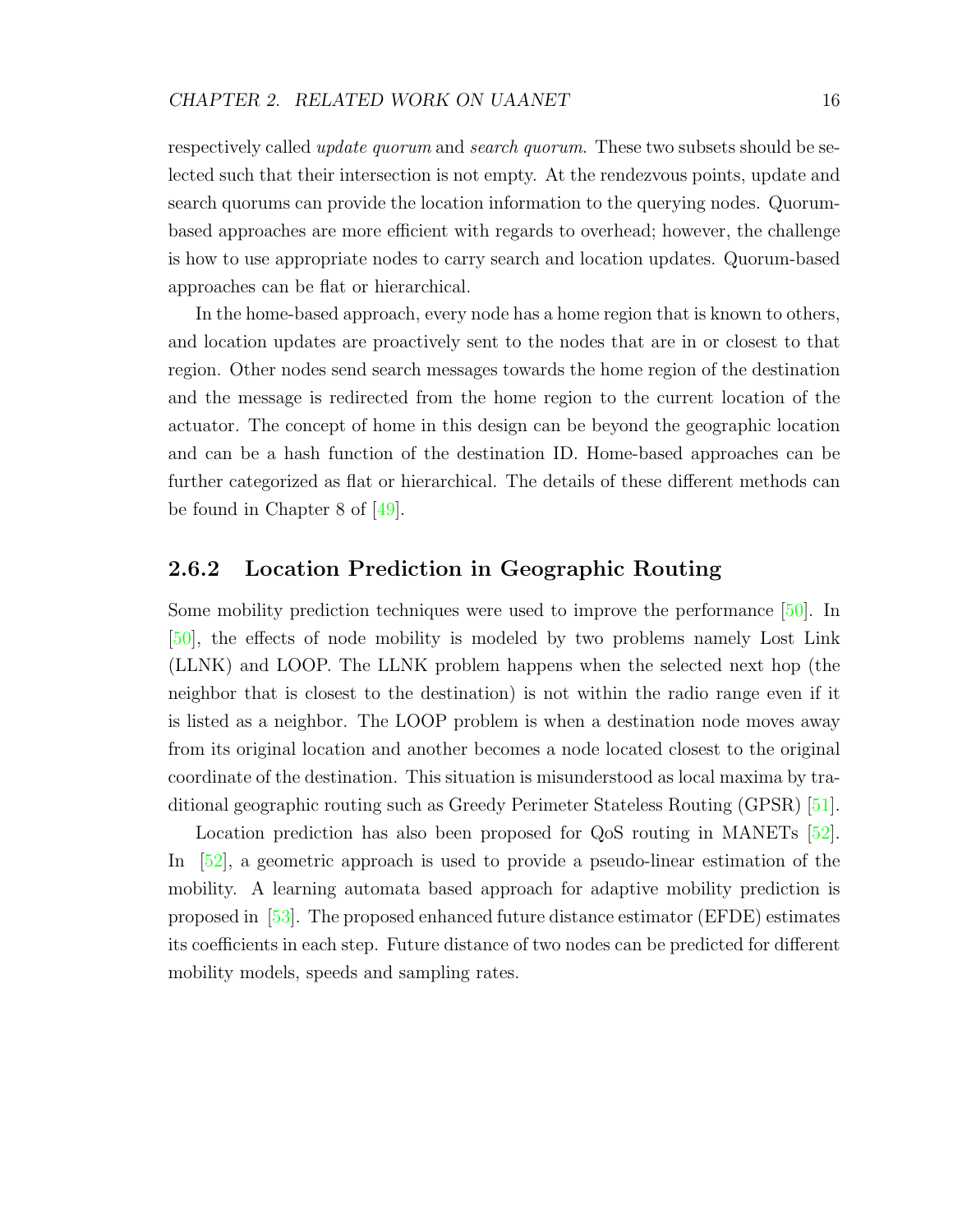## <span id="page-32-0"></span>2.7 Towards a Routing Protocol for UAANETs

In the literature, researchers mostly consider UAV swarming applications and tactical cooperative features and try to improve cooperation, control and path planning, e.g. [\[21\]](#page-111-9). In those types of work, the details of the communication architecture for such purposes are neglected [\[12\]](#page-111-0). On the other hand, another category of research exists in which the attempt is to use UAVs as communication relays among ground ad-hoc nodes [\[54,](#page-114-4) [55\]](#page-114-5). The main application of such relaying is specifically in battlefields in which ground-based multi-hop communication is not easy to establish.

Another class of the proposed routing protocols in UAANETs are for situations with network disconnectiviy. The idea in these types of works is to mix geographic routing with Store-Carry-Forward (SCF) procedures to be adapted to delay tolerant networks [\[45,](#page-113-7) [56\]](#page-114-6). A geographic routing algorithm for intermittently connected UAANETs is introduced in [\[57\]](#page-114-7). The routing algorithm, called LAROD (Location Aware Routing for Opportunistic Delay-tolerant networks), is a geographic beaconless routing algorithm based on the SCF principle. The UAV that holds the packet (the custodian) uses greedy packet forwarding when there are other UAVs nearby. The custodian should make sure that the packet has been received by other UAVs. If several nodes in the forwarding area receive the packet, the first expired-timer node is selected as the next forwarder to rebroadcast the packet. Overhearing the transmission by other UAVs, custody of the packet is also relinquished. The focus of this thesis is not to propose solutions in intermittently connected situations, although it can be the focus of future research.

In the current research, we specifically focus on the routing protocol for connected UAANETs. There are multiple UAVs performing a mission, they require to communicate for some tactical reason (cooperation, control, and path planning). In fact, the goal is not to optimize the mission in terms of aeronautical parameters. But, the focus is on the communication part and specifically the routing protocol for such a specific networking architecture. As UAVs in a mission require connectivity to do real-time cooperation and control, we propose a routing protocol for scenarios that the network is connected (the connectivity of aeronautical ad-hoc networks is analyzed in more details in [\[58\]](#page-114-8) by some simplifying assumption). Based on that assumption, our goal is to combine traditional reactive routing and greedy geographic forwarding to have a compatible routing design for UAANET architecture.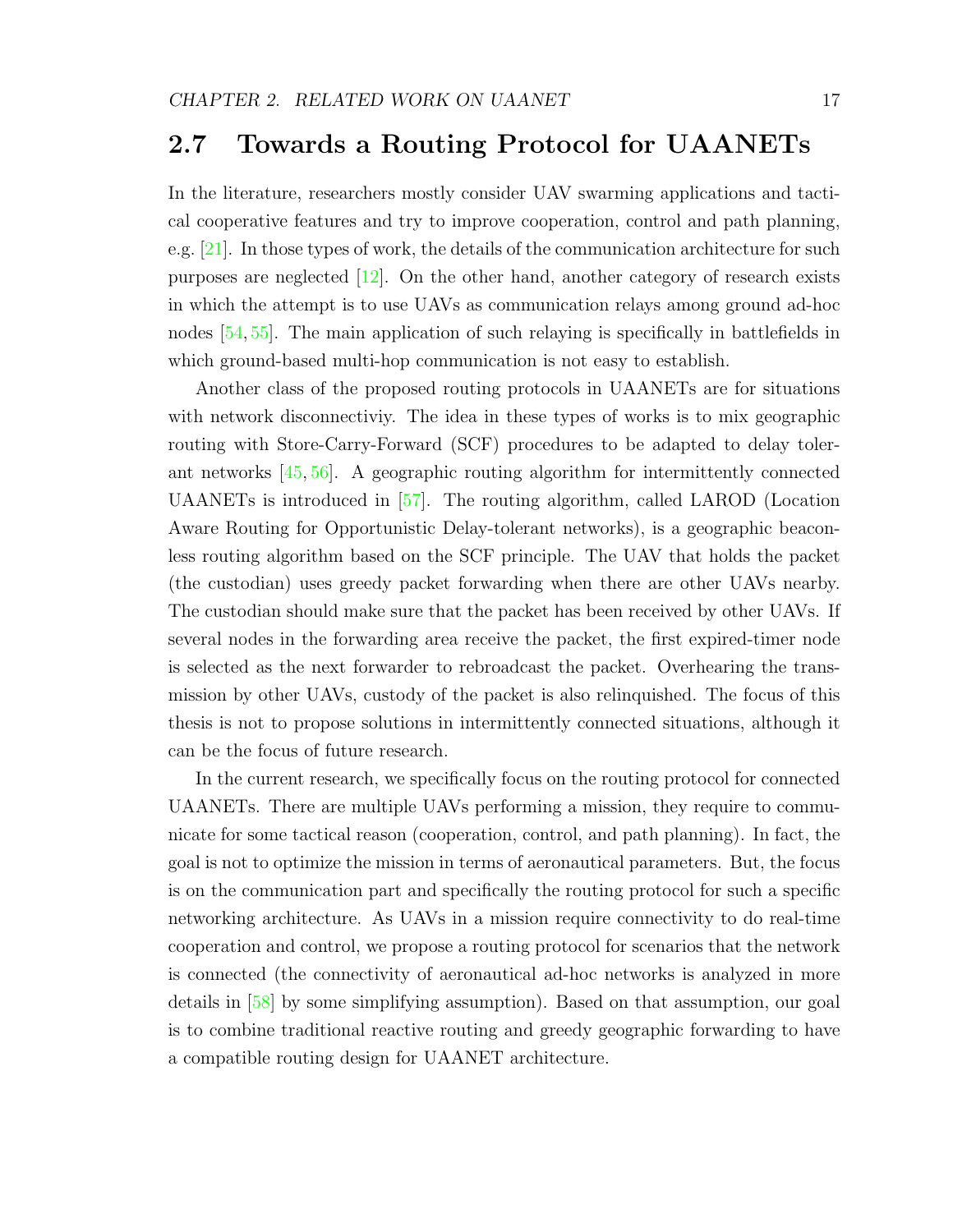#### <span id="page-33-0"></span>2.7.1 Greedy Geographic Core in Data Forwarding

One of the main pitfalls of the proposed geographic routing protocols is that the performance of the network degrades as the network is sparser  $[2, 46]$  $[2, 46]$  $[2, 46]$ . The main proposed geographic mechanisms are based on the idea that greedy forwarding is used when a neighbour closer to the final destination exists  $[4,49]$  $[4,49]$ . When the average number of neighbours is high enough, successfully establishing greedy geographic forwarding from each source to different destinations is highly probable. However, there are scenarios where the average number of neighbours is not that high. If there is no closer neighbour, a fallback mechanism such as face routing is deployed [\[47\]](#page-113-9). In face routing, based on the constructed Gabriel graph [\[49\]](#page-113-11), a right hand rule is performed in which the packet is forwarded to the first right neighbour. Face routing reverts to greedy forwarding when a geographically closer node to the destination is visited.

The problems of geographic routing can be tackled from three different perspectives. First, one can explore whether it is possible to find a better method rather than blind face routing when greedy routes are not available (the term *blind* here is used for a routing mechanism that does not use the available geographic information for data forwarding) [\[59\]](#page-114-9). Second, we can explore how to modify available face routing mechanisms. This category includes different designs for constructing neighbourhood graphs such as Gabriel graph, relative neighbourhood graph and circular neighbourhood graph [\[60\]](#page-114-10). Third, we should determine how reliable greedy geographic forwarding in different scenarios is. Although the first and the second questions can be targeted for more research, the focus of Chapter [3](#page-35-0) is on the third problem: evaluating the performance of greedy geographic forwarding in UAANETs. If greedy forwarding has low success probability, then the next steps can be on proposing new or modifying available forwarding mechanisms.

#### <span id="page-33-1"></span>2.7.2 Reactive-Greedy Combination

One version of reactive-greedy combination has recently been proposed for wireless mesh networks [\[61\]](#page-115-0). Their idea is to reactively detect voids to reduce the packet loss. A node chooses a neighbor closer to the destination to forward data packets. If a node fails to forward a packet to a given destination, it will consider itself as blocked (void) for that direction. It will reactively advertise backwards a list of blocked directions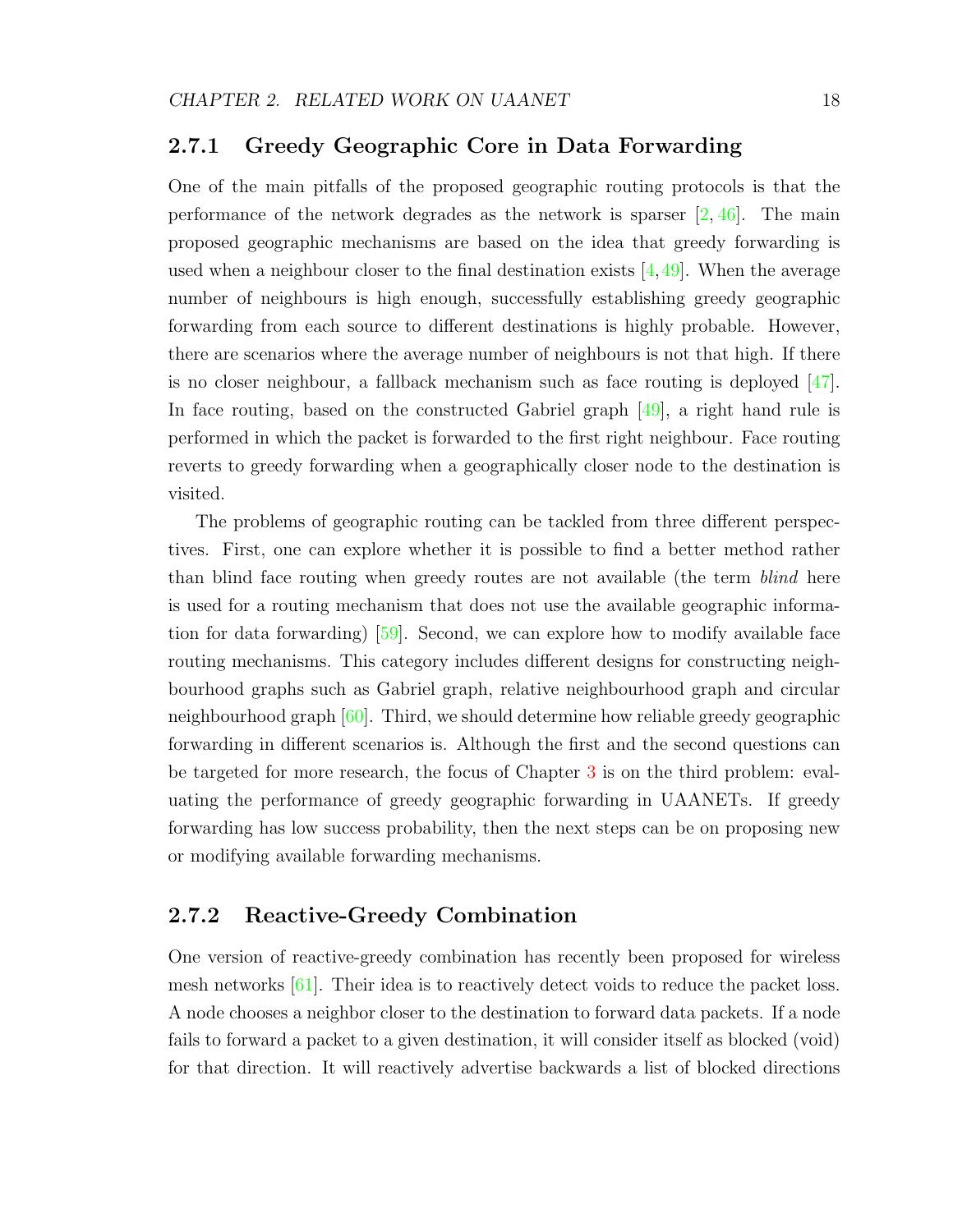so that its neighbors will not choose it as a next hop for these directions. In this method, the reactive mechanism is used only for reporting a blocked node.

In this thesis, the combination of reactive-greedy-reactive is used. As a result of RREQ/RREP, not only is a reactive route established, but the geographic location of the destination is also obtained. The data packets use at first the reactive route to forward data. In case, a route breaks, a switch to greedy geographic forwarding occurs. The novelty of the approach is the fact that the reactive-greedy combination are both used for transferring data packets. In contrast to traditional geographic routing protocols, an independent location service is not required. To the best of our knowledge, the proposed combination is the first of its kind.

### <span id="page-34-0"></span>2.8 Summary

In this chapter, the background literature was discussed. At first, UAANETs were defined and the specific characteristics of these networks were explained. After a brief review of the main applications of UAANETs such as coperation, control and path planning, the focus of the chapter was on specifying networking characteristics of UAANETs. Then, we elaborated the routing techniques already proposed for UAANETs or the ones that can be adapted from MANET routing protocols. A brief overview of reactive routing protocols and geographic routing protocols in the literature was also proposed. After that, we motivated the idea of combining a greedy geographic mechanism with reactive protocols. The literature on these two category of proposals were reviewed.

In the rest of the thesis, we first evaluate the performance of greedy geographic forwarding as the main bypass mechanism in Chapter [3.](#page-35-0) Then, the implementation of RGR using a network simulator is explained in Chapter [4](#page-49-0) followed by the simulation results presented in Chapter [5.](#page-70-0) Finally, the thesis is concluded in Chapter [6.](#page-106-0)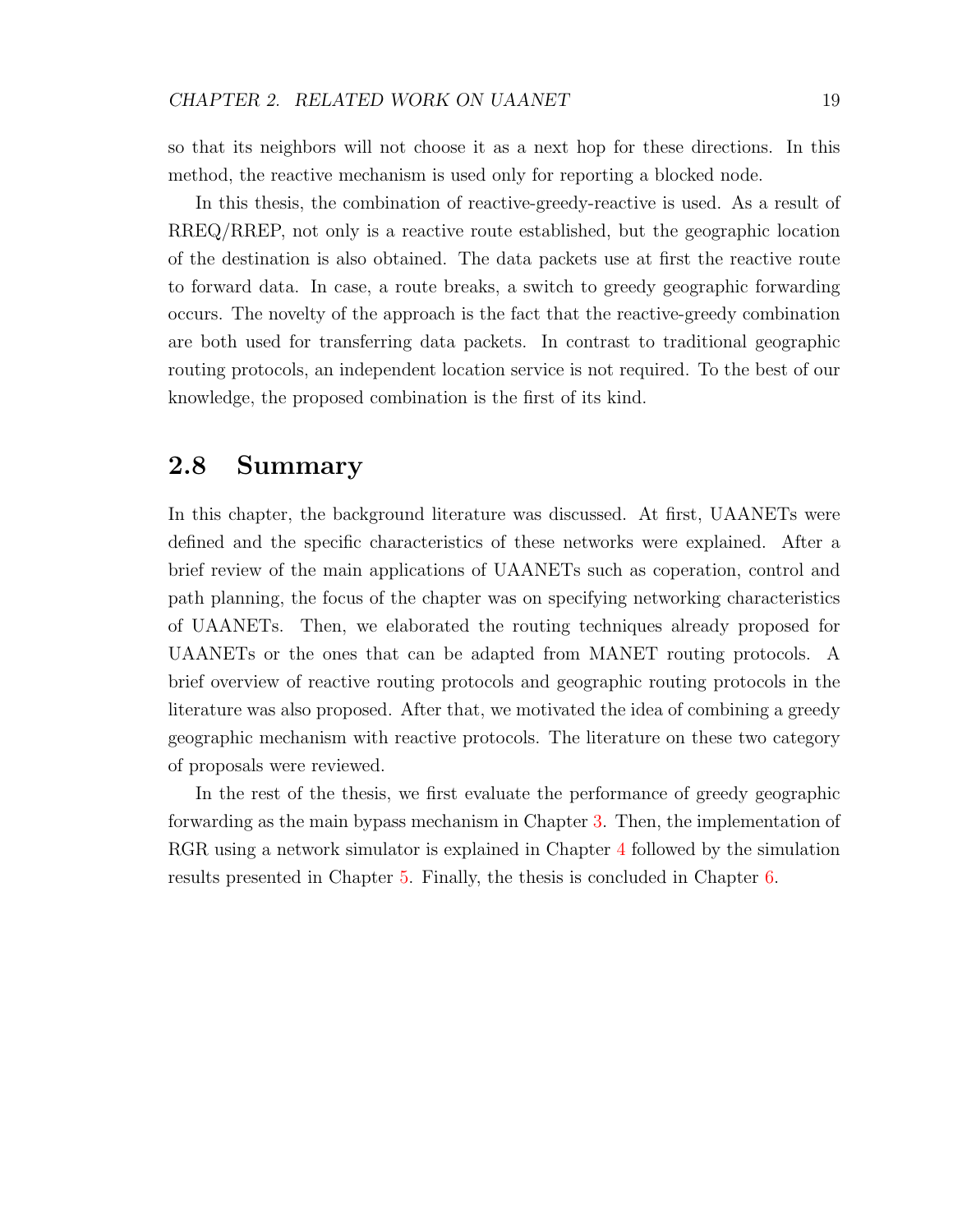## <span id="page-35-0"></span>Chapter 3

# Greedy Geographic Forwarding in UAANETs

## <span id="page-35-1"></span>3.1 Introduction

An UAANET, as described in the previous chapter, consists of several cooperative UAVs in order to decrease mission delay and increase reliability in highly critical aerial operations [\[12\]](#page-111-0). The cooperation of UAVs, which is accomplished using wireless communication, allows UAVs to share information and coordinate their behaviours in order to achieve optimized performance. In this chapter, we assume that the UAVs are connected and form an ad-hoc wireless network.

In UAANETs, the relatively low number of UAVs, their high mobility and ensuing constantly changing topology cause sparse network connectivity. However, due to the fact that UAVs are equipped with positioning systems, geographic information is available in the system and can be used for data forwarding purposes as well. In other words, UAANETs can be treated as a sparse networking architecture where geographic information can be used for routing purposes [\[62\]](#page-115-1). Consequently, adapting available geographic routing is highly desirable in UAANETs to propose scalable packet forwarding and maintain a low latency in the routing process. Therefore, it is necessary to understand the effects of node sparsity in UAANETs on the performance of geographic forwarding mechanism.

In this chapter, the goal is to evaluate the performance of greedy geographic forwarding in UAANETs. To that end, Section [3.2](#page-36-0) covers the related work on the performance of geographic forwarding. Section [3.3](#page-37-0) describes simulation environment followed by the simulation results in Section [3.4.](#page-39-0) An observation of the simulation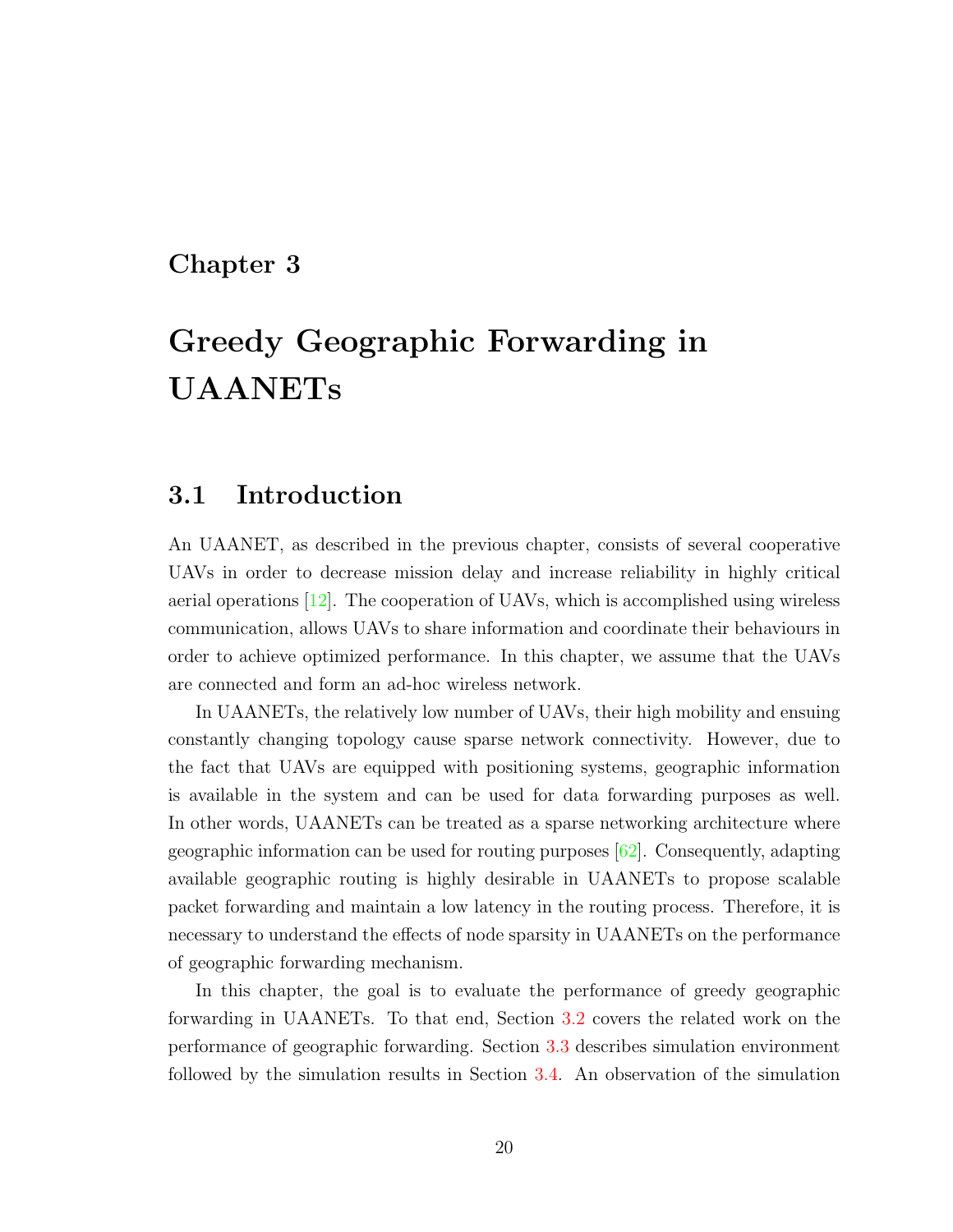results is presented in Section [3.5.](#page-42-0) Based on the simulation results, we then propose a quadratic estimation of success probability in Section [3.6.](#page-43-0) Finally, Section [3.7](#page-47-0) provides a summary of the chapter.

# 3.2 Background

Geographical routing was introduced to provide scalable routing in mobile ad-hoc networks by exploiting location information of mobile nodes in the network [\[4\]](#page-110-0). Many of the current literature on geographic routing protocols have borrowed ideas from deterministic graph theory to analyse the protocols. The most commonly used models are: Gabriel graph, relative neighborhood graph, and circular neighbourhood graph [\[60\]](#page-114-0). Another area of research in geographic routing is the level of local knowledge needed to accomplish different goals such as spectral efficiency or energy efficiency. The problem of energy efficiency has been formulated in [\[63\]](#page-115-0). The proposed schemes are shown to provide near optimal energy consumption while outperforming former greedy forwarding mechanisms. Path pruning is another topic of research on geographic routing protocols [\[59,](#page-114-1) [64\]](#page-115-1). In path pruning, the idea is to provide a more efficient method rather than blind face routing.

In [\[65\]](#page-115-2), a statistical method is introduced for analysing the previously proposed geographic random forwarding (GeRaF) [\[66\]](#page-115-3). In [\[65\]](#page-115-2), wireless nodes are distributed in the region via a Poisson distribution and therefore the remaining distance to the destination has an exponential distribution. A multi-hop mechanism is proposed that ensures the best node (geographically closest to the destination) is chosen. In this chapter, the results are not just limited to a specific forwarding mechanism such as GeRaF. In fact, the aim of this chapter is to analyse a wide range of available greedy geographic routing protocols and evaluate the effects of different parameters such as density and transmission range. Since the simulation scenarios are not limited to specific cases, the results are more general and apply to all greedy geographic forwarding mechanisms.

A statistical evaluation of the properties of greedy geographic routing in spontaneous wireless mesh networks has been presented in  $[67]$ . In the proposed architecture, nodes are distributed in the scenario under a Poisson distribution assumption and, similar to [\[65\]](#page-115-2), they evaluated the amount of progress in each step. The Poisson assumption simplifies analytical formulation; however, the results might not be that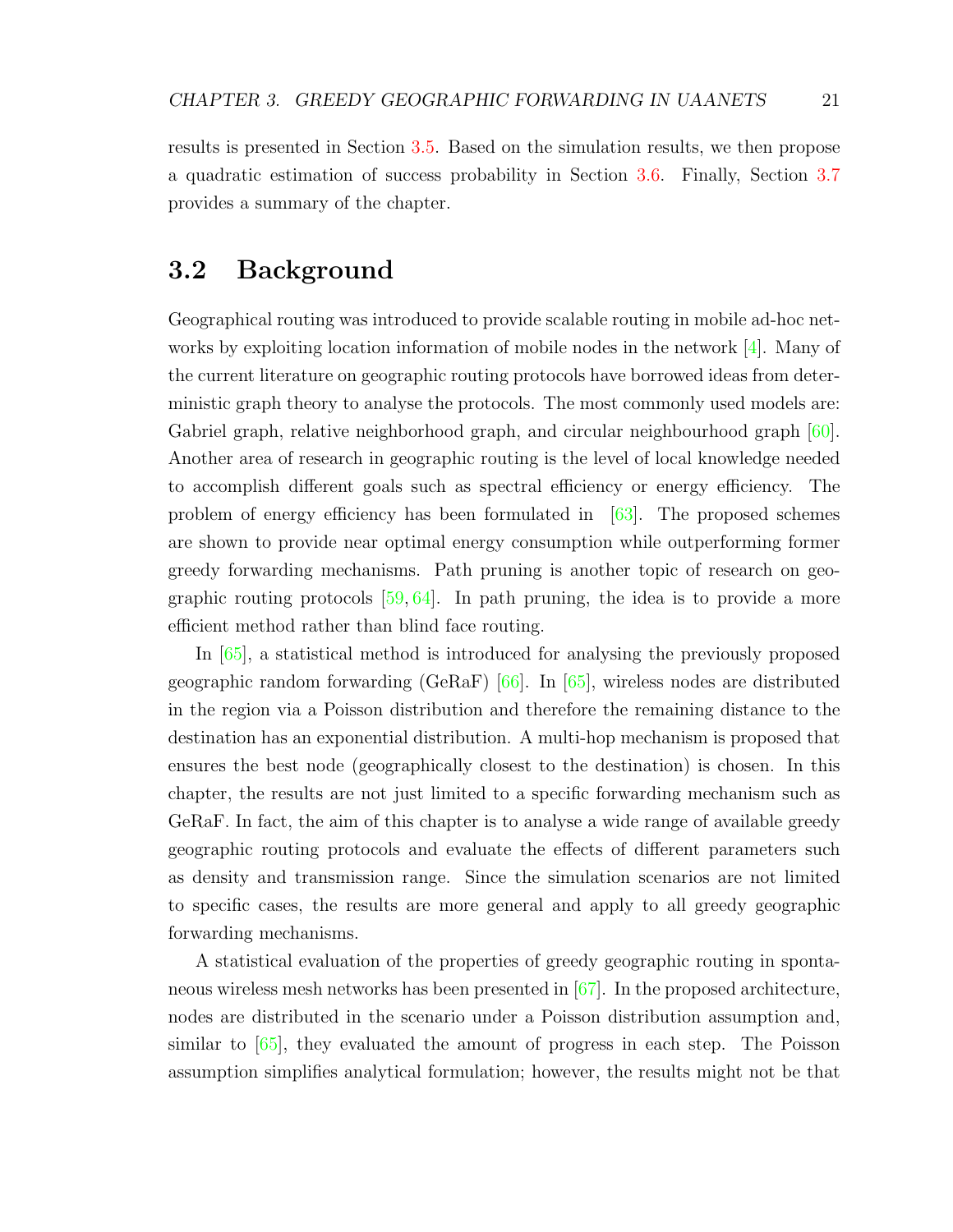realistic. Different from [\[67\]](#page-115-4) and [\[65\]](#page-115-2), this chapter considers uniformly distributed nodes, which is more realistic for a UAANET scenario.

Although geographic routing has been the target of research from different perspectives, most of those studies evaluate the performance of geographic mechanisms in dense situations. In this work, we consider different densities from very sparse to sparse and relatively dense to evaluate the effects of changing the number of nodes, the average number of neighbours and the transmission range on the packet success probability. To that end, a completely random sparsely connected UAANET is considered. The focus of the study is on the performance of snapshots of the network in such a scenario. These snapshots then can also be generalized to all other states of the network, addressing the protocol performance in the presence of mobility.

## 3.3 Simulation Environment

We used Monte Carlo simulations to evaluate the performance of greedy geographic forwarding in UAANETs. In the simulations, one snapshot of the network is assumed containing a source node  $S$  and a destination node  $D$ . The environment is a square with length  $L = 100$ . Also, a fixed transmission range of  $T_r$  for all the nodes in the network is considered. It is important to note that the size of the network and transmission range are unit-less. In fact, this unit-less environment does not affect the generality of the proposed results, because the ratio of  $Tr/L$  is important, both of which are considered unit-less.

In each simulation, N nodes are generated. These nodes are uniformly distributed in the environment. Based on the distance between each pair of nodes, the assigned transmission range for individual nodes in the network is selected. To that end, the M shortest links are considered. In order to find the  $M$  shortest links in the simulations, a distance matrix is defined.  $D(i, j)$  is the Euclidean distance between node i and j, which is also the  $(i, j)$ th element of the distance matrix. Then, all of the distances from each node  $i$  to all other nodes are sorted in ascending order in an array called the distance vector. In the next step, the first M entries of the vector are selected as the M shortest links in the network. Since each link is connecting 2 nodes and there are N nodes in the network, the corresponding average number of neighbours per node (UAV) is  $2M/N$ .

The aim of the simulations is to evaluate the performance of the greedy part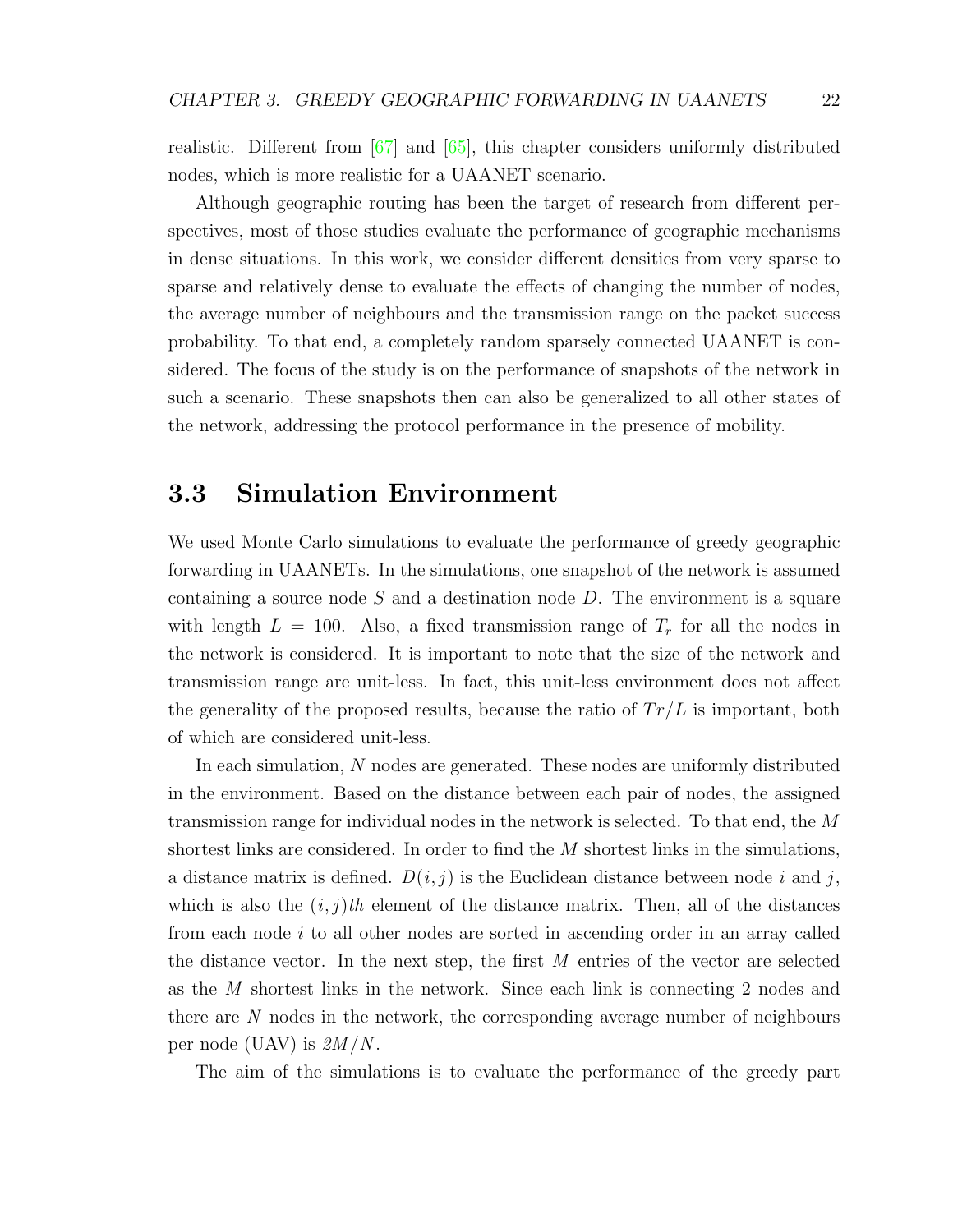<span id="page-38-0"></span>

Figure 3.1: The algorithm for gathering greedy geographic forwarding statistics

of the geographic routing mechanism with respect to the number of nodes in the network. After generating a network with the desired average number of neighbours per user, we make sure that the network is connected. The goal in this section is to test the performance of greedy geographic forwarding on connected networks (i.e. disconnected networks will be dropped). As soon as a connected network is found, then the greedy geographic routing is run on it. After that, we compute the percentage of successful source-destination communications that can be established. A modular representation of the algorithm is depicted in Figure [3.1.](#page-38-0)

The algorithm depicted in Figure [3.1](#page-38-0) generates connected networks with a constant average number of neighbours and evaluate the success probability of greedy geographic forwarding. We also conducted another simulation to evaluate the effects of changing the transmission range. In this case, the target parameter is the transmission range and therefore the second block of Figure [3.1,](#page-38-0) which is used for determining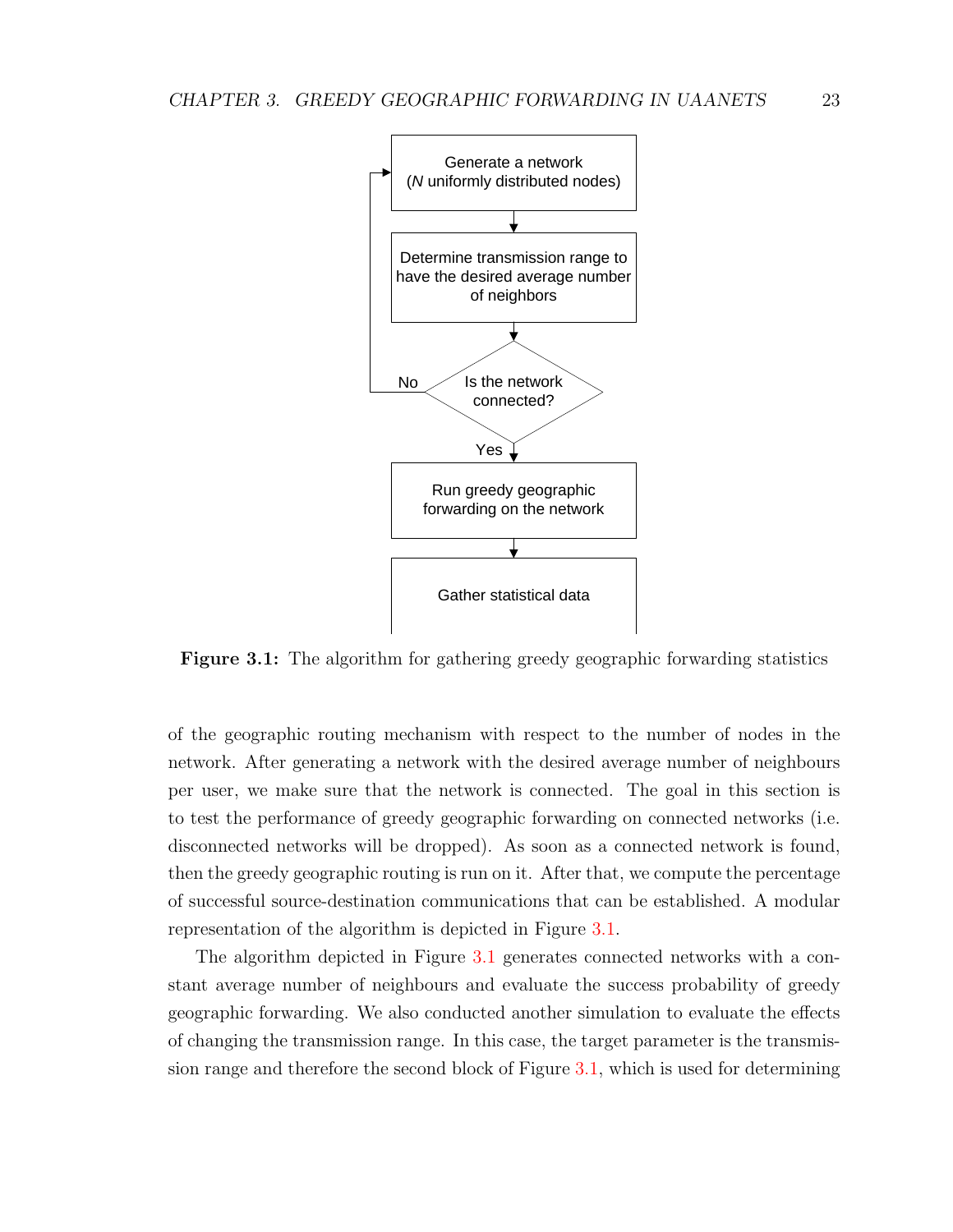transmission range, will not be needed and the algorithm will be slightly different.

# 3.4 Simulation Results

In order to gather the relevant statistics, 10 different networks are considered and the results presented here are the averages over those 10 repetitions. The value of the average number of neighbours is initially equal to 2, which is close to the minimal value of the average number of neighbours that is required for a connected network. Therefore, the simulation time for this value is high, as several networks need to be generated in order to find one where all the nodes are connected. In the first stage, we keep the average number of neighbours equal to 2 in order to generate extremely sparse yet connected networks. However, in additional experiments, we also increase the average number of neighbours to 3, 4 and 5 in order to evaluate the network performance in denser scenarios.

For an average number of neighbours equal to 2, 3, 4 and 5, simulation results for networks of size  $N = 5, 10, 15, 20, 25, 30$  are collected. In Figure [3.2,](#page-40-0) the results of increasing the number of nodes on the success rate of mutual source-destination communications are depicted. For " $N = 5$ , average number of neighbors = 2", the average percentage of correct receptions exceeds 92% and decreases to less than 55% when the number of nodes is increased to  $N = 20$ . For " $N = 5$ , average number of neighbors  $= 4$ ", the average percentage of correct receptions is 100\% (all nodes are direct neighbours of each other). That value decreases to less than 85% for " $N = 30$ , average number of neighbors  $= 5$ ".

It is worth mentioning that for a constant number of neighbours, the transmission range adapts accordingly. Intuitively, by increasing the number of nodes, the transmission range should be shrunk to maintain a constant average number of neighbours. In such a scenario, where the average number of neighbours is kept constant, increasing the number of nodes has significant effects on the percentage of successful communication pairs. The intuition behind this reduction of successful communication pairs is that when the average number of nodes increases, and therefore the transmission range decreases, many source-destination pairs will be connected by longer paths in the network. A longer path means that there are more nodes on the path from a random source to a random destination. If one of the nodes is not able to find a neighbour closer to the destination, the greedy forwarding cannot establish a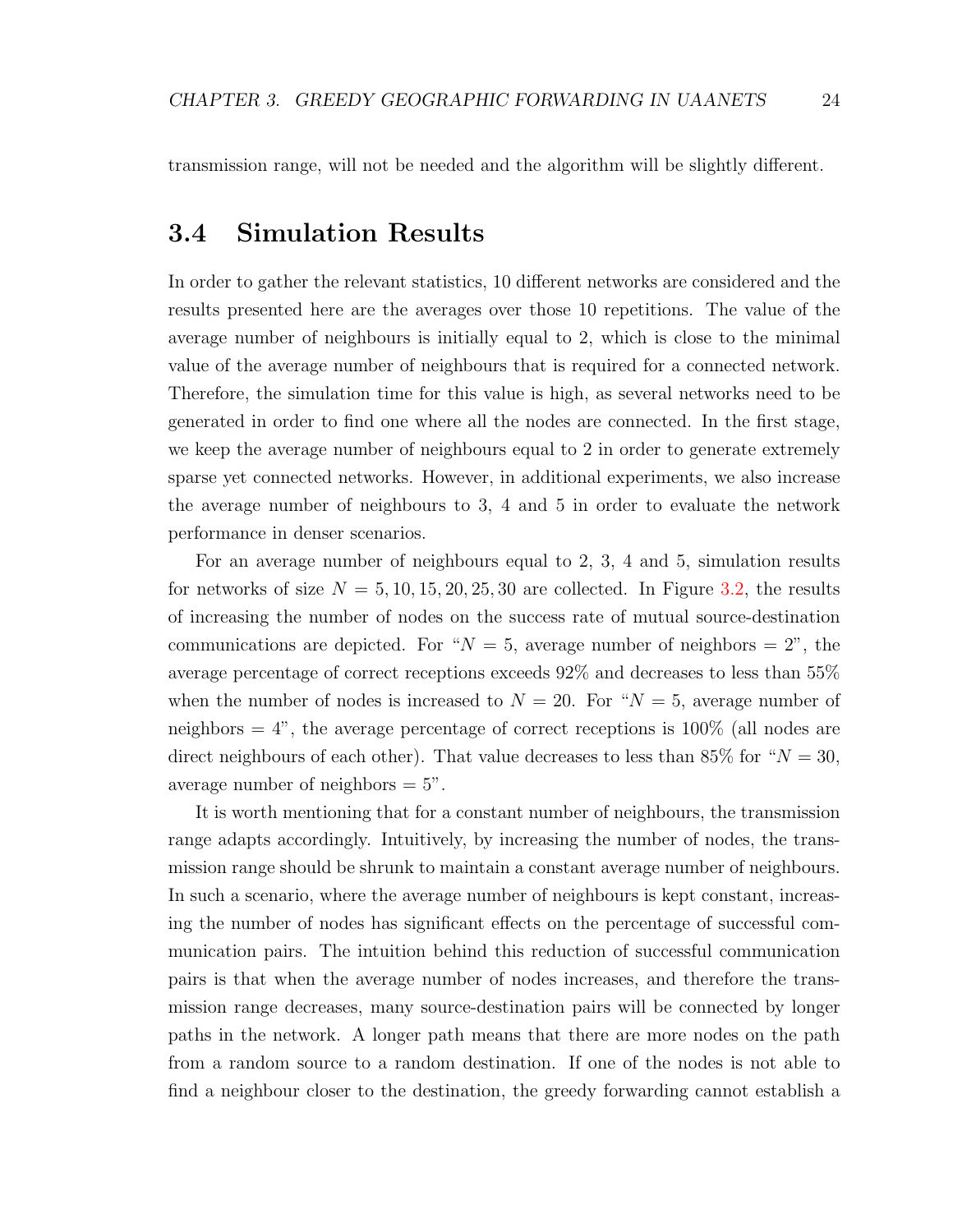<span id="page-40-0"></span>

Figure 3.2: Effects of increasing the number of nodes on successful sourcedestination communications

path from source to destination. Consider  $P_i$  is the probability that the  $(i-1)th$ node can find a neighbour that is closer to the destination. Assume that there are k nodes between S to D in a greedy path. When we increase the number of nodes and keep the average number of neighbours a constant, the average number of hops that needs to be traversed from source to destination increases accordingly. Based on the fact that  $P_i \leq 1$ , the product of  $P_i$  for all hops decreases as the number of terms in the product increases. Therefore, the higher the number of hops  $(k)$ , the lower is the probability of establishing a path from S to D.

In a second simulation, we analyzed the effects of increasing the average number of neighbors on the percentage of correct source-destination communications. The result is depicted in Figure [3.3.](#page-41-0) In this simulation, we increase the average number of neighbours from 2 to 10 for a scenario in which (10, 15, 20, 25) nodes are uniformly distributed in a  $100 \times 100$  environment. For a network of ten nodes, the percentage of successful source-destination pairs increases from almost 76% to 100% when average number of neighbours are increased from 2 to 9 (a very sparse scenario to a very dense one, where every node is connected to every other node). For larger networks, we see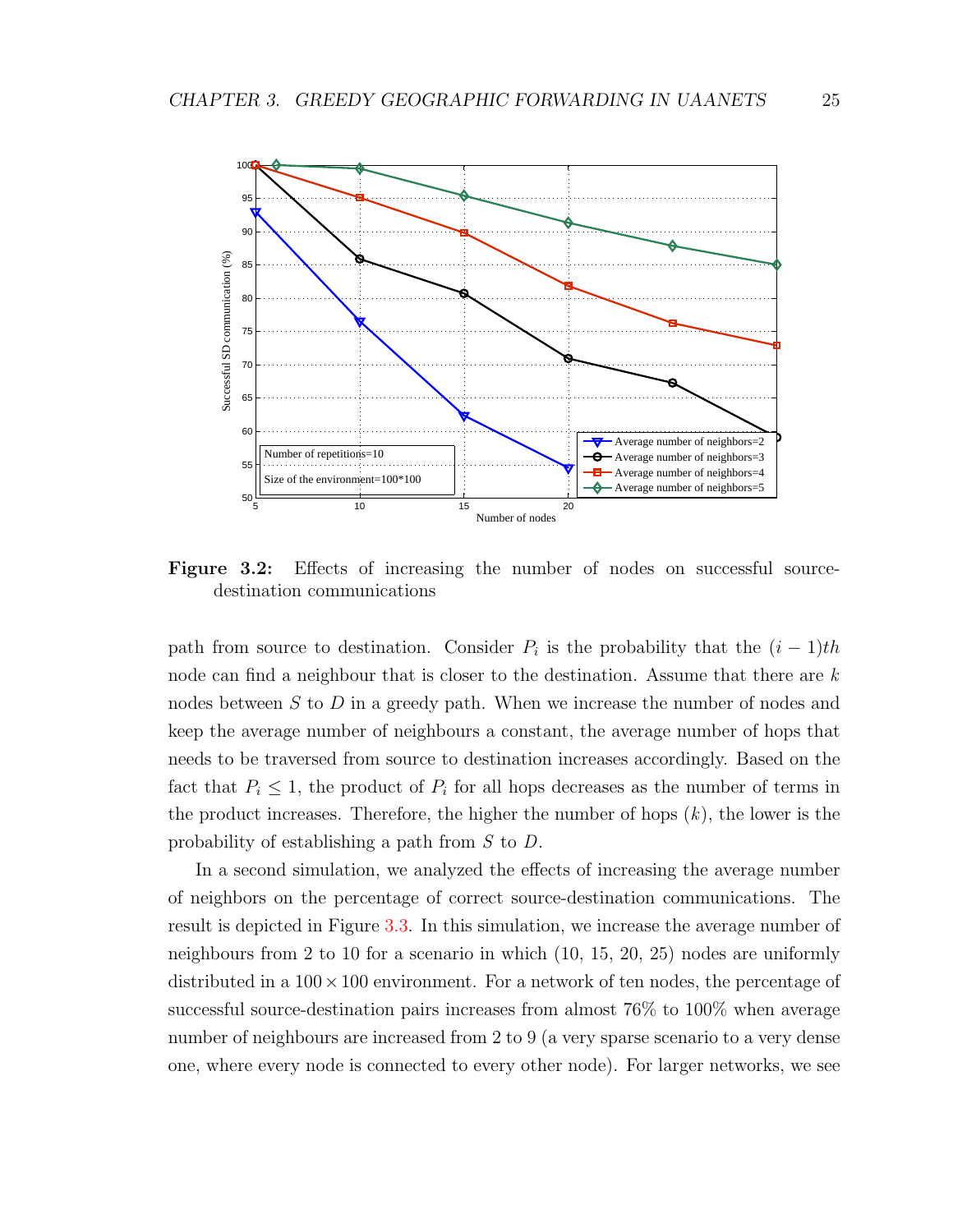<span id="page-41-0"></span>

Figure 3.3: Effects of increasing the average number of neighbors on successful source-destination communications

a similar increase with an increase in network density.

In Figure [3.2](#page-40-0) and [3.3,](#page-41-0) the parameters that we worked on were the number of nodes and the average number of neighbours respectively. The effects of increasing transmission range on the successful communication pairs are not clearly shown in the previous figures. As a result, Figure [3.4](#page-42-1) shows the percentage of successful communication pairs for different transmission ranges. For a similar squared environment of size  $100 \times 100$ , the number of nodes is changed from 10 to 30. For each of these values, the transmission range is changed from 20 to 50  $(1/5 \text{ and } 1/2 \text{ of the length of})$ the environment respectively) in steps of 5. Even a ratio of  $1/5$  for transmission range over length of the region can be considered to be quite a high value; however, even for this value, more than 35% of the source nodes cannot reach their destination nodes via greedy forwarding in a network of 30 nodes. Another observation from Figure [3.4](#page-42-1) is that curves for different values of number of nodes intersect each other. The probability of success for a larger number of nodes using small transmission ranges is lower than the probability of success for a smaller number of nodes using small transmission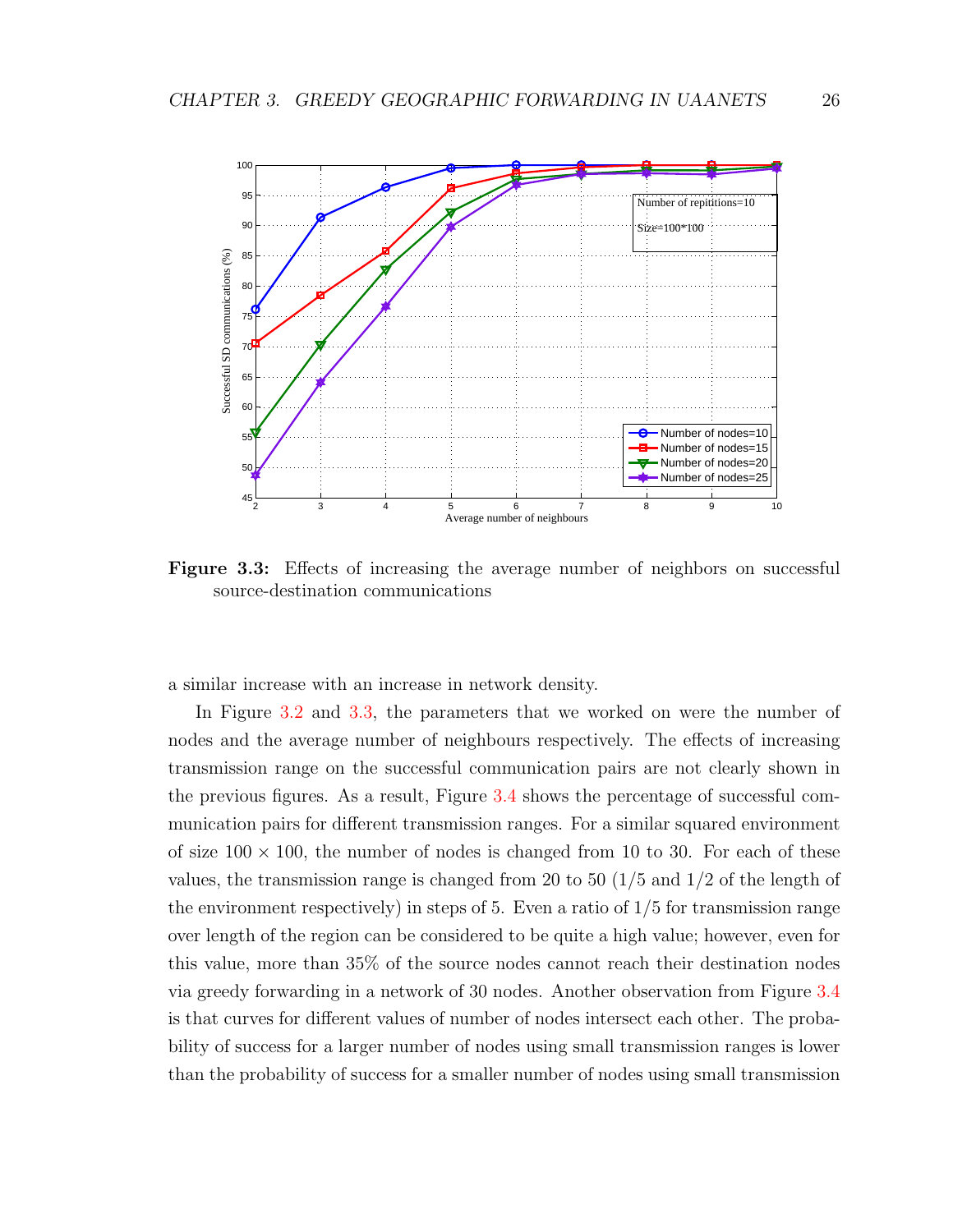<span id="page-42-1"></span>

Figure 3.4: Effects of transmission range on successful source-destination communications

ranges. However, for large transmission ranges, the probability of success for a large number of nodes is greater than that for a small number of nodes. This observation is intuitively true, because when there are a lot of nodes in the network, small transmission ranges have more negative effects due to the existence of longer paths in the network. As the transmission range increases, in denser scenarios (i.e. larger number of nodes), the situation will reverse, with many source-destination pairs now connected through paths only one or a few hops long, increasing the chance of greedy geographic forwarding being successful. Therefore, at a point, the curve of larger number of nodes intersects the curve of smaller number of nodes and tends to 100% sooner.

# <span id="page-42-0"></span>3.5 Observations From Simulation Results

The main observations from the simulation results can be summarized as follows: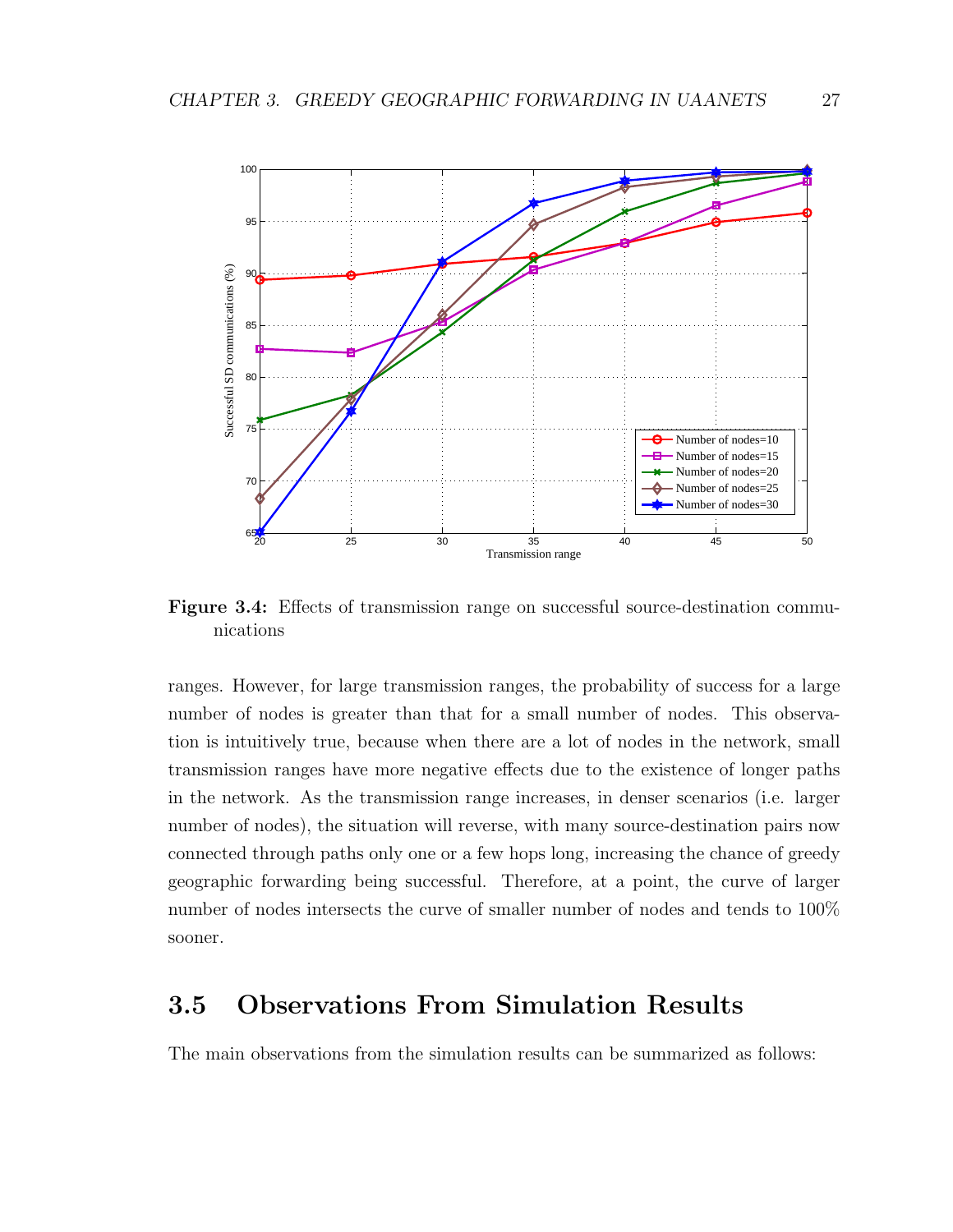- 1. While keeping the average number of neighbours fixed, increasing the number of nodes reduces successful end-to-end communications greatly. This results from the accompanying reduction in transmission range, which causes more source-destination pairs to be connected over paths with an increased number of hops.
- 2. Geographical routing (that is a combination of greedy forwarding and face routing) will encounter a lot of switches from greedy mechanism to face routing and vice versa when the network is sparse. This may impose inefficiencies in network performance.
- 3. Simulation results show that for networks with an average number of 2 neighbours (i.e. a very sparse network), and a network with 20 nodes, successful source-destination communications can be established via greedy geographic forwarding only in less than 60% of all cases.
- 4. For 20 nodes, when the average number of neighbors is equal to (or more than) 6, the percentage of successful communication pairs are close to 100%. For an average number of neighbors from 2 to 5, this percentage will range from less than 60% to 90%.
- 5. For 20 nodes, a transmission range of 40 (which is quite a large value relative to our simulated scenario area) or more is needed to ensure that the greedy geographic forwarding success rate is close to 100%. A transmission range of 20 only has a success rate of approximately 75%.

# <span id="page-43-0"></span>3.6 Quadratic Estimation of Success Probability

In this section, based on the simulation data, a quadratic function for computing the probability of success is proposed. Denote  $P_{success}$  as the success probability of greedy geographic forwarding and  $h$  as the number of hops. We use quadratic polynomials to fit the simulation data. The coefficients of the fitting quadratic polynomials are determined by minimizing the sum of the squared errors between the function and the Monte Carlo simulation data. Goodness of fit of each of the estimated functions, which has a value in the interval  $[0,1]$ , is also calculated based on the definition in  $[68]$ .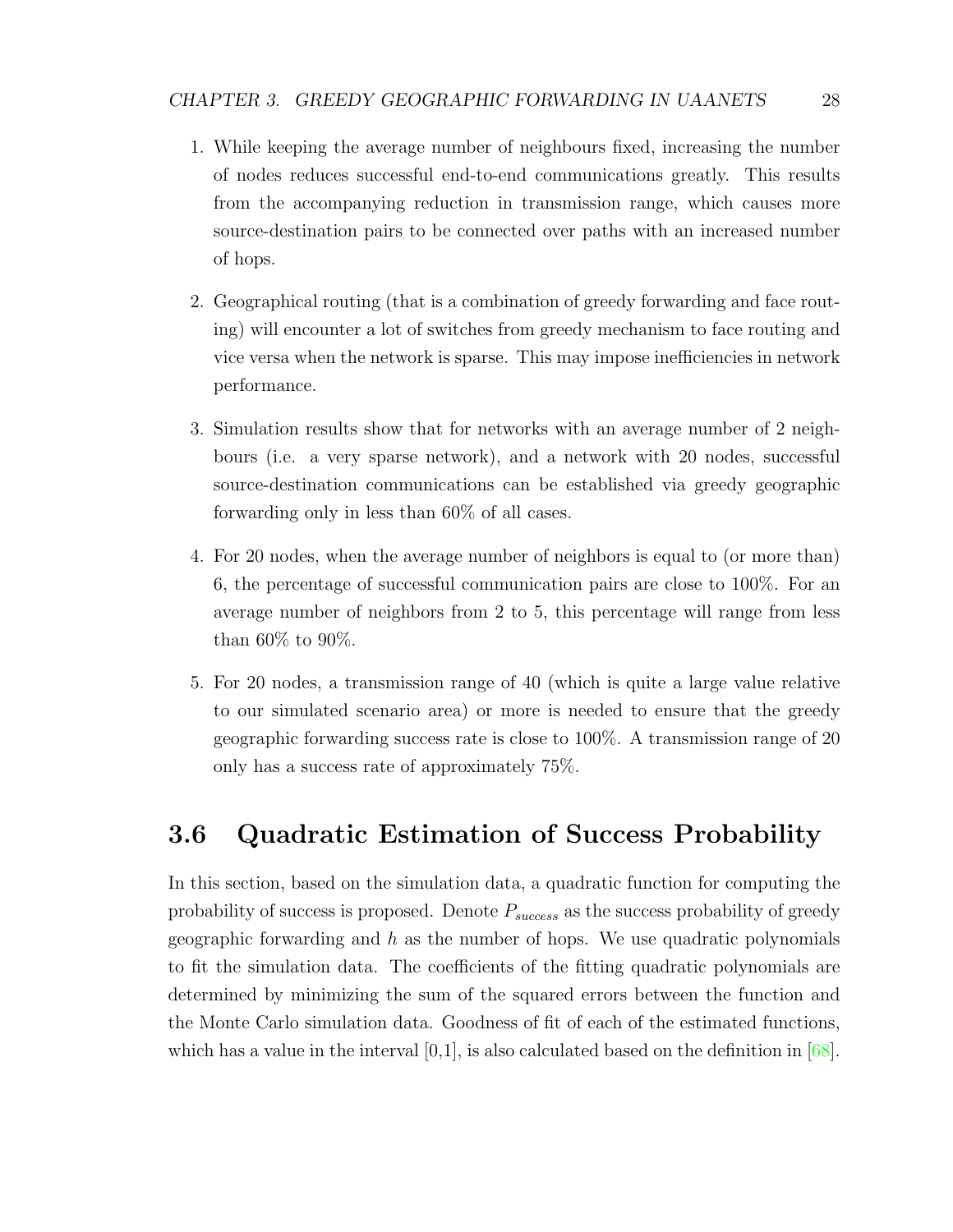When the number of nodes is 10, the greedy forwarding success probability can be fitted to the quadratic function shown in [\(3.1\)](#page-44-0) and plotted in the top curve of Figure [3.5.](#page-44-1) All curves in Figure [3.5](#page-44-1) were generated by averaging the probability of success for 4 different simulations in which the average number of neighbours was varied from 2 to 5.

<span id="page-44-1"></span>

Figure 3.5: Greedy geographic forwarding success probability (for number of UAVs=10, 15, 20, and 25)

<span id="page-44-0"></span>
$$
P_{success} \approx 0.0172h^2 - 0.387h + 1.97 \qquad 3 \le h \le 7 \tag{3.1}
$$

The goodness of fit for Equation  $(3.1)$  is 0.9924. In order to have a wider observation of the greedy geographic success probability for different number of hops, the following approximation function can be used: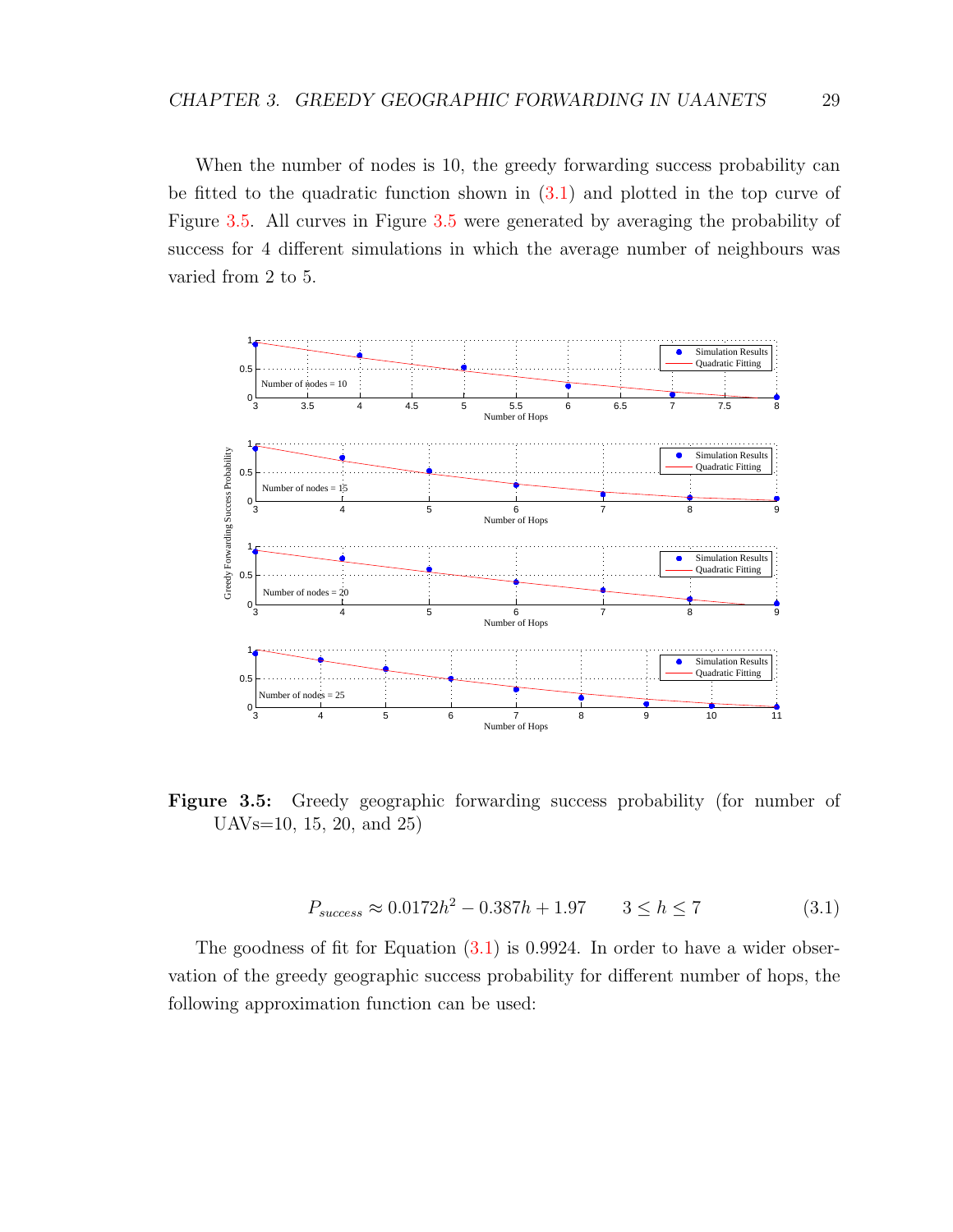<span id="page-45-0"></span>
$$
P_{success} \approx \begin{cases} 1 & h < 3\\ 0.0172h^2 - 0.387h + 1.97 & 3 \le h \le 7\\ 0 & h > 7 \end{cases}
$$
(3.2)

In Equation [\(3.2\)](#page-45-0), please note that for number of hops equal to 1 or 2, the probability of success is 1 due to the fact that in a connected network, greedy geographic forwarding is always successful for one and two hop neighbours.

The polynomial estimation for the success probability of greedy geographic forwarding for number of nodes equal to 15 is shown in [\(3.3\)](#page-45-1). The goodness of fit for this curve is 0.9947. Monte Carlo simulation results and equivalent fitting function are depicted in the second curve of Figure [3.5.](#page-44-1)

<span id="page-45-1"></span>
$$
P_{success} \approx 0.021h^2 - 0.41h + 2 \qquad 3 \le h \le 9 \tag{3.3}
$$

Equivalently, we can come up with the following piecewise function:

$$
P_{success} \approx \begin{cases} 1 & h < 3 \\ 0.021h^2 - 0.41h + 2 & 3 \le h \le 9 \\ 0 & h > 9 \end{cases} \tag{3.4}
$$

The greedy geographic success probability for a network of 20 UAVs can be estimated by the quadratic polynomial shown in  $(3.5)$ . The goodness of fit for the curve is also 0.9972. Monte Carlo simulation results and values of the quadratic fitting function are plotted in the third curve of Figure [3.5.](#page-44-1)

<span id="page-45-2"></span>
$$
P_{success} \approx 0.0063h^2 - 0.24h + 1.6 \qquad 3 \le h \le 8 \tag{3.5}
$$

Similarly, [\(3.5\)](#page-45-2) can be expanded to include the number of hops from 3 to 8 as:

$$
P_{success} \approx \begin{cases} 1 & h < 3\\ 0.0063h^2 - 0.24h + 1.6 & 3 \le h \le 8\\ 0 & h > 8 \end{cases}
$$
(3.6)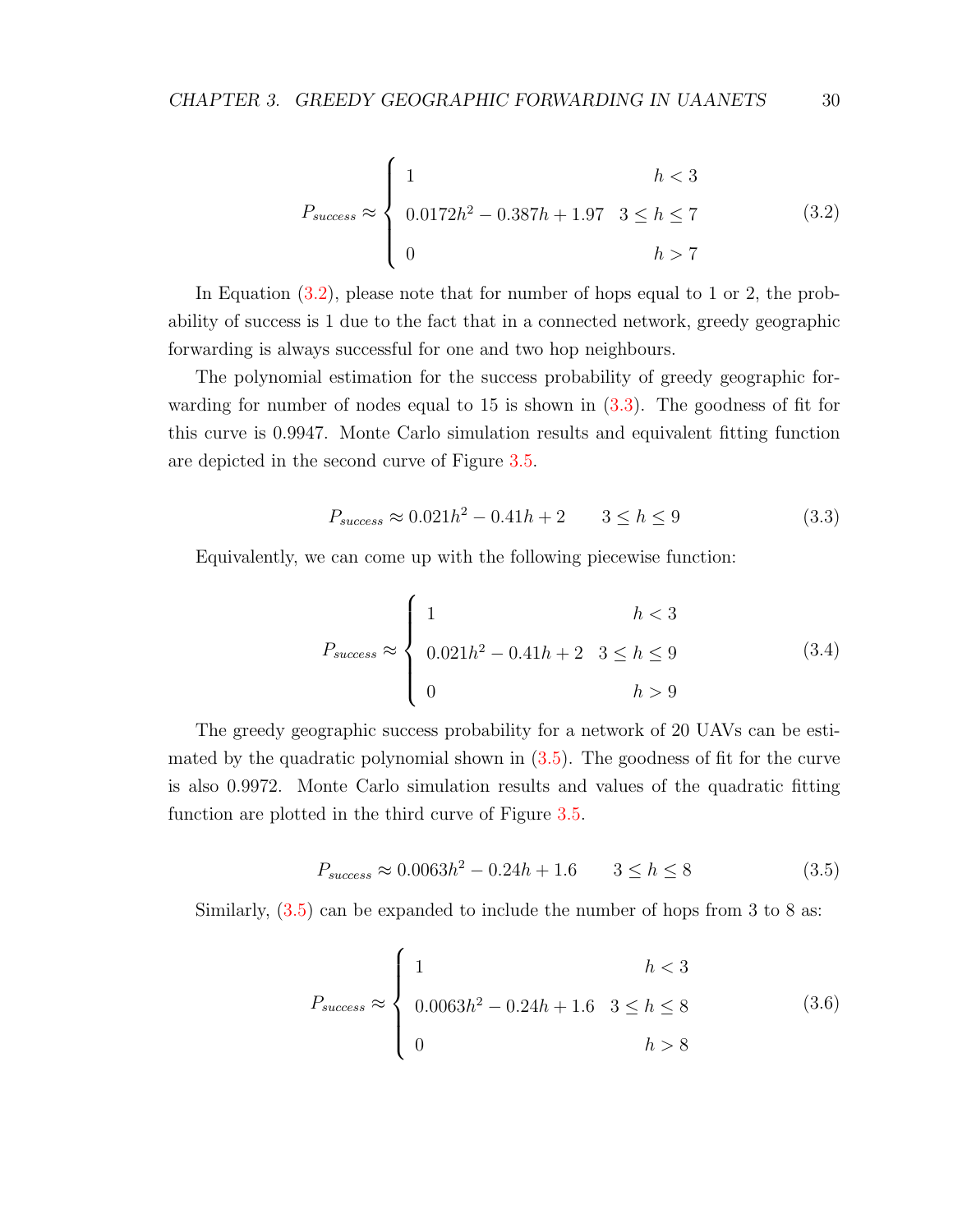Finally, for a UAANET containing 25 UAVs, the quadratic fitting function, with a goodness of 0.996, is derived as

<span id="page-46-0"></span>
$$
P_{success} \approx 0.0097h^2 - 0.26h + 1.7 \qquad 3 \le h \le 11 \tag{3.7}
$$

The Monte Carlo simulation results and values computed using [\(3.7\)](#page-46-0) are plotted in the bottom curve of Figure [3.5.](#page-44-1) Similarly, for an arbitrary  $h$ , we have the following piecewise approximation:

$$
P_{success} \approx \begin{cases} 1 & h < 3\\ 0.0097h^2 - 0.26h + 1.7 & 3 \le h \le 11\\ 0 & h > 11 \end{cases}
$$
(3.8)

In order to have a good understanding of the behaviour of the success probability of greedy geographic forwarding, we compute the overall probability of success versus the number of hops and average them over the number of hops.

<span id="page-46-1"></span>
$$
P_{success} \approx 0.012h^2 - 0.29h + 1.7 \qquad 3 \le h \le 10 \tag{3.9}
$$

Equation [\(3.9\)](#page-46-1) is the estimated function for the overall value for the probability of success versus the average the number of hops. The goodness of fit for this function is 0.9958. In  $(3.10)$ , the approximated  $P_{success}$  is shown, and its values versus the number of hops are plotted in Figure [3.6.](#page-47-1)

<span id="page-46-2"></span>
$$
P_{success} \approx \begin{cases} 1 & h < 3 \\ 0.012h^2 - 0.29h + 1.7 & 3 \le h \le 10 \\ 0 & h > 10 \end{cases} \tag{3.10}
$$

It is worth-noting that  $P_{success}$  in  $(3.10)$  is estimated for number of hops from 3 to 10 for UAANETs that contain either 10, 15, 20, or 25 UAVs. These are typical values that are used in UAV missions that require a team of UAVs.

As indicated in Equation [3.10,](#page-46-2) the success probability of greedy geographic forwarding is 1 for the one and two hop neighbours. For  $h \geq 3$ , it is shown that the constant term of the quadratic equation is larger than the other coefficients. In other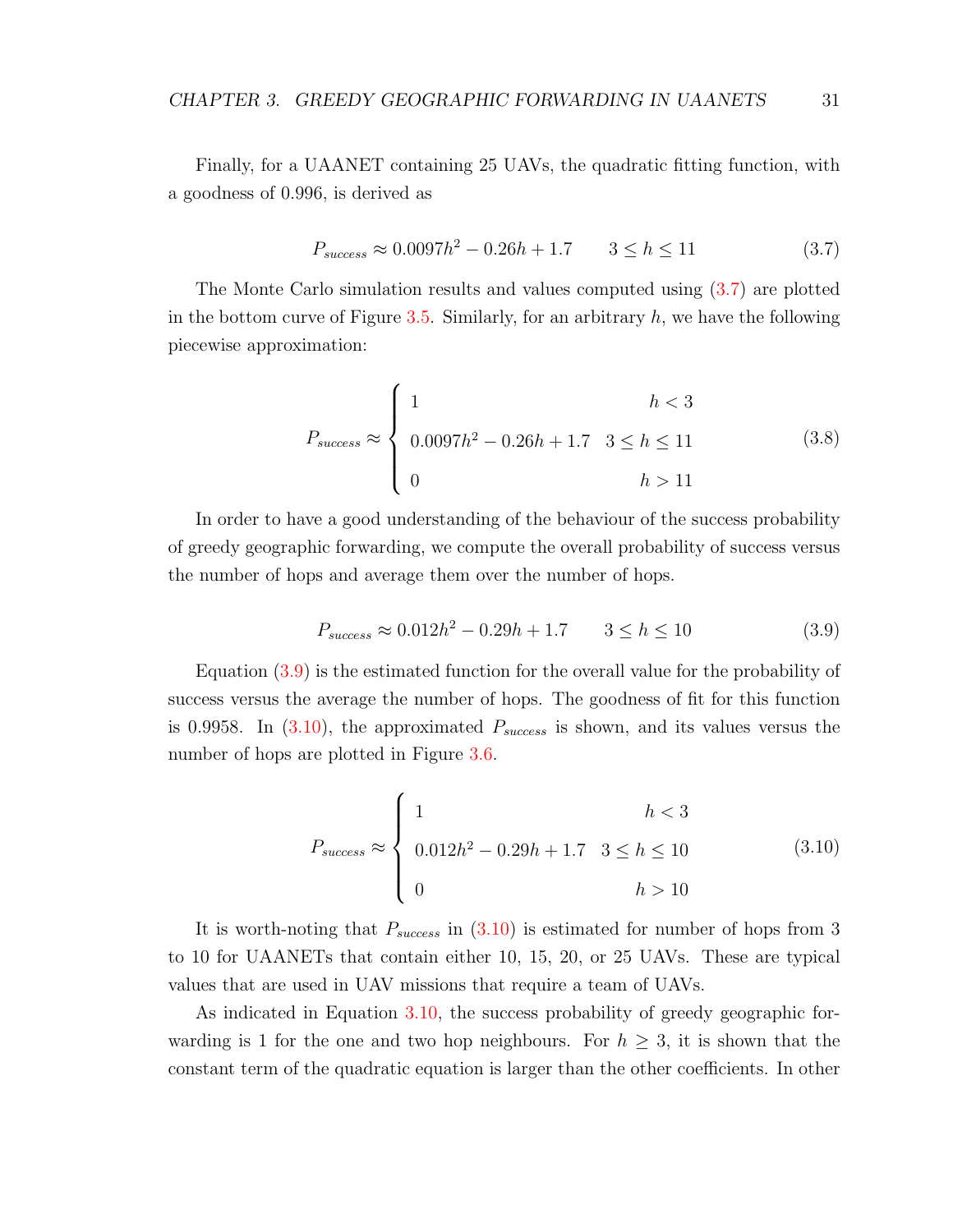<span id="page-47-1"></span>

Figure 3.6: Average success probability of greedy geographic forwarding

words, the constant term is dominant in shorter hop routes. As  $h$  increases, other terms play a more significant role. This is also shown in Figure [3.6,](#page-47-1) where the success probability degrades to less than 50% for 6-hop neighbours. One idea that arise here is to use the greedy geographic forwarding in shorter routes while the destination is not more than 2-3 hops away. In such a case, the success probability of greedy geographic forwarding is either 1 or at least more than 0.9. The rest of this thesis is based on the described intuition. We want to combine greedy geographic forwarding with other available literature such that we use greedy geographic forwarding when the number of hops to the destination is likely to be smaller.

# <span id="page-47-0"></span>3.7 Summary

Based on the fact that each UAV is aware of its location, a geographic-based routing can be used to provide routing in UAANETs. In this chapter, a simulation framework for studying greedy geographic forwarding in UAANETs was proposed. Simulation results illustrate that using only greedy geographic forwarding in sparse situations is not 100% sufficient and a combination of other methods is required. For less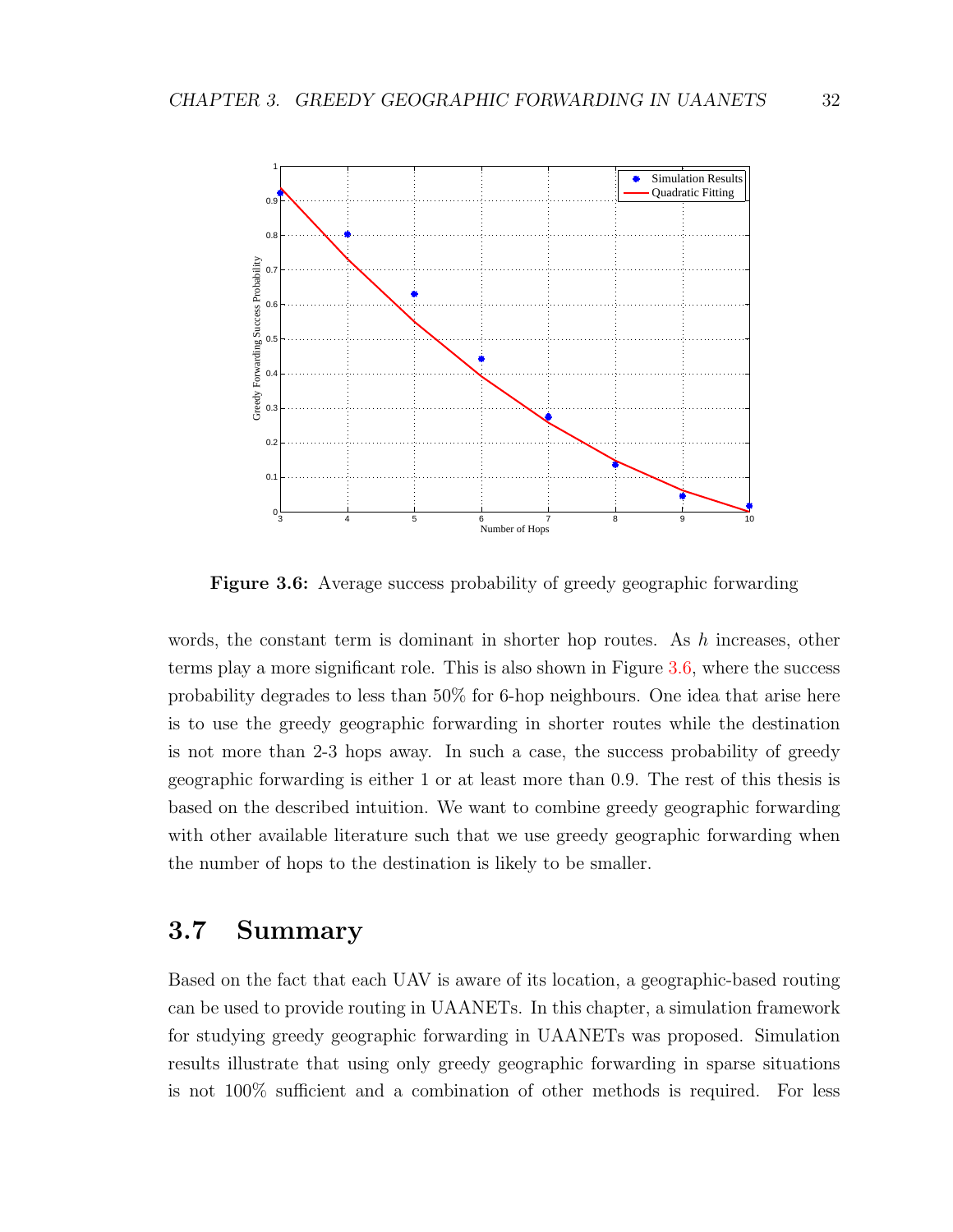critical applications of UAANETs, greedy geographic routing can be used. But, for applications that require higher packet delivery ratios, other mechanisms must be combined with greedy geographic forwarding. One possible avenue would be to add a void handling technique, such as face routing. But, applying face routing for a naturally 3D network such as UAANET is challenging in reality. The other disadvantages of a greedy-face-greedy combination is the necessity of an independent location service, which requires another communication architecture rather than the greedy geographic forwarding and face routing.

Determining a destination's location, in the absence of a separate location service, could be done in an on-demand fashion, similar to the route discovery in reactive protocols. As a matter of fact, that is exactly the approach to explore in the rest of the thesis. The reactive route discovery can be extended to learn about the destination location. Then, greedy geographic forwarding, which works well over shorter hops (see Figure [3.6\)](#page-47-1) can be exploited as the way to recover from reactive route failures.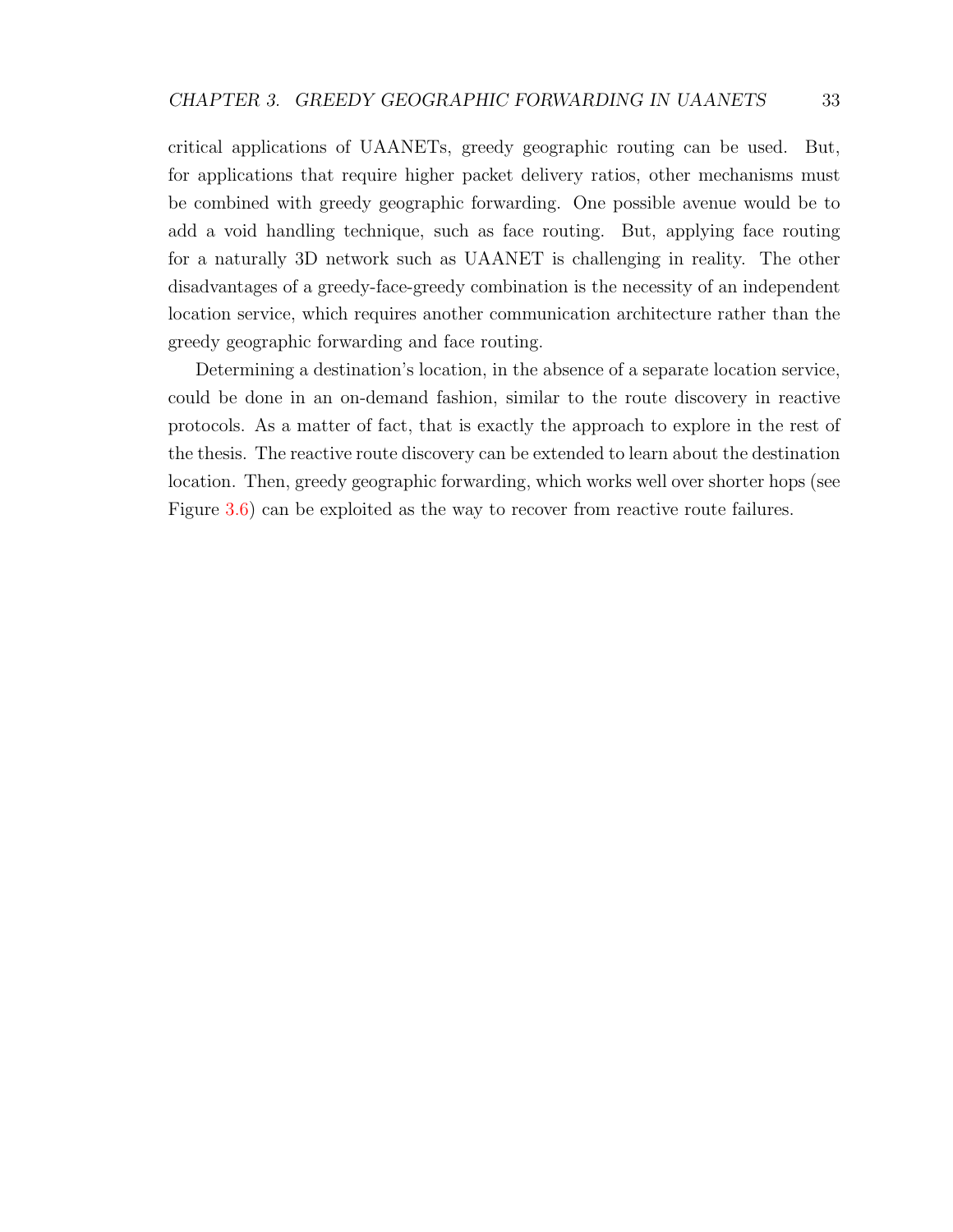# Chapter 4

# Reactive-Greedy-Reactive Routing for UAANETs

# 4.1 Introduction

Traditional routing protocols in ad-hoc networks may have some difficulties in handling communication in UAANETs. The performance of different ad-hoc routing mechanisms, such as geographic and reactive protocols, degrades as the mobility in the network increases [\[50\]](#page-114-2). In order to deal with unwanted route interruptions in reactive protocols in high mobility (especially when there are a considerable amount of traffic), reactive mechanisms sometimes provide detouring algorithms or local repairs at intermediate nodes [\[1\]](#page-110-1). In geographic routing, as mobility increases, the number of hello messages for exchanging a neighbour's location information increases to keep up-to-date location information available for the communication session. In fact, the performance of greedy geographic forwarding in UAANETs has been simulated in Chapter [3](#page-35-0) and the results show that the performance degrades in sparse scenarios (when average number of neighbours is equal to 2, almost half of the packets are dropped).

One idea to make traditional routing mechanisms more applicable for UAANETs is to combine two or several of them in order to exploit the benefits of different individual schemes. In this work, the idea is to combine a reactive routing protocol with the greedy geographic scheme. The proposed RGR mechanism is a combinational design in which the reactive and the greedy geographic parts may act as each other's complement. The goal is to design the RGR mechanism such that it improves end-toend data packet delivery, especially for scenarios in which neither the reactive scheme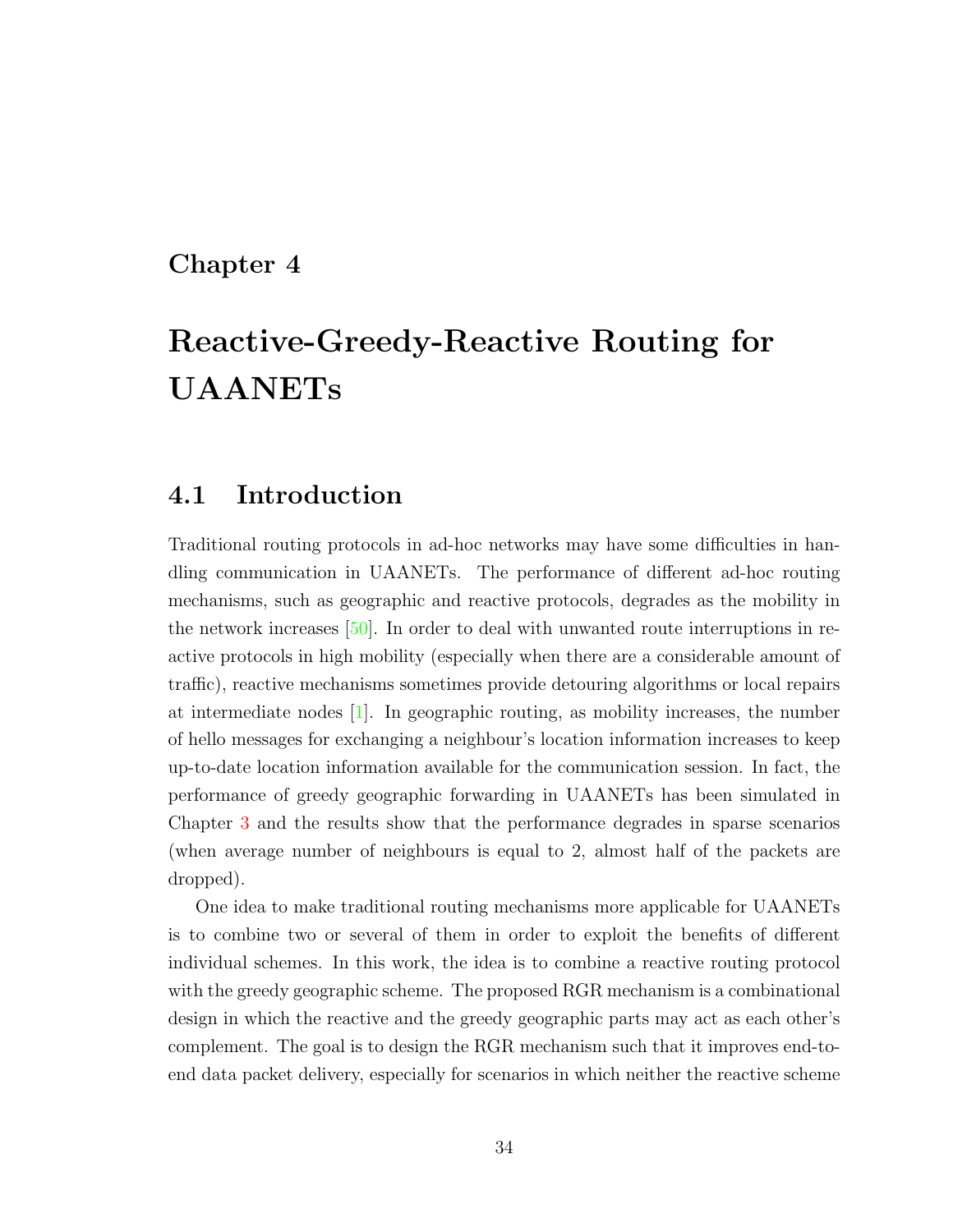nor the greedy geographic mechanism performs well.

The reactive part of the RGR is based on the AODV routing protocol. In RGR, during the process of route request/route reply (RREQ/RREP), a route is established on which the destination location information is also available in the source node. The source node sends the data towards the destination, similar to AODV. In the event of a link breakage (a case that is more likely in UAANETs based on the fact that the velocity of UAVs can be relatively high in some applications), the reactive mechanism cannot continue to transfer data until the route has been repaired, either locally or globally. The RGR mechanism, in such a case, switches to greedy geographic forwarding towards the destination. In the next hop, the process uses the reactive mechanism to see if there is a route to the destination. If such a route exists, the data is forwarded on the route. Otherwise, the greedy geographic forwarding continues its operation. The same process continues to deliver the packet to the destination. In RGR, a packet can possibly be dropped if there is neither a reactive route to the destination nor a geographically closer neighbour in the table of the current node towards the destination.

The adaptive nature of the RGR protocol makes it compatible for different applications. In case where the UAV trajectories have low relative speeds and they remain in each others' vicinity for a while, the process of message forwarding mostly relies on the reactive part. On the other hand, if there are many interruptions due to high relative velocity of UAVs, more reactive routes will be broken. Therefore, the mechanism switches more often to greedy geographic forwarding and the data dissemination will be based on the geographic location of the nodes rather than the route information. The adaptive property of the scheme makes it robust and compatible to different scenarios for UAANET missions.

The main intuition for using greedy geographic forwarding as an alternative to the reactive path is that it is likely that, while the reactive route breaks, there is a geographic neighbour that can be used for data forwarding when the UAVs are kept connected. As a result of the relatively high mobility of nodes in a UAANET scenario, a node on the source-destination path may move away, which causes a broken route. However, it is also likely to have another node close to the current intermediate node which can be used as a geographic forwarder towards the destination in a connected cluster.

The rest of this chapter is organized as follows. Section [4.2](#page-51-0) discusses different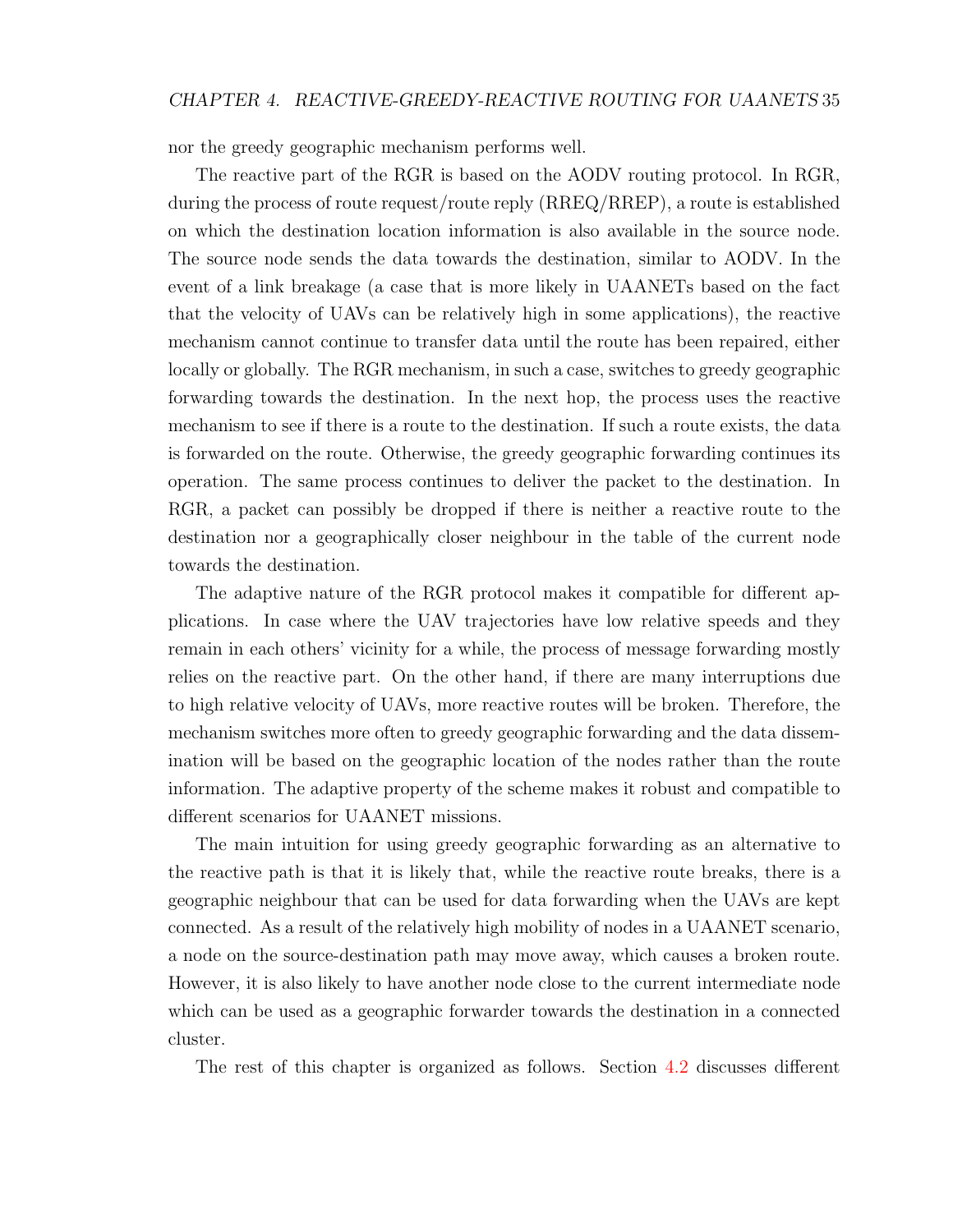possible combinational designs and motivates the idea of combining a reactive routing protocol with the greedy geographic forwarding. In Section [4.3,](#page-53-0) an overview of the OPNET implementation of AODV and the proposed RGR is presented. In Section [4.4,](#page-56-0) the details of RGR's functionality based on the AODV core and the additional greedy scheme are explained. In Section [4.5,](#page-66-0) RGR is qualitatively compared with reactive and geographic routing as presented in the literature. Finally in Section [4.6,](#page-68-0) the chapter is summarized.

# <span id="page-51-0"></span>4.2 Motivation

The main idea for proposing the combinational RGR is for scenarios in which every node is aware of its location, e.g. via a global positioning system (GPS). In UAANETs, every UAV is equipped with GPS for the mission. Therefore, the location information is available at no extra cost in every UAV. In order to use the available location information, the reactive protocol is combined with greedy geographic forwarding to improve the end-to-end packet delivery. One question that may arise here is why do we propose this reactive-geographic combination when there are also other alternatives available in the literature. To answer this question, we discuss some other alternatives for combining different routing/forwarding protocols in the literature. We then compare RGR with other possible proposals.

### 4.2.1 Blind Broadcasting

The combination of broadcasting and geographic routing is the simplest alternative that one may consider. Each node broadcasts its location periodically and all other nodes have a table in which they update the location information of different nodes (i.e. UAVs) that can be a potential destination. The update process is done while the communicating data sessions are running in different parts of the network.

#### 4.2.2 Geographic Reverse-route Forwarding

In geographic reverse-route forwarding, the source broadcasts the location request. Intermediate nodes rebroadcast the request until it reaches to the destination and then, the destination node sends the location information back to the source geographically, based on the fact that the source and destination have included their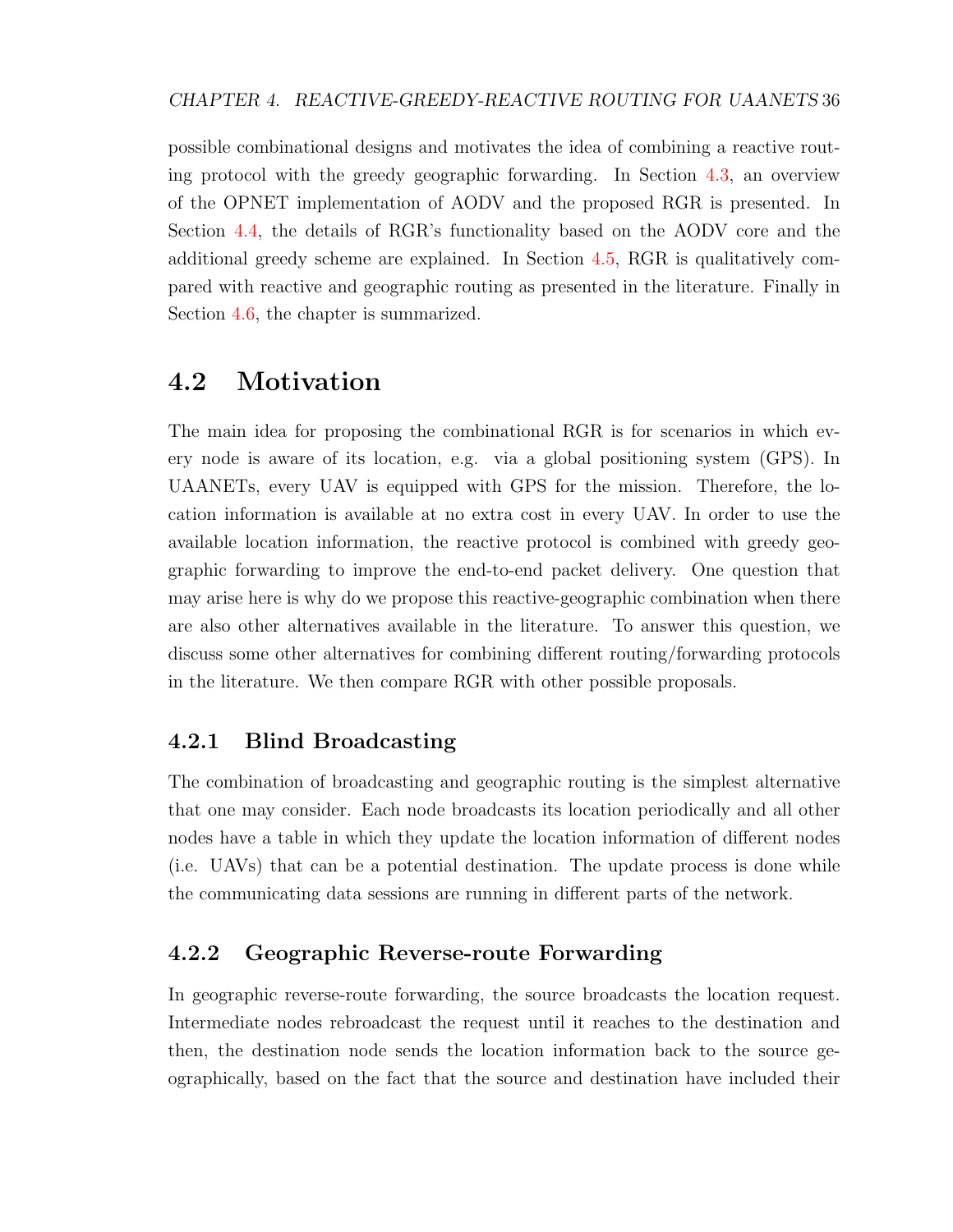corresponding location information in the packet. The source also uses the geographic location of the destination for the next packet to geographically forward it towards the destination.

### 4.2.3 Reactive Reverse-route Forwarding

A RREQ/RREP procedure is used in reactive reverse-route forwarding to obtain the location information of the destination. The data forwarding is then based on the geographic mechanism. In the meantime, the reactive route is kept as long as fresh location information of the destination is required. While the data is sent via the geographic part of the protocol, the reactive part is used for transmitting control messages containing location information. The idea is to send location information and control messages on a more reliable path (i.e. the reactive path).

### 4.2.4 Proactive Reverse-route Forwarding

Unlike reactive reverse-route forwarding, the established route is not based upon the request in proactive reverse-route forwarding. The routes are available before the geographic data forwarding starts. In other words, all potential sources establish routes to potential destinations before the actual communications start. The difference here is the online availability of the location information, which is helpful for time-critical applications.

#### 4.2.5 Discussion on the Proposals

In this section, a comparison of these different proposals is presented and then the motivation for developing RGR is discussed. The blind broadcasting scheme is the simplest proposal that can be used. The main disadvantage of that scheme is that a lot of unnecessary packet broadcasting may happen in the network. However, due to the non-geographic nature of the scheme, updating neighbour location information by hello messages is not required.

Geographic reverse-route forwarding, reactive reverse-route forwarding, and proactive reverse-route forwarding are proposed to limit the number of broadcast packets in the network. The source node first broadcasts location requests. The common part of all of these proposals is that the destination uses a unicast mechanism towards the source after receiving the location request.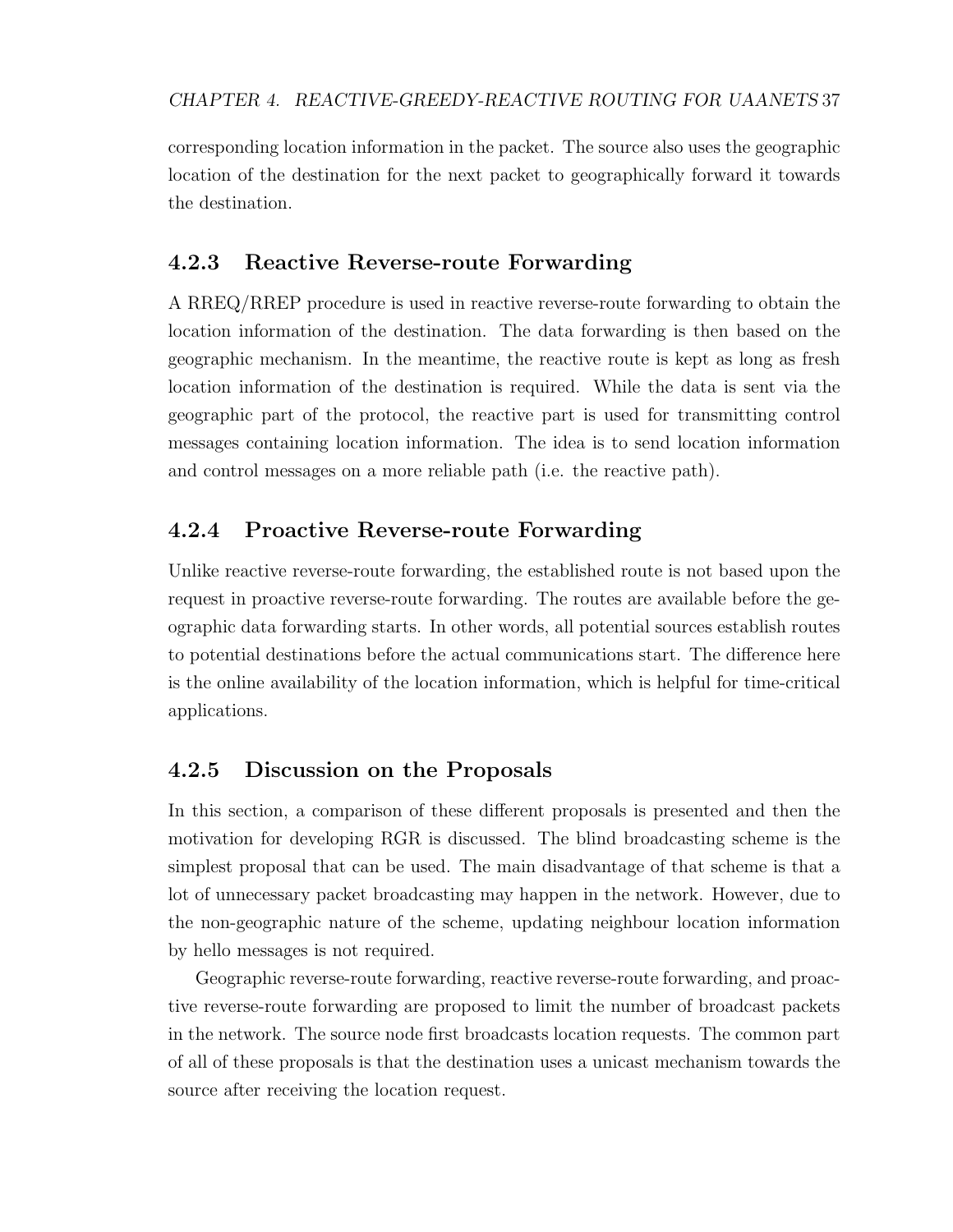#### CHAPTER 4. REACTIVE-GREEDY-REACTIVE ROUTING FOR UAANETS 38

Reactive and geographic reverse-route forwarding mechanisms are more scalable than proactive reverse-route forwarding due to the fact that in a proactive mechanism, the source-destination route is maintained even though the route is not used. However, the location information in proactive reverse-route forwarding is available without delay once a source starts transmitting data to a destination. The trade-off here is between online availability of location information and maintenance cost of the routes.

The independence of location service mechanism and data forwarding is a characteristic of reactive and proactive reverse-route forwarding mechanisms compared to geographic reverse-route forwarding in which the data and the control packets are both sent geographically. One disadvantage of geographic reverse-route forwarding is the possibility of delay imposed by alternative mechanisms in the literature such as face routing or backtracking [\[61,](#page-115-6) [69\]](#page-115-7).

The disadvantage of reactive and proactive reverse-route forwarding mechanisms is that we pay the cost of establishing a source-destination route, but we do not use it for data forwarding. In order to compensate for this disadvantage, the idea in RGR is to use the established route not only for control packets but also for data forwarding. In contrast to reverse route forwarding methods, here the established route is used as much as possible. As soon as a failure (i.e. route interruption) occurs, the forwarding mechanism switches to greedy geographic forwarding until another reactive route is found or the destination is reached. In the next sections, the details of the RGR protocol are explained.

# <span id="page-53-0"></span>4.3 Implementation of RGR in a Network Simulator

The proposed RGR protocol was implemented in OPNET Modeler [\[70\]](#page-115-8). OPNET Modeler is designed to accelerate the R&D process for analyzing and designing communication networks, devices, protocols, and applications. The proposed modular access to different network components makes it possible to design a protocol independent of other modules in the network. The other motivation for using OPNET in this research was that AODV has already been implemented there. Besides AODV, a Geographic Routing Protocol (GRP) is also available in OPNET, which can be used for comparison purposes. Due to the fact that the reactive core of the proposed RGR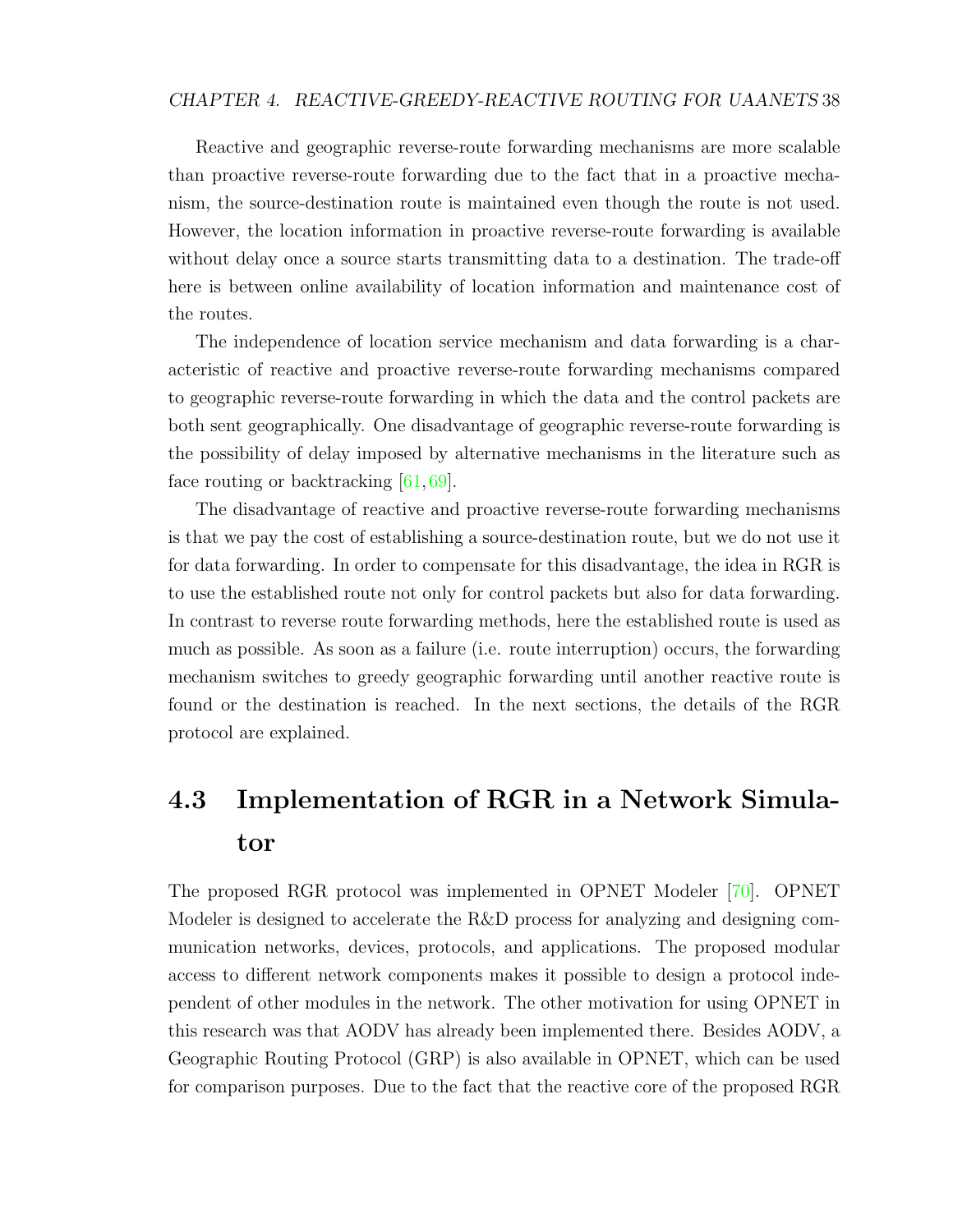is based on AODV, an overview of AODV and its implementation in OPNET are first presented in this section before going into the details of the RGR implementation.

### 4.3.1 Overview of AODV in OPNET

The overview of AODV in this section is only targeting key features of the protocol. The details of AODV can be found in RFC 3561 [\[1\]](#page-110-1). The core of AODV routing is based on two mechanisms: route discovery and route maintenance. The route discovered, as a result of the RREQ/RREP phase, is used by the source to send data to the destination. In the meantime, a request table is used to keep track of RREQ messages generated or forwarded by the current node. The request table is used to discard duplicate RREQ messages. In OPNET, the packet arrival function handles the arrival of a packet by deploying several sub-functions, which individually handle the arrival of application packets, RREQs, RREPs, and route errors (RERRs).

In order to handle a packet arrival, the routing table is checked to determine if there is a route to the destination. If there is no such route, a RREQ is generated and sent via several available sub-functions. The RREQ contains source and destination IP addresses, which are stored in the source and destination address fields of the AODV route request message header respectively. The previous node's IP address is also saved in the RREQ. The routing table of AODV contains destination IP address, destination sequence number, and next hop address. The routing table is updated by a RREQ only if fresher information is available in the current message. The freshness of a RREQ is determined by a monotonically increasing sequence number maintained by the nodes. Upon reception of a RREP, the node updates its table if the sequence number in the RREP is greater. In case the sequence numbers are equal and the new hop count is smaller, then the routing table is updated as well.

AODV employs an expanding ring search technique to prevent unnecessary network wide dissemination of RREQs. In expanding ring search, the TTL field of the IP header of the RREQ is set to a certain value. If the route discovery process fails to find a path to the destination, the source increases the value of the TTL field and repeats the process. The process continues until either the source finds a path or the whole network has been searched and no path has been found.

Local repair is another feature of the available AODV implementation in OPNET. In the event of a link breakage in AODV, a local repair mechanism may be deployed. In local repair, the node upstream of the broken link broadcasts a RREQ to find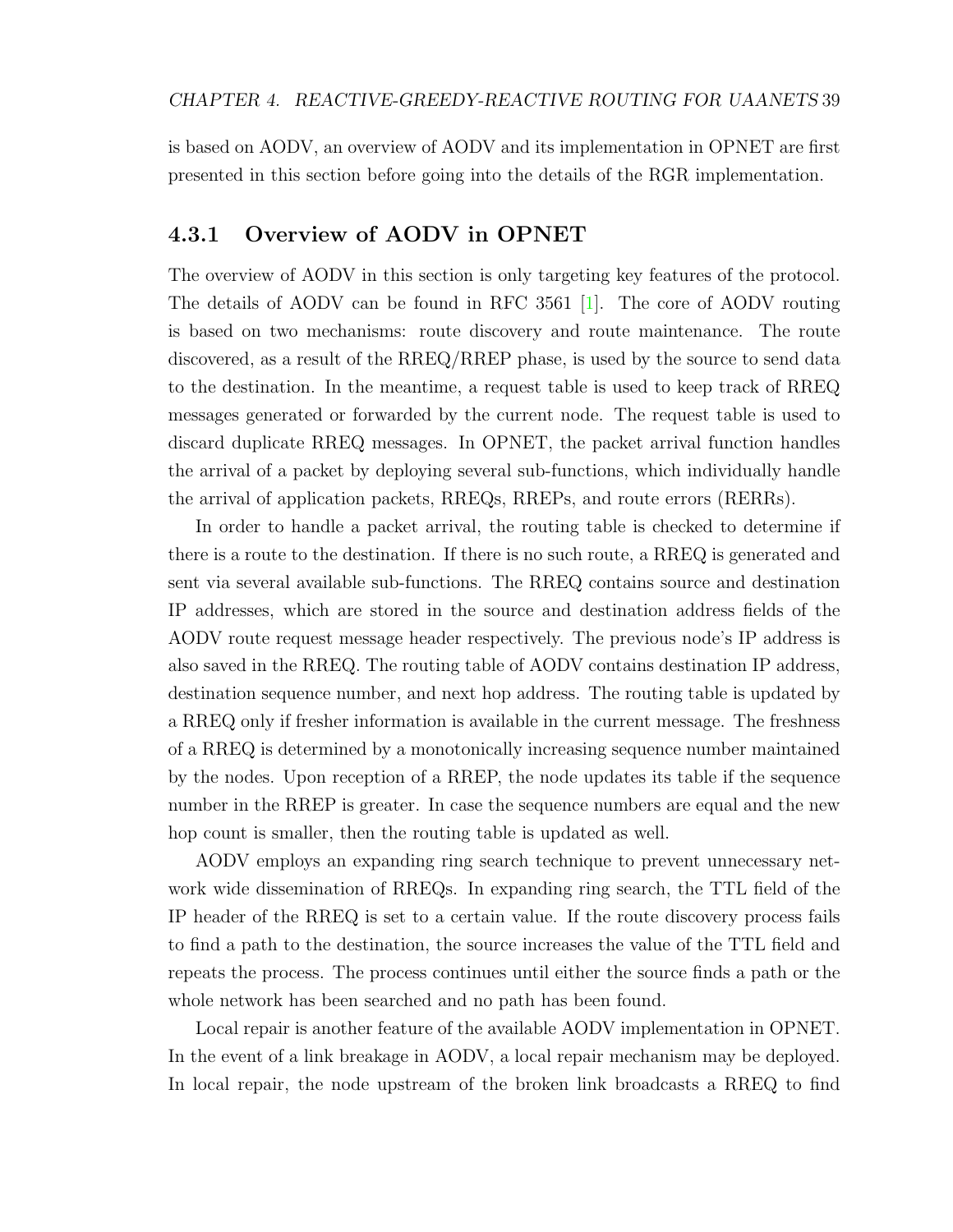the destination. In AODV, local repair is an option and intermediate nodes locally decide whether or not to use that (using that option is not always beneficial in some scenarios). Further discussion on the functionality of local repair can be found in [\[1\]](#page-110-1).

C structures are used for AODV (and also for other MANET routing protocols) in OPNET to define message headers. As an example, the structure of RREQ and RREP messages are defined in  $\text{AodvT}$  Rreq and  $\text{AodvT}$  Rrep headers in an external C file. For routing and request tables, also different data structures are used. The AODV routing table is implemented as a hash table indexed by an IP address.

#### 4.3.2 RGR Implementation Overview

We have implemented RGR in OPNET, based on the AODV process model available in OPNET. Node model, process model, and proto-C codes of AODV model should be changed to implement RGR. Designing the right finite state machine (FSM) model and changing/adding the necessary C code corresponding to each of the processes in the FSM to be able to support RGR are the key points in the OPNET implementation.

After designing the RGR process model based on the available AODV process, the structure should be attached to IP. The IP process model (**ip\_dispatch**) is a part of every MANET routing protocol in OPNET. The ip dispatch identifies and invokes the routing protocol that is configured in the network layer. MANET routing protocols are using **ip\_dispatch** via **manet\_mgr**, which is designed to parse attribute values to identify and configure the desired routing protocol.

An important goal of this work is to see the performance of the protocol for different trajectories. As an example for UAANETs, tracking and searching applications can be used. The first step in this part is to design such trajectories that can realistically model UAV trajectories in a searching or tracking application. The trajectory design for UAVs in OPNET is accomplished via the random waypoint (RWP) model. Using the RWP is useful due to the fact that is a standard mobility model that can be modified to represent both searching and tracking missions of UAANETs.

After implementing the RGR protocol and required UAV mobility models, we compare RGR with traditional routing protocols in ad-hoc networks. For such a purpose, AODV and greedy geographic routing protocols are considered for comparison in different scenarios.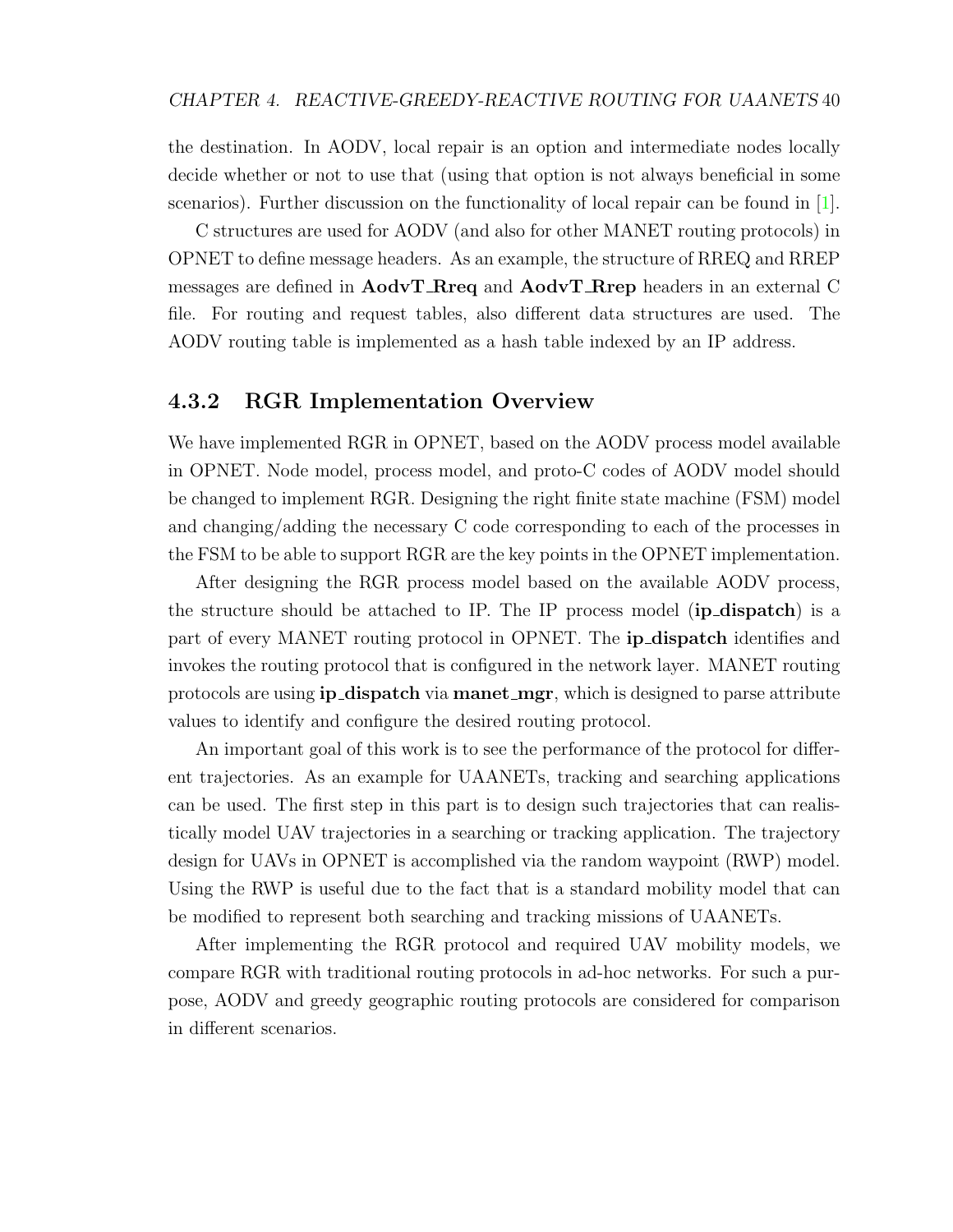# <span id="page-56-0"></span>4.4 RGR Functionality

In this part, a high-level overview of RGR functionality is provided relevant to the proposed OPNET implementation. In the following subsections, different design alternatives of RGR are discussed and the OPNET process model is briefly reviewed. The assumption is that the procedure of AODV and greedy geographic forwarding has been explained in previous sections, and the reader has a general knowledge of the functionality of these schemes. The focus of this section is then more on the parts which are added to the original AODV to change it to RGR. Therefore, the reactive-geographic interactions are discussed and the process taken after switching to greedy geographic forwarding is explained in more detail.

#### <span id="page-56-2"></span>4.4.1 Elements of RGR Mechanism

<span id="page-56-1"></span>In this subsection, we briefly introduce the main elements of RGR. In the next sections, the RGR mechanism is discussed in more detail. Figure [4.1](#page-56-1) represents a scenario in which a source node  $(S)$  is going to communicate with a destination node  $(D)$ . There are 6 other nodes in the scenario which are used to implement a sourcedestination route.



Figure 4.1: The scenario to establish a reactive route from S to D

In the reactive part, the source checks if there is a route available in its routing table. In that case, data is sent over the route (this step is similar to AODV, therefore the details are skipped). If there is no such route, the RREQ/RREP mechanism is used. As a result of the RREQ/RREP exchange, location/route information is fetched back to the source. The source node then forwards the data packet towards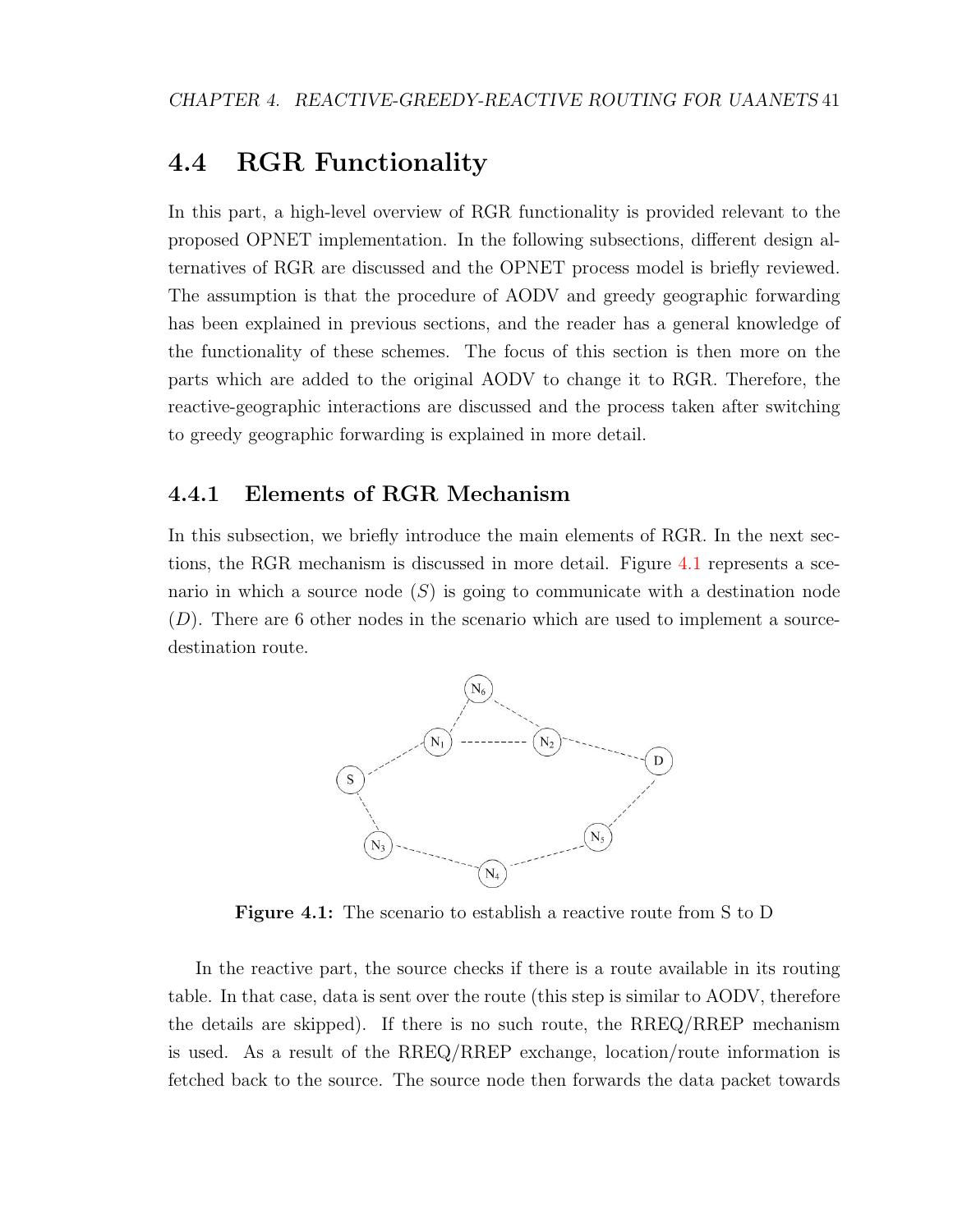the destination on the route similar to the AODV process. The intermediate nodes also receive the packet and forward it to the destination.

In the second part, assume that a packet is received by intermediate node  $(N_1)$ as shown in Figure [4.1.](#page-56-1) First, the node checks if there is a reactive route to the destination. If such a route does not exist (due to the mobility of the neighbouring nodes), then the packet is forwarded geographically. The following algorithm presents the greedy geographic forwarding deployed in the node.

- 1. Check the node tables and calculate  $Dist_i^{neigh} = Dist(neigh_i, Dest)$  for  $i =$  $1, 2, ..., N$ .
- 2. Find  $Dist_{min} = min\{Dist_i^{neigh}\}\ \text{for } i = 1, 2, ..., N.$
- 3. If there exists a geographically closer neighbour  $(Dist_{min} < Dist(node, Dest))$ , forward the packet to neighbor j, where  $j = Arg\{Dist_{min}\}.$
- 4. Else, packet is dropped.
- 5. End

In the algorithm described here,  $N$  is the total number of neighbours. Dist(node, Dest) is the distance of the current node to the destination and  $Dist(neigh_i, Dest)$  is the distance of the  $i<sup>th</sup>$  neighbour to the destination.  $Arg\{Dist_{min}\}\$ is the argument (which neighbour) that has the minimum value of the distance to the destination. In a nutshell, the algorithm, knowing the location of all of a nodes' neighbours (propagated via periodic hello messages), selects the neighbour that is closest to the destination and forwards the packet to this neighbour. If no neighbouring node is physically closer to the destination, greedy geographic forwarding fails and the packet is dropped.

In Figure [4.2,](#page-58-0) a flow chart of the packet arrival function in RGR is depicted. When a packet arrives, it can be either a control packet or a data packet. Control packets are handled based on their types as RREQs, RREPs, and RERRs. When a data packet arrives, it is checked if there is a reactive route to the destination. If such a route exists, the packet is then forwarded towards the destination on that route. In case there is no reactive routes, data packets can be either from the application layer of the current node, or a message from other neighbours. If the packet is from the application layer of the current node (i.e. the node is the source of data), the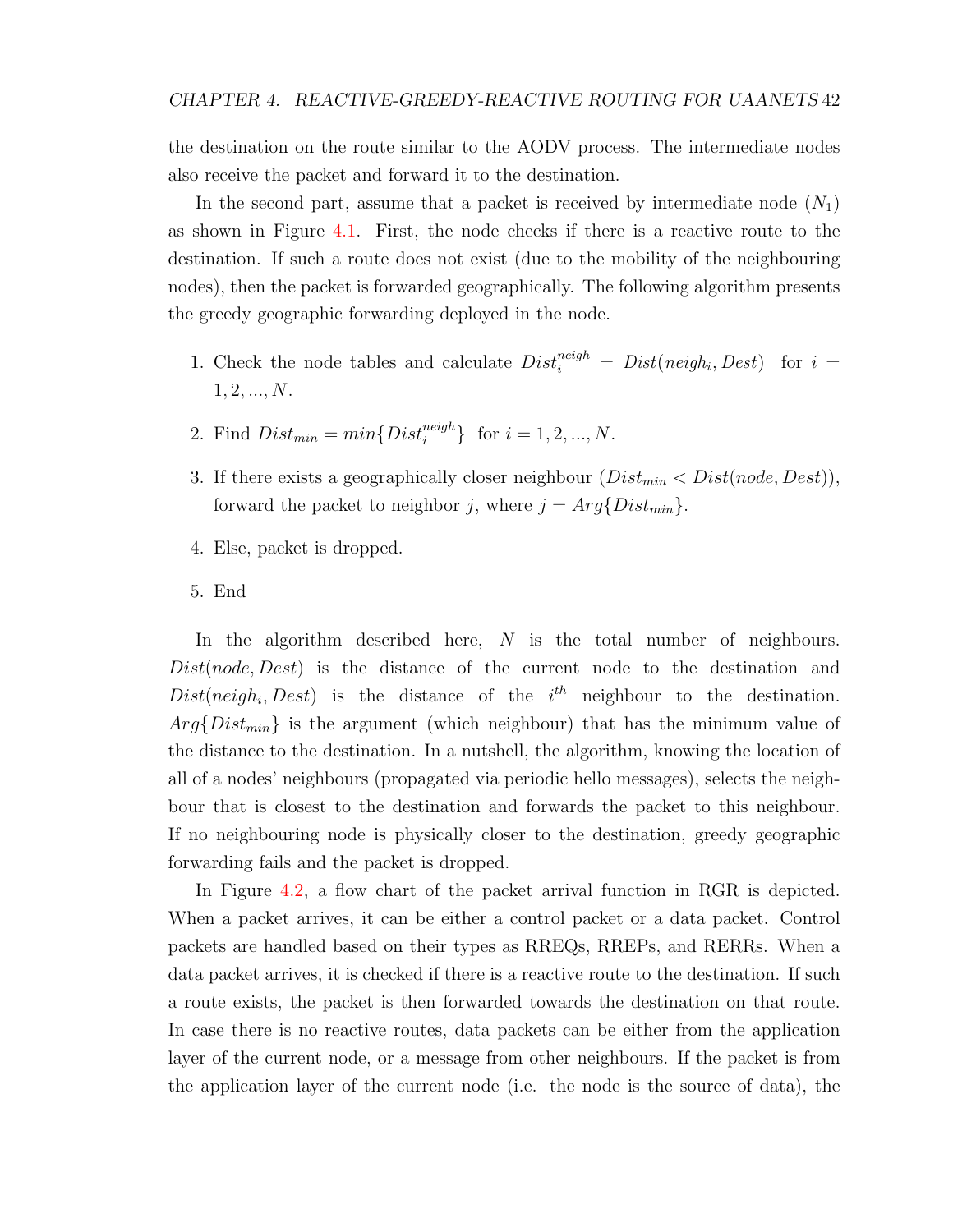RREQ/RREP mechanism is exploited to find a reactive path. If the packet is a message relayed by neighbours (i.e. the current node is an intermediate node), a switch to greedy geographic forwarding occurs to route the packet geographically towards the destination. In the rest of this section, the details of RGR are explained in different subsections.

<span id="page-58-0"></span>

Figure 4.2: Handling a packet arrival in RGR

## <span id="page-58-1"></span>4.4.2 Node Tables

In MANET routing protocols, routes towards different destinations are kept in a routing table. Based on the information available in the routing table, a node decides to relay a data packet to one of its neighbours. As an important part of a routing process, we discuss the two different routing tables available in RGR architecture. The RGR routing tables are based on AODV tables. In AODV, a routing table, indexed by destination IP address, keeps the information about a specific destination. In order to keep a list of neighbours, a neighbour table also exists in AODV. In the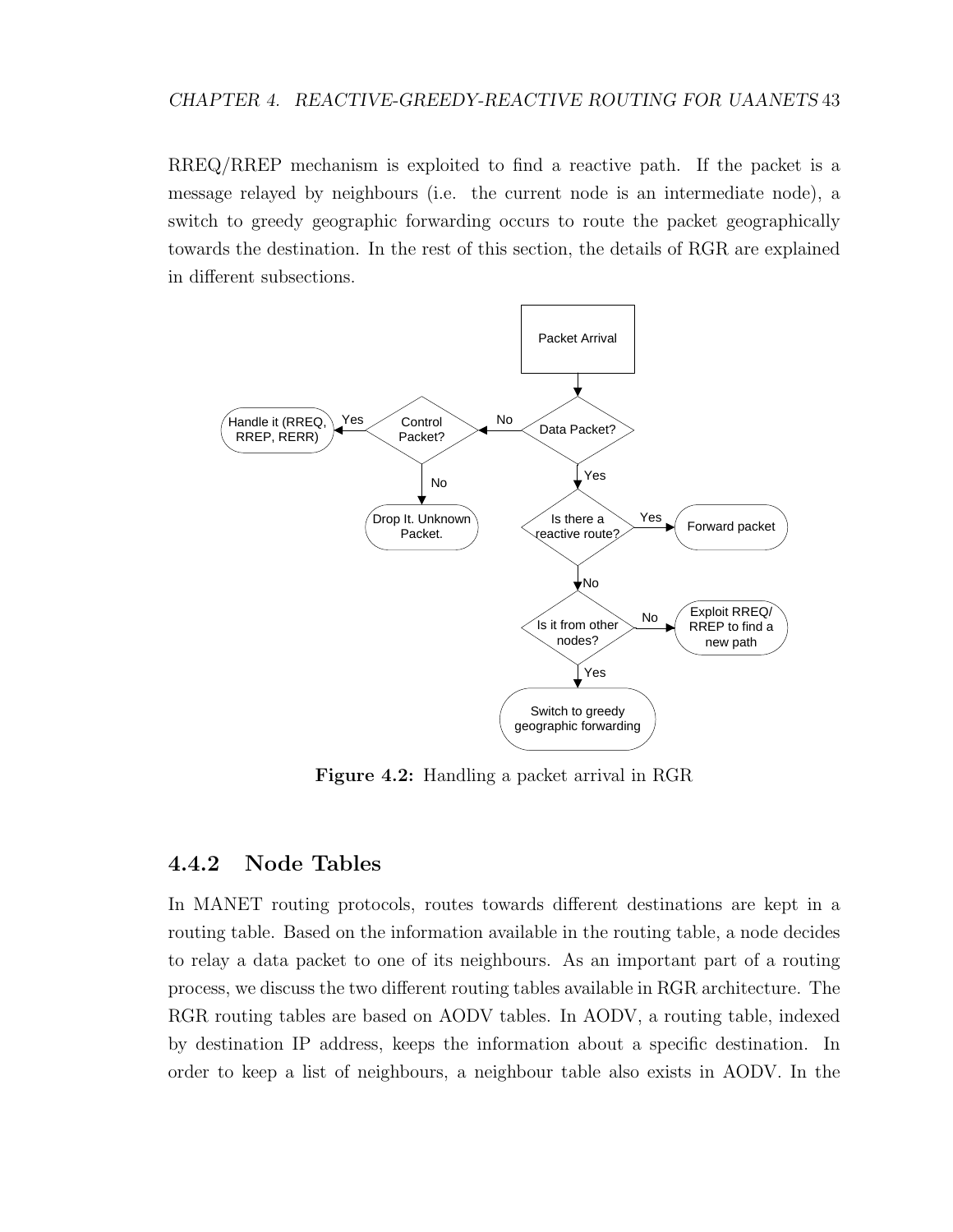following subsections, these two tables are explained and the modifications made to change them to RGR table are discussed.

#### Neighbour Table

The neighbour table is periodically updated by the hello messages received by the neighbours. The neighbour table is a hash table indexed by the IP address of neighbouring nodes. In AODV, when a node receives a hello message from a node, if the node is not already available in the table, the node is added as a neighbour there. If the node is already available in the neighbour table, the entry's time tag is updated to the current time (since timeouts of neighbour entries in the table is similar to AODV, more detail can be found in  $[1]$ . The difference of RGR is that each hello message also contains the geographic location of the node. In OPNET, the neighbour table of RGR is implemented as a hash table, indexed by neighbour's IP addresses, which also includes the location information of the neighbours.

#### Routing Table

A node keeps all of the routes that are passing over the node. The routing table is indexed by the destination IP addresses. RREQs and RREPs in RGR are modified to contain source and destination location information respectively. The routing table indexed by the destination IP address then also contains the location information of the destination that is obtained by the control messages. Thus, every node keeps the destination location information of each of the routes that are using that node. In this thesis, we assume that all the UAVs are flying at the same altitude, similar to [\[57,](#page-114-3)[71\]](#page-115-9). This assumption can be helpful in dealing with two parameters as location information (longitude and latitude). However, the discussions proposed here can easily be elaborated to 3D in future work.

#### <span id="page-59-0"></span>4.4.3 Reactive Route

The control packet structure of RGR, rather than using the usual AODV headers, should also contain the destination location information to be able to handle possible switches to greedy geographic routing at intermediate nodes. In order to include the required location information in OPNET, some changes are required in header files and the function block. The detail of these changes are explained in Appendix  $A.1$ .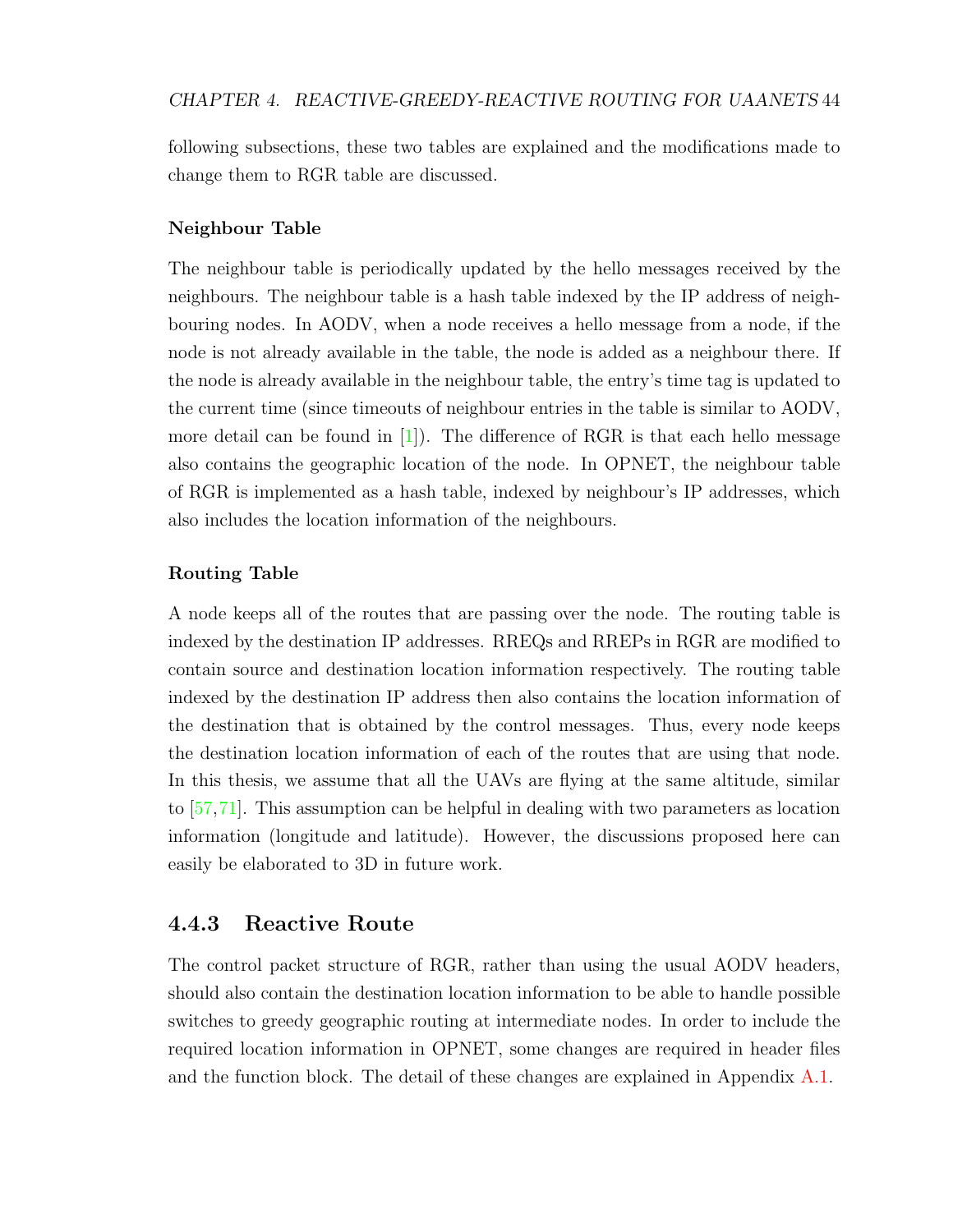#### CHAPTER 4. REACTIVE-GREEDY-REACTIVE ROUTING FOR UAANETS 45

When the source node has a route available towards the destination, the source node uses that reactive route to send data towards the destination. The intermediate nodes also run the reactive part of the RGR. After receiving a packet, the local routing table is checked and the data is forwarded exactly similar to AODV. In the meantime, the neighbour table is updated by hello messages to have up-to-date location information of the neighbouring nodes available in the neighbour table. If there are no link breakages in the network, the RGR mechanism would behave as AODV. The differences occur when there are path interruptions, which trigger the greedy geographic function of the arrival handle function in the process model.

#### 4.4.4 Packet Forwarding in an Intermediate Node

When a packet arrives in an intermediate node, the routing table is checked to see if there is a valid reactive route to the destination. If yes, the packet is sent over the reactive path towards the destination. If the route towards that destination in the routing table is broken (i.e. the next hop neighbour of the path is not in the vicinity anymore), the greedy geographic function is triggered. In OPNET, the process of switching from reactive to greedy geographic forwarding is implemented as a subfunction. Upon reception of a data packet, if the reactive route is broken, the greedy geographic function is triggered.

In the greedy geographic part, the destination location information is obtained from the routing table, as explained in Section [4.4.2.](#page-58-1) Also, the neighbour location information is distributed via the hello messages and maintained by the neighbour table. The algorithm explained in Section [4.4.1](#page-56-2) is then used to forward the data by finding a geographically closer neighbour to the destination. If the node cannot find such a neighbour, the packet is dropped. It is note-worthy that when a packet is dropped by the greedy mode of the protocol, no route error is created. The conditions of generating a route error are discussed in Section [4.4.5.](#page-61-0) Please note that after a message is handled (either sent or dropped) by the greedy geographic forwarding, the next node first attempts to find a reactive path. If such a path cannot be found, then the greedy geographic forwarding is triggered.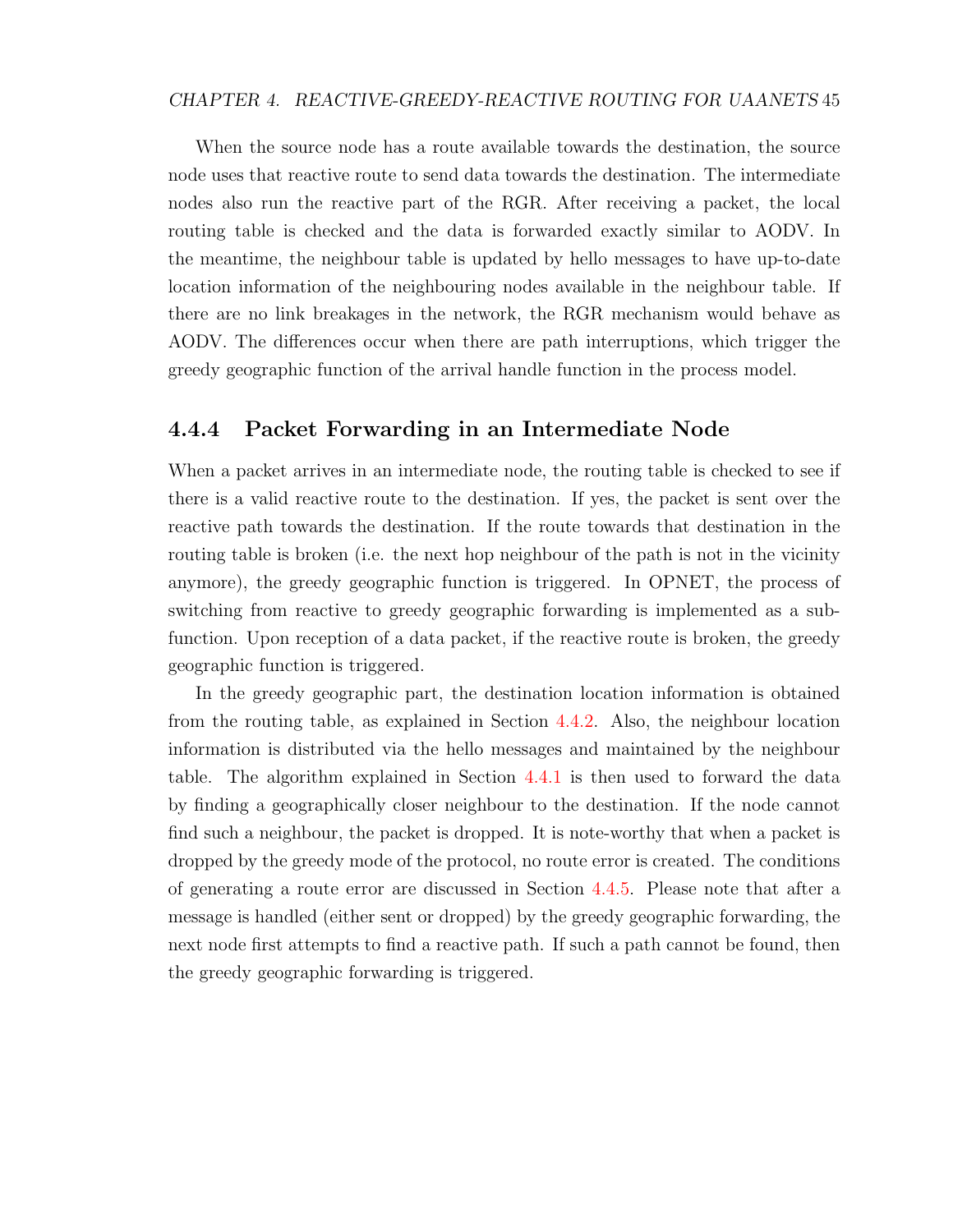### <span id="page-61-0"></span>4.4.5 Route Errors

When an AODV route breaks, a route error is sent back to the source. In the OPNET implementation, knowing about RERRs is helpful due to the fact that the switch to greedy geographic forwarding should occur when a route breaks (which can be recognized by the route error functions). Route errors are created and sent in AODV (and equivalently RGR) if one of the three following events happen:

- 1. The node detects a link break for the next hop of the route. In OPNET, such an error is recognized by a route error type called  $\text{AodvCLink\_Break\_Detect.}$
- 2. The node receives a data packet for a destination for which it does not have an active route, which is defined as AodvC Data Packet No Route type in OPNET.
- 3. A route error is received in the node from a neighbor on a route. This is the third type of route errors which is identified by the **AodvC\_Rerr\_Received** type in OPNET .

In the first two cases, after the RERR process is accomplished, the data forwarding may be handled by the greedy geographic forwarding. The third case, however, occurs when the route error is received from another node, therefore no switching to greedy geographic forwarding is required. In fact, the switch to greedy geographic forwarding should occur when there is a packet in the intermediate node and the route breaks. In other words, even if one of the first two cases happen, the algorithm takes no action. The switch to greedy geographic forwarding only takes place when a packet arrives and a previously available link in neighbour table is broken. The detail of the switch to greedy geogaphic forwarding function is explained in Section [4.4.6.](#page-62-0)

The route error process function in OPNET is processing a route error depending upon link breaks, no routes, or received route errors. The process of handling either of these three cases is done by checking the route error type. In order to manage the validity of different routes, a lifetime module available in the original AODV messages is also used to delete invalid routes. The functionality of lifetime in OPNET is briefly discussed in Appendix [A.3.](#page-118-0)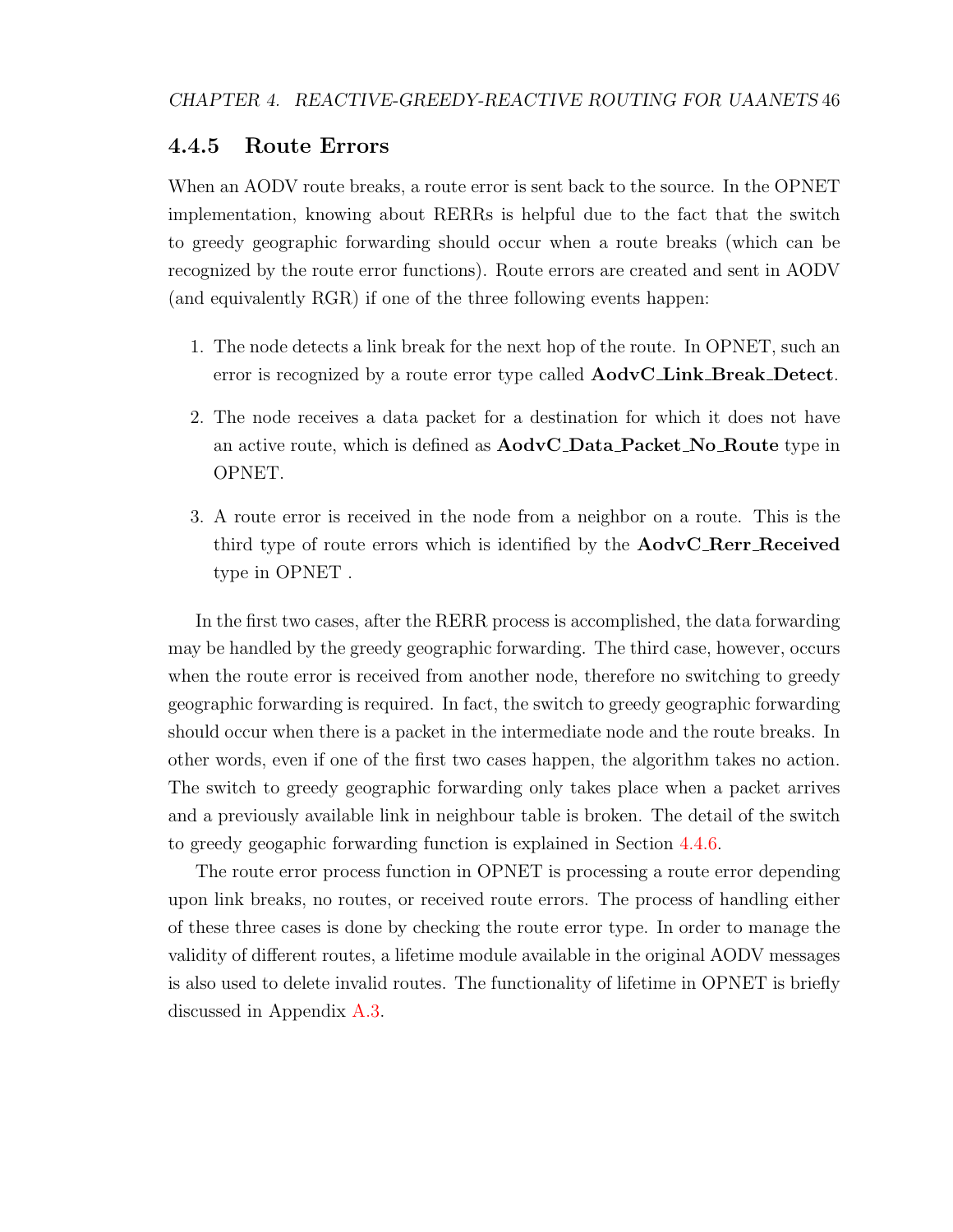### <span id="page-62-0"></span>4.4.6 Switching to Greedy Geographic Forwarding

Switching to greedy geographic forwarding may take place in intermediate nodes, when the reactive route to destination breaks. The process is implemented in OPNET by using a sub-function that is called by the main packet arrival function to handle the arrivals. As shown in the flow chart in Figure [4.2,](#page-58-0) when a data packet arrives, the node checks if there exists a reactive path in its routing table indexed by destination IP address. If the route is already broken (due to neighbour movements), rather than dropping packets (or deploying local repair in AODV), RGR executes another sub-function in which the node tries to geographically forward the packet to the destination. To that end, destination location information is extracted from the table and also the neighbours location are extracted from the neighbour table. Based on the Euclidian distance, the node then finds the closest neighbour to the destination. In Appendix [A.2,](#page-118-1) the switching function is explained in more detail.

# 4.4.7 Handling a Received Packet via Greedy Geographic Forwarding

Consider the case that a packet is received via a greedy geographic forwarder. No matter whether the node received a data packet via reactive routing or via greedy geographic forwarding, at first the reactive option is checked. In the reactive part, the node checks if there is a route to the destination from the current node. The process contains looking at routing table entries to find an entry that is pointing to the desired destination. In order to handle this arrival in OPNET, several possibilities may occur.

The algorithm attempts to find a route to destination. During the process of finding a route, one possibility is the occurrence of a route error in this new node (no reactive next hop to the destination is found). The route error in this case is the result of the reception of a data packet for a destination for which the current node does not have an active route. A RERR (for a specific route) has already been sent when the first switch from reactive to greedy geographic forwarding happened. The question here is to check whether or not the mechanism successfully avoids sending another error message regarding the same source-destination path.

In order to prevent the transmission of unnecessary RERRs in the network, every node keeps a list of its precursor neighbours (i.e. the list of IP addresses that are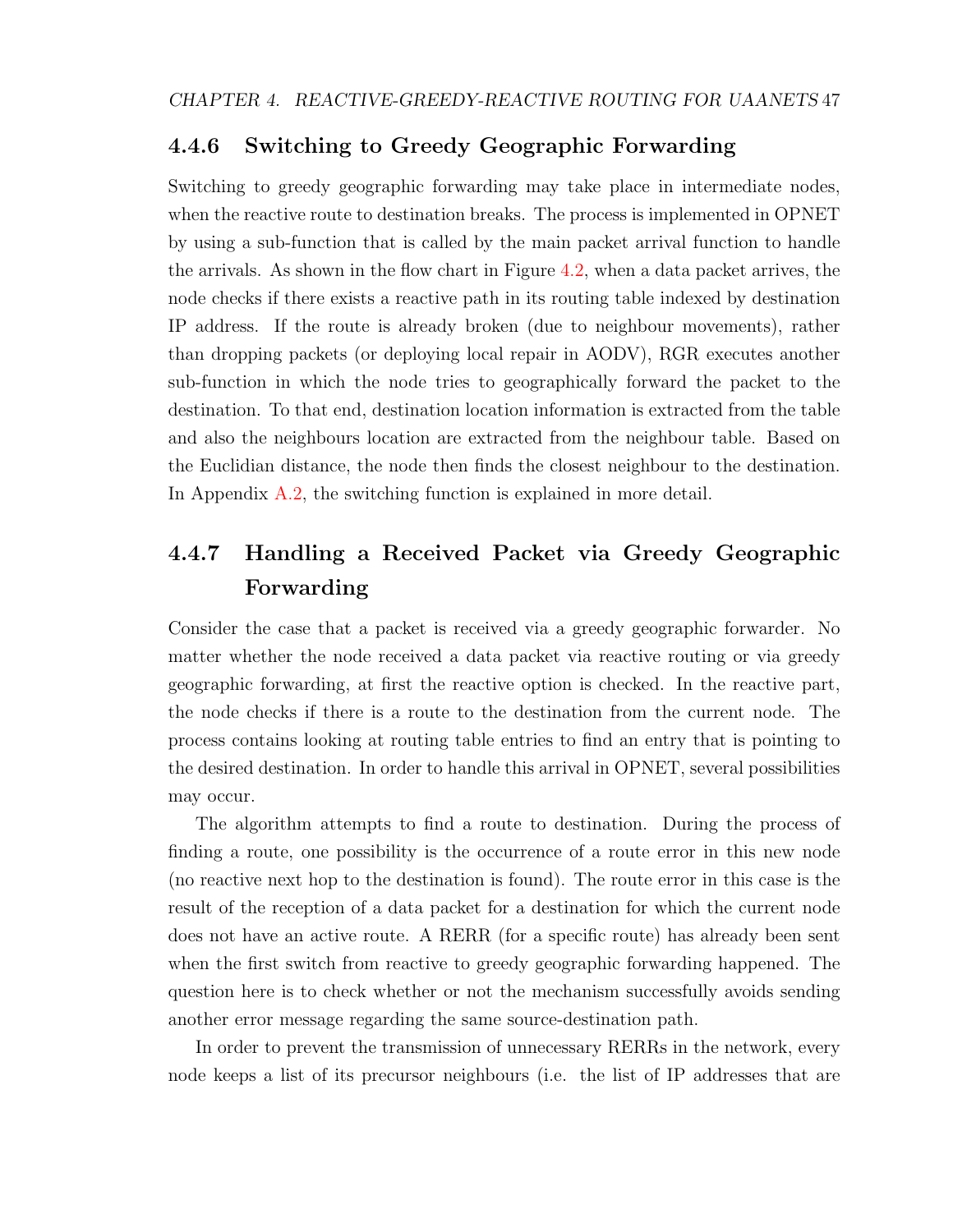#### CHAPTER 4. REACTIVE-GREEDY-REACTIVE ROUTING FOR UAANETS 48

likely to use this node for a specific destination). Route errors are then sent in a unicast or broadcast manner based on the number of precursors. The node checks if there exists any precursor node. In case there are more than one precursor nodes, a broadcast route error is sent. Else if there is one precursor node, a unicast route error is sent. Finally, if there is no precursor node, no route error is sent.

For the case that a geographic message has been received in the current node, note that the reception of such a packet means that it is more likely that there is no unicast route back to the source node. Also, there is only one unreachable destination, which is the destination of the data packet that cannot be delivered. A RERR is only sent if there is a non-empty precursor list. The nodes receiving the RERR then decide to either forward or discard the RERR packet based on the sequence number and the IP address of the end-points. As a conclusion, without any notable change in the structure of RERRs in AODV, the mechanism can also be used to handle RGR route errors and implement interrupts for switching to greedy geographic forwarding.

#### 4.4.8 Dropping a Packet in the Greedy Geographic Function

When a node has a packet to forward but no reactive route is available, the greedy geographic function is triggered via the main arrival handle function to search for its closest neighbour to the destination. If there is a geographically closer neighbour, the packet is sent to the MANET process model to be forwarded to the desired neighbour. The other case is when there is no geographically closer neighbour, which is discussed in this section.

One of the two following possibilities may occur if no geographic next hop can be found. Either there is no other neighbour (except the previous forwarder) to this node or there is no closer neighbour node than the previous distance to the destination. In either of these cases, the packet is destroyed and the greedy geographic function terminates to be back to the main arrival handle function. In the process model, the node waits for the next arriving packet to handle. Although the packet is dropped, no RERR is sent because the packet is dropped by greedy geographic forwarding (RERRs are only created when one of the conditions mentioned in Section [4.4.5](#page-61-0) occurs). Of course, the route error regarding this path interruption has already been sent when the first switch from reactive mode to greedy geographic forwarding occurred.

Since local repairs are disabled in RGR, no attempt in intermediate nodes is made to resend the packet after the greedy geographic forwarding discards the packet due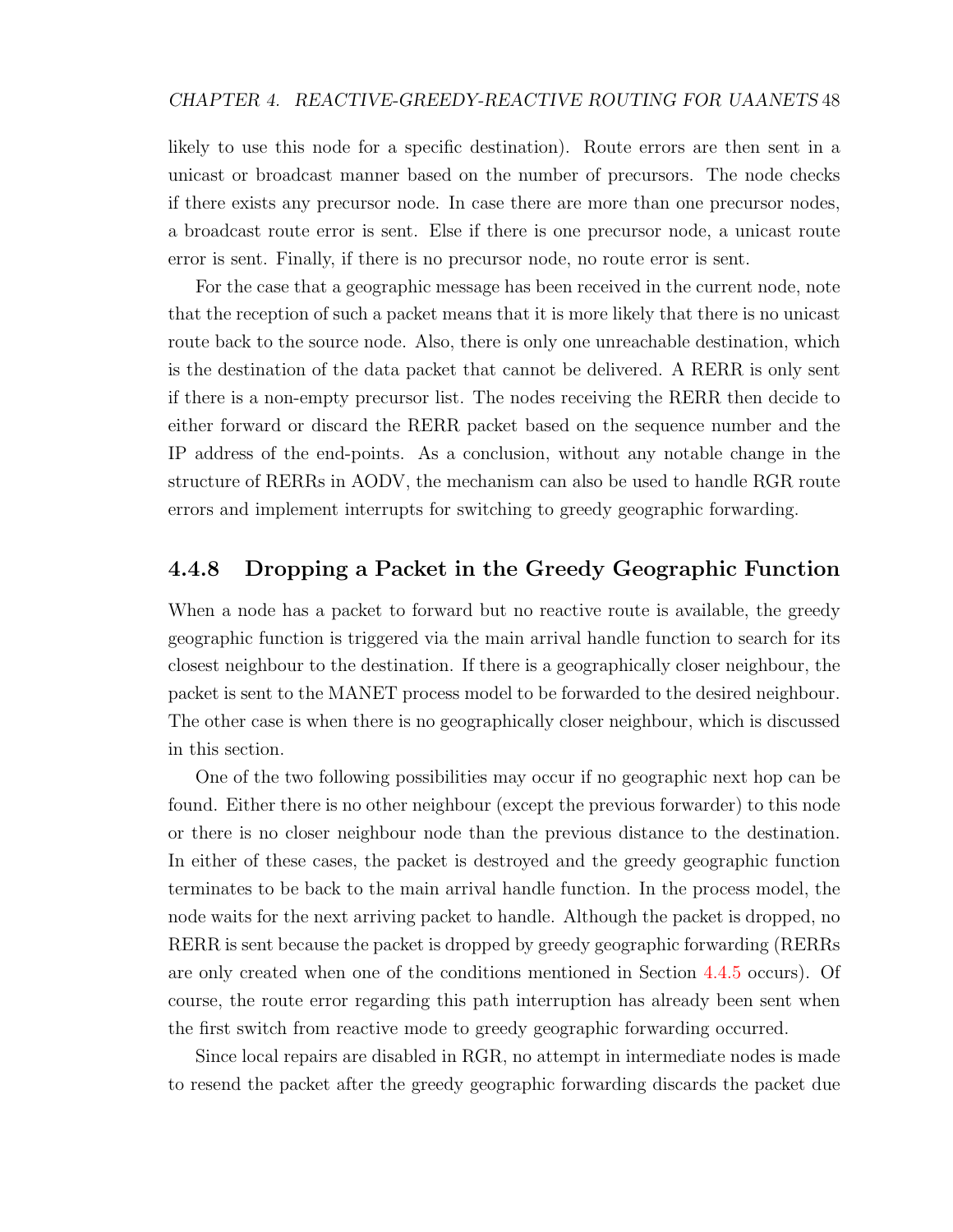to the non-availability of a geographically closer neighbour towards the destination in its vicinity. The intuition for deactivating the local repair option in RGR is the existence of a greedy geographic alternative. The idea is that the greedy geographic forwarding can help in delivering the packets in case of a link breakage while a globally repaired path is being re-established by the source. The global repair is implemented in the source after reception of the RERR. In the next section, the details of the global repair are explained.

### 4.4.9 Global Repair by the Source

When a route error occurs, the node recognizing the error delivers the appropriate RERR to the affected neighbours after invalidating existing routes and listing affected destinations. The RERR packet contains all the unreachable destinations and their corresponding destination sequence numbers.

When a RERR is received by a source node, the source finds that a link breakage has happened. However, the source is not aware whether or not the packet has been forwarded (i.e. successfully delivered) by the greedy geographic forwarding. In other words, possibly the source receives a RERR regarding a path to a destination even though the data packet that triggered that message is successfully delivered.

Upon reception of a RERR, the source node first invalidates the route. The invalid route stores previously valid route information for an extended period of time. An invalid route cannot be used to forward data packets, but it can provide information useful for future RREQ messages. The route error processing function processes whether the error is a result of a link breakage, a non-available route, or a received RERR.

After route invalidation, the source broadcasts a new RREQ to the network to find a new path to the destination. While the source node is establishing a new path globally, the greedy geographic forwarding independently helps in forwarding the previously sent packets to the destination.

## 4.4.10 Destination Operations

The destination can receive a packet either on a reactive route or via greedy geographic forwarding by a neighbour. The packet received by a reactive route can be either from a source for which the destination has a known path to or from a source without any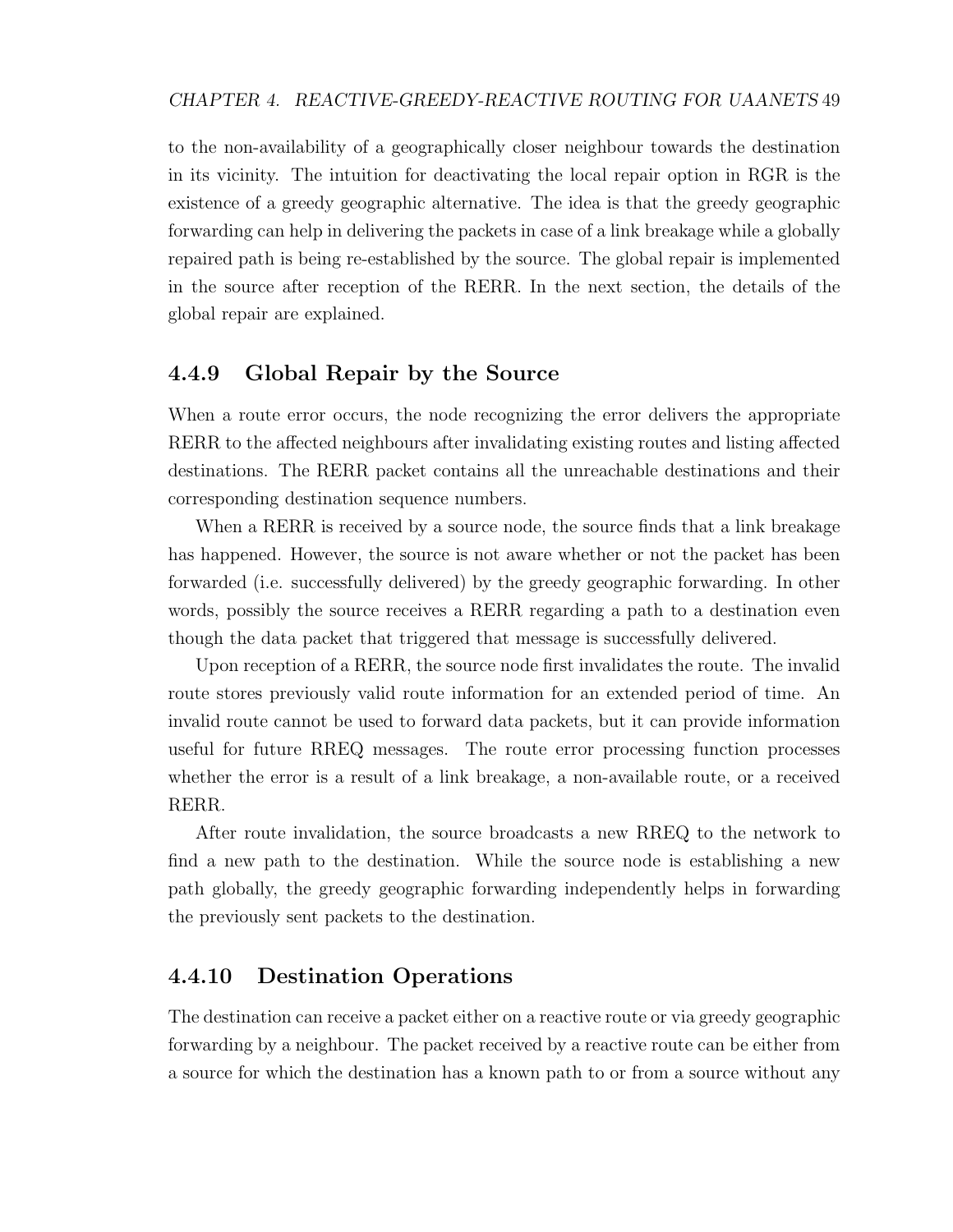path to. The latter case is only possible when somewhere on the source-destination path at least one switch from reactive to greedy geographic forwarding has occurred. In any of the above cases, when a node recognizes itself as the final destination, the node delivers the packet to the application. If a response is needed, the routing table is checked to find if any fresh route to the required node is available. If yes, the responding packets are sent back over the route similar to AODV.

Note that there is a difference between intermediate nodes' operations and endpoints' (i.e. source and destination) operations in handling a received packet. The question is how the model differentiates between an intermediate node and an endpoint based on the available functions in OPNET. In intermediate nodes, if the reactive mechanism fails, a switch to the greedy geographic forwarding takes place (ultimately a packet is dropped if the greedy geographic forwarding cannot make a progress in packet delivery). On the other hand, an end-point employs the RREQ/RREP mechanism if there is no route to the destination available in its routing table. Making such a differentiation in OPNET implementation is possible due to the fact that two different types of functions are used in OPNET for creating a packet (in end-points) and relaying a packet (in intermediate nodes). In other words, create functions are independent of **arrival handle** functions. When a node receives a packet, either geographically or reactively, based on the destination IP address specified in the packet, the node can recognize that the packet is destined for the current node. If the packet requires a response (e.g. a RREQ control packet that requires a RREP), the create functions of RGR are triggered to create the required response. If there is already a path to the source, the packet will be sent over the reactive path by checking the right entry of the routing table. In case there is no reactive path available in the local routing table, the node should establish a route to be able to send the packet. The process of establishing a route is as explained in Section [4.4.3.](#page-59-0) The destination in this case behaves as a node that has received a packet from an upper layer and does not have a path in its routing table towards the desired node to forward the packet. In such a case, the reactive part (AODV) will broadcast a RREQ to the network.

In Appendix [A.4,](#page-119-0) some of the major OPNET functions regarding **create** and **ar**rival handle are explained. Greedy geographic forwarding may only be triggered in arrival handle functions, which means that neither the source nor the destination will switch to greedy geographic forwarding even if there is no reactive path in their routing tables. Instead, the end-points, in this case, employ the RREQ/RREP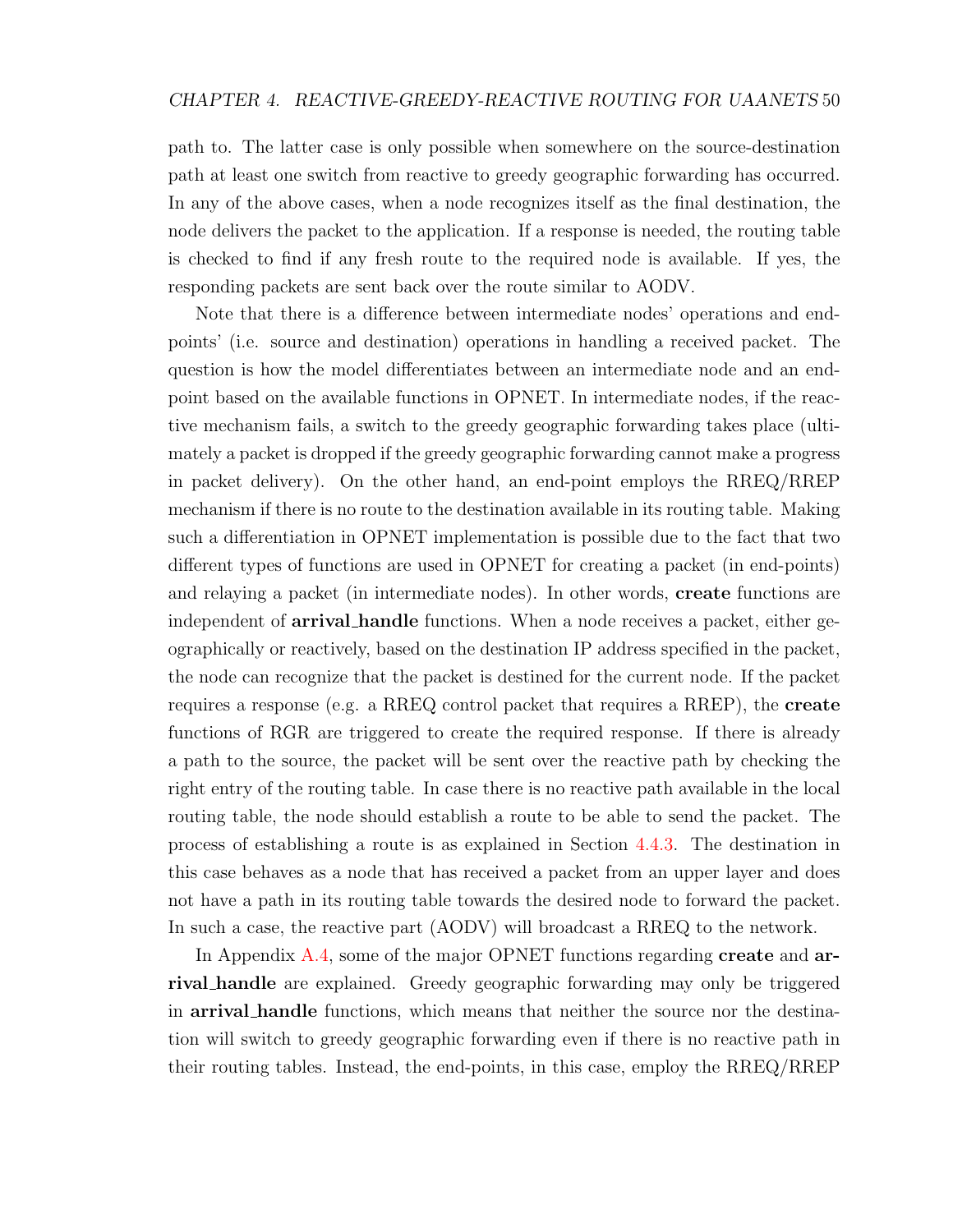mechanism to establish a reactive route.

# <span id="page-66-0"></span>4.5 RGR versus Reactive and Geographic Routing

In this section, we qualitatively compare the proposed RGR and the reactive and geographic routing protocols in the literature. The goal in this section is to provide some discussions on the applicability of the RGR mechanism. To that end, we first review the UAANET scenarios and discuss about the applicability of the RGR for those scenarios. Then, different characteristics of the RGR mechanism are briefly compared to their reactive and geographic counterparts.

As discussed in Chapter [2,](#page-20-0) the specific applications of UAANETs impose a semirandom non-linear trajectory on UAVs (e.g. the tracking object could have unpredictable non-linear mobility). Therefore, pseudo-linearity, which results in a specific design strategy in AANETs, is not a feasible assumption in UAANETs. The mobility trajectory of a UAV is neither completely random nor pseudo-linear. In order to have realistic scenarios, the mobility models should be applied such that the characteristics of a realistic UAANET are considered.

The motivation of our research is to deactivate local repair and use the greedy geographic alternative instead. In order to describe the benefits of such a change, the main specifications of the local repair in AODV and switching to greedy geographic forwarding in RGR can be compared and itemized as follows:

- During a local repair, the packets are buffered in the intermediate nodes. If no RREP is received, after a timeout a RERR is sent back to the original source. Hence, the packets are delayed or even dropped if a buffer overflow occurs. On the other hand, in RGR, as soon as a switch to greedy geographic forwarding occurs, the data packet is handled by the geographic function. Thus, the imposed delay on the packet is expected to be smaller. Also, packets are not required to be buffered, which reduces the possibility of a buffer overflow in the intermediate nodes.
- Upon reception of a RREP as a result of a local repair, the node first compares the hop count of the new route with the value in the hop count field of the invalid routing table entry for the destination. If the hop count of the newly determined route to the destination is greater than the hop count of the previously known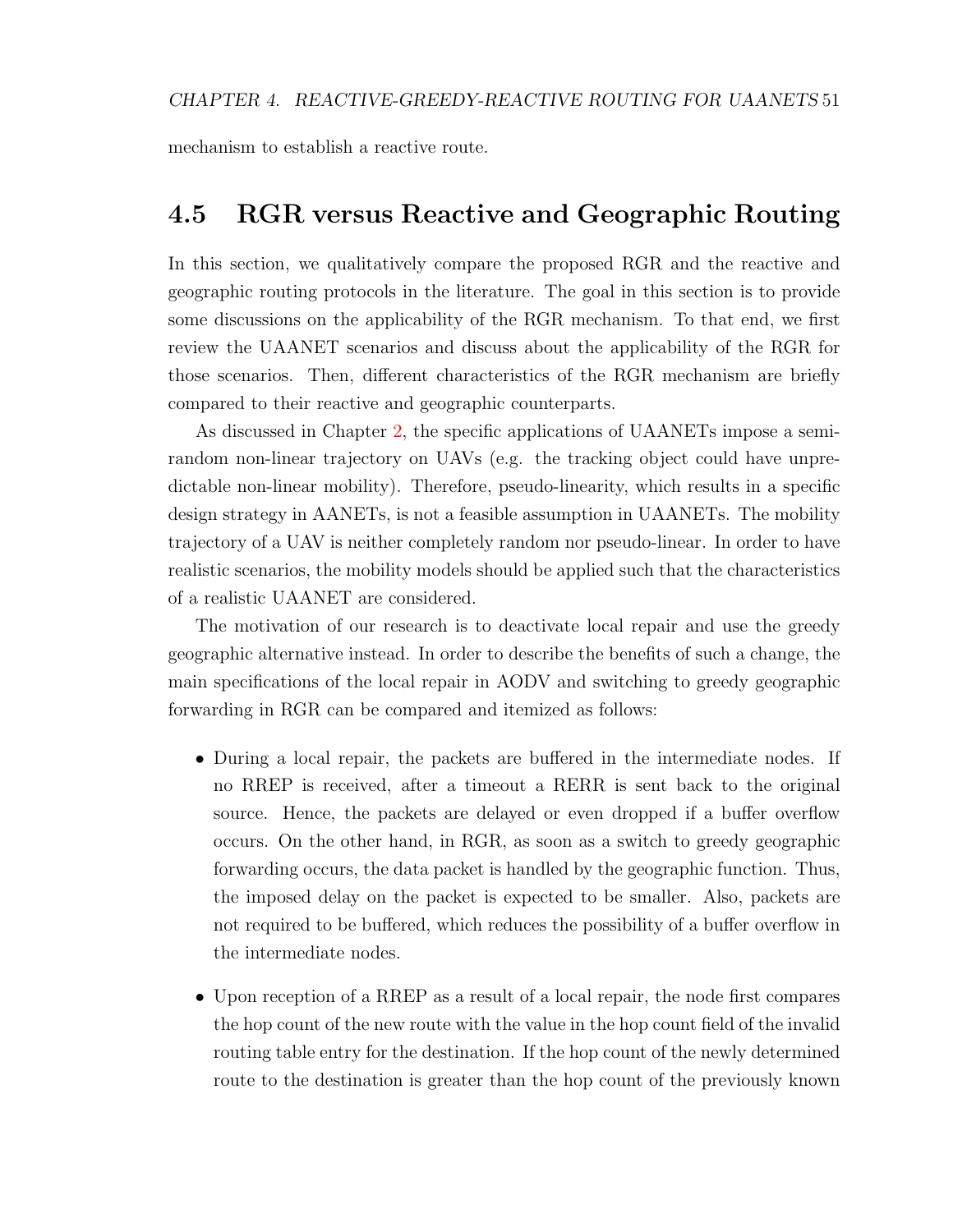route, the node should issue a RERR message for the destination. In RGR, the greedy geographic forwarding is used to handle the current packets while the route is globally repaired. Therefore, a potentially longer path is only used to salvage the current packets. Based on the fact that it is more likely to come up with a longer path as a result of a local repair, in many cases both AODV and RGR will send a RERR and a new path is established. In such a case, refreshing end-to-end routes via a global mechanism can enhance the overall performance of the protocol.

- Sometimes, more than one destination may be affected as a result of a link break. In AODV, the upstream node of the lost link can perform immediate local repair for only one of the destinations. In contrast, the greedy geographic alternative in RGR is handling all of the packets in a First In First Out (FIFO) manner even if they are for different destinations.
- The local repair process can be proactive or on-demand. In proactive, the upstream node tries to repair the route as soon as the break is recognized. In ondemand, the route is only repaired if there are incoming data packets requiring that route. The disadvantage of proactive local repair is that the repaired path may not be used (the intermediate node is not aware when the data session ends). The disadvantage of on-demand local repair is the higher delay that is imposed on the packets. In RGR, switching to greedy geographic forwarding has neither of these disadvantages because of the location-based nature of the forwarding.
- Local repair may occur only if the destination is not more than a linear fraction of the maximum possible number of hops between two nodes in the network. In RGR however, the switch to greedy geographic forwarding is independent of the location of the broken link on the route.

What we can conclude about the functionality of local repair in AODV is that the mechanism is more helpful when most of the nodes have low mobility and remain in each other's vicinity, and only one or a limited number of nodes move away. Local repair is ideal in such a case because the repaired route would not be much longer than the original path. Also, the repaired path can be used for a longer time as a result of the stability due to the low relative mobility in the network. One risk of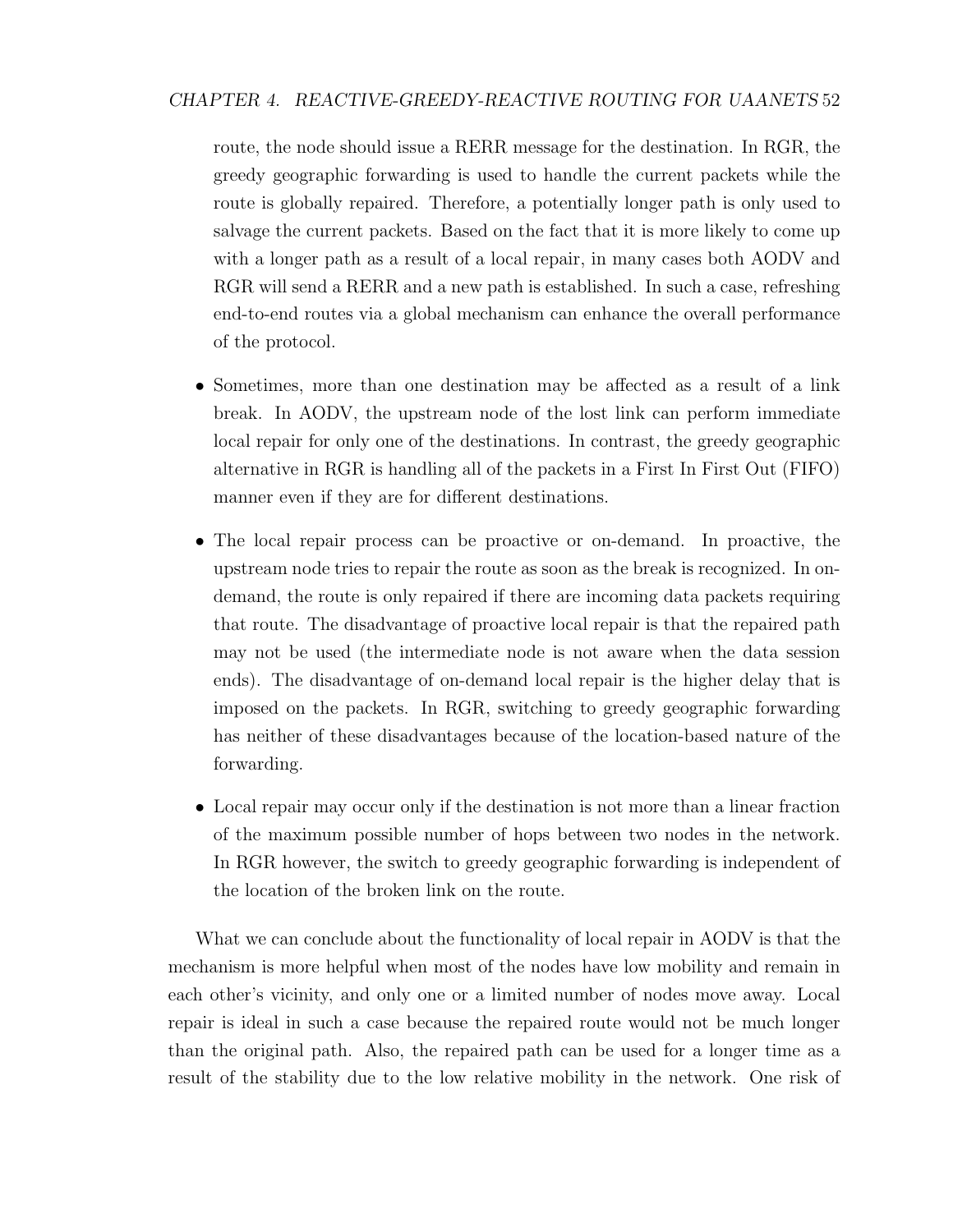local repair is the case when the repair process is unsuccessful. In other words, we pay the cost of the local repair (RREQ/RREP in an intermediate node, buffering the data packets, and etc.) while the whole process is useless and after a timeout, finally the packets are dropped and a RERR is sent back to the source. When the nodes have relatively higher mobility, the possibility of such a worst case in local repair performance increases. One other situation that local repair is not as beneficial as RGR is when there are different destinations in the network, the performance of local repair degrades due to the fact that the mechanism can support only one of the destinations at a given time.

The RGR design does not require local route maintenance similar to geographic protocols and in contrast to many reactive routing mechanisms. However, RGR is required to have access to neighbour location information to be able to perform greedy geographic forwarding. Unlike geographic routing protocols, an independent location service is not required in RGR due to the fact that the location information is provided by the AODV RREQ/RREP mechanism.

The RGR mechanism is more complicated and requires the dissemination of location information compared to AODV. The higher overhead is the cost that we pay in order to provide end-to-end connectivity for a density variable highly mobile network architecture without requiring reactive local repairs and independent geographic location service.

Another note-worthy point about RGR is that the design is for a networking architecture that has a higher relative mobility compared to traditional MANET scenarios. Therefore, the expectation is to have more route interruptions in the network compared to traditional MANETs. The fact is that switching to greedy geographic forwarding provides a best-effort alternative in cases that a route interruption occurs. In Table [4.1,](#page-69-0) the main characteristics of RGR mechanism are compared with those of AODV and geographic routing.

# <span id="page-68-0"></span>4.6 Summary

In this chapter, the fundamentals of a new routing protocol for unmanned aeronautical ad-hoc networks were introduced. RGR is a routing mechanism that can be adaptively matched to different topological scenarios in an ad-hoc network. Unlike the protocols proposed in the available literature that are only applicable to some specific scenarios,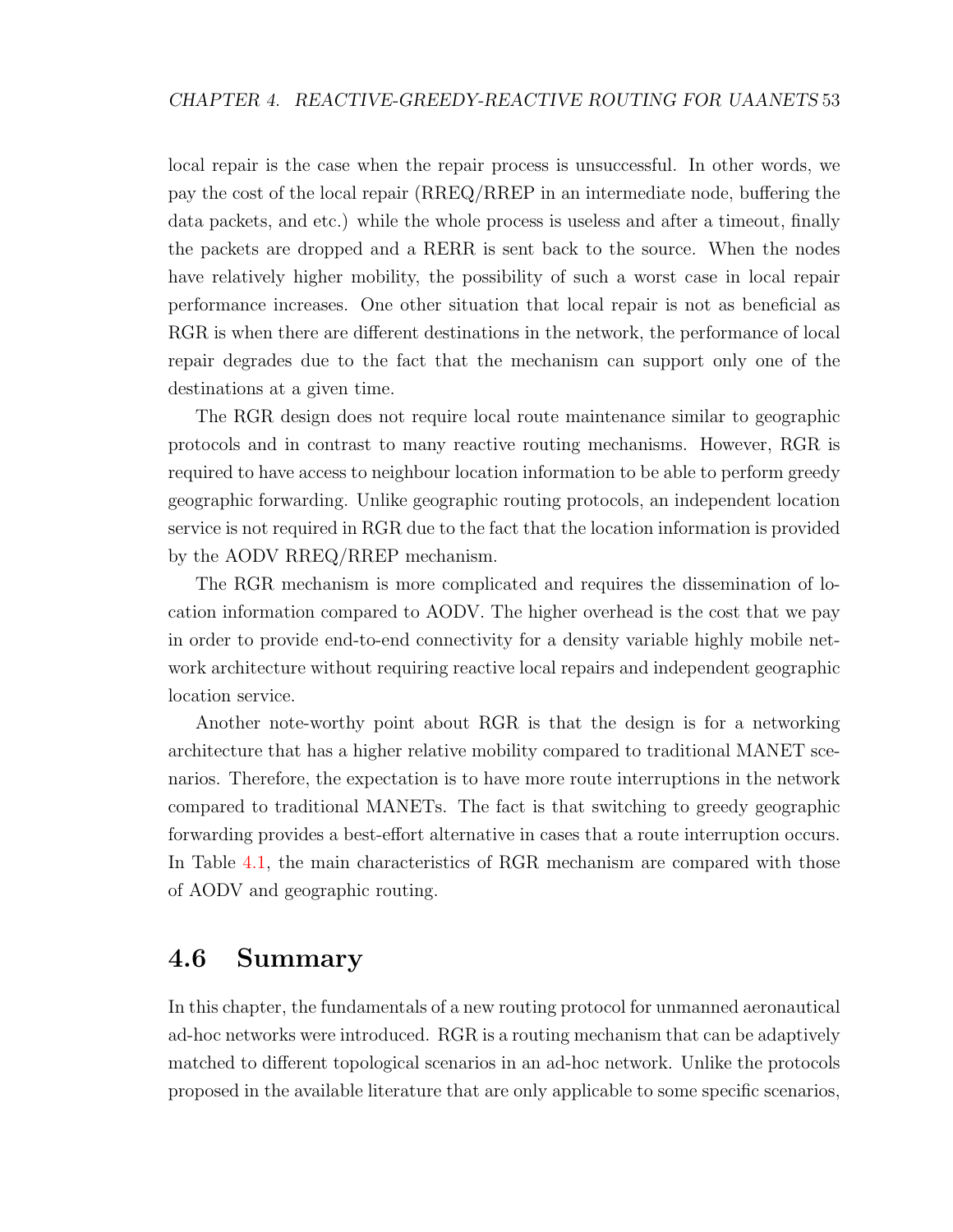| Parameter               | <b>AODV</b>         | Geographic Routing   | RGR                  |
|-------------------------|---------------------|----------------------|----------------------|
| Local maintenance       | Required            |                      |                      |
| <b>Location Service</b> |                     | Required             |                      |
| Route request           | Required            |                      | Required             |
| Neighbour location      |                     | Required             | Required             |
| Motivation              | Connectivity in     | Scalability in dense | Handling higher      |
| (Application)           | <b>MANETs</b>       | <b>MANETs</b>        | mobility             |
| Control                 | Route establishment | Neighbour            | Route establishment  |
| messages                | maintenance         | discovery            | /neighbour discovery |
| Routing choice          | Source and          | Intermediate         | Source and           |
| made at                 | intermediate nodes  | nodes                | intermediate nodes   |
| Mobility                | Static/Low          | Low                  | Fairly static to     |
| specifications          | mobility            | mobility             | highly mobile        |

<span id="page-69-0"></span>Table 4.1: Comparison of RGR with reactive/geographic routing mechanisms

mostly dense low mobility scenarios, the proposed RGR can be adaptively matched to different scenarios by switching from reactive to greedy geographic forwarding or vice versa. When the network is more static (relative velocities are small), the number of switches to greedy geographic forwarding is less. When there are more route breaks in the network, more switches to greedy geographic forwarding occur. After the qualitative comparison presented in this chapter, the next chapter demonstrates the performance of RGR quantitatively.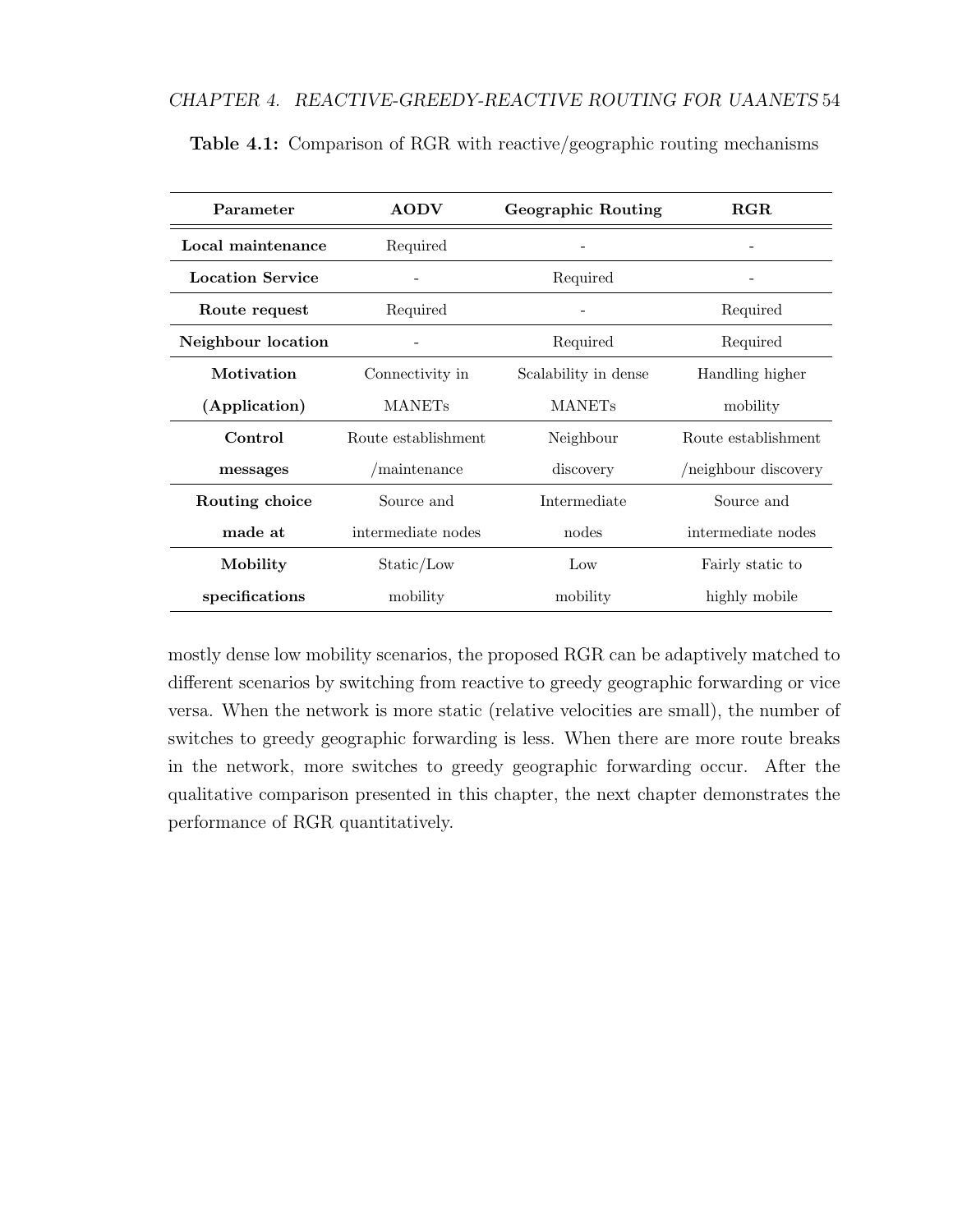# Chapter 5

# Simulation Results

# 5.1 Introduction

In this chapter, we compare the performance of RGR with greedy geographic forwarding and two different versions of AODV (with and without local repair). Similar to the available literature  $[45, 72]$  $[45, 72]$  $[45, 72]$ , we consider packet delivery ratio, end-to-end delay, and overhead to compare the performance of these three mechanisms. In this section, these metrics are discussed in detail. We also explain how we extract the statistics from the simulation environment and what simulation parameters are depicted in the figures. It is note-worthy that the accuracy of the simulation results presented in the thesis, are all evaluated by 90% confidence intervals.

The rest of this chapter is organized as follows. In the reminder of this section, we introduce the three performance metrics. Since the mobility model is an important factor in UAANET performance, a discussion on the mobility scenarios exploited in the simulations is included in Section [5.2.](#page-73-0) The attempt is to set the configurations such that it can correctly model plausible UAV deployments. The other important parameters in the simulation scenarios are related to the physical layer and MAC, which are explained based on the OPNET model specifications in Section [5.3.](#page-77-0) The end-to-end traffic of the network is explained in Section [5.4.](#page-77-1) Since we simulate four different routing protocols in the network, the routing parameters for each of the protocols are explained in Section [5.5.](#page-79-0) In Section [5.6,](#page-80-0) the simulation results for a searching scenario are presented, followed by the results in a tracking mission in Section [5.7.](#page-97-0) Statistics showing the number of switches from the reactive part to the greedy geographic mechanism are provided in Section [5.8.](#page-103-0) Finally, the chapter is summarized in Section [5.9.](#page-104-0)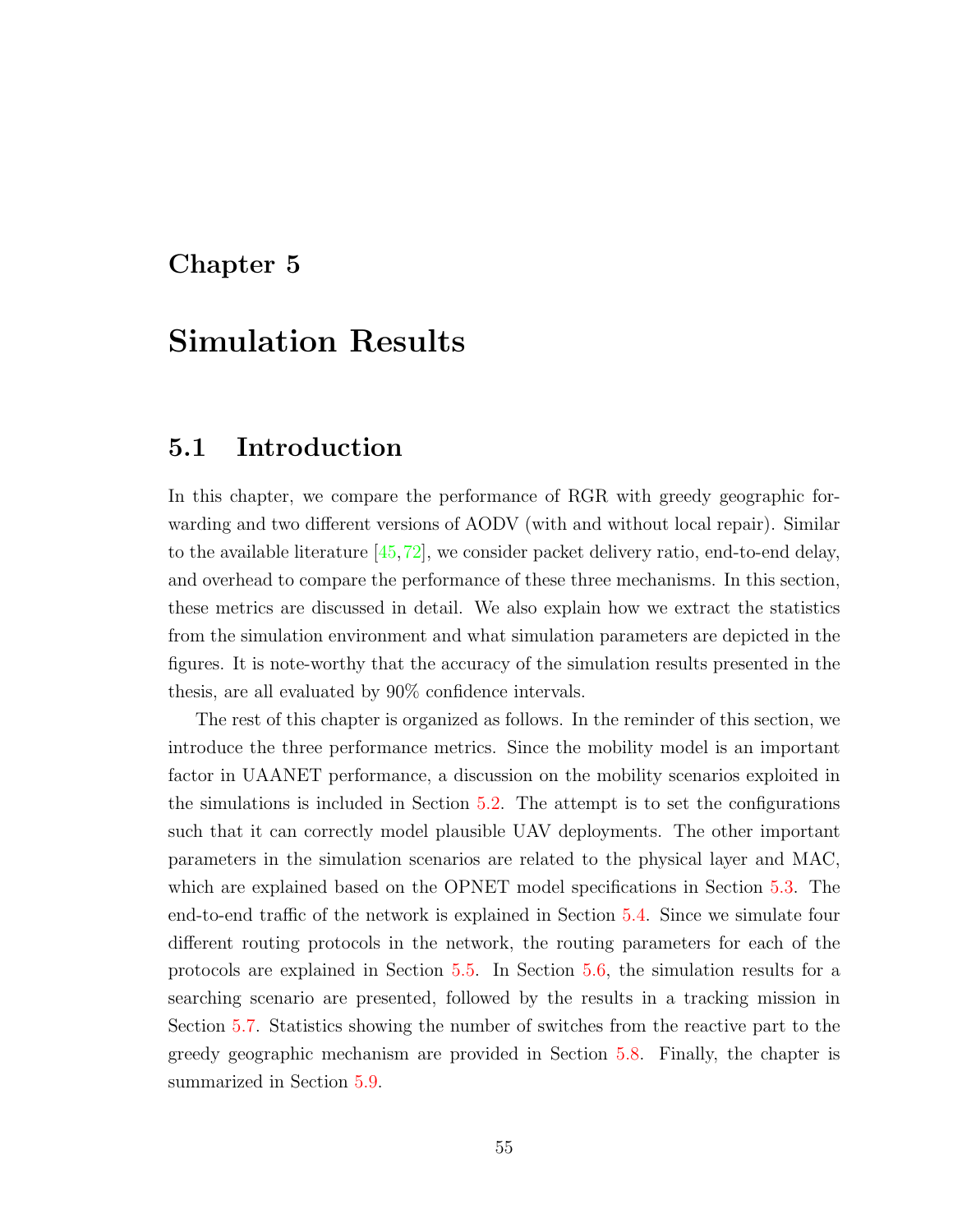#### 5.1.1 Packet Delivery Ratio

In RGR, the greedy geographic forwarding salvages some of the data packets that are possibly dropped by the original AODV protocol. Therefore, the expectation is that RGR will achieve a better packet delivery ratio. RGR automatically switches to greedy geographic forwarding when a path breaks, thus the mechanism can handle high mobilities more efficiently without affecting delivery ratio in a connected cluster.

In order to measure packet delivery ratio, 10 independant scenarios are generated in OPNET. Each of those scenarios is generated using a different seed of the pseudo-noise sequence generator available in the OPNET core. We consider the same 10 seeds for each routing protocol to gather 10 sets of pseudo-independent results. Then, instantaneous packet delivery ratio (PDR) for a seed i is called  $PDR<sup>i</sup>(t)$  and is calculated as:

$$
PDRi(t) = \frac{Ti_{rec}(t)}{Ti_{sent}(t)}
$$
\n(5.1)

 $T_{rec}^{i}(t)$  and  $T_{sent}^{i}(t)$  are respectively the traffic received and the traffic sent in the interval  $[t-10, t]$  (note that in the discrete event model of OPNET, we gathered the discrete data every 10 sec for the past interval). Averaging  $PDR<sup>i</sup>(t)$  over all 10 seeds, the result is called  $PDR(t)$  and is calculated as:

$$
PDR(t) = \frac{1}{10} \sum_{i=1}^{10} PDR^{i}(t)
$$
\n(5.2)

The figures in this chapter depict average PDR  $(APDR(t))$ , which is the time average of  $PDR(t)$ , and is calculated as:

<span id="page-71-0"></span>
$$
APDR(t) = \frac{1}{t} \sum_{x=1}^{t/10} PDR(10 \cdot x) \qquad t = 10, 20, \dots, 1000 \tag{5.3}
$$

As shown in Equation [5.3,](#page-71-0)  $APDR(t)$  provides the average delivery ratio from the beginning of the simulation until time  $t$ . In other words, the delivery ratio in the interval  $[0, t]$  is depicted for each of the three protocols from  $t=0$  to  $t=1000$  in increments of 10 seconds.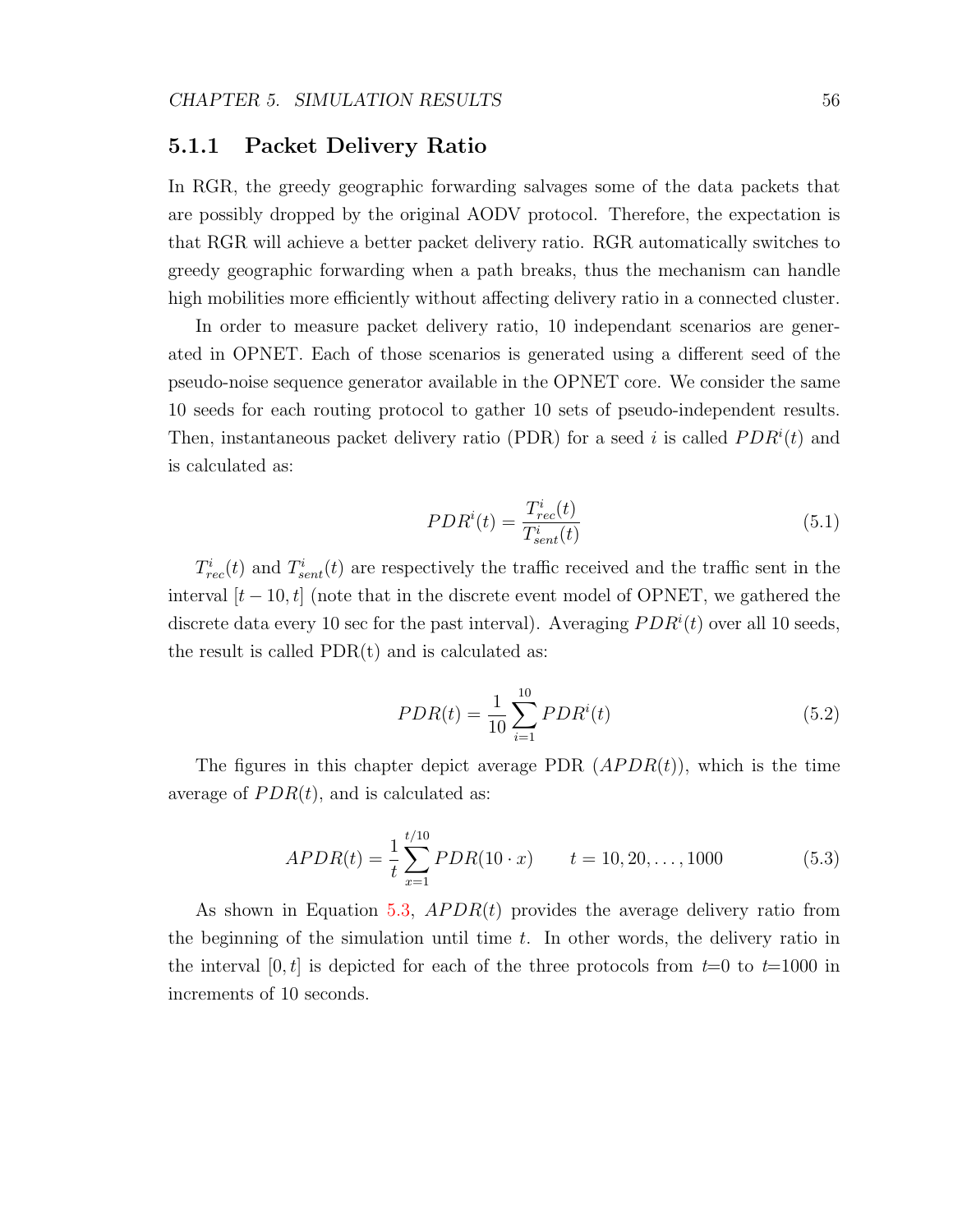#### 5.1.2 Delay

Delay is another important parameter which is used to evaluate RGR compared to AODV and greedy geographic forwarding. The delay in AODV is mostly the result of route establishment/maintenance. RGR is using an AODV-style RREQ/RREP process to establish a route, therefore the delay behaviour of RGR during the RREQ/RREP process is expected to be similar to AODV. When a route failure occurs, the behaviour of RGR in terms of RERR generation is similar to AODV without local repair, as discussed in Chapter [4.](#page-49-0) The delay of greedy geographic forwarding, however, is mostly the result of processing delay at intermediate nodes, which is much smaller than the delay of reactive route establishment/maintenance. The other important fact about measuring delay in OPNET is that we can only only compute the delay for packets that can reach their destinations. Otherwise, the delay parameter in OPNET is a Not Available (N/A) parameter.

The derivation of the delay calculation in the figures is similar to the packet delivery ratio. We consider the same 10 seeds, and then compute the average delay as follows:

<span id="page-72-0"></span>
$$
D_{avg}(t) = \frac{1}{10t} \sum_{x=1}^{t/10} \sum_{i=1}^{10} D^{i}(10 \cdot x) \qquad t = 10, 20, ..., 1000
$$
 (5.4)

In Equation [5.4,](#page-72-0)  $D_{avg}(t)$  is the average delay imposed from the begining until time t, and  $D^{i}(x)$  is the delay imposed by the protocol using the seed i at time interval  $[x - 10, x]$ .

#### 5.1.3 Overhead

We also compare the overhead of RGR with AODV and the OPNET implementation of greedy geographic forwarding. Consider  $OH^{i}(t)$  as the overhead of the routing protocol using the seed  $i$  to generate mobility scenario, which is defined as the number of control packets such as RREQs, RREPs, RERRs, and hello messages.

<span id="page-72-1"></span>
$$
OHi(t) = RTsenti(t)
$$
\n(5.5)

Please assume  $RT_{sent}^{i}(t)$  as the total routing traffic sent (either by endpoints or intermediate nodes) for seed i during the time interval  $[x - 10, x]$  including RREQ, RREP, RERR, and hello messages. In other words, the routing traffic is the amount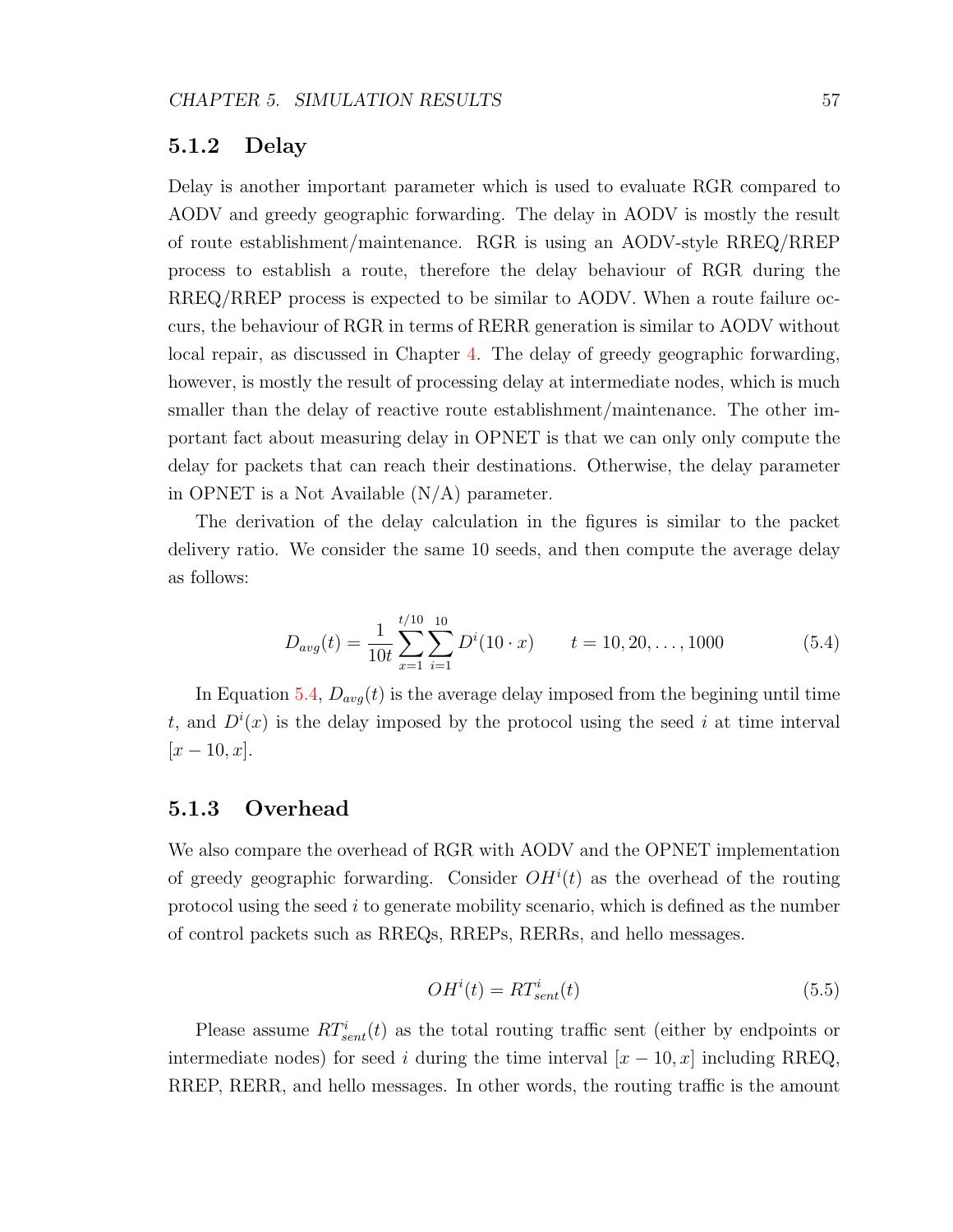of extra traffic that is distributed in the network in order to provide the possibility of sending data packet.

The overhead in the past 10 sec, as shown in Equation [5.5,](#page-72-1) is the count of routing packets sent in that interval. The average overhead in the last  $t$  sec can be calculated as:

$$
OH(t) = \frac{1}{10t} \sum_{x=1}^{t/10} \sum_{i=1}^{10} RT_{sent}^{i}(10.x) \qquad t = 10, 20, ..., 1000
$$
 (5.6)

 $OH(t)$  is the average overhead of the protocol in the past t seconds over all 10 seeds.

## 5.2 Mobility Modelling

An important part of the simulation configuration is to have suitable mobility scenarios, which represent plausible UAANET deployments. In general, proposing accurate mobility scenarios for UAANETs is an open research problem (which is beyond the scope of this research) [\[26,](#page-112-0) [27\]](#page-112-1). In this thesis, the attempt was to use one of the available OPNET mobility models, which can be adapted to fit searching and tracking missions by changing several OPNET settings. In the following subsections, we discuss the mobility scenarios that were derived for both searching and tracking missions.

One characteristic of the scenarios in this chapter is that we do not force the UAVs to be in each other's vicinity. This means that at some point in time, the network can be possibly disconnected as this is the case in realistic UAANET applications (and potentially forming clusters). In fact, in a searching application, we expect to have more interruptions because the UAVs should be expanded in a region. The tracking application, however, is expected to have a smaller number of network partitions. This important characteristic is one of the key features to consider in modelling searching and tracking applications. In the following subsections, searching and tracking scenarios are separately explained.

The mobility scenarios are derived from the RWP model. In the RWP mobility model, a node randomly chooses a location and speed, moves from its current position to that location in a straight line, stays at that destination for a pause time seconds. Then the process repeats. The main difference of the mobility model used in our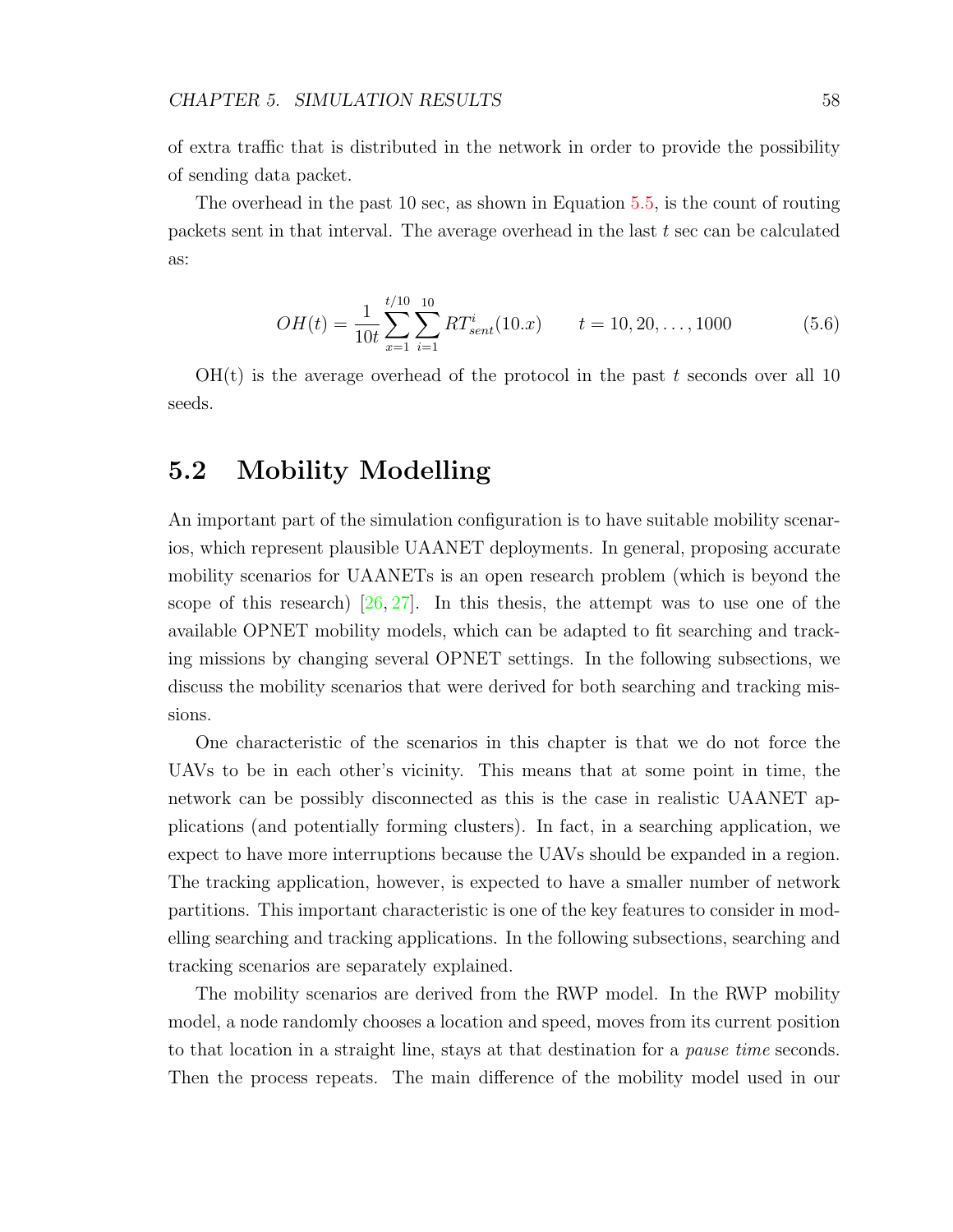case compared to the original RWP is the fact that the speed is constrained by two parameters: minimum and maximum values. In the original RWP, only the maximum speed is used as a parameter (i.e. the minimum speed is always assumed to be 0).

The other difference with respect to the original RWP is the fact that all the nodes start in a small constrained initial area, modelling a common launch site for the UAVs. In the original RWP model, nodes are initially uniformly distributed in the whole region. As time passes, nodes move around based on the RWP parameters. In particular in the search scenarios, eventually the UAVs will spread over the complete deployment area.

#### <span id="page-74-0"></span>5.2.1 Mobility Parameters for Searching Mission

In order to model a searching mission of an UAANET, a square area is considered. Since we have assumed two different sizes for the mission, the exact size of the region is explained for each set of simulation results separately. The assumption in a search mission is that every UAV is looking at different places to find the desired object. Therefore, the RWP can model the mobility of the UAANET, especially when UAVs move independently (in fact, our model does not consider UAVs' statistical interdependencies). In such a case, a node chooses a destination and speed, and then moves from its current location at that speed towards the destination. A node then remains at that location for pause time seconds and the process repeats. We consider a continuous flight mission in which the UAVs never come to a rest, which is why pause time is set to 0. Also, the mission starts at time 0 and ends at  $t=1000$  sec, which is the end of the simulation. The mobility characteristics for search applications are summarized in Table [5.1.](#page-75-0) Please note that UAVs are expanded all over the region independently to look for the object. The independent random mobility may divide the UAANET into several partitions.

Based on the mobility parameters described in Table [5.1,](#page-75-0) we definded three different UAV scenarios. The first scenario models a low speed searching UAANET in which the UAV velocity is changing based on a uniform distribution in the  $[10, 20]$ m/s interval. In the medium velocity model, the UAVs uniformly select a velocity in the [30, 40] m/s interval, and finally our high speed scenario has UAV speeds uniformly distributed in  $[50, 60]$  m/s. Please note that these range of speeds are typical values for a UAANET including medium size UAVs [\[7\]](#page-110-0).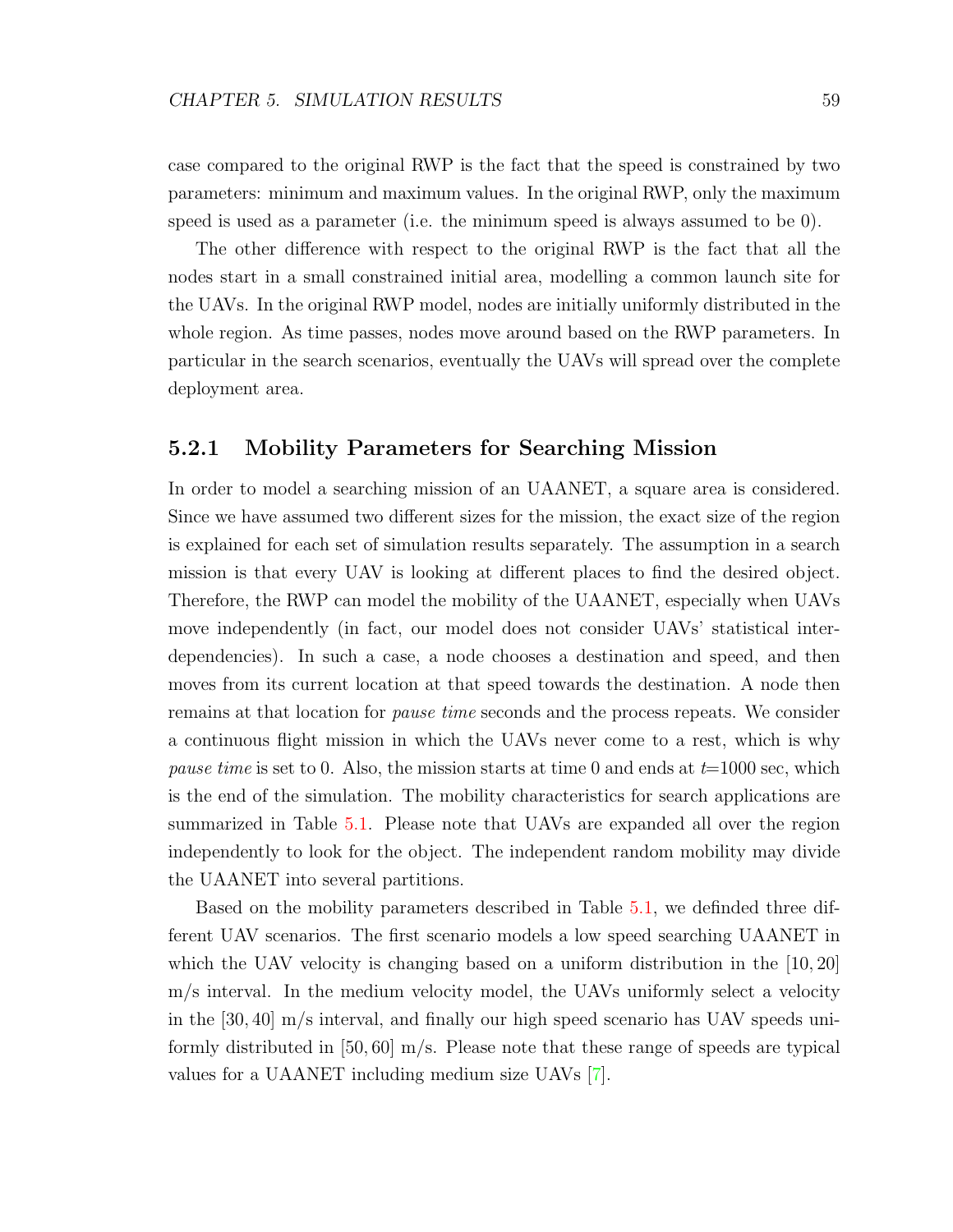<span id="page-75-0"></span>

| Parameter             | Value                                                     |  |
|-----------------------|-----------------------------------------------------------|--|
| Mobility Model        | Random Waypoint                                           |  |
| Low Speed Scenario    | Uniform $(10, 20)$ m/s                                    |  |
| Medium Speed Scenario | Uniform $(30, 40)$ m/s                                    |  |
| High Speed Scenario   | Uniform $(50, 60)$ m/s                                    |  |
| Initial Region        | $1\times1$ km <sup>2</sup> square with a vertex on (0, 0) |  |
| Size                  | $4 \ km^2$ , $25 \ km^2$                                  |  |
| Number of UAVs        | 10, 20, 30                                                |  |
| Pause Time            | $\overline{0}$                                            |  |
| Start Time            | $\theta$                                                  |  |
| Stop Time             | End of Simulation                                         |  |
| Simulation Time       | 1000 s                                                    |  |

Table 5.1: Mobility parameters of a searching scenario

#### 5.2.2 Mobility Parameter for Tracking Mission

For modelling a flock of UAVs participating in a tracking mission, another modification of the RWP can be used in OPNET. In this model, all UAVs are moving towards a target region. This target region is a  $2000 \times 2000$  m square, which is 125 km away from the origin (where the UAVs start their mission). The region is considered 125 km away to make sure that the implemented scenario correctly models the tracking mission. If the region is somewhere closer, the UAVs would possibly reach there before the simulation ends, which is not desirable for modelling a tracking mission (when the UAVs reach to the region, the model will become a searching model, as discussed in Section [5.2.1\)](#page-74-0). In this model, UAVs travel towards the region while there is a randomness in their trajectories. The details of the mobility parameters for an UAANET in tracking mission are summarized in Table [5.2.](#page-76-0)

In a tracking mission, UAVs' speed are changing based on a uniform distribution in the range  $[17, 20]$  m/s,  $[36, 40]$  m/s, and  $[55, 60]$  m/s for low speed, medium speed, and high speed scenarios respectively [\[7\]](#page-110-0). Compared to a search mission, the uniform interval for the velocities is smaller. The reason for such a selection is that in a tracking mission, UAVs are assumed to follow a target on the ground, therefore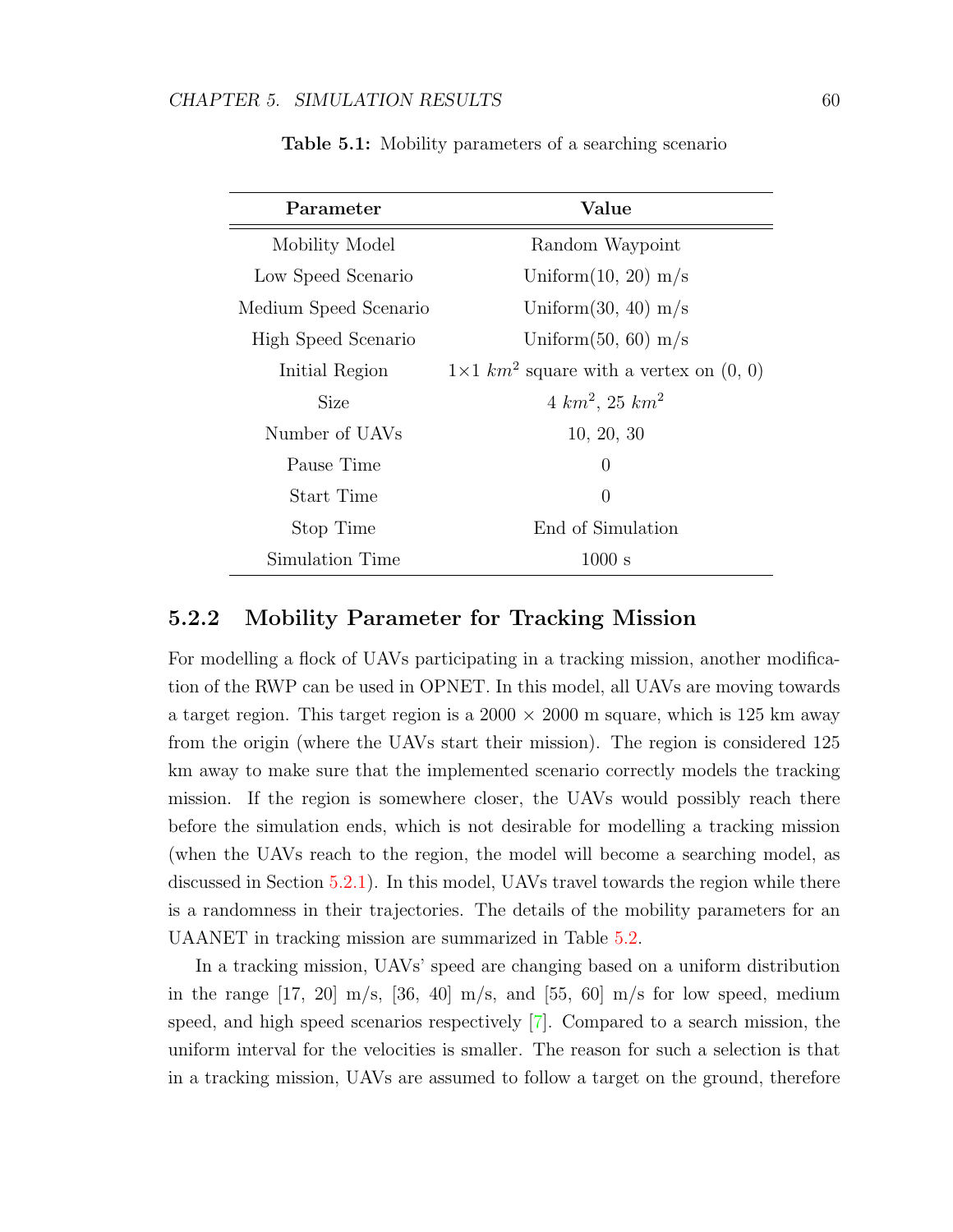they would have smaller deviations in their speeds and directions. In other words, the target would cause the UAVs to have more correlated mobility vectors. In OPNET, we model this phenomenon by a smaller uniform interval for the velocity vectors. The other fact is that as the target moves faster, we expect to have more deviation in UAV mobility. Hence, we increase the uniform interval width from 3 for low speed scenarios to 4 and 5 for medium and high speed scenarios respectively. One other difference of the tracking scenarios compared to searching scenarios is that the number of UAVs in tracking scenarios is usually less than the number of UAVs in a searching scenario. The intuition is that we need more UAVs to search an unknown area rather than tracking a known object. Based on this intuition, we only consider the values of 10 and 20 UAVs in tracking mission. Table [5.2](#page-76-0) shows the velocity specifications of the tracking scenarios.

<span id="page-76-0"></span>

| Parameter             | Value                                                     |  |
|-----------------------|-----------------------------------------------------------|--|
| Mobility Model        | Flocking UAVs                                             |  |
| Low Speed Scenario    | uniform $(17, 20)$ m/s                                    |  |
| Medium Speed Scenario | uniform $(36, 40)$ m/s                                    |  |
| High Speed Scenario   | uniform $(55, 60)$ m/s                                    |  |
| Number of UAVs        | 10, 20                                                    |  |
| Initial Region        | $1\times1$ km <sup>2</sup> square with a vertex on (0, 0) |  |
| End Region            | 125 km away from Origin                                   |  |
| Size of End Region    | $4 \ km^2$                                                |  |
| Pause Time            | $\theta$                                                  |  |
| Start Time            | $\theta$                                                  |  |
| Stop Time             | End of Simulation                                         |  |
| Simulation Time       | 1000 s                                                    |  |

Table 5.2: Mobility parameters of a tracking scenario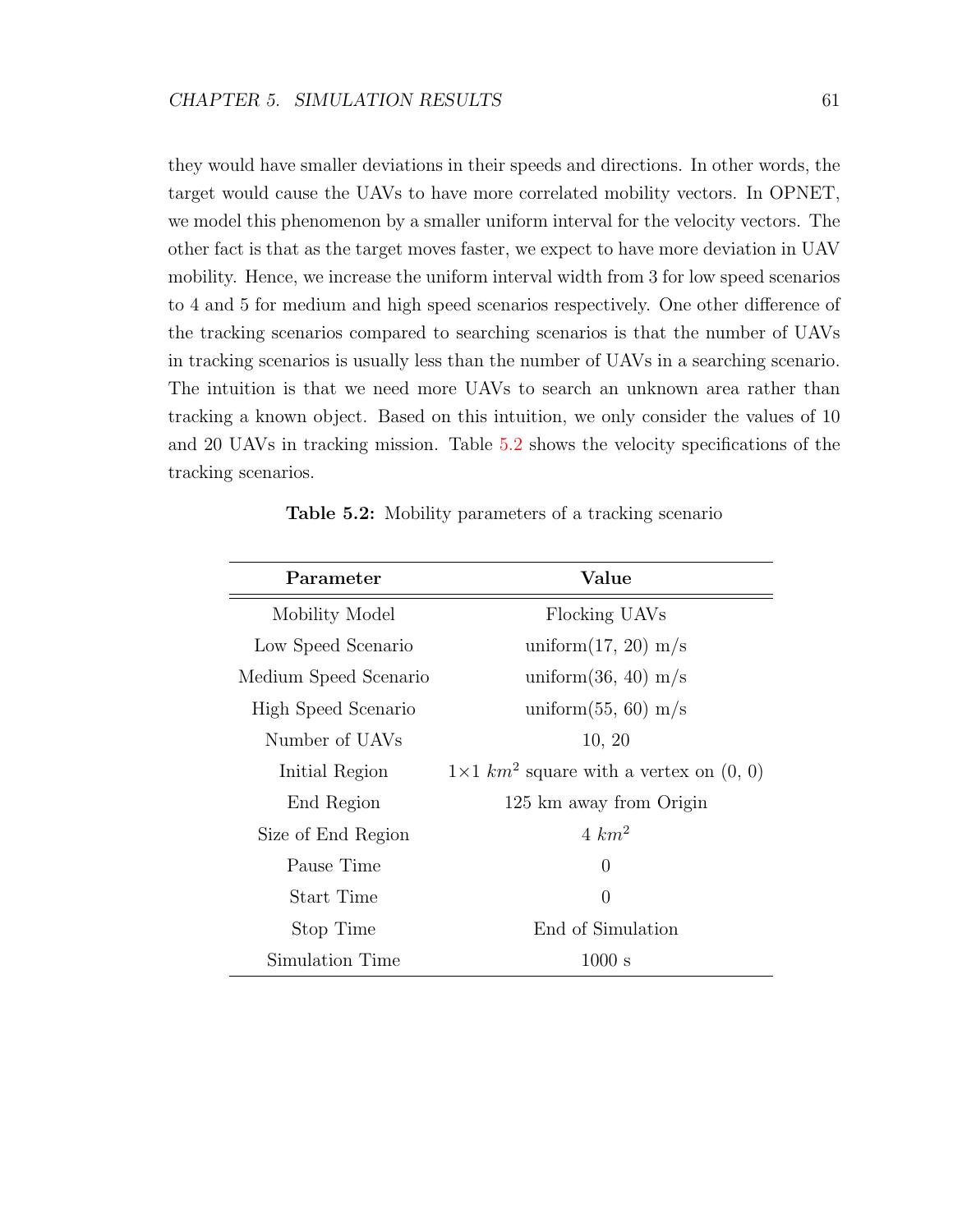# 5.3 MAC/PHY Specifications

The propagation model considered in our simulations is a free space path loss, which models the propagation as a disc around the transmitter. Although channel modelling of UAANETs can be a research topic based on the specific channel characteristics imposed by UAV mobility and the environment [\[73\]](#page-115-0), the effects of channel impairments are not addressed in this research. Instead, the focus of this thesis is on routing protocol design, thus assuming a simple channel model with a predictable set of specifications is acceptable. Based on the packet reception power threshold, which is -95 dBm, the transmission range of the UAVs will be 1000 m. Transmit power for acquiring such a range is 0.00322798735385 W. MAC layer specifications are also listed in Table [5.3.](#page-77-0) The values for such a setting are assumed to be typical values for medium size UAVs based on [\[74\]](#page-116-0).

Table 5.3: MAC layer specifications

<span id="page-77-0"></span>

| Parameter                        | Value                |  |
|----------------------------------|----------------------|--|
| Protocol                         | <b>IEEE 802.11</b>   |  |
| Data Rate                        | 1 Mbps               |  |
| Transmission Range               | $1000 \; \mathrm{m}$ |  |
| Packet Reception Power Threshold | $-95$ dBm            |  |
| Buffer Size                      | 256000 bits          |  |

## 5.4 Network Traffic

The definition of traffic flows in the UAANET should also be such that it can be as close as possible to a realistic mission. In our simulations, two nodes of the scenario are called head UAVs. These nodes communicate with each other bi-directionally. Every other nodes in the network has uni-directional flows towards each of these nodes.

Considering such traffic flows are compatible with a UAANET scenario in which several UAVs are receiving data from other nodes. Although it may be required to have a flow among any pair of nodes in a realistic UAANET mission, in our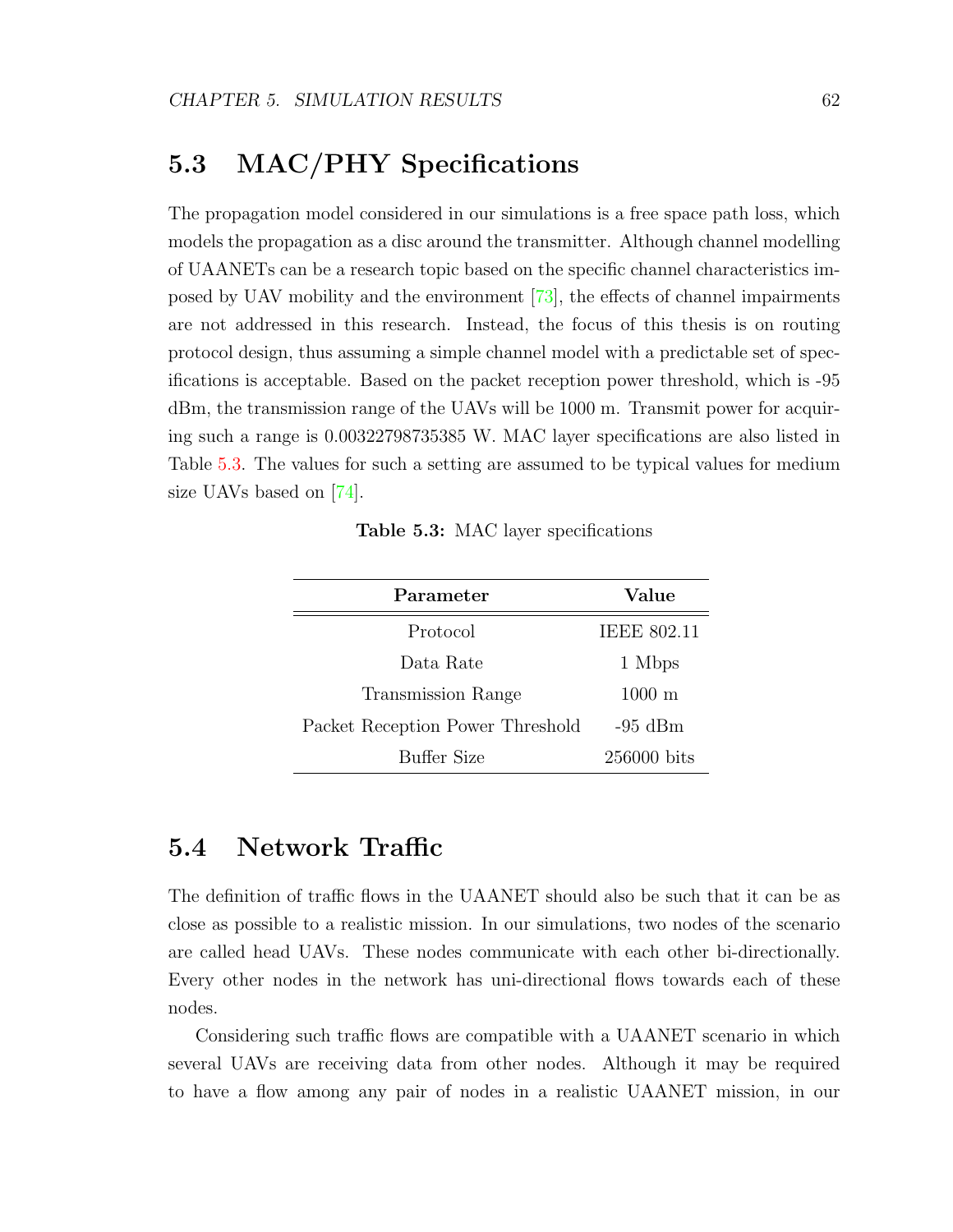model we assume that the nodes in such a case will communicate via two head UAVs available in the network. The reason for considering such a structure for traffic flows is two-fold. First, this will help to have more statistically accurate simulation results because we average all of the flows in the network in terms of the metrics introduced in Section [5.1.](#page-70-0) For example, in a network of 10 UAVs, we run the simulation over 10 seeds. The flows available in the model are 18, 9 flows to each head UAVs. The results that we extracted from the simulation results then are for 180 flows, although we have run 10 seeds. Due to the randomness of the mobility and randomness of traffic generation, when we average over all of the seeds we can come up with a better results. In this case, with smaller number of simulation runs, we can obtain more accurate results, which can decrease the simulation time. The other important fact to use such flows in the network is that we can test adaptability of the proposed RGR protocol in dealing with multi-flows in the network. One important feature of a routing protocol is the ability to handle multi-flows. Different protocols may impose different routing delays, and processing time in intermediate nodes. In order to have a realistic comparison of the protocols, assuming such an environment is required. Thus, unlike many literature available on the topic which only consider very limited number of flows, we test the protocols in a more realistic scenario assuming several flows in the network.

We gathered sent and received traffic, delay, and overhead. Each flow has an exponential packet size with an average length of 1024 bits and an expected packet inter-arrival time of 0.2 sec for searching missions and 0.5 sec for tracking missions. The reason for assuming different inter-arrival time for searching and tracking missions are explained in the simulation results section. Considering exponential interarrival time and packet size are typical in the literature due to the memoryless property of the exponential distribution. The generated traffic specifications for searching and tracking missions are available in Table [5.4.](#page-79-0)

It is worth-noting that the packet inter-arrival time for searching mission is 2.5 times higher than tracking mission in Table [5.4.](#page-79-0) This assumption is to confirm the fact that in a realistic mission, the traffic sent in a searching mission is expected to be higher than a tracking mission. The other assumptions that we made about traffic flows are regarding packet inter arrival time distribution and packet length distribution. For both of searching and tracking missions, these two values are exponential. These two values may have any other distribution other than exponential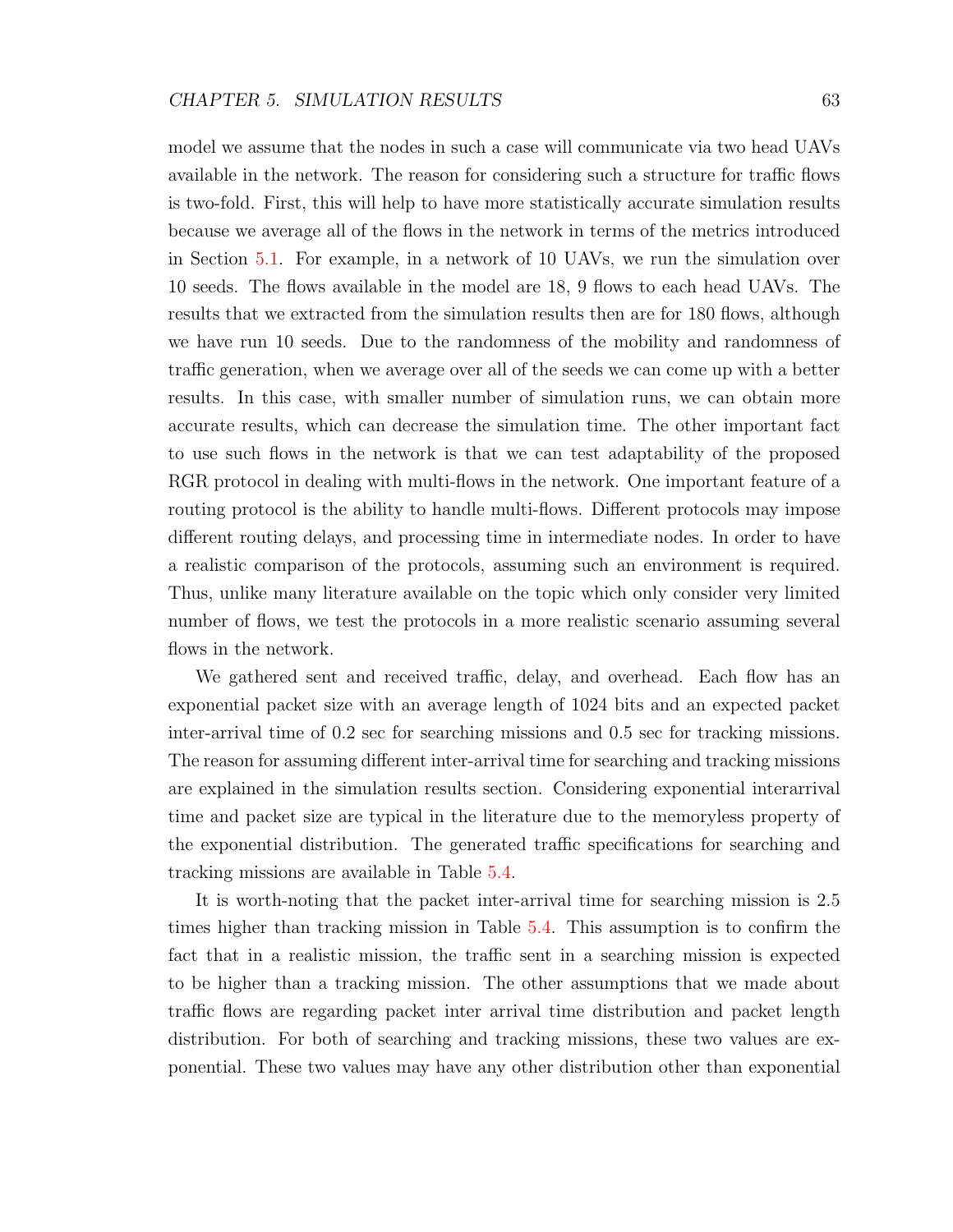in some realistic examples. The main reason for assuming exponential packet length and inter-arrival time is the memory-less property of exponential distribution, which makes it popular for observing statistical behaviour of network flows.

<span id="page-79-0"></span>

| Parameter                 | Searching scenario        | Tracking scenario         |
|---------------------------|---------------------------|---------------------------|
| Start Time                | 0 <sub>sec</sub>          | $\theta$ sec              |
| Packet Inter-arrival Time | Exponential $(0.2)$       | Exponential $(0.5)$       |
| Packet Size               | Exponential $(1024)$ bits | Exponential $(1024)$ bits |
| Stop Time                 | End of Simulation         | End of Simulation         |

Table 5.4: Traffic parameters

## 5.5 Routing Protocol Setting

In this section, the default values for all the routing protocols discussed in the rest of the chapter, are explained. Due to the fact that RGR is implemented based on the available AODV process model in OPNET, we have used the same sets of configurations for these two protocols. Also, the values we considered for RGR and AODV are all the default values in OPNET [\[70\]](#page-115-1). AODV and RGR parameters are available in Table [5.5.](#page-80-0) Please note that the values defined in Table [5.5](#page-80-0) are based on the standard definition in [\[1\]](#page-110-1). As discussed in Section [4.3.1,](#page-54-0) AODV is using an expanding ring search technique to limit the number of RREQs in the network. In expanding ring search, a node sets its TTL value to TTL Start and sets the timeout for receiving a RREP to Ring<sub>-</sub>Traversal<sub>-Time</sub><sup>[1](#page-79-1)</sup> sec. If a RREQ times out without a corresponding RREP, the source broadcasts the RREQ again with a value incremented by TTL Increment.

The values considered for greedy geographic forwarding are all the default OPNET values, and are summarized in Table [5.6.](#page-80-1) As you can see from these two tables, the hello interval in greedy geographic forwarding is almost 5 times longer than in AODV and RGR. One may ask why not to consider the same value of hello packet intervals for greedy geographic forwarding and RGR. The reason for such selection was that

<span id="page-79-1"></span> $1$ RING TRAVERSAL TIME= 2×NODE TRAVERSAL TIME×(TTL VALUE+TIMEOUT BUFFER)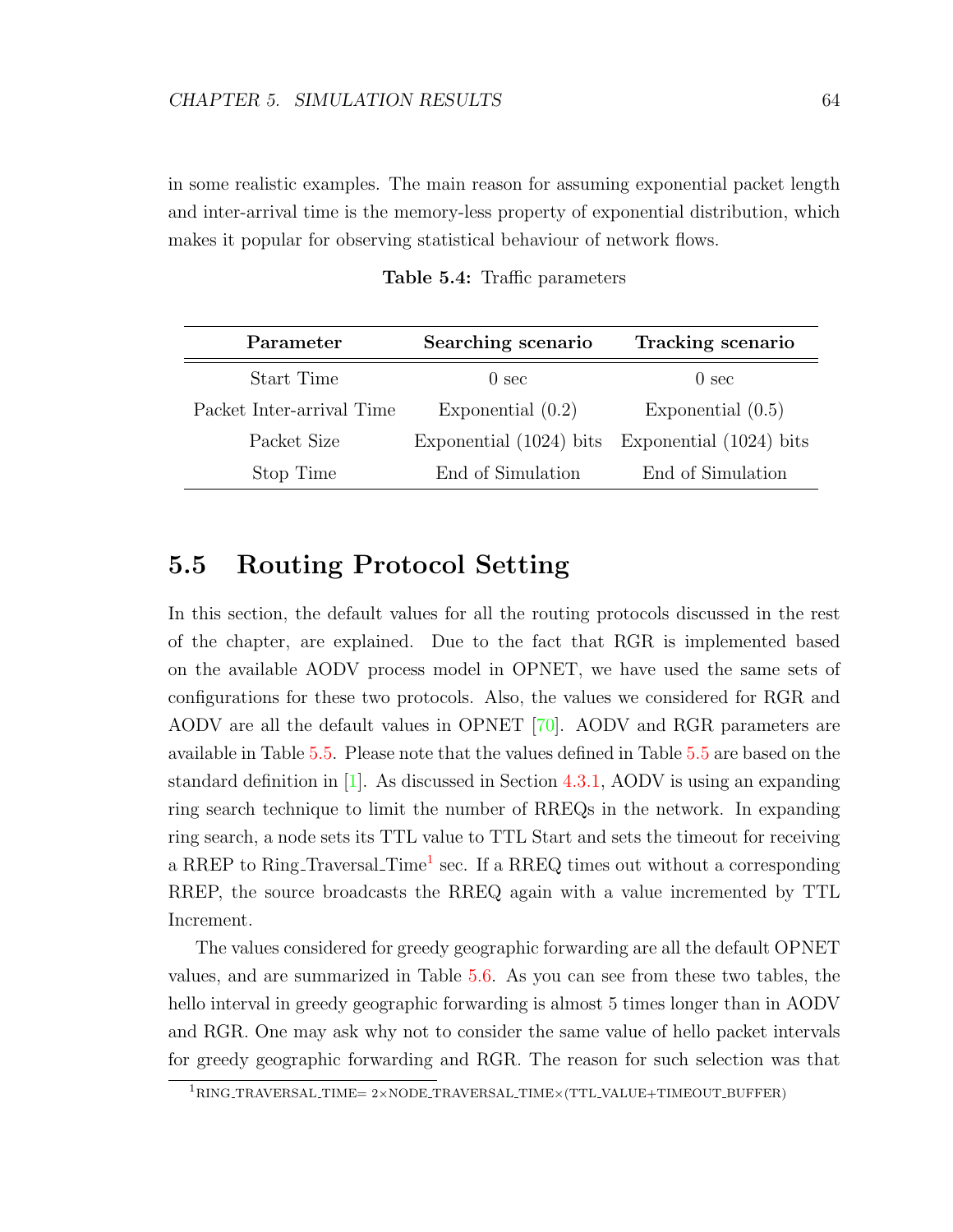<span id="page-80-0"></span>

| Parameter              | Value              |
|------------------------|--------------------|
| Active Route Timeout   | $5 \text{ sec}$    |
| Hello Interval         | Uniform $(1, 1.1)$ |
| Allowed Hello Loss     | 3                  |
| Net Diameter           | 35                 |
| Node Traversal Time    | 0.04               |
| Route Error Rate Limit | $10$ pkts/sec      |
| TTL Start              | 1                  |
| TTL Increment          | 2                  |
| TTL Threshold          | 7                  |
| Timeout Buffer         | 2                  |

Table 5.5: AODV/RGR configurations

<span id="page-80-1"></span>RGR is a combination of both, therefore we considered the minimum value of these two values which was the hello interval of AODV.

Table 5.6: Greedy geographic forwarding configurations

| Parameter                | Value                       |
|--------------------------|-----------------------------|
| Hello Interval           | Uniform $(4.9, 5)$          |
| Neighbour Expiry Time    | 3                           |
| Number of Initial Floods | $\mathcal{D}_{\mathcal{L}}$ |
| <b>Backtrack Option</b>  | Disabled                    |

## 5.6 Simulation Results for a Searching Mission

In this section, simulation results for a searching mission with 10, 20 and 30 UAVs are reviewed. We consider two sizes for the search region. The first size is a  $2000 \times 2000$  m square (which is only tested for number of UAVs equal to 10) and the other is a  $5000 \times 5000$  m square. In the following subsection, the results for number of nodes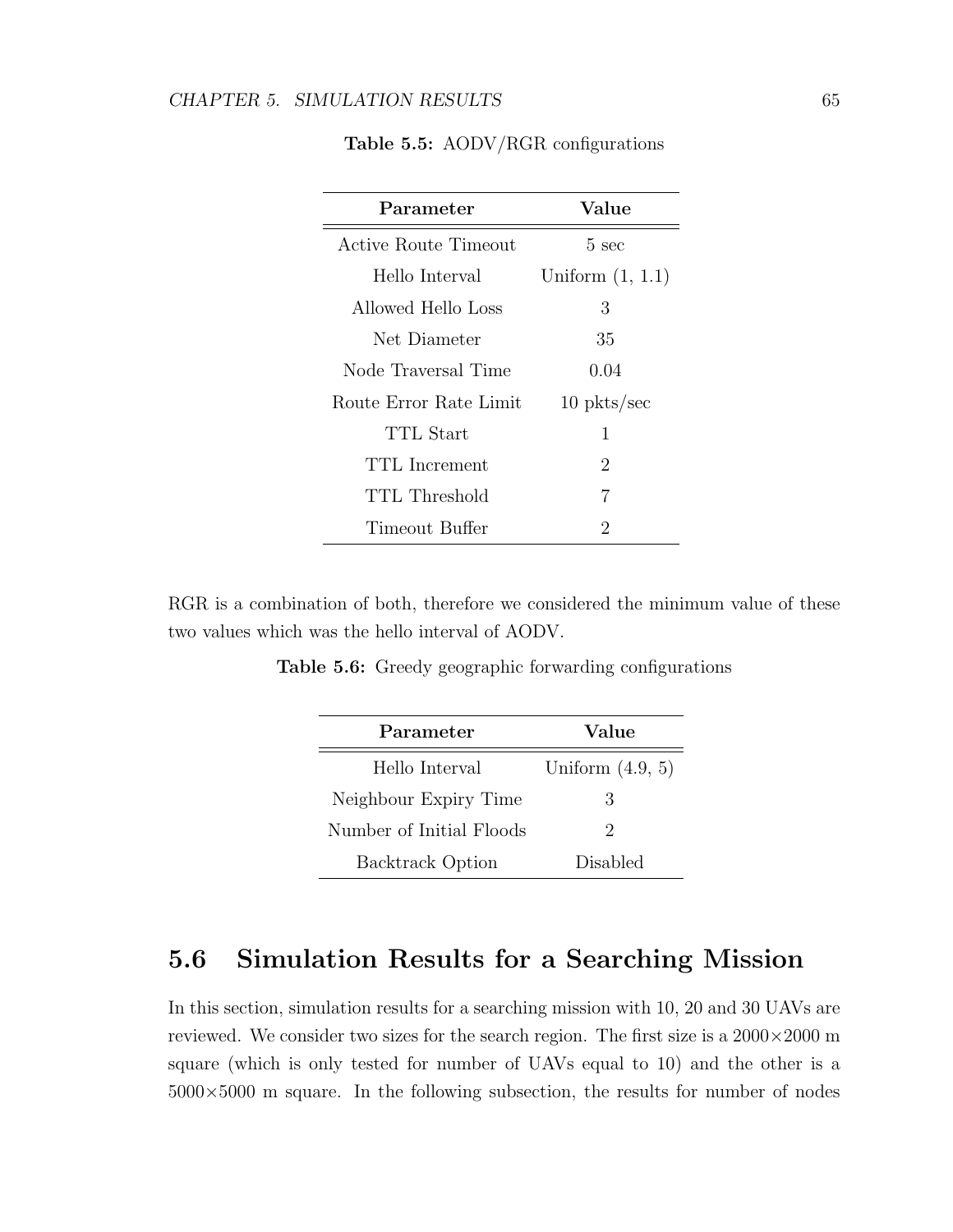equal to 10, 20, and 30 are separately discussed. Also, the parameters used in different scenarios are briefly mentioned and the results are evaluated and explained.

#### 5.6.1 Small Network with 10 UAVs

In Figure [5.1,](#page-81-0) the average delay for all routing protocol is depicted for a low speed UAANET in a region of size  $4 \ km^2$ . The improvement in average delay of RGR compared to AODV with local repair is due to the fact that the waiting time in intermediate nodes is smaller in RGR. Please note that local repair queues the packets while searching for a new route to the destination. Compared to AODV without local repair, RGR has a slightly better delay, although it is not as significant as in the case with local repair. This improvement is due to the fact that in RGR, when a switch to greedy geographic forwarding occurs, the packet is geographically forwarded to the next hop. At the same time, a global repair is initiated to establish a new path.

<span id="page-81-0"></span>

Figure 5.1: Average delay in a searching scenario of size 4  $km^2$  including 10 low speed UAVs

Figure [5.2](#page-82-0) shows the delivery ratio of RGR versus other protocols for a low speed UAANET in a region of size  $4 \ km^2$ . In terms of delivery ratio, the performance of RGR, AODV and AODV with local repair are close to each other. The reason is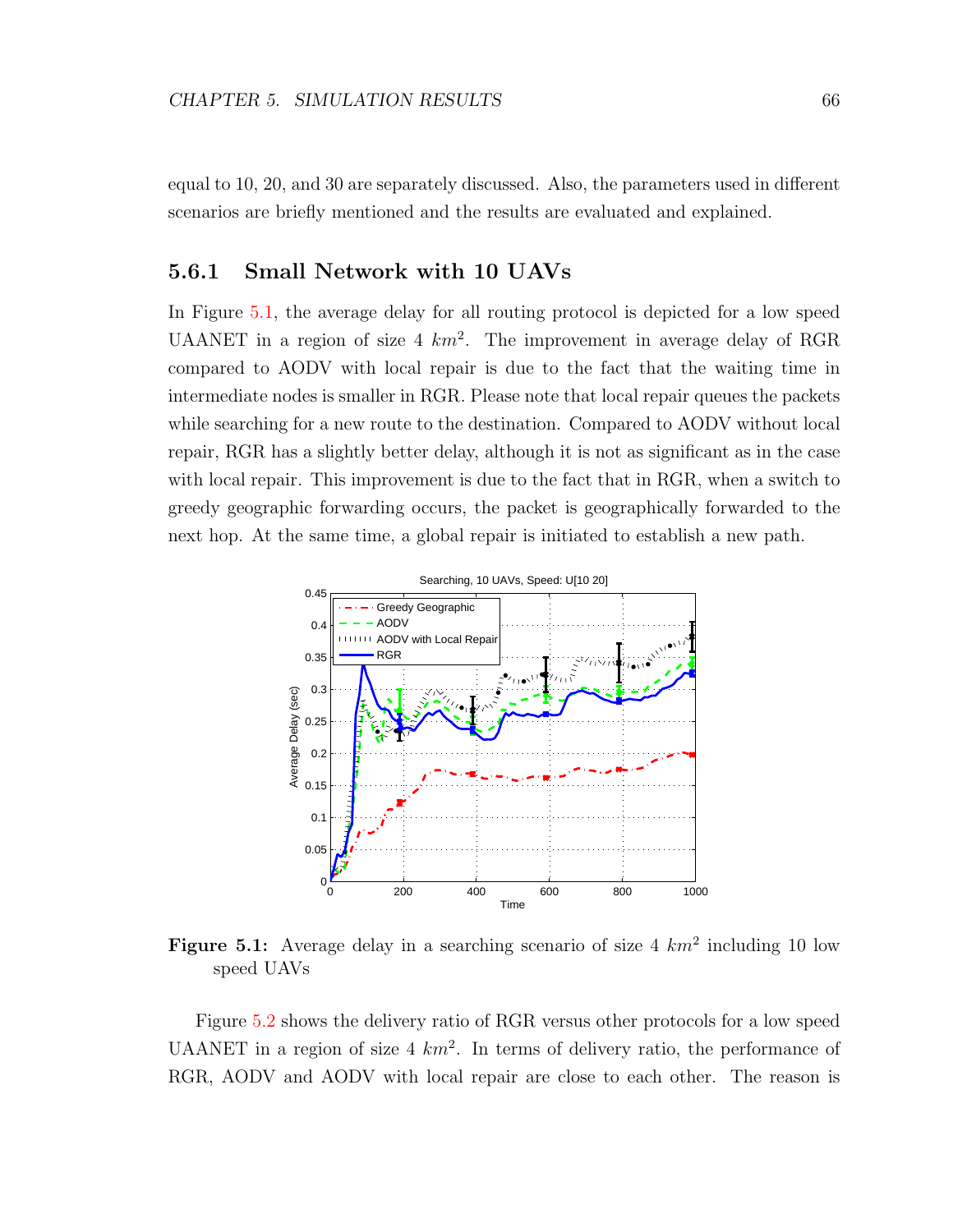<span id="page-82-0"></span>

Figure 5.2: Packet delivery ratio in a searching scenario of size  $4 \ km^2$  including 10 low speed UAVs

that when the number of nodes is equal to ten, there is not enough options to find a better node when a route breaks. Also, route breaks are sometimes the result of a partitioned network for which no routing approaches can achieve packet delivery. Unlike in Chapter [3,](#page-35-0) since we do not force UAVs to be in each others' transmission range, there exists the possibility of such an interruption. Evaluation of such a phenomenon in UAANETs is left as a future research. In Figure [5.2,](#page-82-0) also note that the greedy geographic forwarding packet delivery ratio is considerably lower than other protocols, which reconfirms insights from Chapter [3](#page-35-0) that the greedy forwarding alone is not a sufficient approach.

Figure [5.3](#page-83-0) represents the average number of routing traffic for a low speed UAANET in a region of size  $4 \ km^2$ . The number of routing packets in AODV and RGR is much higher than that of greedy geographic forwarding. A part of this result is due to the hello intervals which are sent almost 5 times more frequently in RGR and AODV than greedy geographic forwarding. Besides that, in RGR and AODV, the routing functionality is based on sending RREQs, RREPs, and RERRs. It is shown that the routing traffic for RGR and both versions of AODV are very close to each other, which is based on the fact that many times they require the same control traffic. The difference in the value of routing traffic in these protocols happens in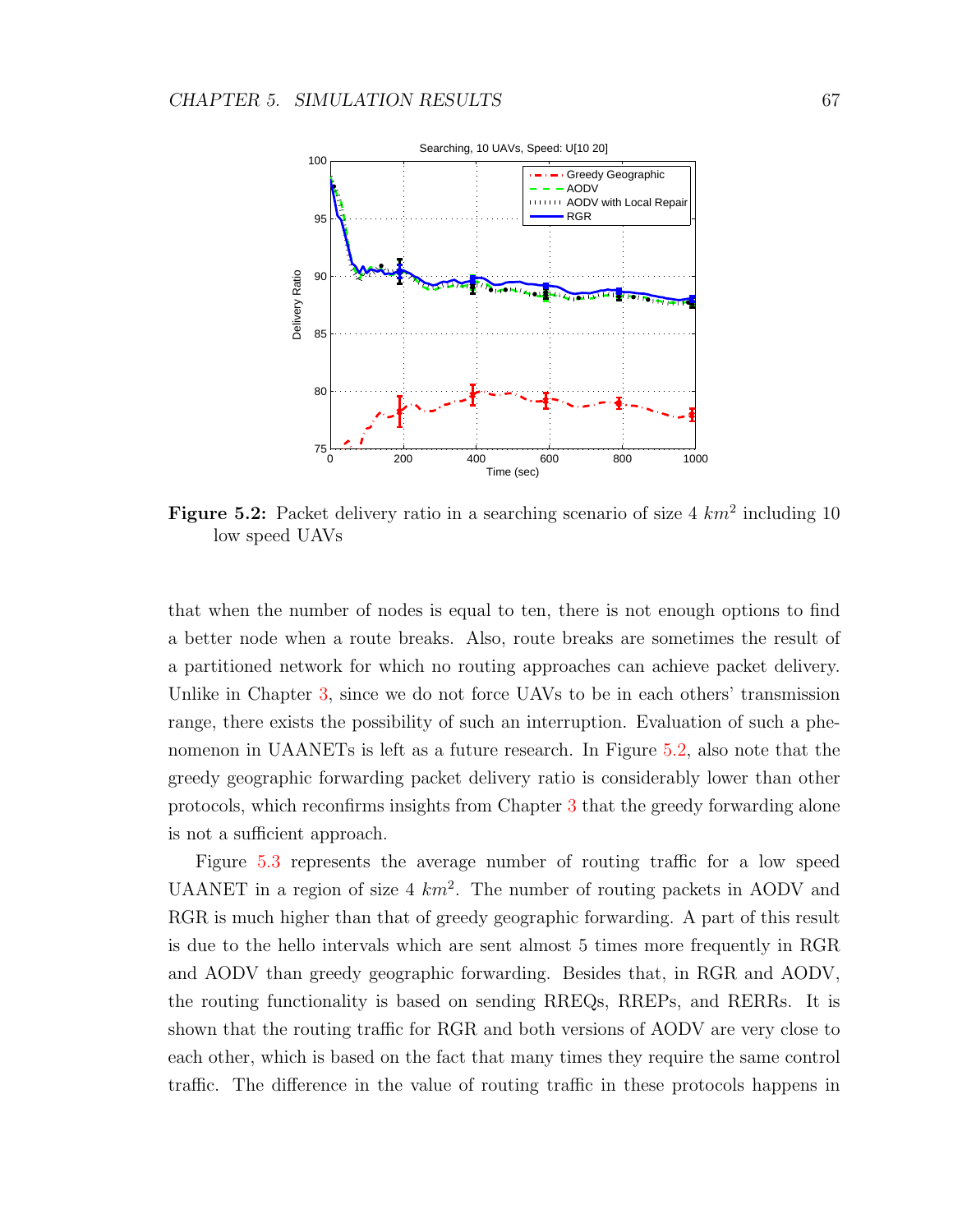<span id="page-83-0"></span>

Figure 5.3: Average routing traffic in a searching scenario of size  $4 \ km^2$  including 10 low speed UAVs

case of a link break, where each of the mechanisms handle the problem differently, as discussed in Chapter [4.](#page-49-0)

In Figure [5.4,](#page-84-0) the average delay in a searching scenario of size  $4 \ km^2$  including 10 medium speed UAVs is depicted for all four protocols. The average delay of RGR is similarly better than that of AODV. When the velocity increases in the network, more reactive routes may break, which causes a switch to greedy geographic forwarding in RGR. Due to the fact that the queueing time in RGR is smaller than AODV with local repair, we can see an improvement in terms of delay. Also, as explained in the previous part for low speed scenario, the improvement of RGR is also the result of the fact that while greedy geographic forwarding salvages the packet, the process of global repair is performed.

Figure  $5.5$  shows the delivery ratio in a searching scenario of size  $4 \ km^2$  including 10 medium speed UAVs. As the mobility increases in the network, more reactive routes break [\[75\]](#page-116-1). In such a case, RGR employs the greedy geographic forwarding. Therefore, we can expect that a part of the packets are recovered by using greedy geographic forwarding and a better packet delivery ratio can be achieved in the long term.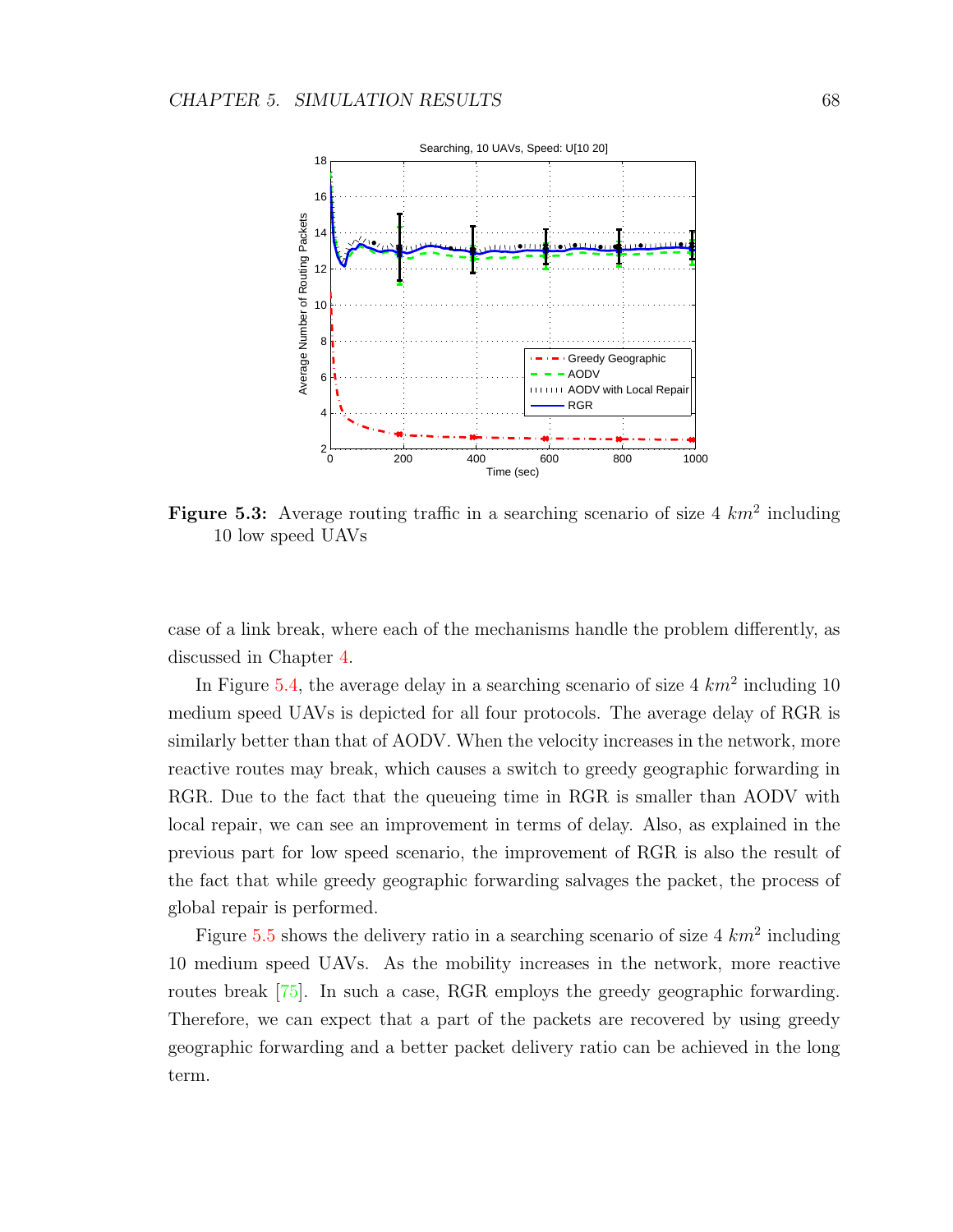<span id="page-84-0"></span>

<span id="page-84-1"></span>Figure 5.4: Average delay in a searching scenario of size  $4 \ km^2$  including 10 medium speed UAVs



Figure 5.5: Packet delivery ratio in a searching scenario of size  $4 \ km^2$  including 10 medium speed UAVs

Figure [5.6](#page-85-0) shows the average routing traffic in a searching scenario of size  $4 \ km^2$ including 10 medium speed UAVs. As expected, the number of control messages in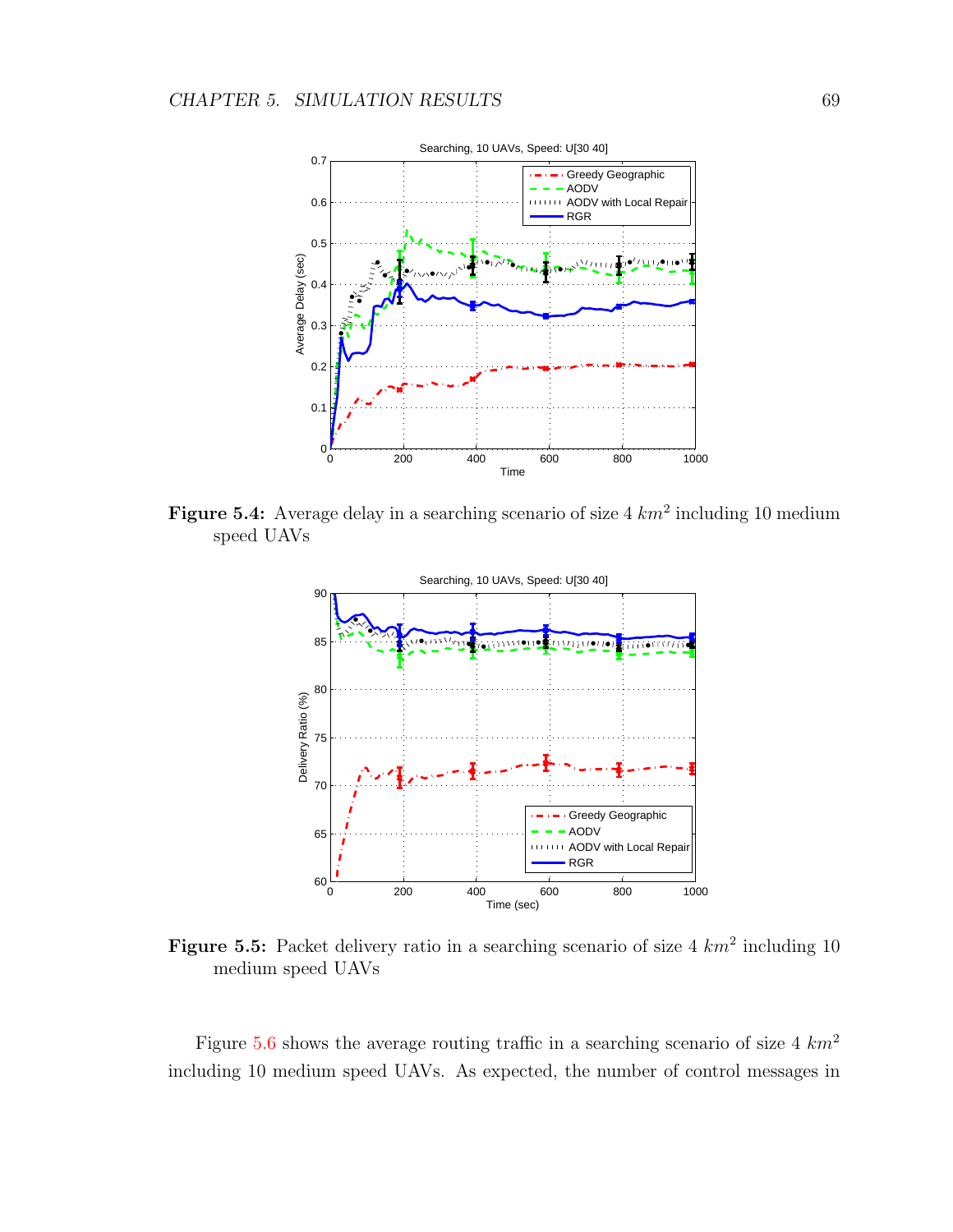<span id="page-85-0"></span>

Figure 5.6: Average routing traffic in a searching scenario of size  $4 \ km^2$  including 10 medium speed UAVs

RGR and AODV is higher than for greedy geographic forwarding.

The other point to notice about Figure [5.1](#page-81-0) to Figure [5.6](#page-85-0) is the performance of greedy geographic forwarding. In terms of average delay and overhead, greedy geographic forwarding is better. The reason is that no waiting time is imposed in intermediate nodes. The imposed overhead of greedy geographic forwarding is smaller due to the fact that no route discovery/maintenance is required. In general, geographic routing protocols are more scalable than reactive routing protocols [\[3\]](#page-110-2). However, the disadvantage of greedy geographic forwarding is the fact that the packet delivery ratio is much lower. This lower delivery ratio is because in greedy geographic forwarding a packet is dropped if a better neighbour cannot be found. Since the same trend is observed for the performance of greedy geographic forwarding, in the rest of the chapter, we focus more on RGR compared to AODV, unless we observe a phenomenon that needs more explanation.

Figures [5.7,](#page-86-0) [5.8,](#page-86-1) and [5.9](#page-87-0) represent average delay, average delivery ratio and average routing traffic for an UAANET deployment including 10 high speed UAVs. The intuition about the figures is similar to the low and medium speed cases. In Figure [5.7,](#page-86-0) the average delay of AODV with local repair is more than AODV and RGR, which is the result of the increase in unsuccessful local repair attempts (RREQ/RREP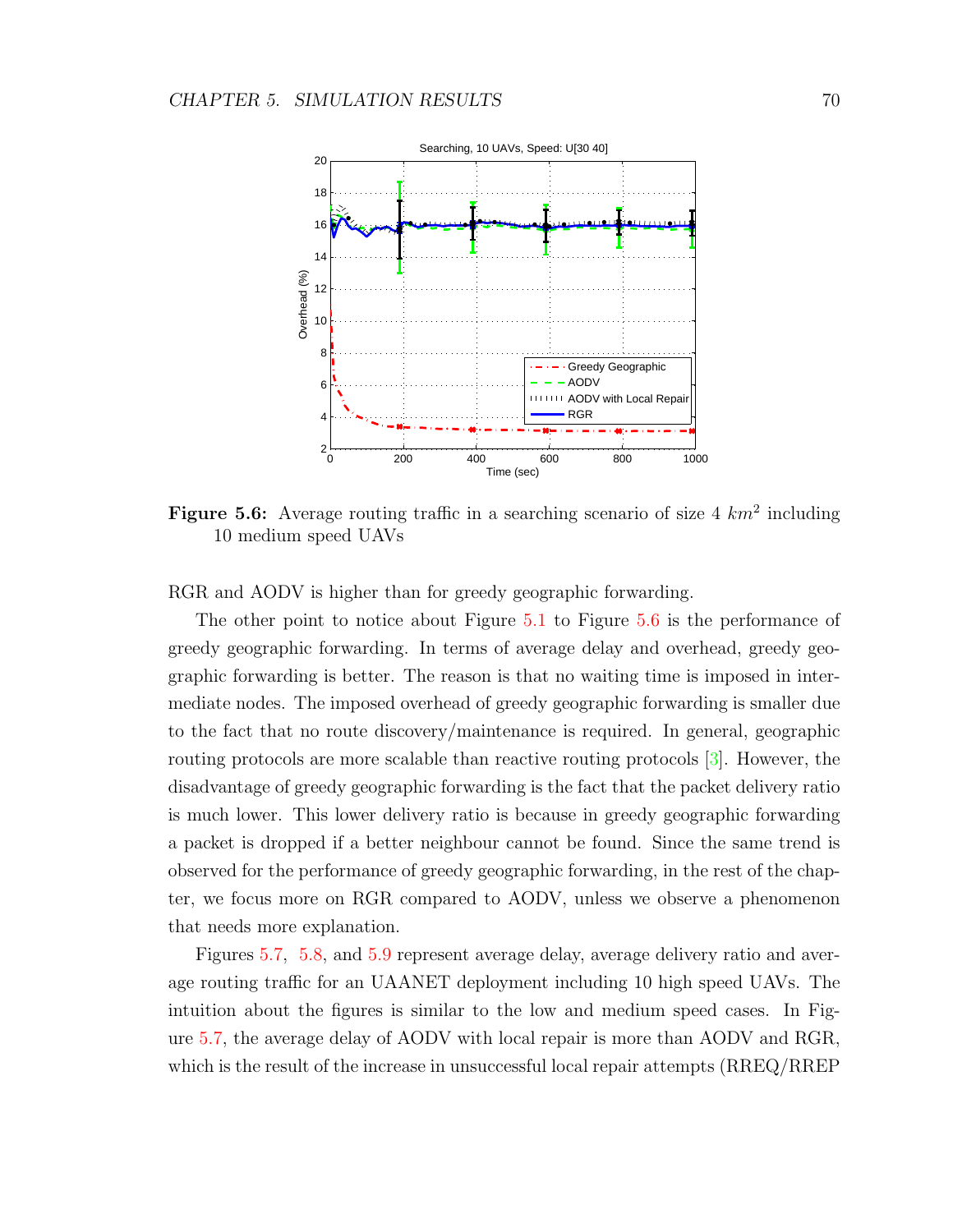

<span id="page-86-0"></span>procedures) in intermediate nodes as intuitively explained in Section [4.5.](#page-66-0)

<span id="page-86-1"></span>Figure 5.7: Average delay in a searching scenario of size 4  $km^2$  including 10 high speed UAVs



Figure 5.8: Average delivery ratio in a searching scenario of size 4  $km^2$  including 10 high speed UAVs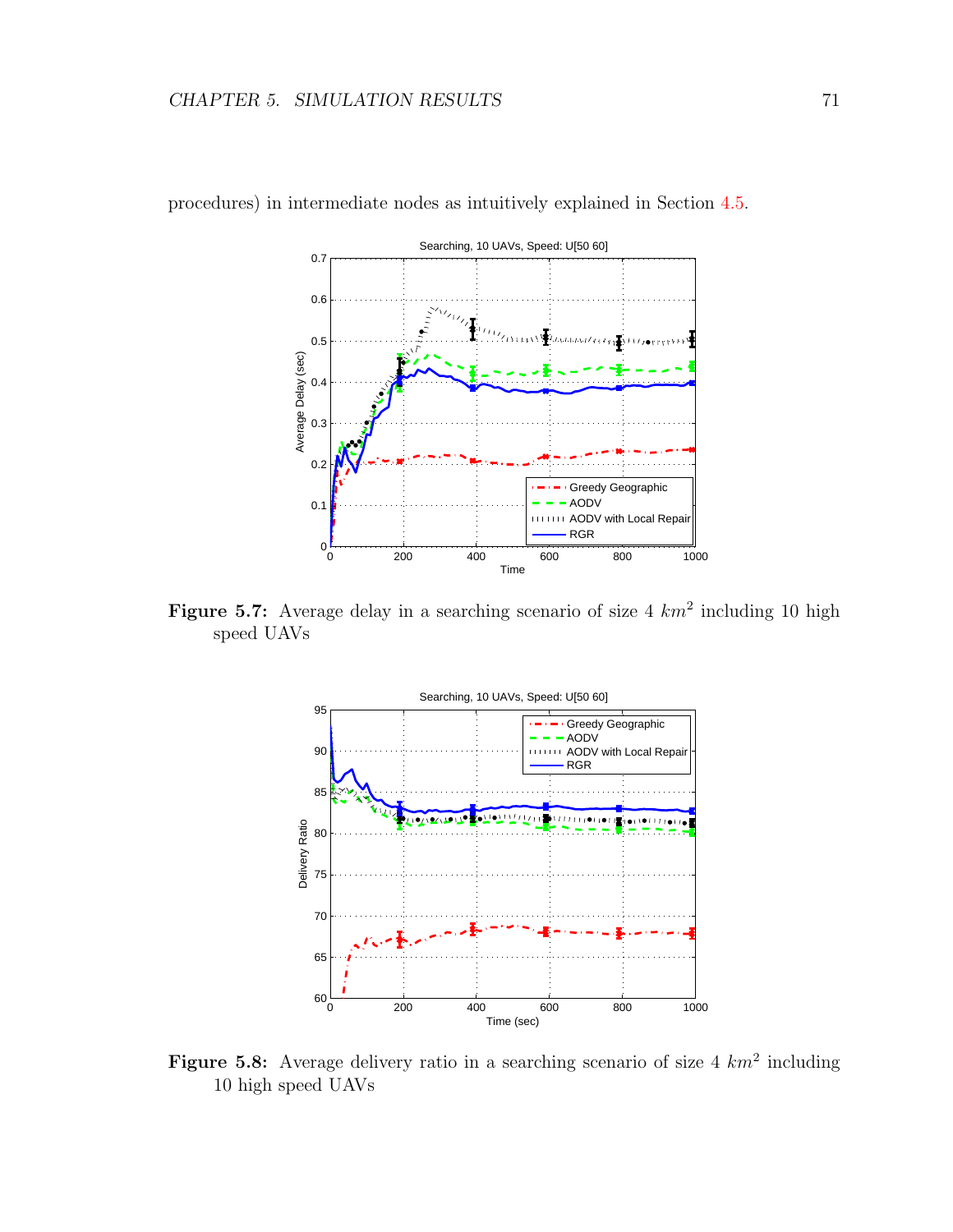<span id="page-87-0"></span>

Figure 5.9: Average routing traffic in a searching scenario of size  $4 \ km^2$  including 10 high speed UAVs

Figure [5.9](#page-87-0) represents the average number of routing packets. The number of routing packets in RGR is closer to AODV without local repair compared to AODV with local repair. In RGR and AODV without local repair, when a route breaks, a RERR is sent back to source. In AODV with local repair, however, the intermediate node sends RREQs locally to resolve the broken route. When the network has higher mobility, more links break and more routing packets are sent in intermediate nodes, which helps explain the difference between AODV with and without local repair.

We also have used 10 UAVs in an area of 25  $km^2$ . Since the scenario is sparser in this case, it is more likely to result in a partitioned network. As a result of the fact that the same number of UAVs are used in a much wider area compared to previous configuration, we expect to have more link breaks. In order to keep the main body of the thesis more readable, the results of a searching mission including 10 UAVs are shown in Appendix [B.](#page-122-0)

At the beginning of the simulation, all the nodes start their movement from an initial region of  $1 \times 1$  km<sup>2</sup> square with a vertex on  $(0, 0)$ . In other words, when simulation starts, the UAVs are close to each other. Therefore, the delivery ratio is higher due to the fact that every UAV can be accessed. After some time, the performance degrades, which is the direct result of the topology because all the protocols have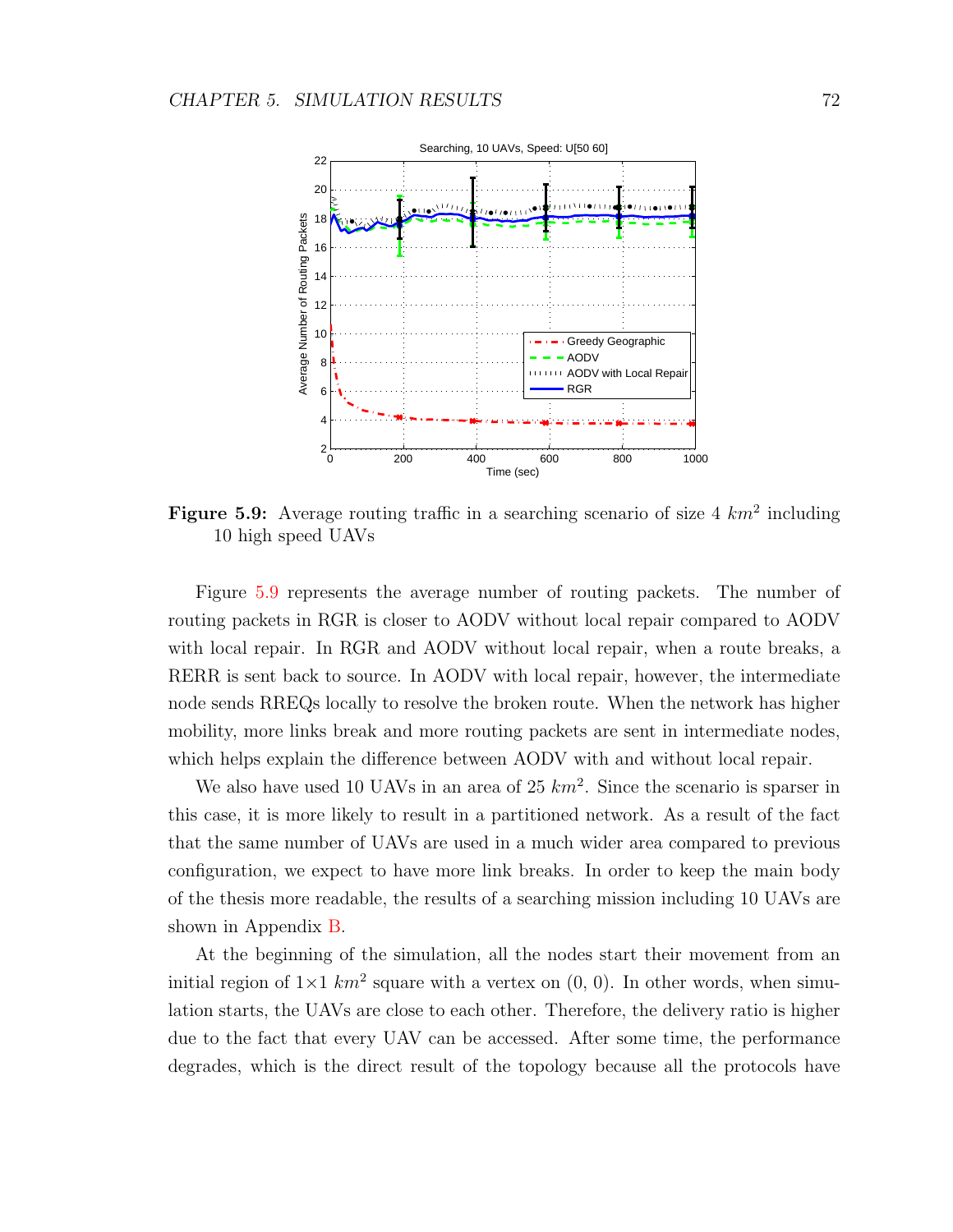similar behaviour.

One observation about the average delay of greedy geographic forwarding is the number of routing packets, which is much higher in the initial phase of all the simulations. This phenomenon is based on the fact that in OPNET implementation of greedy geographic forwarding, an initial flooding is done before commuincation starts. In our simulations, the number of initial floods is set to 2, as shown in Table [5.6.](#page-80-1) During this initial flooding phase, nodes distribute their IP addresses and location information in the network. Therefore, in the beginning of the simulation, the greedy geographic forwarding has a higher average number of routing packets. As the average number of nodes decreases, an increment in the delivery ratio can be observed. Also, the average number of routing traffic will be smoother after sometime, which is the result of periodic hello messages, which leads to a constant overhead after the initial time.

#### 5.6.2 Large Network with 20 UAVs

We also collected results for 20 UAVs in a region of 25  $km^2$ . The UAVs are deployed in three different scenarios with low, medium and high speeds. The delay of RGR outperforms AODV, as explained for the previous scenarios. The improvement of RGR delivery ratio compared to both versions of AODV increases as the number of velocity of UAVs increases, which confirms the previous discussion on the applicability of RGR at higher speeds. Another important observation is the fact that the delivery ratio of AODV with local repair is not significantly improved compared to AODV without local repair, especially at higher velocities (while the delay and overhead of AODV with local repair are worse). As discussed in Chapter [4,](#page-49-0) the current implemenation of local repair in AODV is more useful for scenarios in which the network has low mobility and only one node (or a limited number of nodes) moving away. In more dynamic networks such as UAANETs, local repair can even be worse than the original AODV due to the fact that the attempt in intermediate nodes, to locally find a path to destination, is more likely to be unsuccessful. Further discussion on the performance of local repair compared to RGR is presented in Section [4.5.](#page-66-0) The results that we observe for a scenario with 20 UAVs are similar to the results that we observe for a network of 10 UAVs in a 4  $km^2$  area. Therefore, we do not provide the same explanation for these results. In the rest of this subsection, those figures with some interesting characteristics are explained in more detail. Figures [5.10,](#page-89-0) [5.11,](#page-89-1) and [5.12](#page-90-0)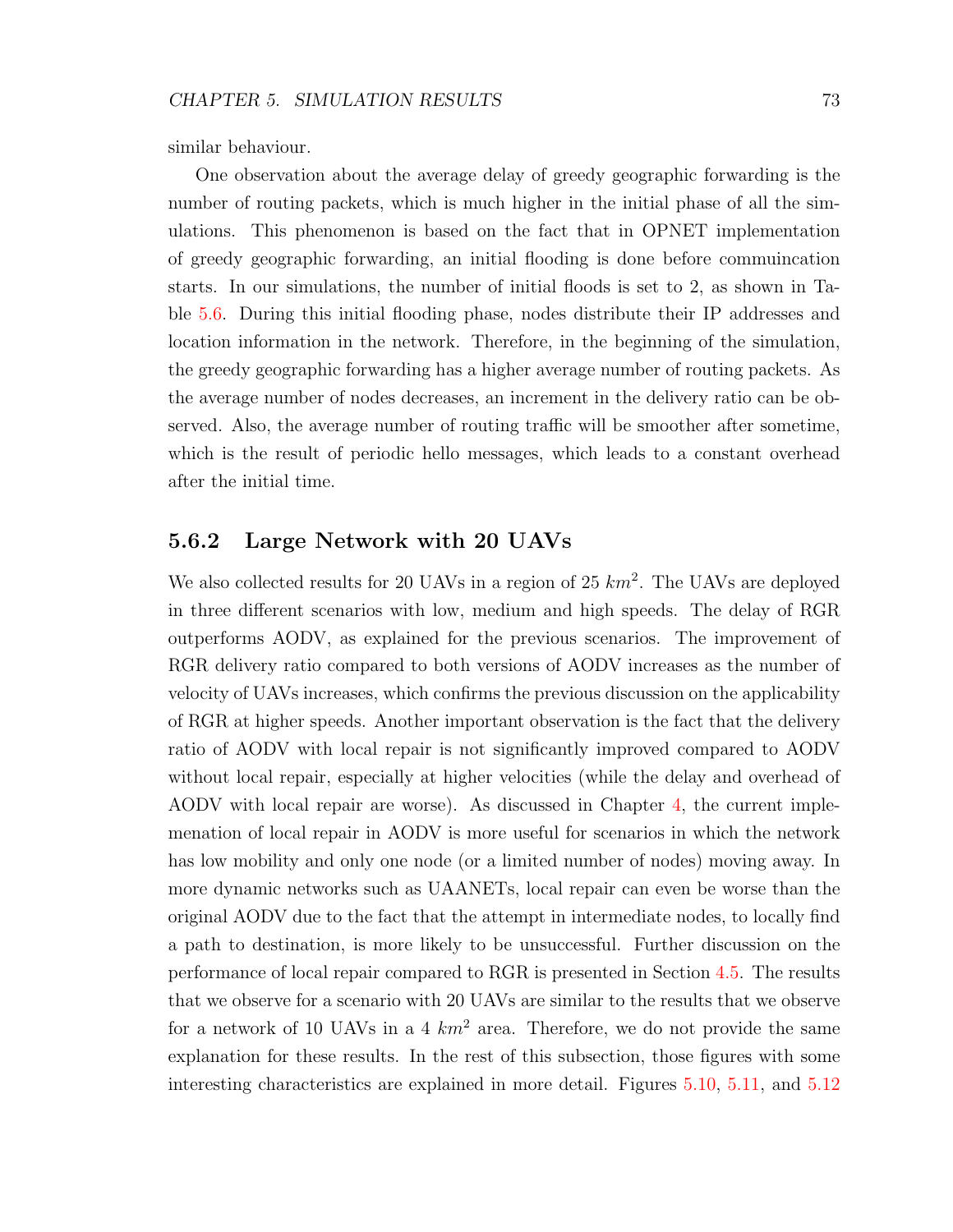<span id="page-89-0"></span>represent the average delay, average delivery ratio, and average routing traffic for a low speed searching mission for a 25  $km^2$  region with 20 UAVs.



<span id="page-89-1"></span>Figure 5.10: Average delay in a searching scenario of size 25  $km^2$  including 20 low speed UAVs



Figure 5.11: Average delivery ratio in a searching scenario of size 25  $km^2$  including 20 low speed UAVs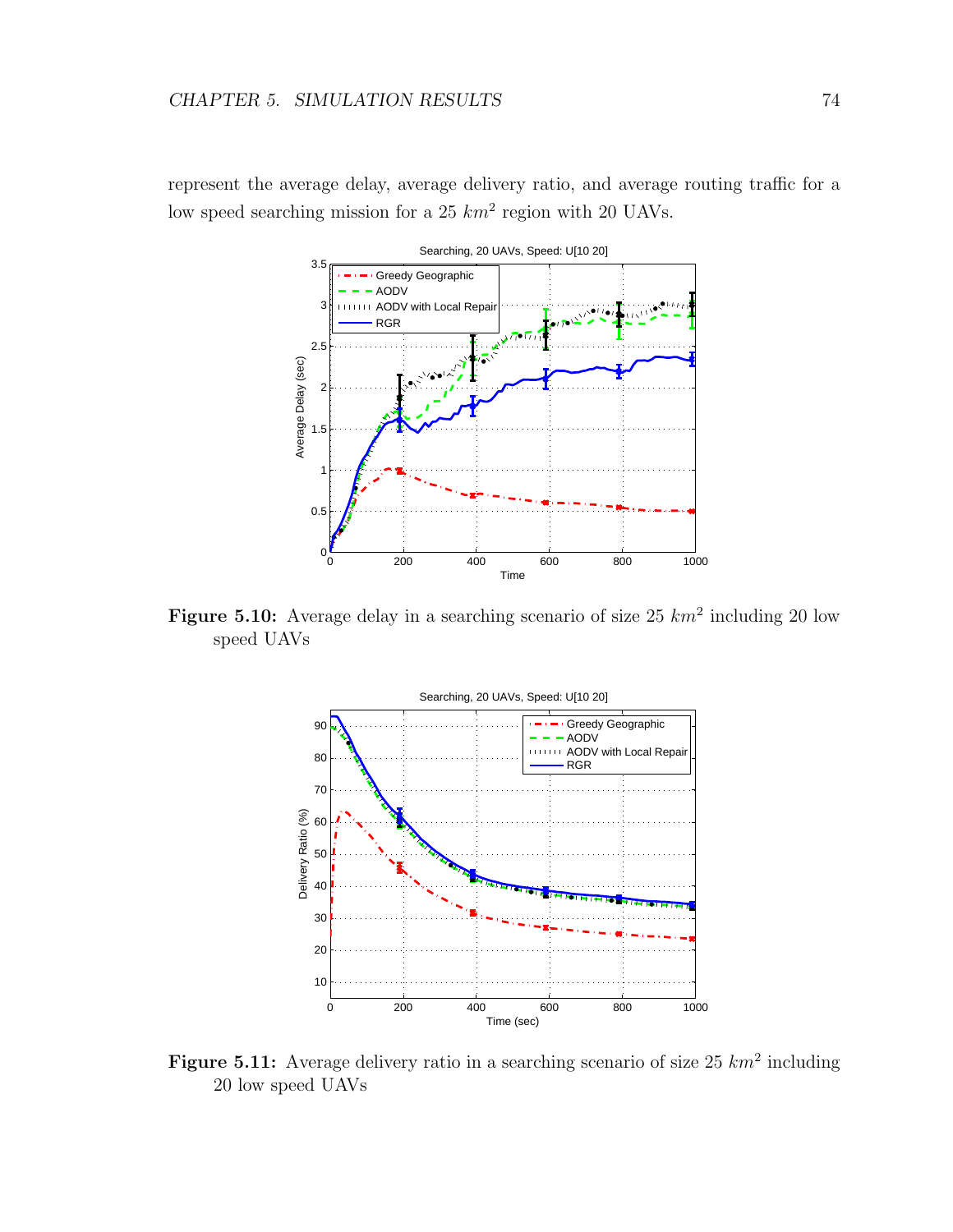<span id="page-90-0"></span>

Figure 5.12: Average routing traffic in a searching scenario of size 25  $km^2$  including 20 low speed UAVs

Figure [5.13](#page-91-0) represents the average delay in a searching scenario with 20 medium speed UAVs. In a medium speed scenario with 20 UAVs, the delivery ratio of RGR is close to AODV as shown in Figure [5.14.](#page-91-1) Also, the average routing traffic of the scenario is depicted in Figure [5.15,](#page-92-0) confirming that the average number of routing traffic in RGR is close to AODV without local repair in the long term. Despite the attractive low overhead and delay of greedy geographic forwarding, as shown in Figure [5.13,](#page-91-0) its lower packet delivery ratio make it less applicable for scenarios that higher delivery is required.

By observing Figure [5.13,](#page-91-0) Figure [5.14,](#page-91-1) and Figure [5.15,](#page-92-0) we can conclude that there are some scenarios in which the performance of RGR does not have a significant improvement in terms of delivery ratio. However, the good point is that with a comparable amount of overhead, RGR can improve the delay, which is vital for delay-critical applications. The reason for the improvement of RGR delay compared to AODV without local repair is in scenarios when an intermediate link breaks. In such a case, both RGR and AODV sends a RERR back to source. RGR can immediately salvage some of the packets in the intermediate nodes. Please note that the packets in the source node, in both cases, should wait until a new route is found by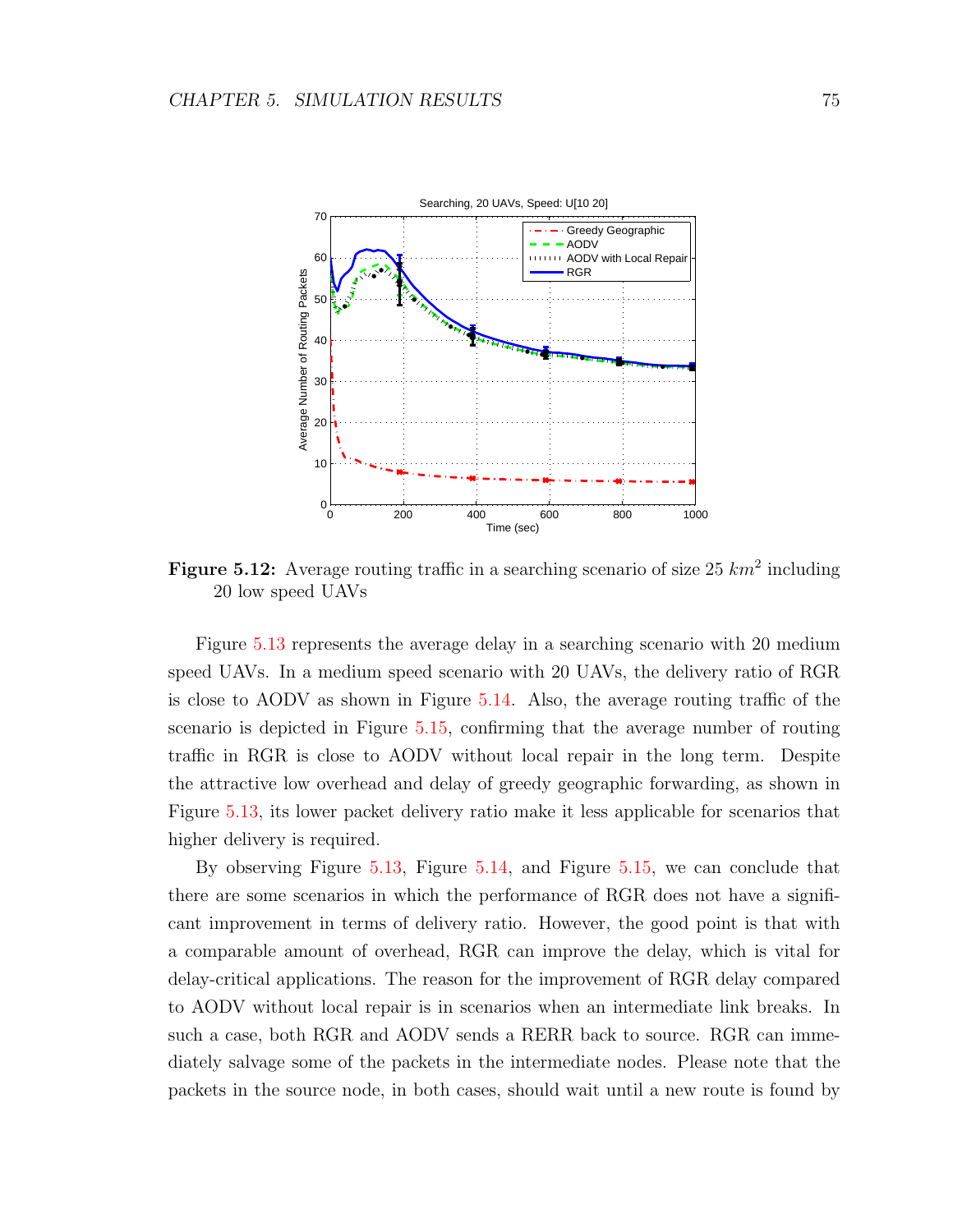<span id="page-91-0"></span>

<span id="page-91-1"></span>Figure 5.13: Average delay in a searching scenario of size 25  $km^2$  including 20 medium speed UAVs



Figure 5.14: Average delivery ratio in a searching scenario of size 25  $km^2$  including 20 medium speed UAVs

the RREQ/RREP procedure. The improvement in delay, however, is because of the packets in intermediate nodes. In other words, the number of packets waiting for a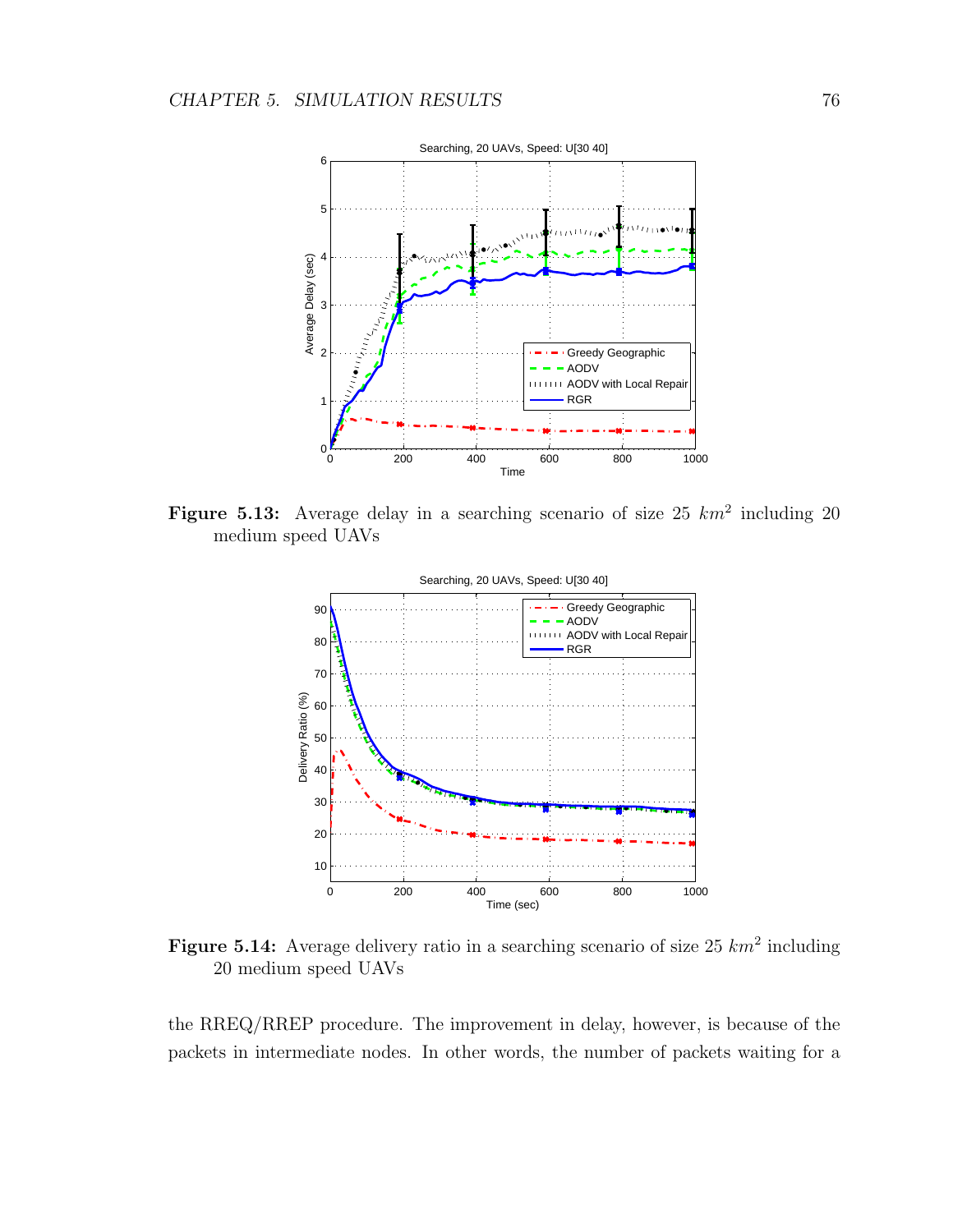<span id="page-92-0"></span>

Figure 5.15: Average routing traffic in a searching scenario of size 25  $km^2$  including 20 medium speed UAVs

RREQ/RREP in intermediate node decreases in RGR, which cause a delay improvement in RGR compared to AODV in most scenarios. Although the same behaviour for delay of RGR versus two versions of AODV is observed in a searching scenario of size 25  $km^2$  including 20 high speed UAVs, as shown in Figure [5.16,](#page-93-0) the delay here is higher than lower speed scenarios. The improvement of RGR delivery ratio in higher velocities is also confirmed by Figure [5.17.](#page-93-1)

When the network has higher velocities, more reactive routes breaks. As discussed, the main difference between RGR and AODV is in the case of link breakage. In case of a link breakage, RGR transmits the packets greedily, if such a geographically closer neighbour to the destination is available. Due to the fact that reactive route is more vulnerable in higher speeds, the protocols that relies more on reactive routes will be more vulnerable. As a result, RGR that employs a mechanism independent of reactive route, can salvage more data packets on average.

Another observation in Figure [5.18,](#page-94-0) the average number of routing traffic sent by RGR is still comparable to AODV, although the packet delivery ratio of RGR has a more significant improvement. When there are more link breaks, we can expect the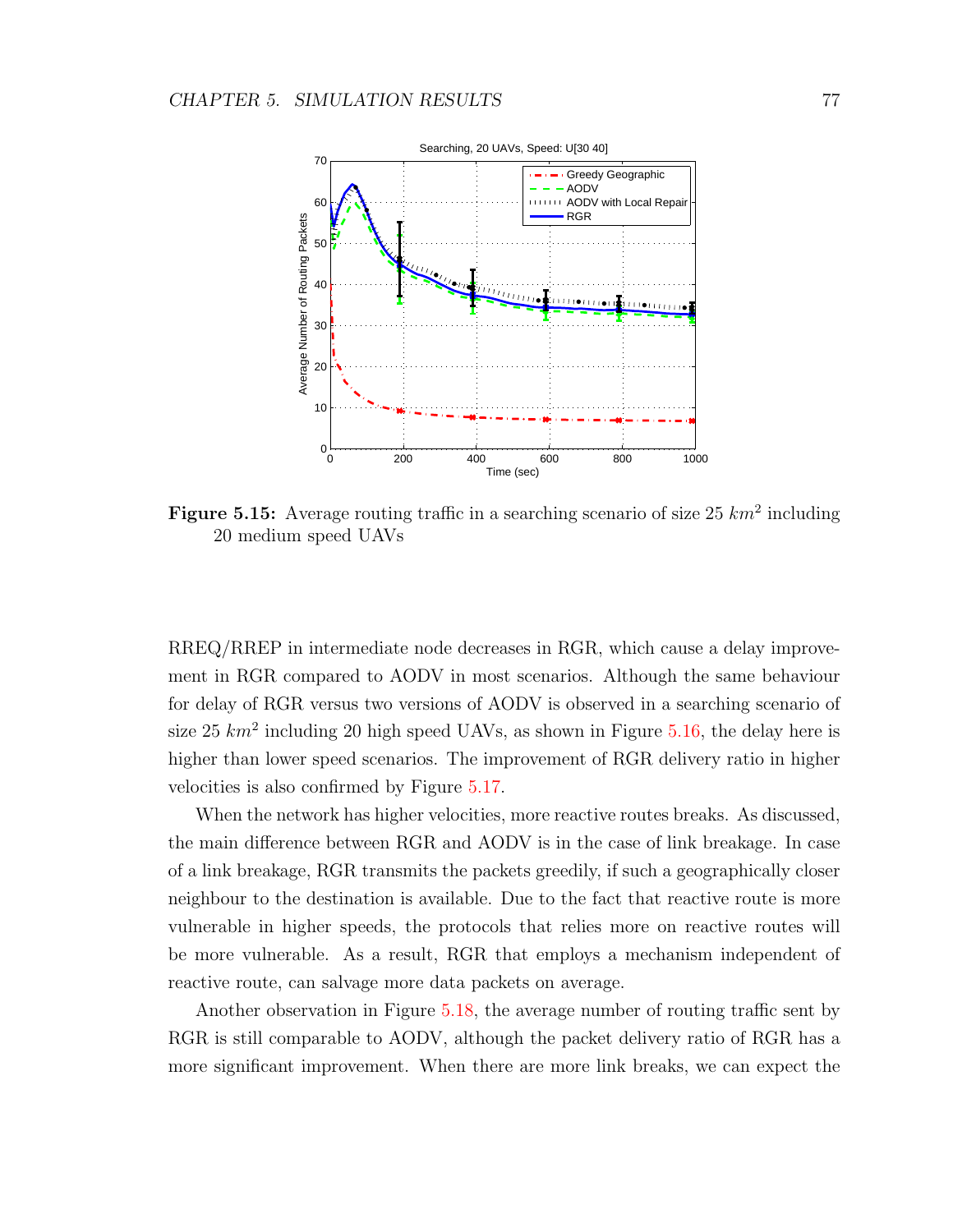<span id="page-93-0"></span>

<span id="page-93-1"></span>Figure 5.16: Average delay in a searching scenario of size 25  $km^2$  including 20 high speed UAVs



Figure 5.17: Average delivery ratio in a searching scenario of size 25  $km^2$  including 20 high speed UAVs

routing traffic to be different for RGR compared to different versions of AODV. In such a case, RGR and AODV without local repair, send a RERR as the link breakage is observed. Therefore, we do not expect to have a significant different in number of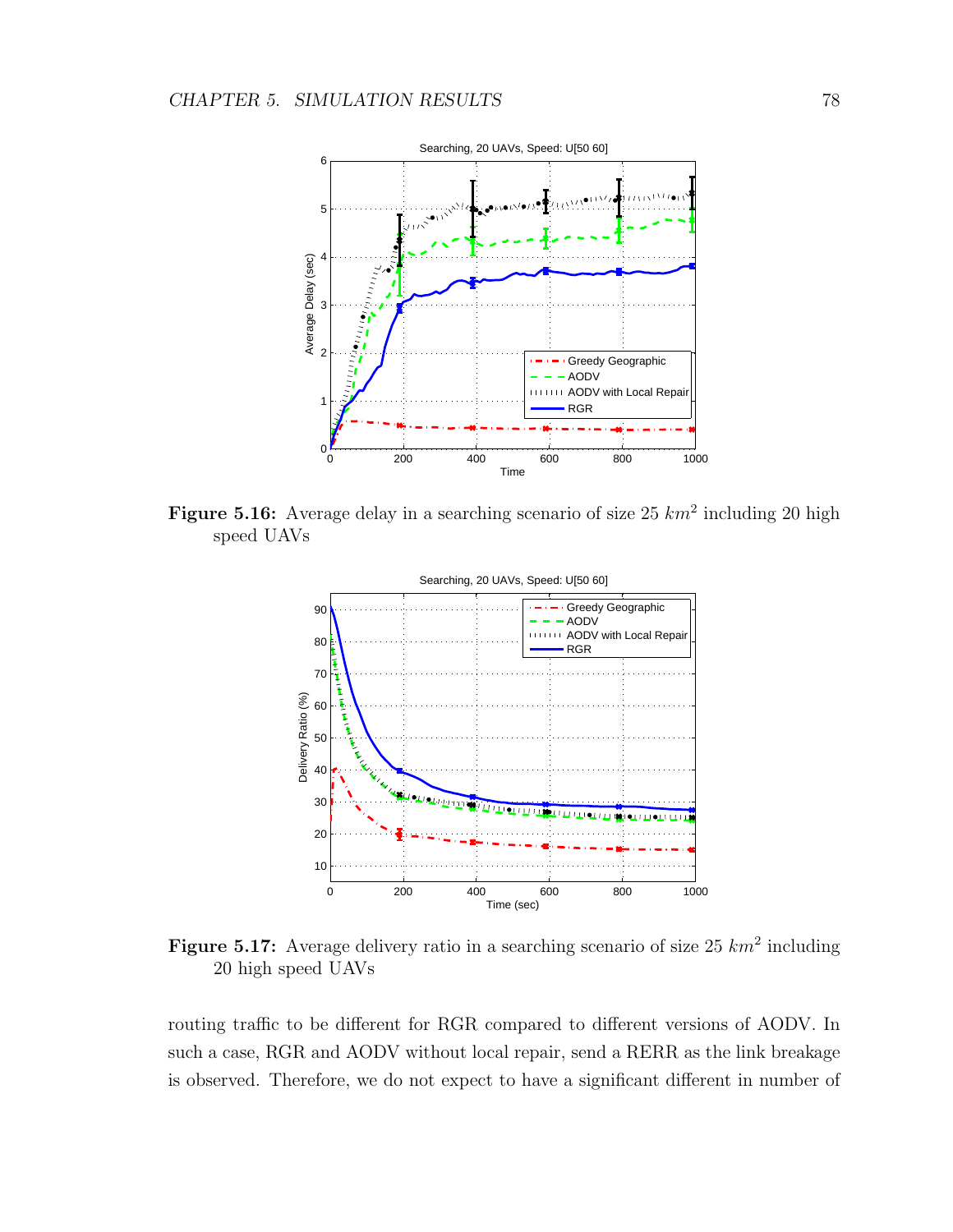<span id="page-94-0"></span>

Figure 5.18: Average routing traffic in a searching scenario of size 25  $km^2$  including 20 high speed UAVs

control packets in RGR versus AODV, as shown in the results so far.

In order to have a better representation of the performance of RGR compared to AODV without local repair in low speed, medium speed and high speed scenarios, we evaluated the percentage of improvement in packet delivery ratio and delay. The increment in overhead is also evaluated for different scenarios. In order to derive each of those parameters, we consider the average values of packet delivery ratio, delay, and overhead over 1000 sec. In [\(5.7\)](#page-94-1), the improvement of packet delivery ratio of RGR is defined as  $PDR_{imp}$ .

<span id="page-94-1"></span>
$$
PDR_{imp}(\%) = \frac{APDR_{RGR} - APDR_{AODV}}{APD_{AODV}} \times 100
$$
\n(5.7)

 $APDR_{RGB}$  and  $APDR_{AODV}$  are average packet delivery ratio of RGR and AODV over the 1000 sec respectively. Equivalently, the percentage of improvement of RGR improvement compared to AODV is formulated in [\(5.8\)](#page-94-2).

<span id="page-94-2"></span>
$$
D_{imp}(\%) = \frac{D_{AODV} - D_{RGR}}{D_{AODV}} \times 100
$$
\n(5.8)

In [\(5.8\)](#page-94-2),  $D_{RGR}$  and  $D_{AODV}$  are the average delay of RGR and AODV respectively, and  $D_{imp}$  is the delay improvement of RGR compared to AODV in percentage.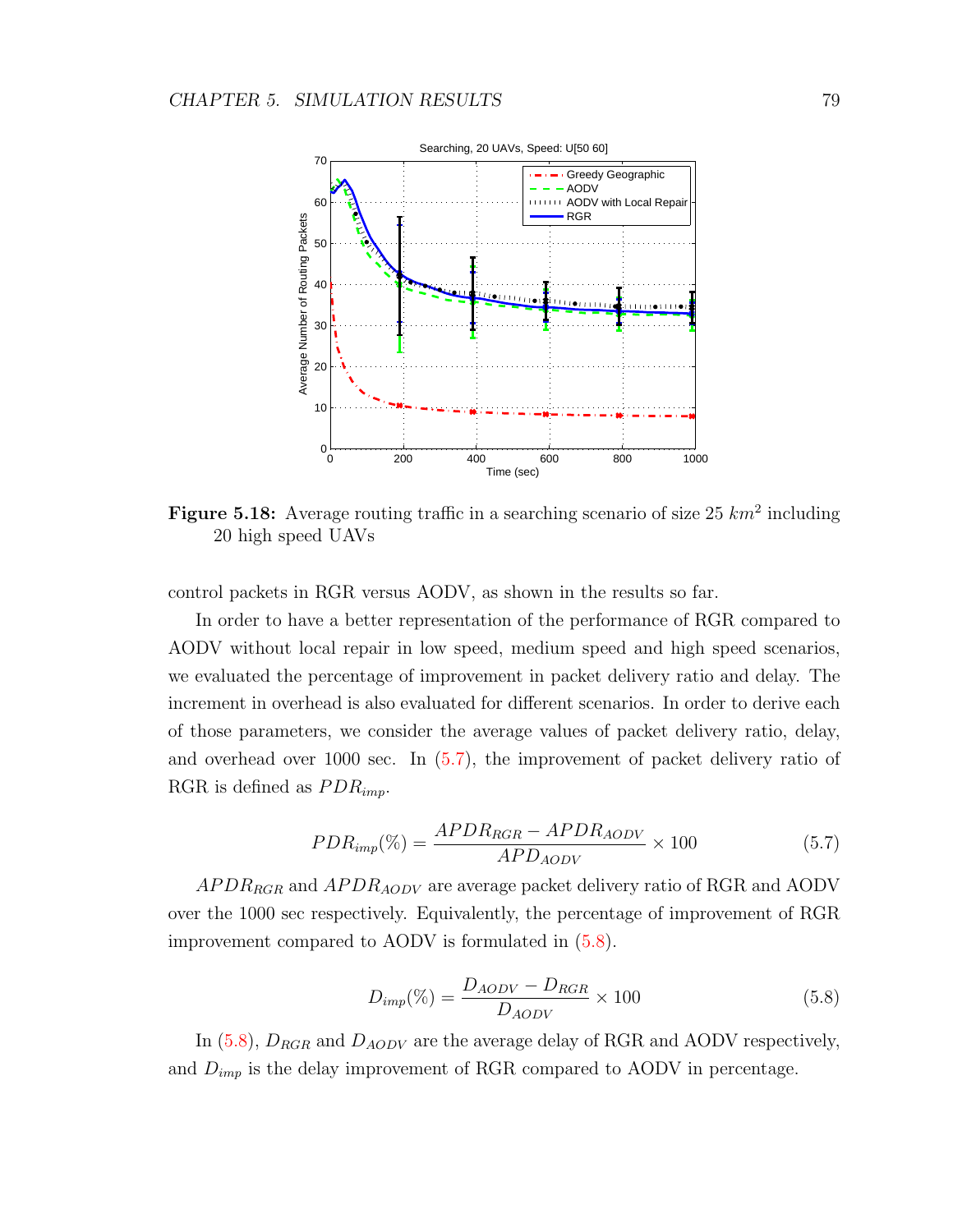Since the imposed overhead of RGR is higher than AODV, the imposed overhead of RGR is calculated as:

$$
OH_{imp}(\%) = \frac{OH_{AODV} - OH_{RGR}}{OH_{AODV}} \times 100
$$
\n(5.9)

 $OH_{imp}$  is the percentage of imposed overhead of RGR compared to AODV. Also,  $OH_{RGR}$  and  $OH_{AODV}$  are the average overhead of RGR and AODV respectively.

<span id="page-95-0"></span>Figure [5.19](#page-95-0) illustrates the packet delivery ratio improvement of RGR compared to AODV. The improvement of RGR compared to AODV increases as we go to a high speed scenario from a low speed one. As the speed of UAVs increase, we expect more switches from reactive to greedy geographic forwarding.



Figure 5.19: Packet delivery ratio improvement of RGR compared to AODV in different scenarios

Figure [5.20](#page-96-0) represents the delay improvement of RGR compared to AODV without local repair. As shown, the delay improvement can be up to 20%. The other important observation is the randomness of delay behaviour compared to delivery ratio. Delay improvement has a more random nature as we see that the medium speed scenario has a lower improvement compared to low speed and high speed scenarios.

In Figure [5.21,](#page-96-1) the imposed overhead for acquiring such improvements in delay and packet delivery ratio is depicted.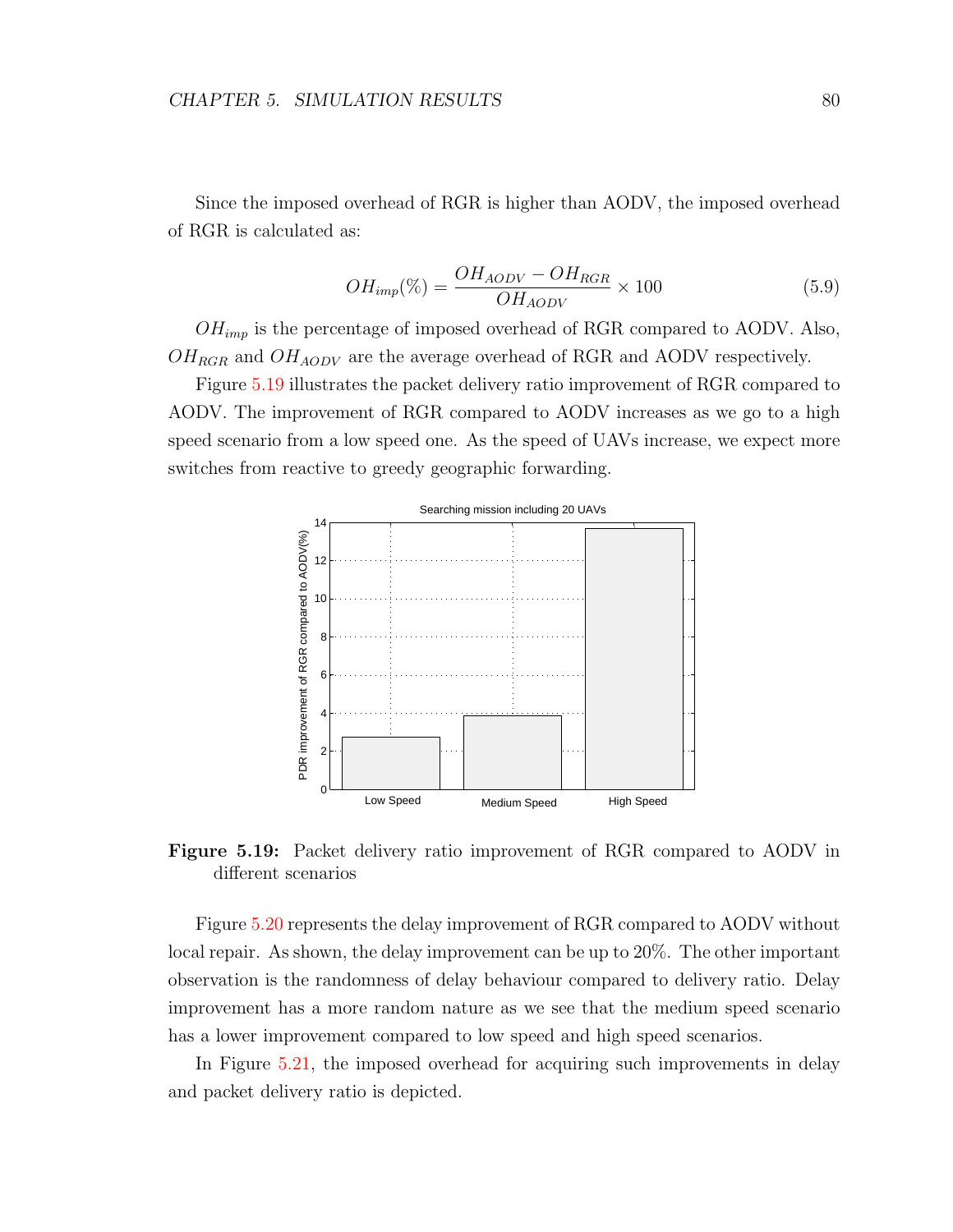<span id="page-96-0"></span>

<span id="page-96-1"></span>Figure 5.20: Delay improvement of RGR compared to AODV in different scenarios



Figure 5.21: Increment in RGR overhead compared to AODV in different scenarios

In another set of simulations, we evaluated the performance of the protocols in a searching mission including 30 UAVs in an area of 25  $km^2$ . Since the trends of the simulation figures are similar to the scenarios discussed for number of UAVs equal to 10 and 20. Simulation results for 30 UAVs in a searching mission can be found in Appendix [C.](#page-128-0)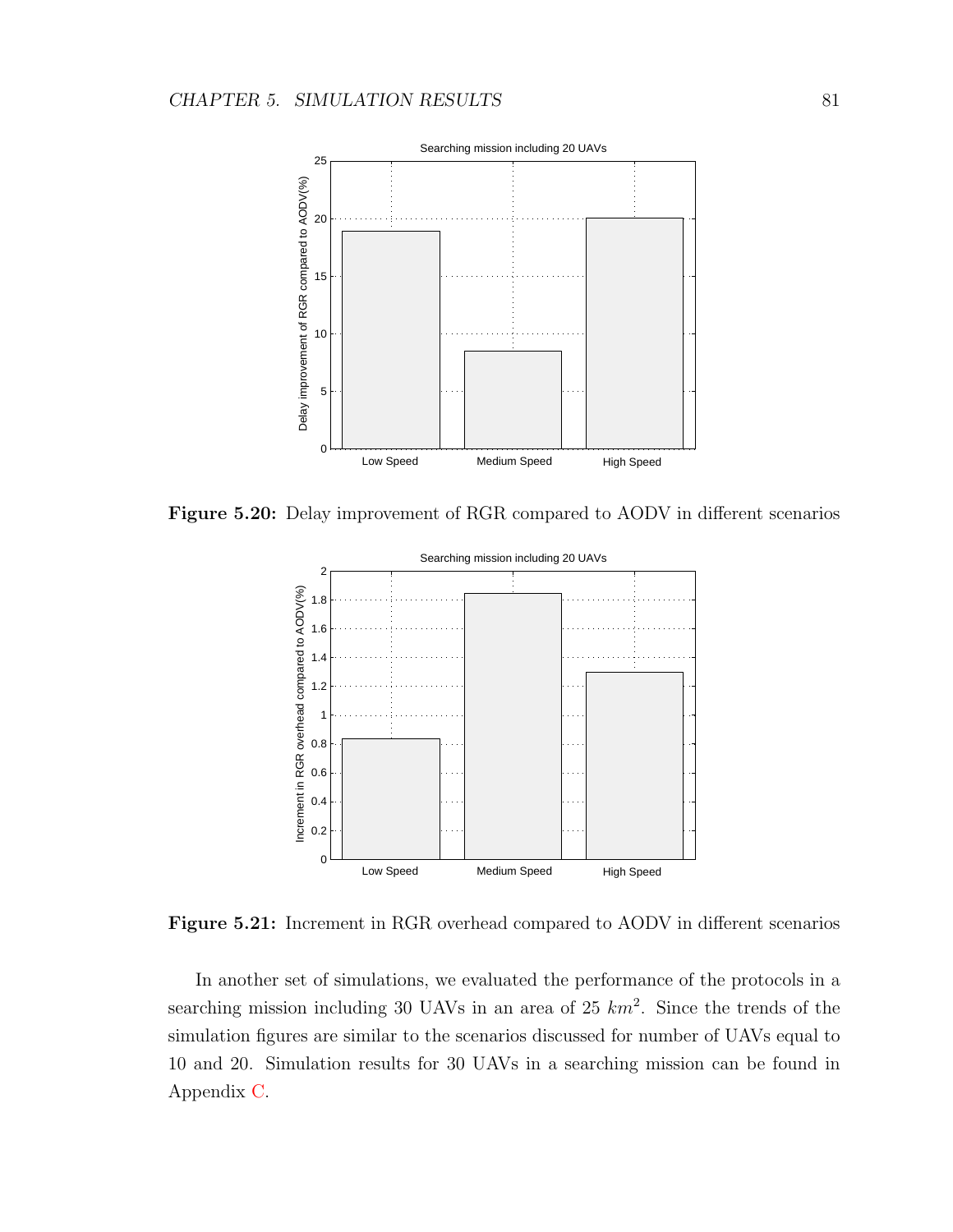## 5.7 Simulation Results for a Tracking Mission

In this section, simulation results for a tracking mission are presented. We consider two different values for the number of UAVs in a tracking scenario. Unlike searching missions that include 10, 20, and 30 UAVs, we simulate two tracking scenarios including 10 and 20 UAVs. The reason for such selection is that usually the number of UAVs performed in a tracking mission is smaller than UAVs in a searching mission due to the specific requirements of the application. The other difference of tracking scenarios compared to searching scenarios is the packet inter-arrival time, which increases from 0.2 to 0.5 in tracking scenarios.

In this section, we organize the figures by simulation metrics rather than simulation scenarios (i.e. number of nodes). Three different sets of simulation results are presented in this section for a tracking scenario including 10 low speed, medium speed, and high speed UAVs. Figures [5.22,](#page-97-0) [5.23,](#page-98-0) and [5.24](#page-98-1) present the average delay for the different protocols. The observation is that the delay of RGR is better than AODV with local repair in most scenarios, which is the result of a smaller delay imposed in intermediate nodes when a route breaks. Delay of RGR does not have a significant improvement compared to AODV without local repair. Even in some scenarios, the delay of RGR is worse.

<span id="page-97-0"></span>

Figure 5.22: Average delay in a tracking scenario including 10 low speed UAVs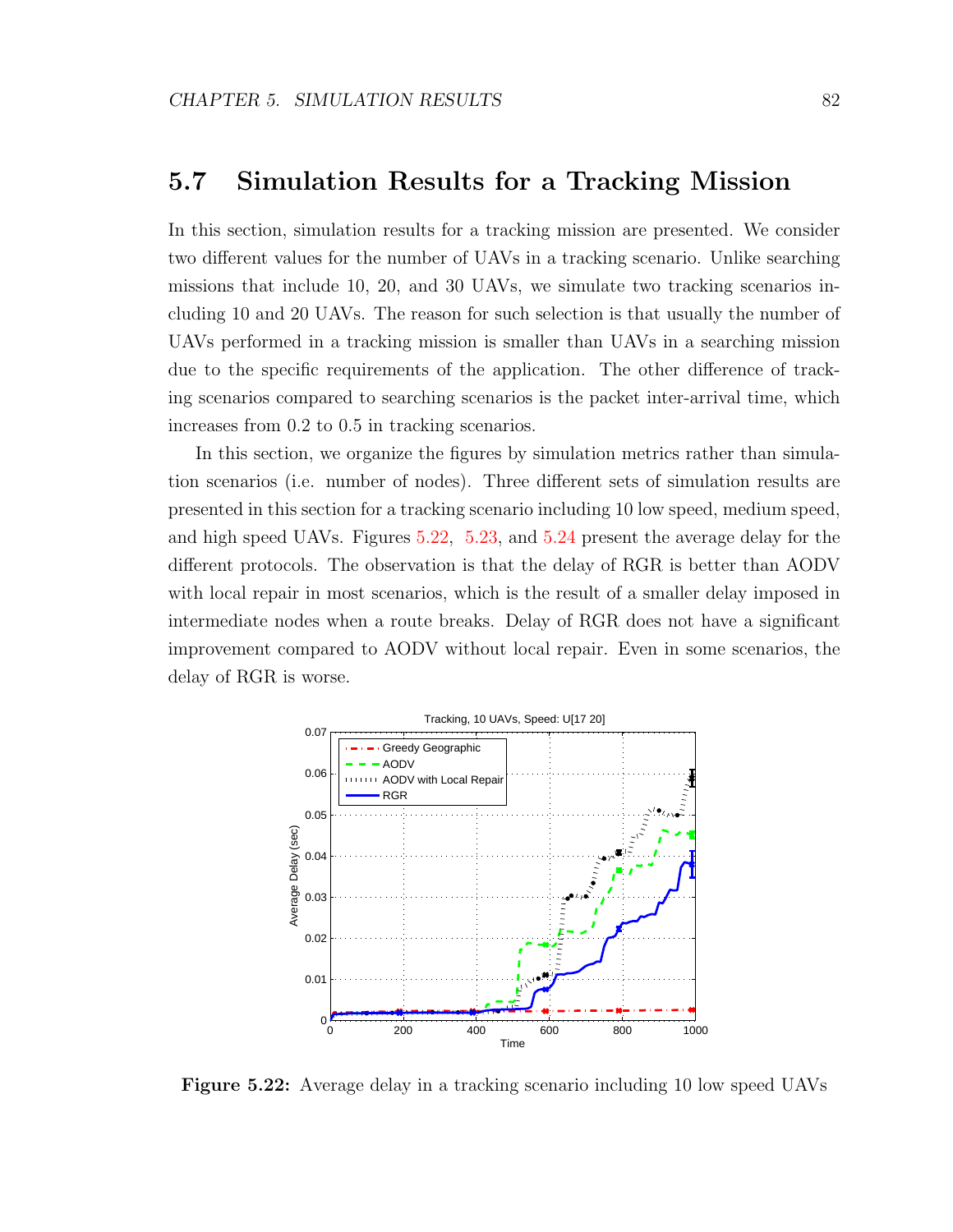<span id="page-98-0"></span>

<span id="page-98-1"></span>Figure 5.23: Average delay in a tracking scenario including 10 medium speed UAVs



Figure 5.24: Average delay in a tracking scenario including 10 high speed UAVs

The packet delivery ratio of RGR and AODV are presented in Figures [5.25,](#page-99-0) [5.26,](#page-100-0) and [5.27](#page-100-1) for low speed, medium speed, and high speed scenarios of the tracking mission respectively. It is shown that the performance of RGR and both versions of AODV are similar (very close) in terms of packet delivery ratio. The reason for such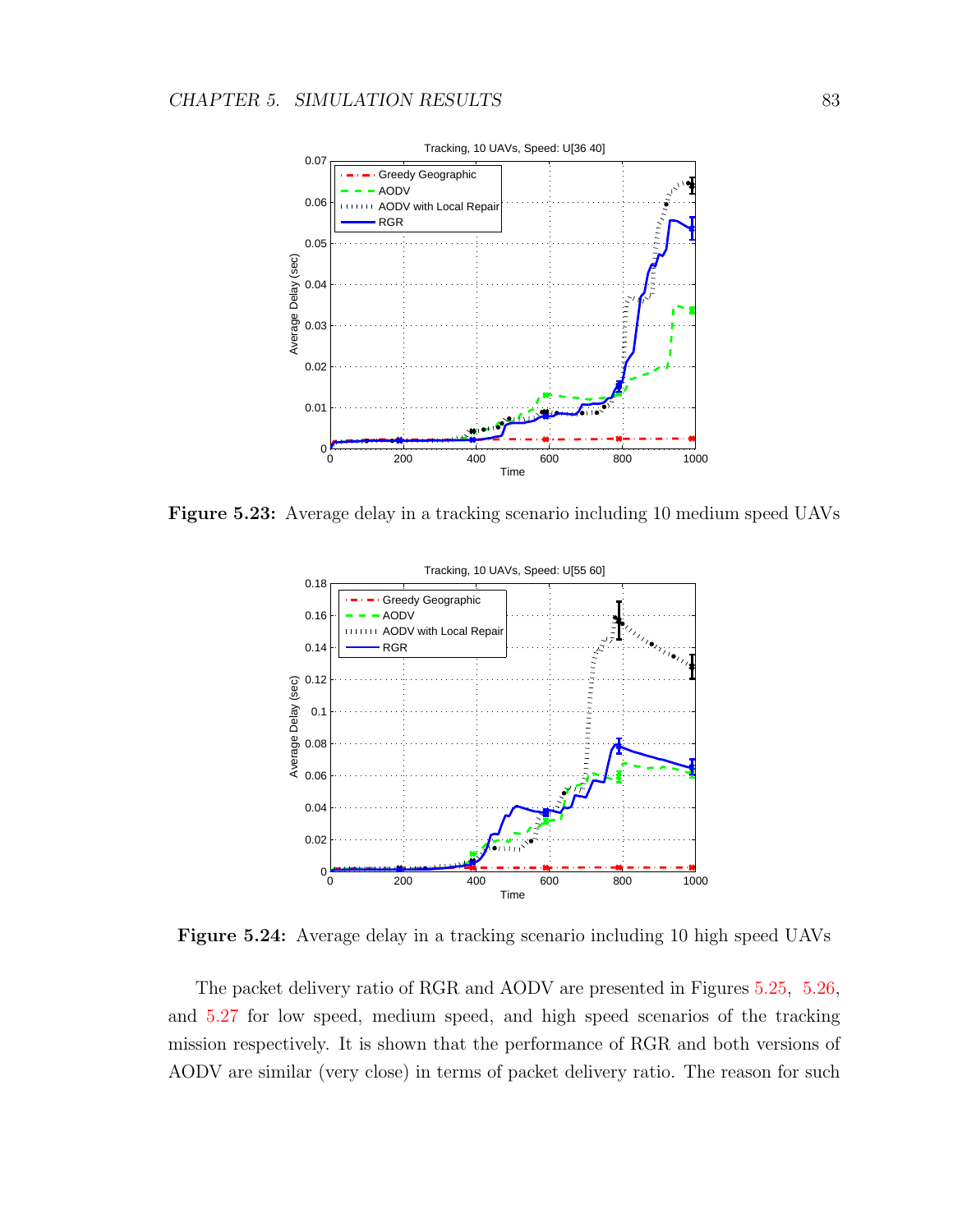a phenomenon is that in tracking missions, the relative velocity of UAVs are much smaller. The fact is that UAVs' velocity interval for tracking mission is much smaller than searching missions, as characterized in Tables [5.1,](#page-75-0) and [5.2.](#page-76-0) Also, all UAVs in a tracking mission are following a single trajectory. Thus they are all approximately towards a single direction. In such a scenario, there are not many link breakage due to mobility of nodes. Based on our design, RGR is useful in scenarios where there are path interruptions and a geographically closer neighbour is available to salvage the packets buffered in intermediate nodes' queue. If the scenario is semi-static (due to low relative mobility of UAVs), such cases do not happen and the packet delivery ratio of RGR and AODV are similar. The good point is that the delivery ratio for tracking mission is high for both RGR and AODV in all three scenarios. As shown in Figures [5.25,](#page-99-0) [5.26,](#page-100-0) and [5.27,](#page-100-1) the delivery ratio for all scenarios are overlapped for all three protocols and is almost 10% better than greedy geographic forwarding. Also please note that the delivery ratio of greedy geographic forwarding in the beginning of the simulation is much lower, which is the result of the time needed for the initial flooding in geographic routing protocol in OPNET.

<span id="page-99-0"></span>

Figure 5.25: Average packet delivery ratio in a tracking scenario including 10 low speed UAVs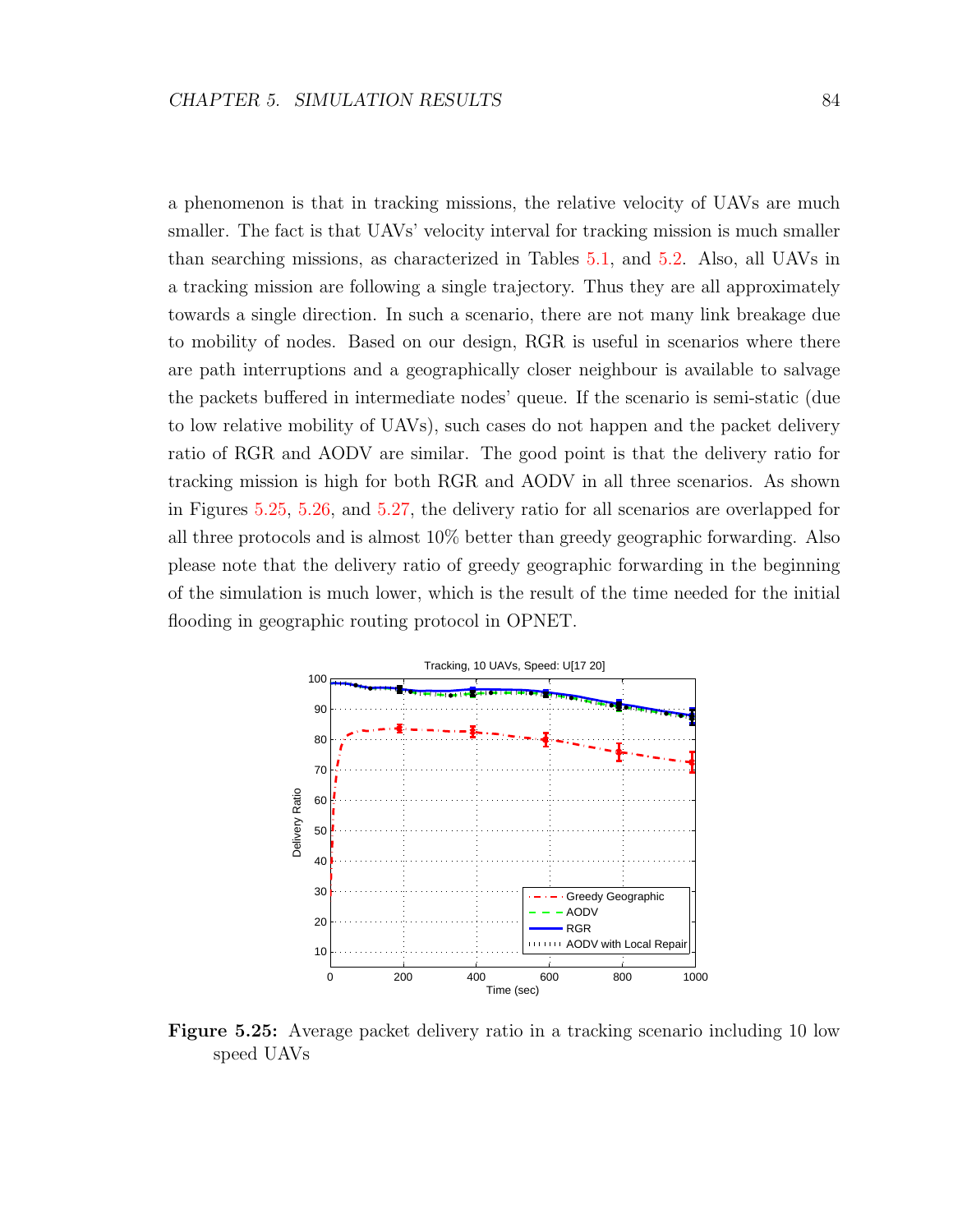<span id="page-100-0"></span>

<span id="page-100-1"></span>Figure 5.26: Average packet delivery ratio in a tracking scenario including 10 medium speed UAVs



Figure 5.27: Average packet delivery ratio in a tracking scenario including 10 high speed UAVs

In terms of overhead, RGR and the two different versions of AODV have very similar behaviour (i.e. the curves are overlapped or very close). The interesting point is that for different velocities in the protocols, we have almost the same value for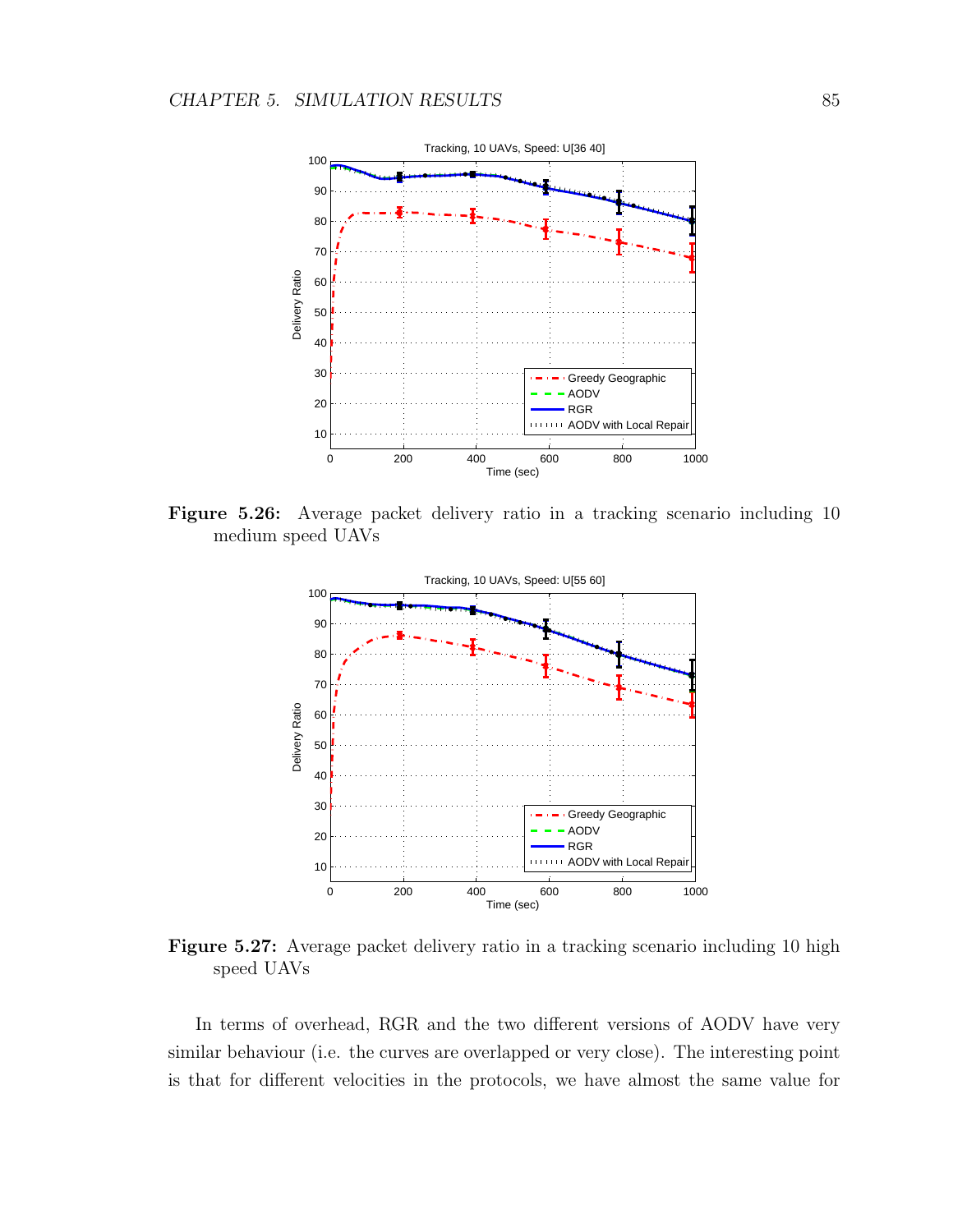the average number of routing packets. Hence, we can conclude that the velocity of UAVs does not have a great impact on number of routing packets. The overhead of all four protocols in low, medium and high speed tracking scenarios are depicted in Figures [5.28,](#page-101-0) [5.29,](#page-102-0) and [5.30](#page-102-1) respectively.

<span id="page-101-0"></span>

Figure 5.28: Average routing traffic in a tracking scenario including 10 low speed UAVs

Compared to the results for searching missions, different protocols in a tracking mission have a more similar behaviour, especially in terms of packet delivery ratio and overhead. One reason for such a phenomenon is that the UAVs are in each others' vicinity due to the low relative speeds in the network. The other reason is the topology of the network. Since UAVs are following a similar trajectory, the topology can be modelled by a line where all UAVs follow each other with slightly different random speeds. In such a scenario, if a reactive route breaks, the possibility of finding a new reactive route to the destination from an intermediate node via a local repair process is not high. With the same deduction, the probability of finding a geographically closer neighbour to the destination would not be considerable, compared to two dimensional searching scenarios. As a result, in tracking missions, the performance of RGR and two different versions of AODV would be more similar because in many cases when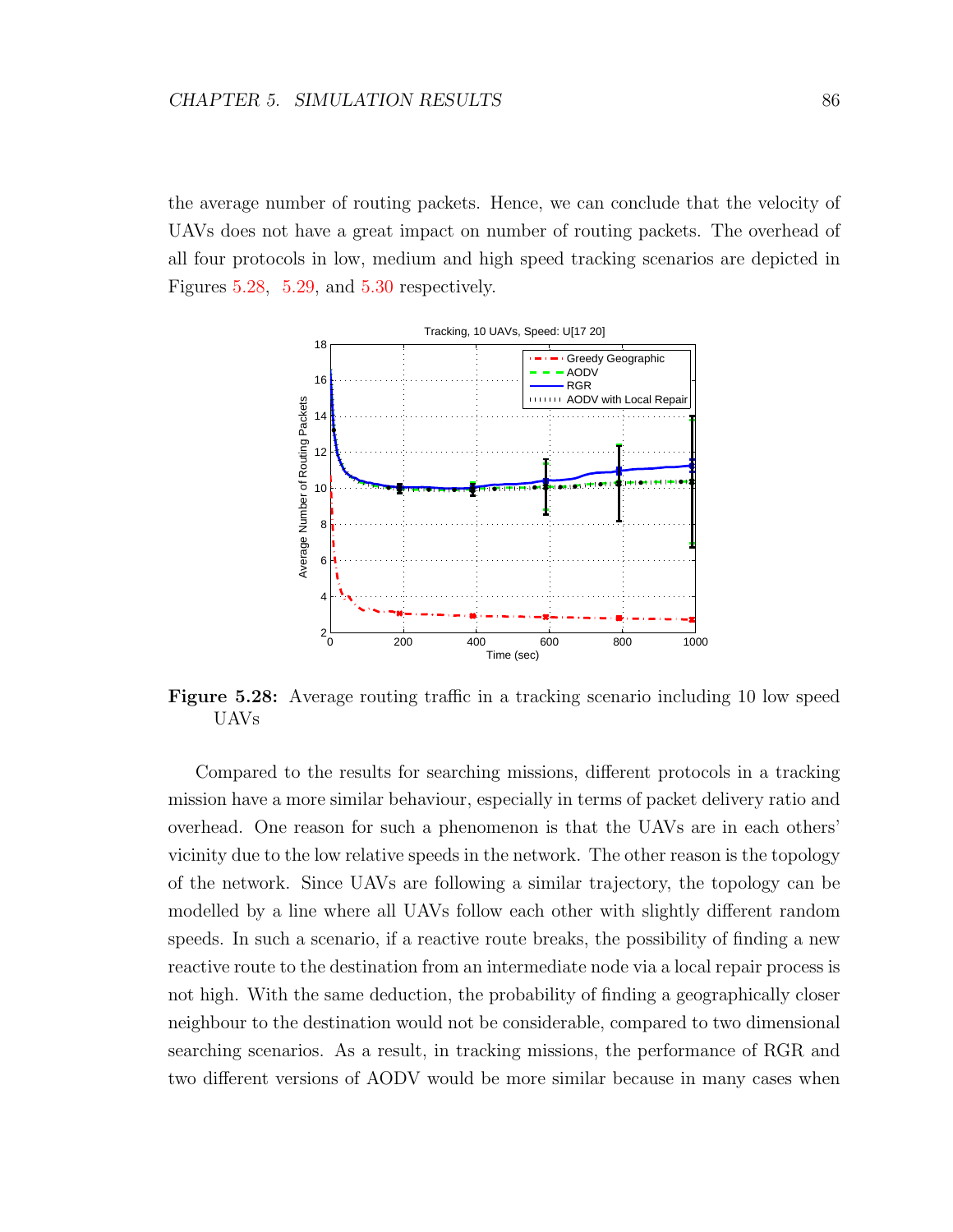<span id="page-102-0"></span>

<span id="page-102-1"></span>Figure 5.29: Average routing traffic in a tracking scenario including 10 medium speed UAVs



Figure 5.30: Average routing traffic in a tracking scenario including 10 high speed UAVs

a link breaks, neither local repair nor greedy geographic forwarding can salvage the packets. This phenomenon may cause an improvement compared to AODV without local repair.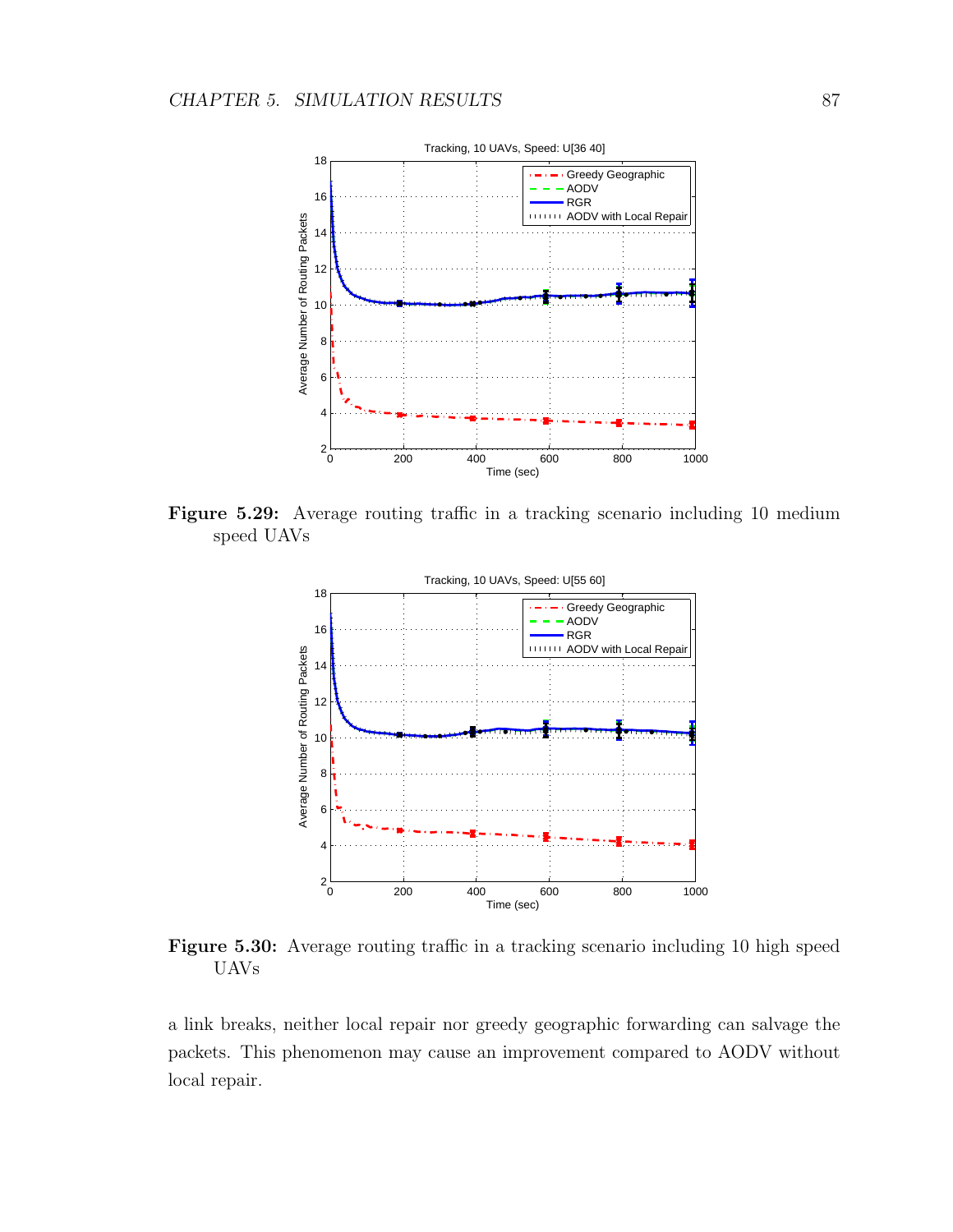We also collected simulation data for a tracking scenario with 20 UAVs. Since the results follow the same trends as shown for 10 UAVs, we do not present them in this section. Please refer to Appendix [D](#page-133-0) for further information.

## 5.8 Number of Switches

The other statistics that we collected during the simulation of RGR is the number of switches from the reactive part to the greedy geographic forwarding. The goal in gathering statistics on the number of switches was to have a measure of the use of greedy geographic forwarding in different scenarios of tracking and searching missions. Please note that when a packet is forwarded by the greedy geographic forwarding, the value for the number of switches increased. In our OPNET implementation, when a switch to greedy geographic forwarding function takes place, the variable counting the number of switches is incremented by one. Please note that in such an implementation, if two consecutive neighbours use the greedy geographic forwarding, two switches are counted. Further information on our OPNET implementation for collecting the number of switches is presented in Appendix [A.5.](#page-120-0)

The average number of switches per flow over 10 seeds for [0, 1000] sec interval for search missions is presented in Table [5.7.](#page-103-0) The first observation from the results is the rapid increment in the number of switches as we increase the number of UAVs from 10 to 30. As the number of UAVs increases in a scenario, we can expect longer routes in the network. At the same time, the possibility of route breakage increases because we have a larger number of links in the network, which makes it more likely to switch to greedy geographic forwarding.

| Scenario           |          | 10 UAVs $(4 \ km^2)$ 10 UAVs $(25 \ km^2)$ 20 UAVs 30 UAVs |          |        |
|--------------------|----------|------------------------------------------------------------|----------|--------|
| Search U[10 $20$ ] | 201.4111 | 217.644                                                    | 818.1947 | 1489.3 |
| Search U[30 $40$ ] | 196.022  | 282.889                                                    | 944.8947 | 1600.2 |
| Search $U[50 60]$  | 206.172  | 299.4278                                                   | 986.5465 | 1694.1 |

<span id="page-103-0"></span>Table 5.7: Average number of switches per source-destination flow in search missions

Table [5.8](#page-104-0) represents the number of switches to greedy geographic forwarding in tracking missions. For tracking missions, we see the increment in number of switches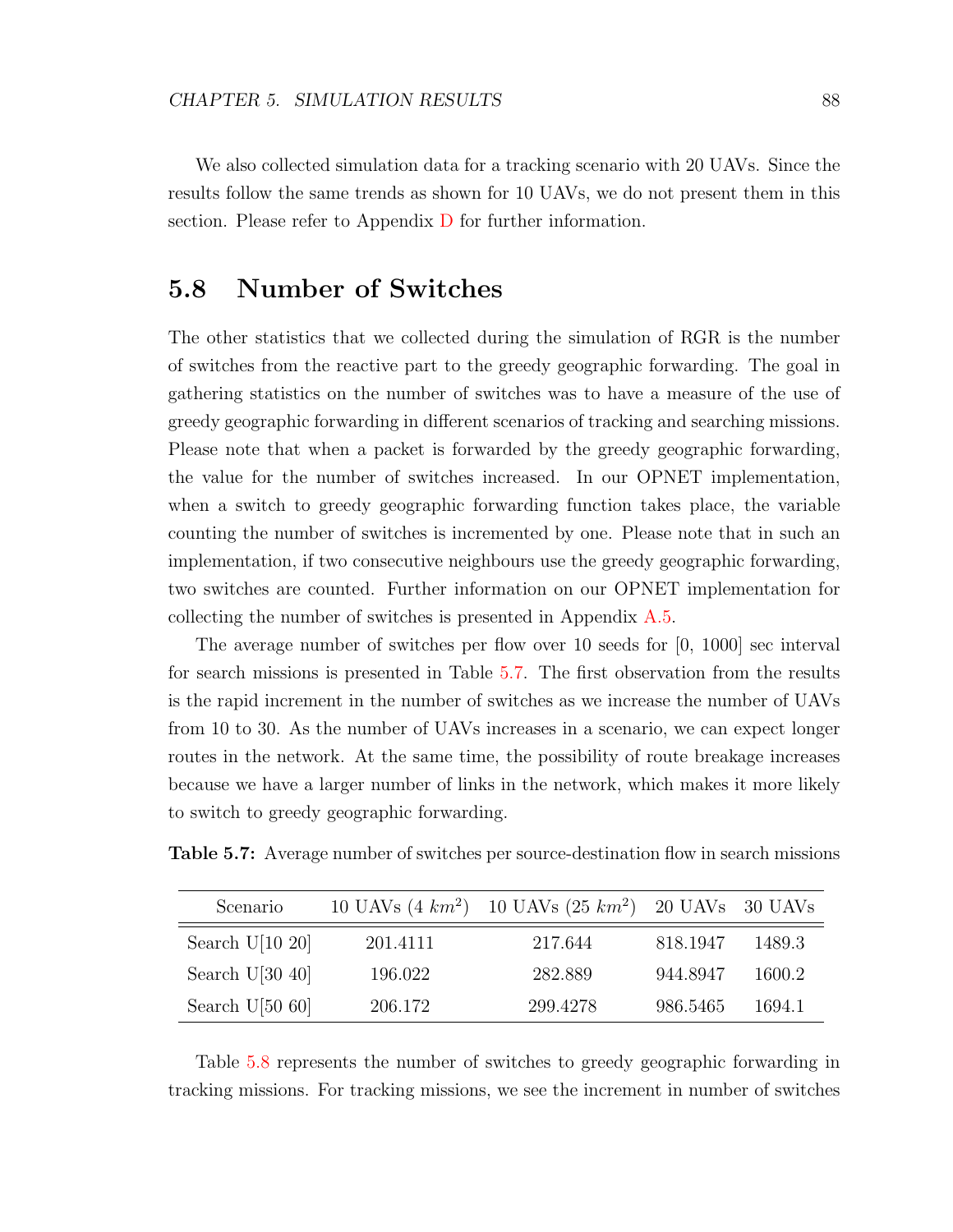as we increase the number of UAVs in the scenario. Also, please note that the number of switches is smaller compared to searching scenarios. The reason is because of the specific mobility which impose a smaller relative velocity among each pair of UAVs and also the smaller amount of traffic that is shared among different UAVs in a tracking mission compared to searching scenarios.

<span id="page-104-0"></span>Table 5.8: Average number of switches per source-destination flow in tracking missions

| Scenario         | 10 UAVs | 20 UAVs  |
|------------------|---------|----------|
| Track $U[17 20]$ | 20.99   | 89.3452  |
| Track $U[36 40]$ | 22.2    | 95.7474  |
| Track $U[55 60]$ | 28.31   | 107.0342 |

### 5.9 Summary

In this chapter, the simulation results on the performance of RGR were presented for two main applications of UAANETs, searching and tracking. Due to the fact that greedy geographic forwarding has a lower average packet delivery ratio, we focused more on the comparison of RGR versus AODV. We showed that the proposed RGR protocol is comparable to AODV, with and without local repair, in most scenarios. For searching missions, we see that RGR outperforms AODV in terms of packet delivery ratio and delay. The overhead of RGR is lower than AODV with local repair, but more than AODV without local repair. Therefore, the overhead is the cost that we pay to achieve a better average end-to-end delay and packet delivery ratio.

An important observation is that the comparison of RGR with AODV highly depends on the network parameters, such as topology, velocity, and amount of traffic. The improvement of RGR compared to AODV is more clear in a scenario of 20 searching UAVs in a 25  $km^2$  environment compared to either 10 or 30 searching UAVs in the same area. We can conclude that the improvement of RGR is more clear when the network is not dense or very sparse. In the meantime, RGR performance is at least comparable to other mechanisms in worst case scenarios.

The other important fact about different protocols is the implementation issues.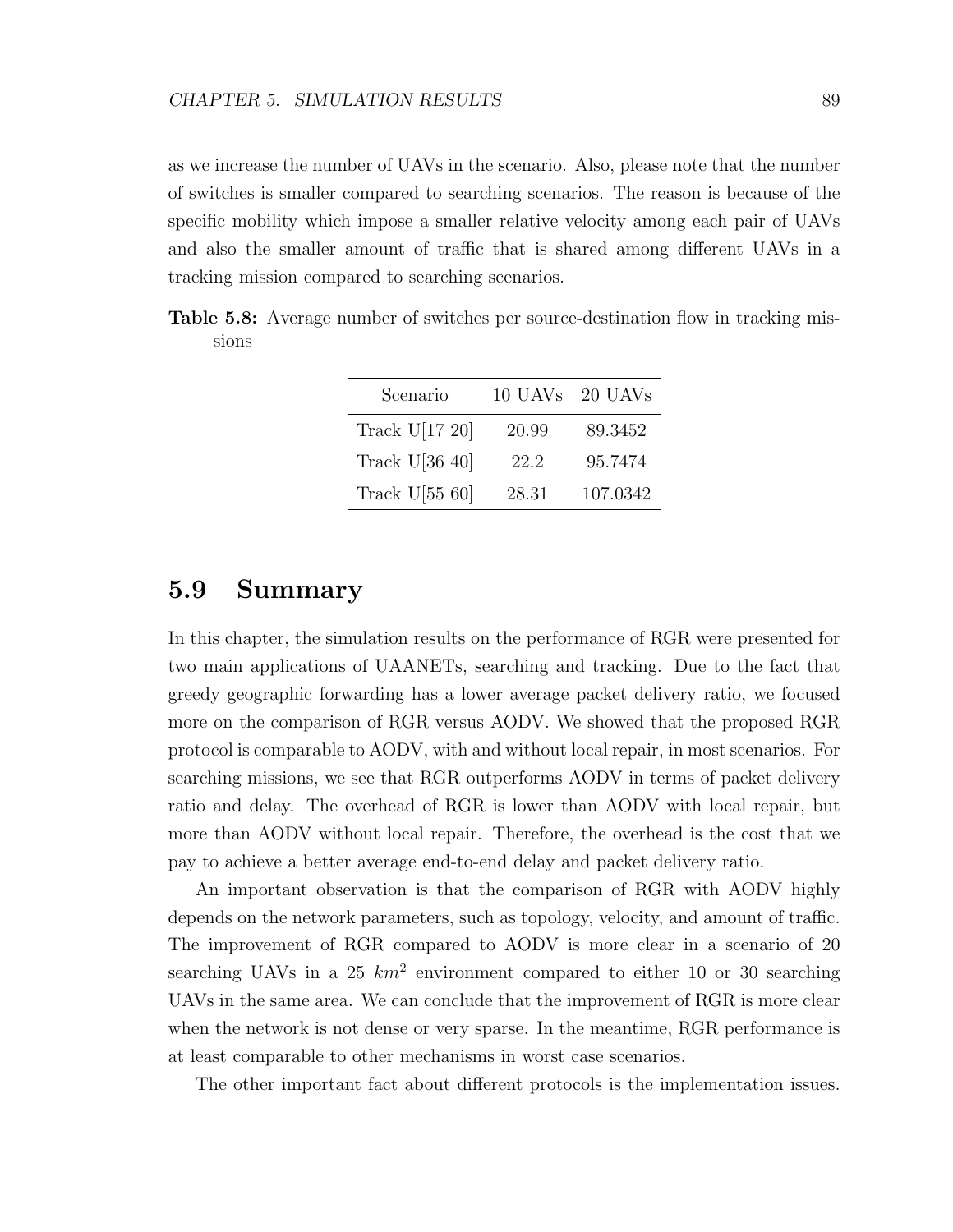Since we implemented the idea based on the available AODV, the proposed RGR can be easily emulated and finally implemented in realistic UAANETs. The simulation environment was OPNET, which has realistic models for network environments. Rather than the implementation issues, the current version of RGR has this potential to be modified more. Further discussion on possible steps for future work on RGR are discussed in more detail in the next chapter.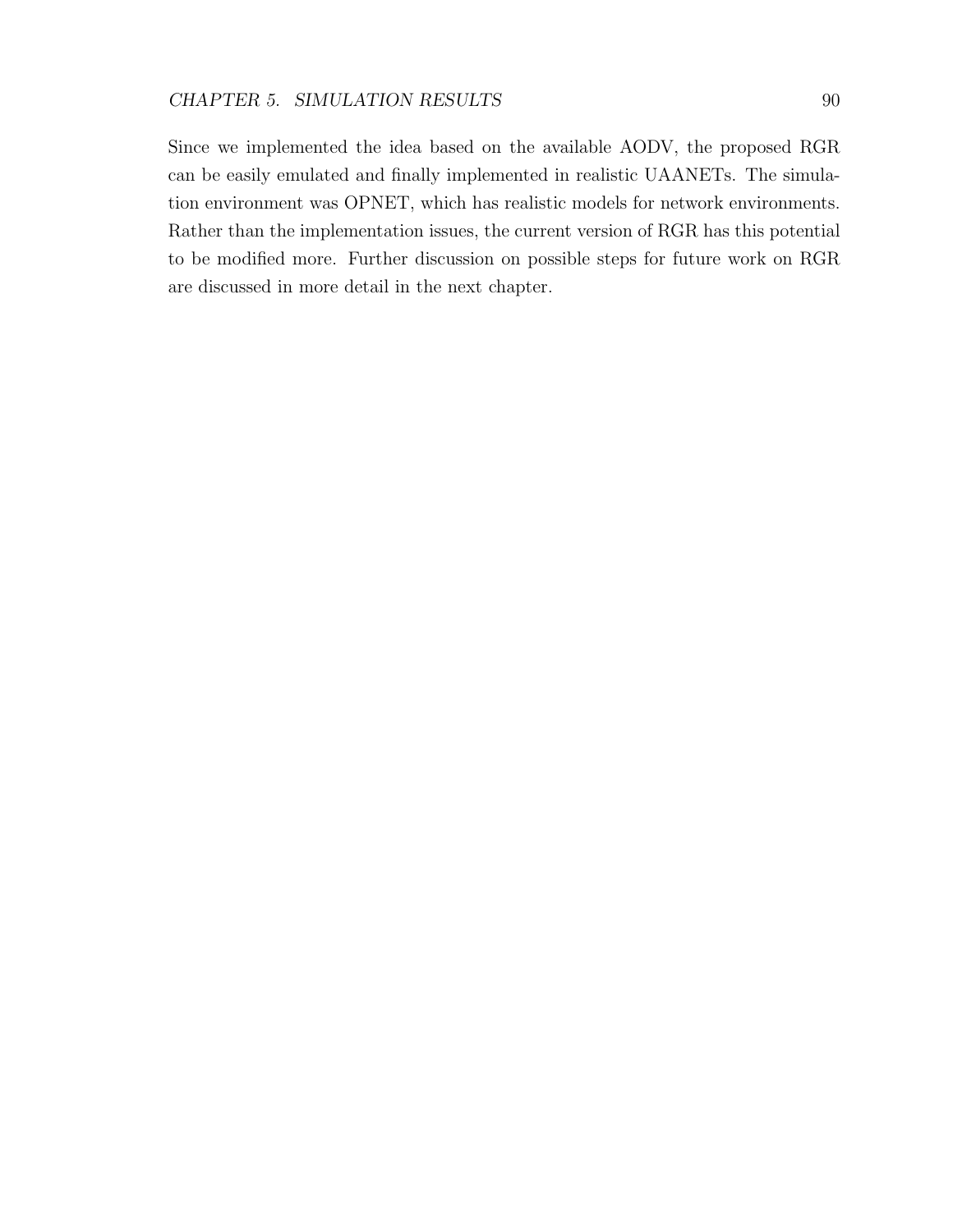# Chapter 6

# Conclusions and Future Work

# 6.1 Conclusions

Motivated by the availability of location information in an UAANET, we have proposed a reactive-greedy-reactive mechanism for routing in density variable UAANETs. As a first step, the performance of greedy geographic forwarding was simulated in UAANETs, and also a quadratic polynomial estimation of the success probability of the greedy geographic forwarding in UAANETs was presented. The proposed quadratic function provides a mathematical representation of the success probability of greedy geographic forwarding as a function of number of hops in connected networks.

The reactive-greedy-reactive protocol is based on the notion that the protocol uses two mechanisms for data forwarding, reactive (i.e. AODV) and greedy geographic forwarding. At the beginning, the protocol sends data (and also location information) on a reactive route towards the destination. If the reactive route breaks, RGR will continue by switching to the greedy geographic part of the protocol.

The simple architecture of RGR mechanism is shown to have a better delivery ratio performance compared to AODV and greedy geographic. The packet delivery ratio improvement can be up to 5% for searching missions. The packet delivery ratio improvement happens while the delay significantly decreases for the searching scenarios (up to 1 sec). Therefore, for delay-critical applications, RGR has a significant improvement in terms of important delay metric with a slightly better delivery ratio. In the meantime, the overhead does not have a significant increment for RGR compared to AODV. The interesting point about RGR architecture is that reactive part does not require local repair and the greedy geographic part is implemented without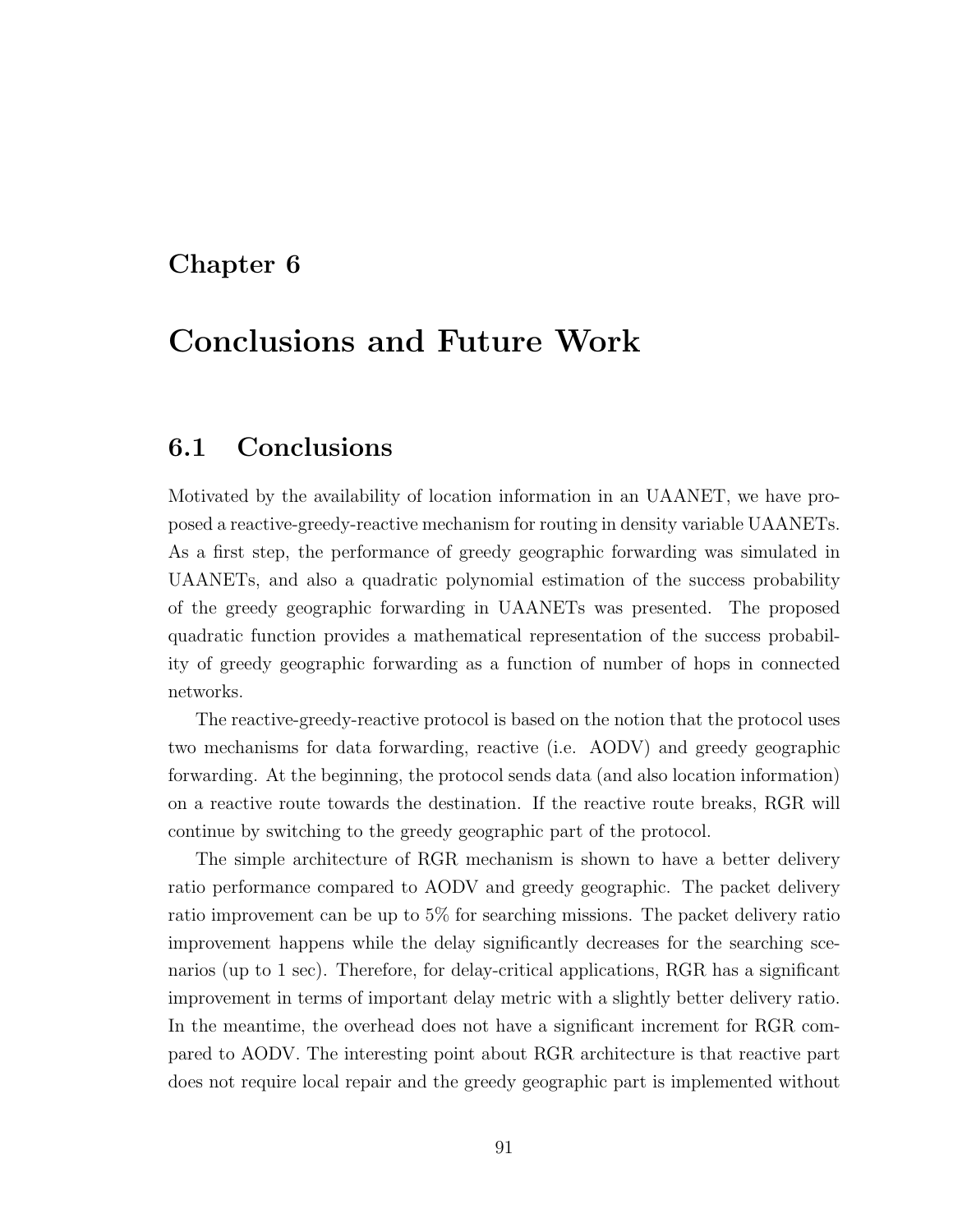the use of an independent location service mechanism. In other words, the reactive part uses greedy geographic to be needless of local repairs and the greedy geographic forwarding part uses the RREQ/RREP architecture of AODV as its location service mechanism. In such a design, the reactive and the greedy geogaraphic parts perform as each other's complements to improve the end-to-end delay and delivery ratio of the network.

## 6.2 Future Work

Our simulations illustrate that the proposed RGR mechanism has a better delay compared to AODV and greedy geographic forwarding in most scenarios. In terms of packet delivery ratio, RGR performs better than AODV only in searching scenarios. Since there are several additional suggestions to improve the mechanism, future works can be done to modify RGR mechanism to achieve better performance. In the rest of this section, we briefly review some of the modifications required for improving RGR.

The first idea to improve RGR is to include a time stamp into the control messages in order to have a measure of freshness of the location information. At the moment, the location information is obtained from the routing table in intermediate nodes in case a switch to the geographic forwarding occurs. Currently, sequence numbers are used to modify routing tables and the freshness of location information is also evaluated by the the sequence numbers already available in the protocol. In order to have a better measure of freshness of location information, we can include the time stamp. The time stamp is specifically useful in case we need to predict the future location of a node. An improved idea is to include a time stamp with all location information and to select the freshest information (i.e. the most recent location information). The lack of accurate location information will be more serious specially for unidirectional routes where the destination does not send any response to the source containing its up-to-date location information. Although our simulation results show an improvement compared to AODV even without such a time stamp, implementing the time stamp may intuitively provide a larger improvement.

The other interesting idea is to use trajectory information in order to improve the routing process. The fact is that each UAV is aware of its velocity and direction instantaneously. Also, the UAVs can maintain their past trajectories for a longer period of time (it is feasible to assume that we have enough processing speed and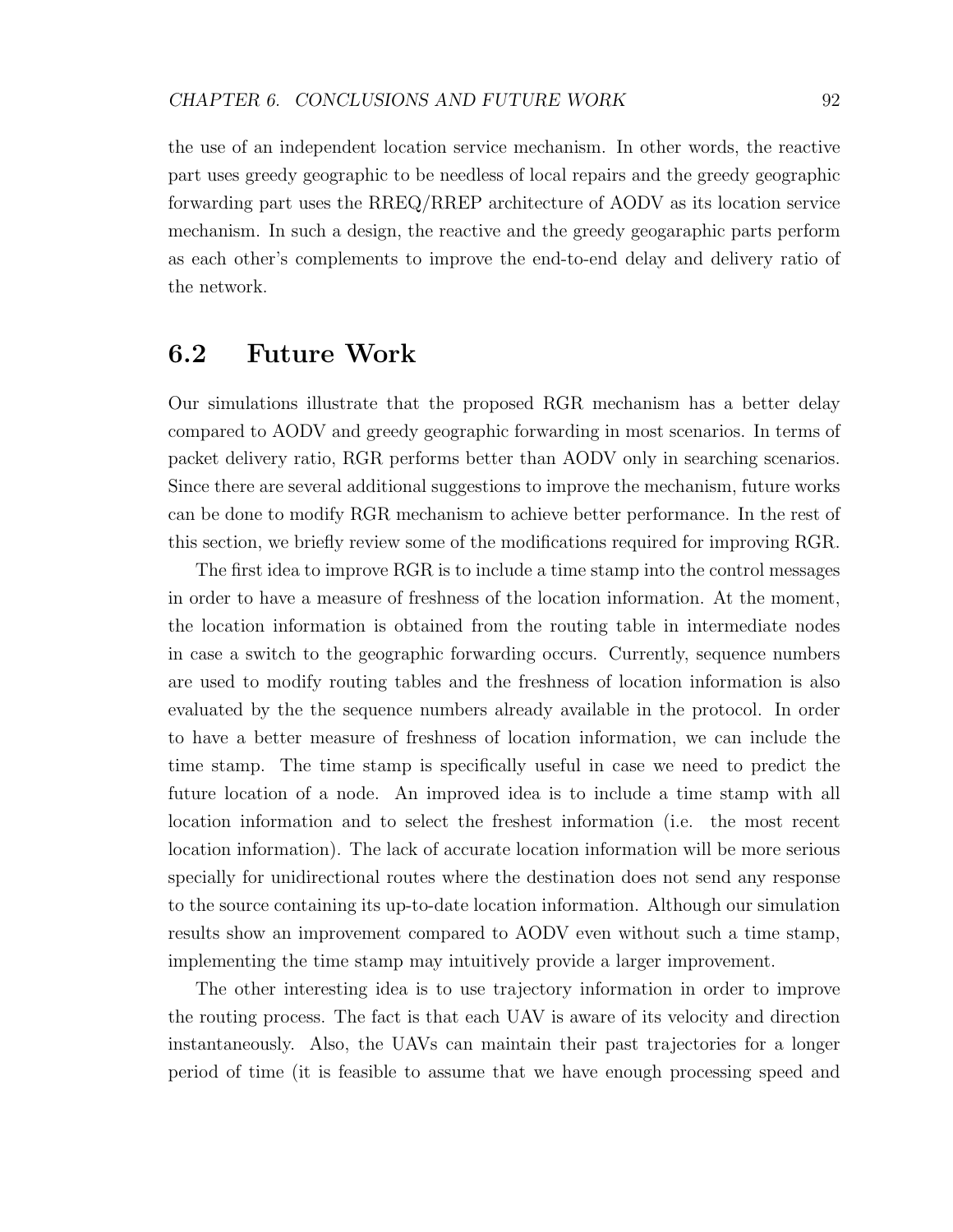memory in the UAV to perform such an operation). One idea is to ask different end-point UAVs to include not only location and time but also their instantaneous trajectory information (such as velocity and direction of heading) into their messages. In this case, other nodes can access to trajectory information of the destination. This information can be used to improve the estimate of an intermediate node about the destination location if a switch to the greedy geographic mechanism is required. If we know the current location, velocity and direction of heading of a UAV, a relatively reliable estimation of the future location of the UAV can be achieved. The fresher the velocity information is, the more reliable an estimate of the future location can be achieved.

As explained in the previous paragraph, the trajectory information of the endpoints can be helpful for the cases that a switch to the greedy geographic forwarding occurs. One more item of future work is to use trajectory information of the nodes to improve the reactive source-destination route as well. Right now, the reactive route is based upon hop count, which is originally available in AODV. In the current design, if two routes to the destination are found by the source, the one with the smallest hop count is used. We can propose a measure of path stability based on the instantaneous trajectory information of the UAVs. One good measure is the inner product of the velocity vectors of the UAVs. Rather than considering the minimum hop count, we can propose a mechanism to select the most stable routes (i.e. routes that consist of hops that are predicted to exist for long time, based on the current relative velocity of the nodes). Such a design can also be used to provide QoS routing to higher priority applications.

Another area of future research is to address the RERR handling in RGR. Right now, as soon as a source learns about a link breakage, it invalidates the route and, presuming it has more data, sends out a RREQ to globally fix the route. Instead, we could do one or both of the following: 1) While we do not have a new route, we continue using the old route, relying on the greedy geographic forwarding to deliver the packets. 2) Instead of aggressively fixing the route, we could keep using it and fix it only after some timeout and/or a fixed number of RERR messages have been received. Again, we would rely on the greedy geographic forwarding. Such a future research may lead to smaller average overhead.

In an UAANET, sometimes several clusters of UAVs may be available in some situation (e.g. in a search mission). The proposed RGR routing does not have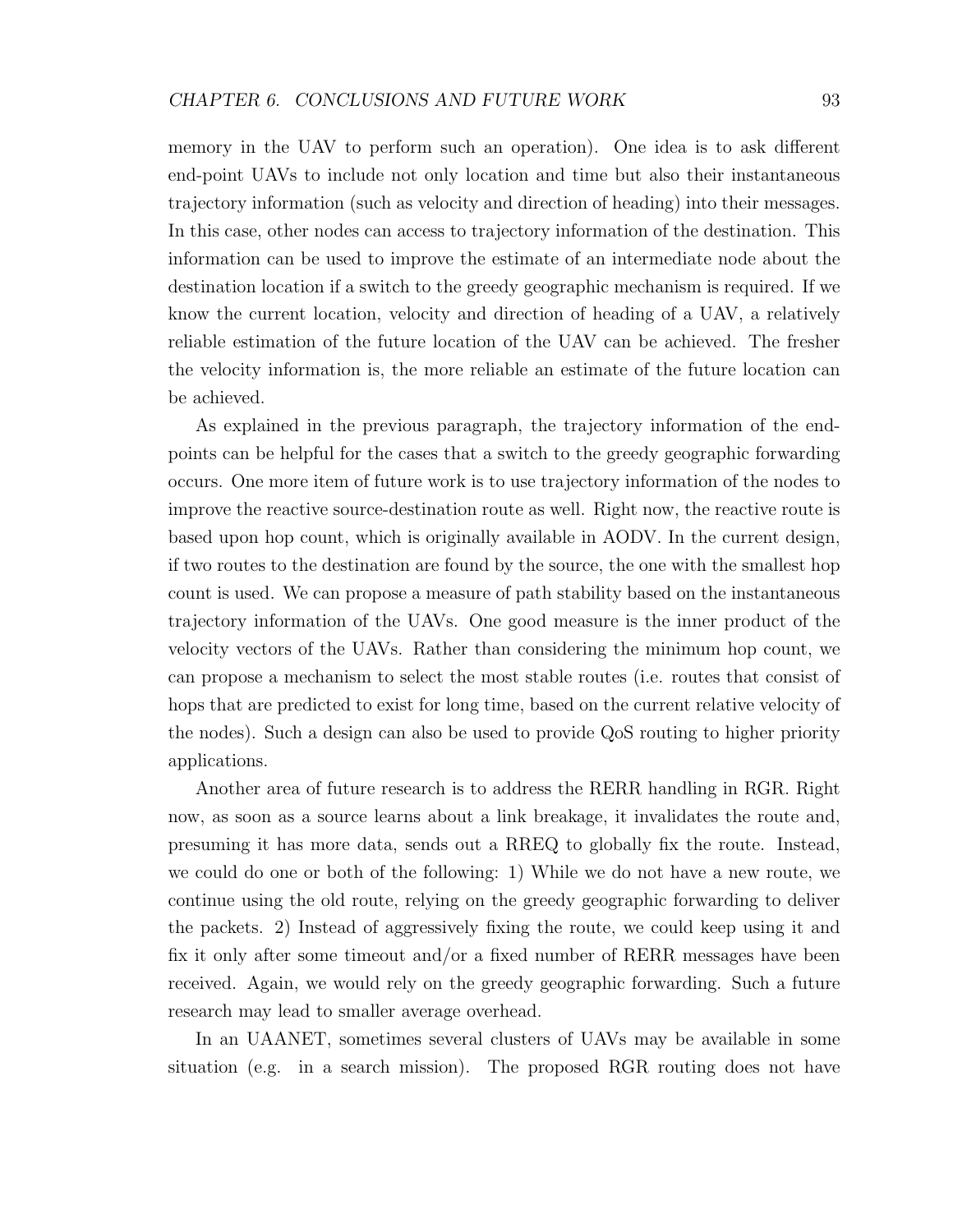an alternative communication architecture for such cases. One useful approach in sparsely connected networks is to combine store-carry-forward (SCF) mechanism with RGR. SCF has already been proposed as a routing/forwarding mechanism in partially connected networks [\[57\]](#page-114-0). Combining SCF with geographic routing can be a potential suggestion not only to prevent a blind mechanism such as face routing but also to use all the available potentials of the networking characteristics including high mobility and availability of geographic locations [\[45\]](#page-113-0).

Another direction of future work on the materials presented in Chapter [3](#page-35-0) is to analytically derive upper and lower performance bounds for greedy geographic forwarding and compare them with the Monte Carlo simulation results. One other idea can be to evaluate beacon-less geographic routing protocols. Beacon-less mechanisms avoid the need to periodically exchange hello messages, but limit the greedy forwarding range further. Similar to our study, it would be interesting to explore what network densities would be required for beacon-less geographic forwarding to be successful. Also, one may think of generalizing face routing or proposing other alternatives for three dimensional environments. Finally, one step for future work is to implement RGR in a realistic network environment to test its performance and to observe the functionality in a realistic implementation and compare it with OPNET results.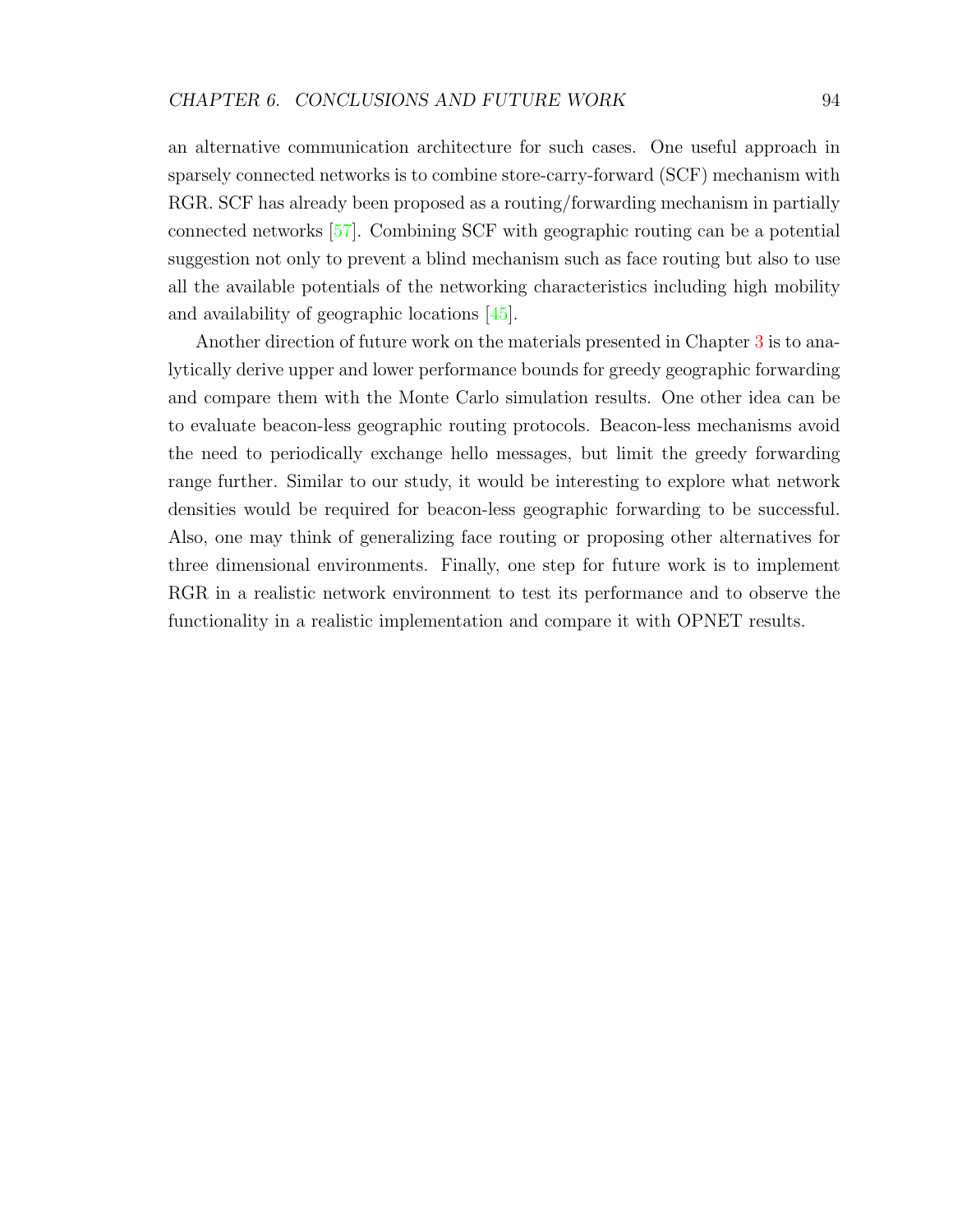### List of References

- [1] E. Perkins, C. Belding-Royer and S. Das, "Ad hoc On-Demand Distance Vector (AODV) Routing RFC3561." http://www.ietf.org/rfc/rfc3561.txt, [Accessed: Febuary 2011].
- [2] R. Shirani, M. St-Hilaire, T. Kunz, Y. Zhou, J. Li, and L. Lamont, "The performance of greedy geographic forwarding in unmanned aeronautical ad-hoc networks," in 9th Annual Conference on Communication Networks and Services *Research Conference (CNSR 2011)*, pp. 161 –166, May 2011.
- [3] B. Karp and H. T. Kung, "GPSR: greedy perimeter stateless routing for wireless networks," in MobiCom '00: Proceedings of the 6th annual international conference on Mobile computing and networking, pp. 243–254, ACM, 2000.
- [4] M. Mauve, A. Widmer, and H. Hartenstein, "A survey on position-based routing in mobile ad hoc networks," Network, IEEE, vol. 15, pp. 30 –39, Nov/Dec 2001.
- [5] X. Hong, K. Xu, and M. Gerla, "Scalable routing protocols for mobile ad hoc networks," Network, IEEE, vol. 16, pp. 11 – 21, jul/aug 2002.
- [6] L. Qin and T. Kunz, "Survey on mobile ad hoc network routing protocols and cross-layer design," tech. rep., Carleton University, August 2004.
- [7] "Unmanned aerial vehicles classification." http://www.vectorsite.net/twuav.html, [Accessed: March 2010].
- [8] "Tier classification of uavs." http://www.airpower.maxwell.af.mil/airchronicles/cc/uav.html, [Accessed: March 2010].
- [9] T. Pham, G. Cirincione, D. Verma, and G. Pearson, "Intelligence, surveillance, and reconnaissance fusion for coalition operations," in Information Fusion, 2008 11th International Conference on, pp. 1–8, July 2008.
- [10] J. Veverka and M. Campbell, "Operator decision modeling for intelligence, surveillance and reconnaissance type missions," in Systems, Man and Cybernetics, 2005 IEEE International Conference on, vol. 1, pp. 754–759 Vol. 1, Oct. 2005.
- [11] "Search and rescue missions." http://www.justaeroworks.com/pages/JAW.08SRM.html, [Accessed: September 2009].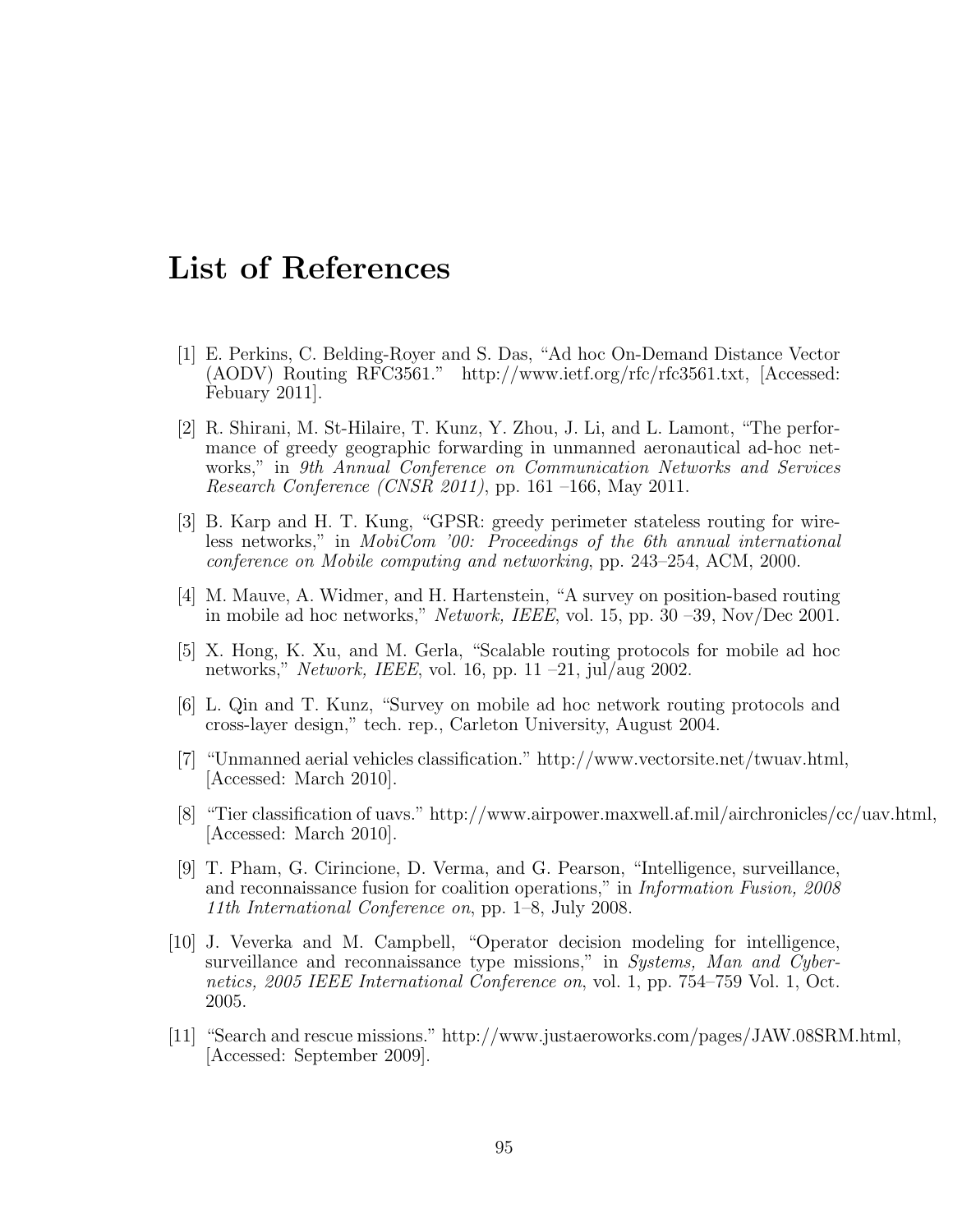- [12] E. Frew and T. Brown, "Airborne communication networks for small unmanned aircraft systems," Proceedings of the IEEE, vol. 96, pp. 2008–2027, Dec. 2008.
- [13] D. Lyon, "A military perspective on small unmanned aerial vehicles," Instrumentation Measurement Magazine, IEEE, vol. 7, pp. 27–31, Sept. 2004.
- [14] E. Sakhaee, A. Jamalipour, and N. Kato, "Aeronautical ad hoc networks," in Wireless Communications and Networking Conference, 2006. WCNC 2006. IEEE, vol. 1, pp. 246–251, April 2006.
- [15] E. Sakhaee and A. Jamalipour, "Stable clustering and communications in pseudolinear highly mobile ad hoc networks," Vehicular Technology, IEEE Transactions on, vol. 57, pp. 3769–3777, Nov. 2008.
- [16] E. Sakhaee and A. Jamalipour, "The global in-flight internet," Selected Areas in Communications, IEEE Journal on, vol. 24, pp. 1748–1757, Sept. 2006.
- [17] D. Henkel, C. Dixon, J. Elston, and T. X. Brown, "A reliable sensor data collection network using unmanned aircraft," in REALMAN '06: Proceedings of the 2nd international workshop on Multi-hop ad hoc networks: from theory to reality, pp. 125–127, ACM, 2006.
- [18] A. Erman, L. Hoesel, P. Havinga, and J. Wu, "Enabling mobility in heterogeneous wireless sensor networks cooperating with UAVs for mission-critical management," Wireless Communications, IEEE, vol. 15, pp. 38–46, December 2008.
- [19] N. Li, H. Liu, E. Earon, C. D. Fulford, R. Huq, and C. A. Rabbath, "Multiple UAVs autonomous mission implementation on COTS autopilots and experimental results," in AIAA Guidance, Navigation and Control Conference, Aug 2009.
- [20] J. S. Jang and D. Liccardo, "Small UAV automation using MEMS," Aerospace and Electronic Systems Magazine, IEEE, vol. 22, pp. 30–34, May 2007.
- [21] J. How, C. Fraser, K. Kulling, L. Bertuccelli, O. Toupet, L. Brunet, A. Bachrach, and N. Roy, "Increasing autonomy of UAVs," Robotics  $\mathcal{B}$  Automation Magazine, IEEE, vol. 16, pp. 43–51, June 2009.
- [22] J. How, B. Bethke, A. Frank, D. Dale, and J. Vian, "Real-time indoor autonomous vehicle test environment," Control Systems Magazine, IEEE, vol. 28, pp. 51–64, April 2008.
- [23] X. C. Ding, M. Powers, M. Egerstedt, S. yih Young, and T. Balch, "Executive decision support," Robotics & Automation Magazine, IEEE, vol. 16, pp. 73–81, June 2009.
- [24] Y. Ben-Asher, S. Feldman, P. Gurfil, and M. Feldman, "Distributed decision and control for cooperative UAVs using ad hoc communication," IEEE Transactions on Control Systems Technology, vol. 16, no. 3, pp.  $511 - 16$ , 2008.
- [25] B. Bethke, M. Valenti, and J. How, "UAV task assignment," Robotics  $\mathcal{O}(A)$ tomation Magazine, IEEE, vol. 15, pp. 39–44, March 2008.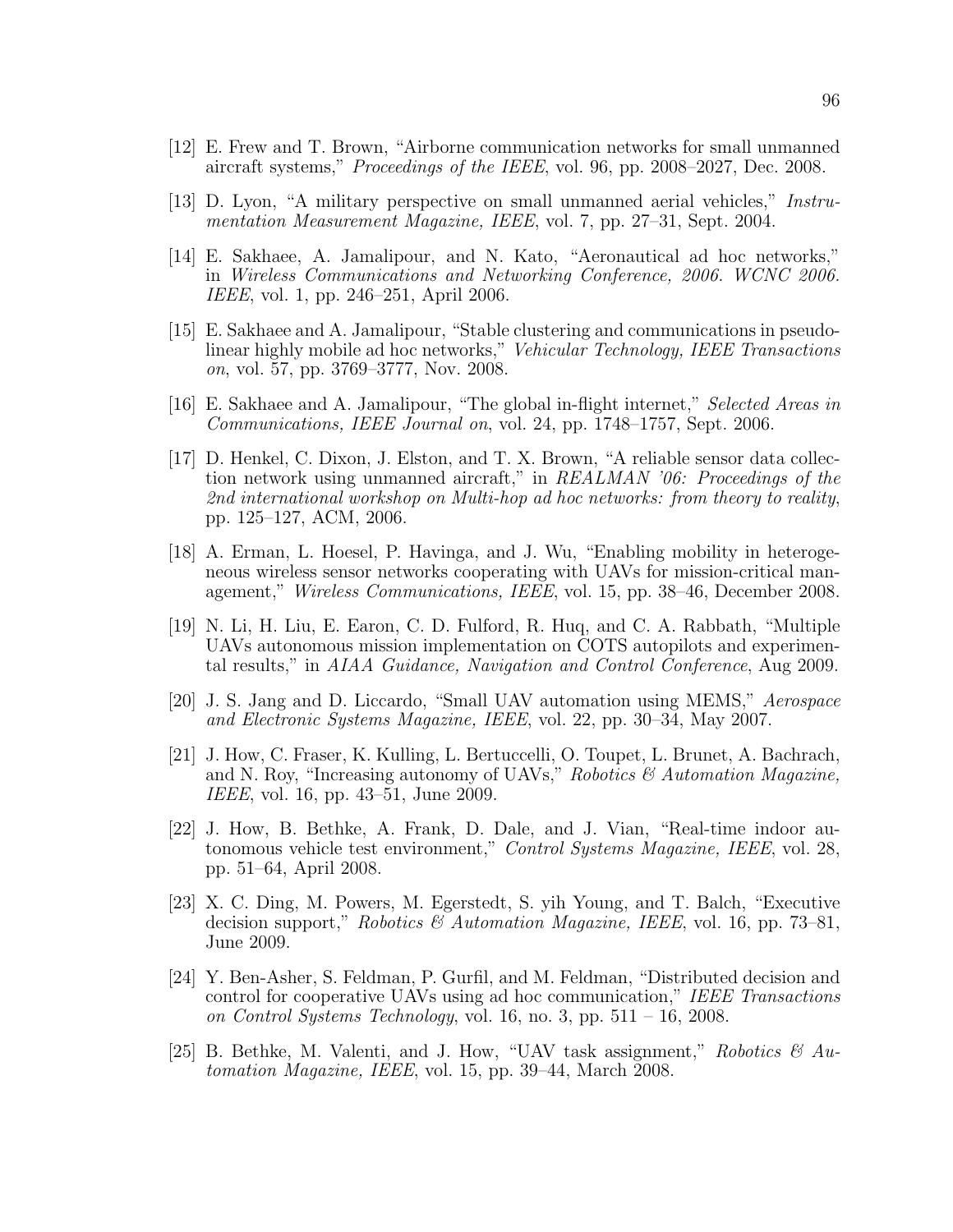- [26] J. Tisdale, Z. Kim, and J. Hedrick, "Autonomous UAV path planning and estimation," Robotics & Automation Magazine, IEEE, vol. 16, pp. 35–42, June 2009.
- [27] D. Cole, A. Goktogan, P. Thompson, and S. Sukkarieh, "Mapping and tracking," Robotics & Automation Magazine, IEEE, vol. 16, pp. 22–34, June 2009.
- [28] M. Likhachev and A. Stentz, "Path clearance," Robotics & Automation Magazine, IEEE, vol. 16, pp. 62–72, June 2009.
- [29] Y. Jin, Y. Liao, A. Minai, and M. Polycarpou, "Balancing search and target response in cooperative unmanned aerial vehicle (uav) teams," Systems, Man, and Cybernetics, Part B: Cybernetics, IEEE Transactions on, vol. 36, pp. 571– 587, June 2005.
- [30] D. Pack, P. DeLima, G. Toussaint, and G. York, "Cooperative control of UAVs for localization of intermittently emitting mobile targets," Systems, Man, and Cybernetics, Part B: Cybernetics, IEEE Transactions on, vol. 39, pp. 959–970, Aug. 2009.
- [31] C.-M. Cheng, P.-H. Hsiao, H. Kung, and D. Vlah, "Performance measurement of 802.11a wireless links from UAV to ground nodes with various antenna orientations," in Computer Communications and Networks, 2006. ICCCN 2006. Proceedings.15th International Conference on, pp. 303–308, Oct. 2006.
- [32] T. Coelho, R. Macedo, P. Carvalhal, J. Afonso, L. Silva, H. Almeida, M. Ferreiral, and C. Santos, "A fly-by-wireless UAV platform based on a flexible and distributed system architecture," in Industrial Technology, 2006. ICIT 2006. IEEE International Conference on, pp. 2359–2364, Dec. 2006.
- [33] T. X. Brown, B. Argrow, C. Dixon, and S. Doshi, "Ad hoc UAV ground network (AUGNet)," in AIAA Guidance, Navigation and Control Conference, September 2004.
- [34] "Global security, rq-4 global hawk (tier ii+hae UAV)." http://www.globalsecurity.org/intell/systems/global\_hawk.html, [Accessed: September 2009].
- [35] D. Medina, F. Hoffmann, S. Ayaz, and C.-H. Rokitansky, "Feasibility of an aeronautical mobile ad hoc network over the north atlantic corridor," in Sensor, Mesh and Ad Hoc Communications and Networks, 2008. SECON '08. 5th Annual IEEE Communications Society Conference on, pp. 109–116, June 2008.
- [36] M. Jensen, "Alternative antenna polarization schemes for satellite-handset links including operator tissue," in Antennas and Propagation Society International Symposium, 1997. IEEE., 1997 Digest, vol. 2, pp. 1336–1339 vol.2, Jul 1997.
- [37] G. Codispoti, M. Lisi, and V. Santachiara, "X-band SAR active antenna design for small satellite applications," vol. 1, pp.  $666 - 9$ , 1995.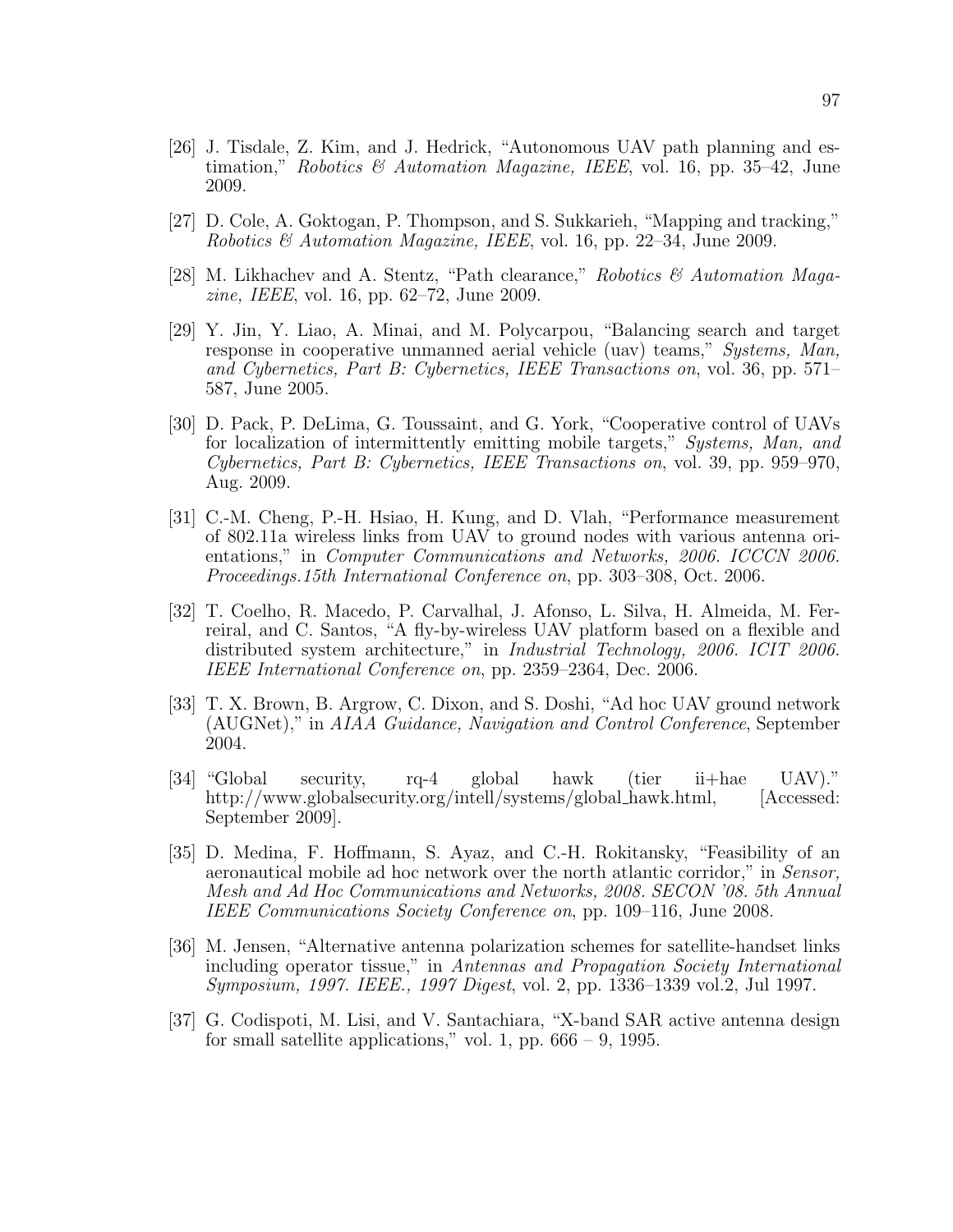- [38] T. Camp, J. Boleng, and V. Davies, "A survey of mobility models for ad hoc network research," Wireless Communications  $\mathcal{B}$  Mobile Computing (WCMC): Special issue on Mobile Ad Hoc Networking: Research, Trends and Applications, vol. 2, no. 5, pp. 483–502, 2002.
- [39] G. Lin, N. G, and R. Rajaraman, "Mobility models for ad hoc network simulation," in INFOCOM 2004. Twenty-third AnnualJoint Conference of the IEEE Computer and Communications Societies, vol. 1, pp. 454–463, March 2004.
- [40] T. X. Brown, S. Doshi, S. Jadhav, and J. Himmelstein, "Test bed for a wireless network on small UAVs," in AIAA 3rd "Unmanned Unlimited" Technical Conference, September 2004.
- [41] J. Park and S. Sahni, "Power assignment for symmetric communication in wireless sensor networks," in Computers and Communications, 2006. ISCC '06. Proceedings. 11th IEEE Symposium on, pp. 591–596, June 2006.
- [42] Y. Johnson, D. Hu and D. Maltz, " The Dynamic Source Routing Protocol (DSR) for Mobile Ad Hoc Networks for IPv4," 2011. http://tools.ietf.org/html/rfc4728, [Accessed: April 2011].
- [43] N. Moghim, F. Hendessi, and N. Movehhedinia, "An improvement on ad-hoc wireless network routing based on AODV," in *ICCS '02: Proceedings of the The* 8th International Conference on Communication Systems, pp. 1068–1070, IEEE Computer Society, 2002.
- [44] C. Mbarushimana and A. Shahrabi, "Comparative study of reactive and proactive routing protocols performance in mobile ad hoc networks," in AINAW '07: Proceedings of the 21st International Conference on Advanced Information Networking and Applications Workshops, pp. 679–684, IEEE Computer Society, 2007.
- <span id="page-113-0"></span>[45] E. Kuiper and S. Nadjm-Tehrani, "Geographical routing in intermittently connected ad hoc networks," in AINAW '08: Proceedings of the 22nd International Conference on Advanced Information Networking and Applications - Workshops, pp. 1690–1695, IEEE Computer Society, 2008.
- [46] Y.-J. Kim, R. Govindan, B. Karp, and S. Shenker, "On the pitfalls of geographic face routing," in DIALM-POMC '05: Proceedings of the 2005 joint workshop on Foundations of mobile computing, pp. 34–43, ACM, 2005.
- [47] X. Guan, Face Routing in Wireless Ad-Hoc Networks. PhD thesis, University of Toronto, 2009. http://www.cs.toronto.edu/guan/phdthesis.pdf, [Accessed: August 2010].
- [48] R. Flury and R. Wattenhofer, "Randomized 3d geographic routing," in INFO-COM 2008. The 27th Conference on Computer Communications. IEEE, pp. 834 –842, april 2008.
- [49] A. Nayak and I. Stojmenovic, Wireless Sensor and Actuator Networks: Algorithms and Protocols for Scalable Coordination and Data Communication. Wiley, 2010.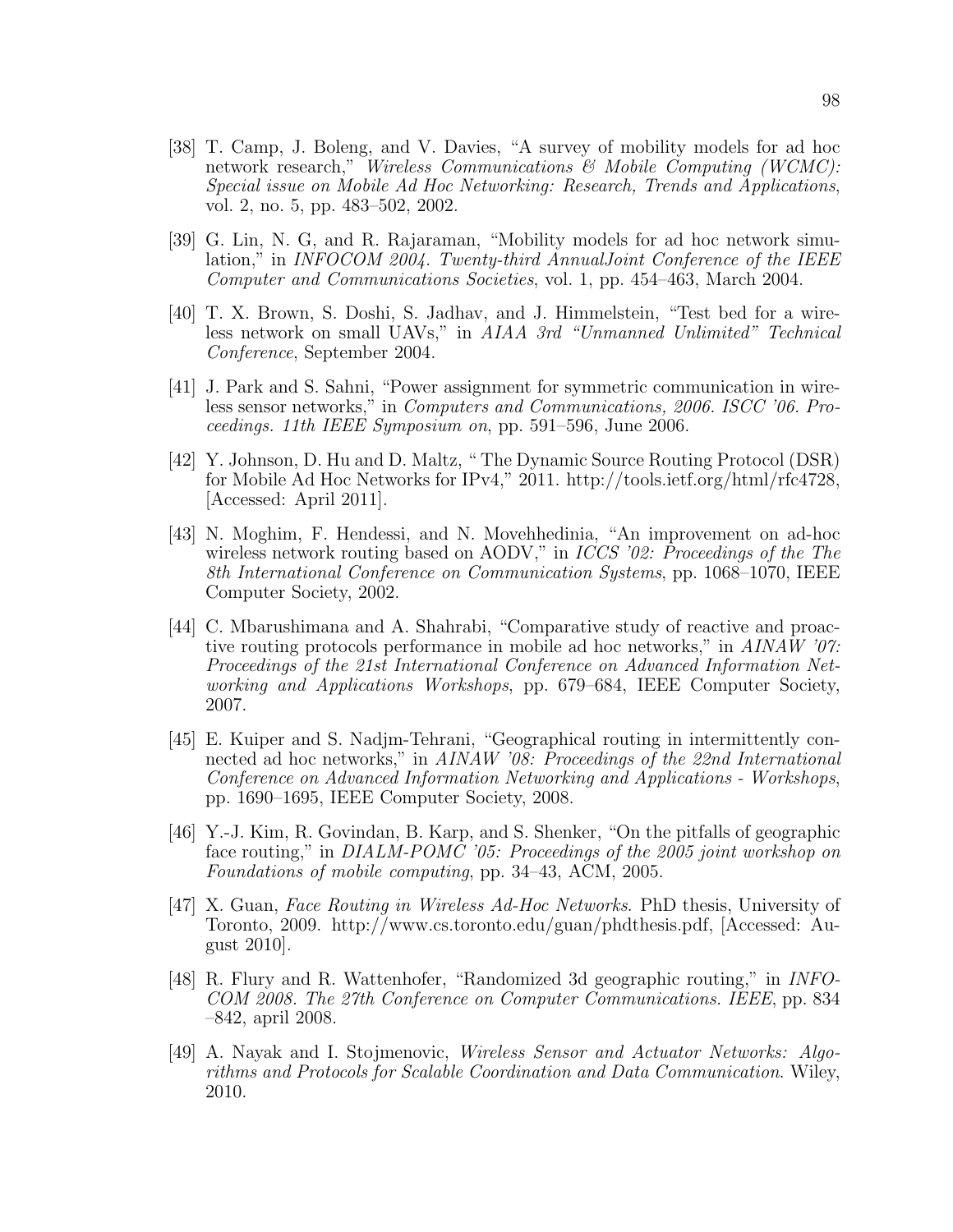- [50] D. Son, A. Helmy, and B. Krishnamachari, "The effect of mobility-induced location errors on geographic routing in mobile ad hoc sensor networks: analysis and improvement using mobility prediction," Mobile Computing, IEEE Transactions *on*, vol. 3, pp.  $233 - 245$ , july-aug. 2004.
- [51] A. Rao, S. Ratnasamy, C. Papadimitriou, S. Shenker, and I. Stoica, "Geographic routing without location information," in *MobiCom '03: Proceedings of the 9th* annual international conference on Mobile computing and networking, pp. 96– 108, ACM, 2003.
- [52] S. Shah and K. Nahrstedt, "Predictive location-based QoS routing in mobile ad hoc networks," in Communications, 2002. ICC 2002. IEEE International Conference on, vol. 2, pp. 1022 – 1027 vol.2, 2002.
- [53] S. Mousavi, H. Rabiee, M. Moshref, and A. Dabirmoghaddam, "Model based adaptive mobility prediction in mobile ad-hoc networks," in *Wireless Communi*cations, Networking and Mobile Computing, 2007. WiCom 2007. International Conference on, pp. 1713 –1716, 21-25 2007.
- [54] D. Gu, G. Pei, H. Ly, M. Gerla, B. Zhang, and X. Hong, "Uav aided intelligent routing for ad-hoc wireless network in single-area theater," in Wireless Communications and Networking Conference, 2000. WCNC. 2000 IEEE, vol. 3, pp. 1220  $-1225$  vol.3, 2000.
- [55] K. Xu, X. Hong, M. Gerla, H. Ly, and D. Gu, "Landmark routing in large wireless battlefield networks using uavs," in Military Communications Conference, 2001. MILCOM 2001. Communications for Network-Centric Operations: Creating the Information Force. IEEE, vol. 1, pp.  $230 - 234$  vol.1, 2001.
- [56] J. Kurhinen and J. Janatuinen, "Geographical routing for delay tolerant encounter networks," in Computers and Communications, 2007. ISCC 2007. 12th IEEE Symposium on, pp. 463–467, July 2007.
- <span id="page-114-0"></span>[57] E. Kuiper and S. Nadjm-Tehrani, "Geographical routing with location service in intermittently connected manets," Vehicular Technology, IEEE Transactions *on*, vol. 60, pp.  $592 -604$ , feb.  $2011$ .
- [58] H. Li, B. Yang, C. Chen, and X. Guan, "Connectivity of aeronautical ad hoc networks," in *GLOBECOM Workshops (GC Wkshps), 2010 IEEE*, pp. 1788 – 1792, dec. 2010.
- [59] X. Ma, M.-T. Sun, G. Zhao, and X. Liu, "An efficient path pruning algorithm for geographical routing in wireless networks," Vehicular Technology, IEEE Transactions on, vol. 57, pp. 2474–2488, July 2008.
- [60] S. Ruhrup, H. Kalosha, A. Nayak, and I. Stojmenovic, "Message-efficient beaconless georouting with guaranteed delivery in wireless sensor, ad hoc, and actuator networks," Networking, IEEE/ACM Transactions on, vol. 18, pp. 95–108, Feb. 2010.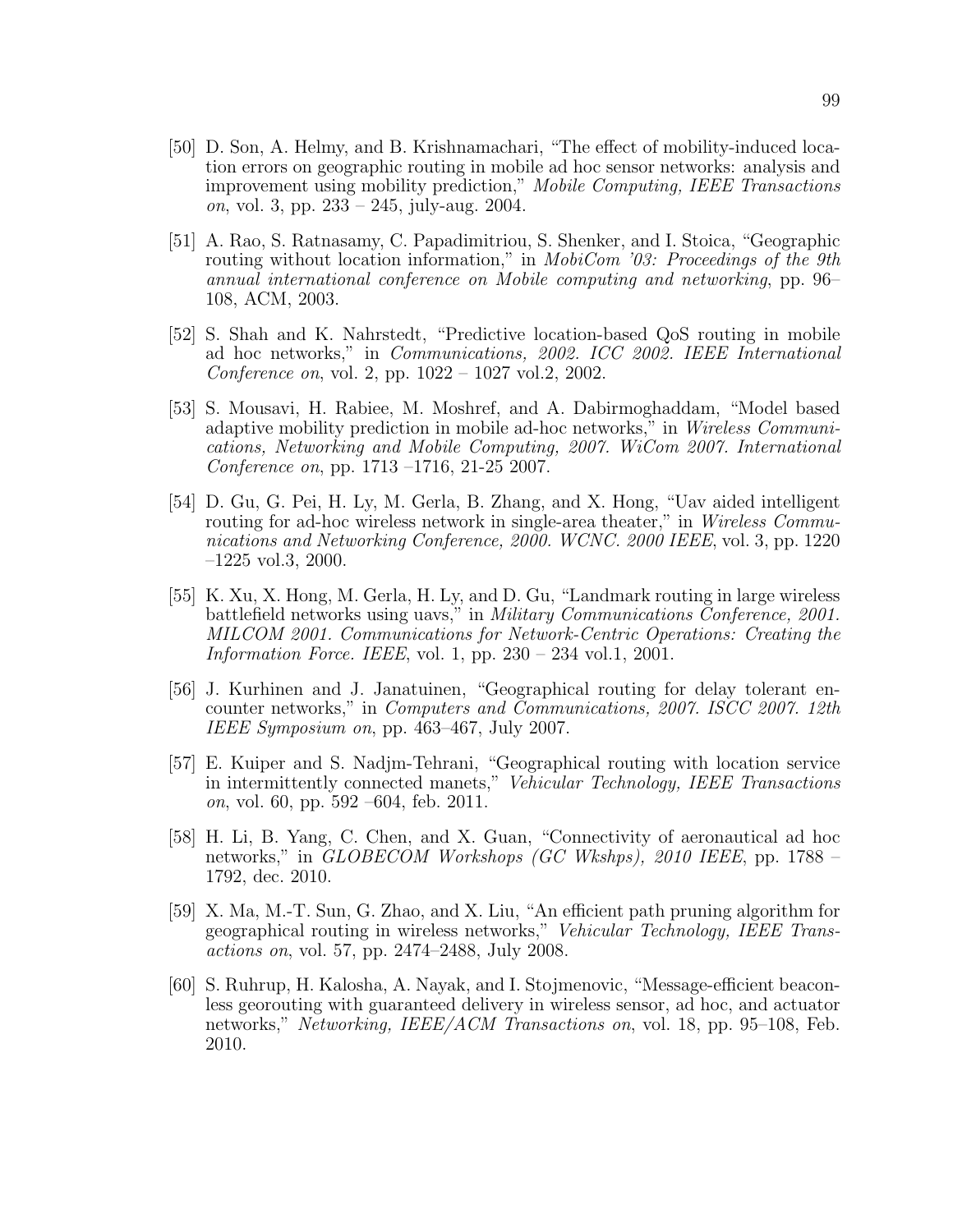- [61] F. Theoleyre, E. Schiller, and A. Duda, "Efficient greedy geographical non-planar routing with reactive deflection," in *Communications, 2009. ICC '09. IEEE In*ternational Conference on, pp. 1 –5, june 2009.
- [62] E. W. Frew and T. X. Brown, "Networking issues for small unmanned aircraft systems," J. Intell. Robotics Syst., vol. 54, no. 1-3, pp. 21–37, 2009.
- [63] T. Melodia, D. Pompili, and I. Akyildiz, "On the interdependence of distributed topology control and geographical routing in ad hoc and sensor networks," Selected Areas in Communications, IEEE Journal on, vol. 23, pp. 520–532, March 2005.
- [64] X. Ma, M.-T. Sun, X. Liu, and G. Zhao, "Improving geographical routing for wireless networks with an efficient path pruning algorithm," in Sensor and Ad Hoc Communications and Networks, 2006. SECON '06. 2006 3rd Annual IEEE Communications Society on, vol. 1, pp. 246–255, Sept. 2006.
- [65] M. Zorzi and R. Rao, "Multihop performance of geographic random forwarding for ad hoc and sensor networks," in Global Telecommunications Conference, 2003. GLOBECOM '03. IEEE, vol. 7, pp. 3948–3952, Dec. 2003.
- [66] M. Zorzi and R. Rao, "Geographic random forwarding (GeRaF) for ad hoc and sensor networks: energy and latency performance," Mobile Computing, IEEE Transactions on, vol. 2, pp. 349–365, Oct.-Dec. 2003.
- [67] E. Schiller, P. Starzetz, F. Theoleyre, and A. Duda, "Properties of greedy geographical routing in spontaneous wireless mesh networks," in Global Telecommunications Conference, 2007. GLOBECOM '07. IEEE, pp. 4941–4945, Nov. 2007.
- [68] "Matlab curve fitting toolbox." http://www.mathworks.com/help/toolbox/curvefit/, [Accessed: August 2011].
- [69] D. Chen and P. Varshney, "A survey of void handling techniques for geographic routing in wireless networks," Communications Surveys Tutorials, IEEE, vol. 9, pp. 50 –67, quarter 2007.
- <span id="page-115-0"></span>[70] "OPNET, Application and Network Performance." http://www.opnet.com, [Accessed: August 2011].
- [71] E. Kuiper and S. Nadjm-Tehrani, "Mobility models for UAV group reconnaissance applications," in Wireless and Mobile Communications, 2006. ICWMC '06. International Conference on, pp. 33–33, July 2006.
- [72] M. Zayene, N. Tabbane, and R. Elidoudi, "Performance evaluation of greedy perimeter stateless routing protocol in ad hoc networks," in Computer Sciences and Convergence Information Technology, 2009. ICCIT '09. Fourth International Conference on, pp. 907 –912, Nov. 2009.
- [73] I. Abualhaol and M. Matalgah, "Performance analysis of multi-carrier relaybased uav network over fading channels," in GLOBECOM Workshops (GC Wkshps), 2010 IEEE, pp. 1811 –1815, Dec. 2010.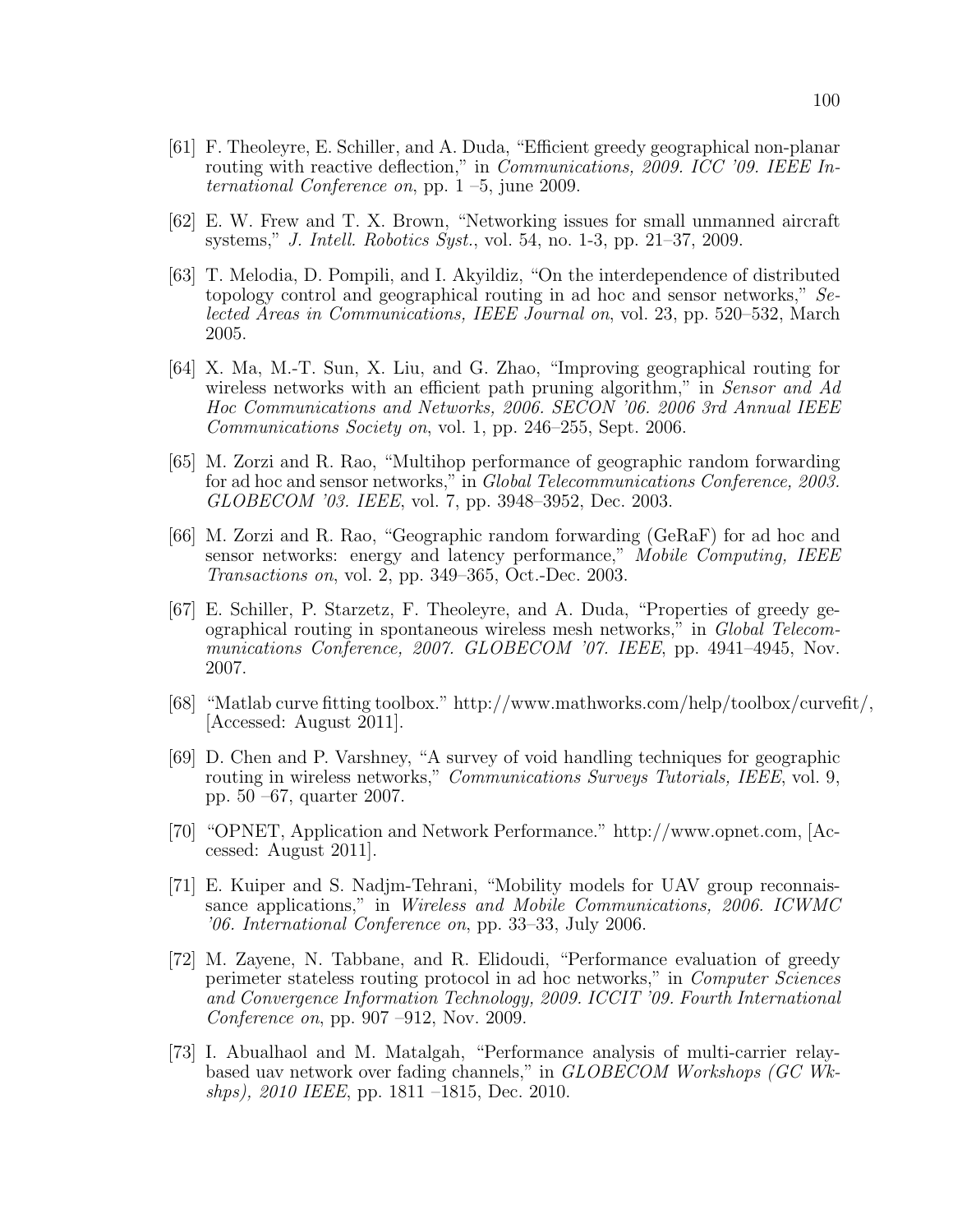- [74] A. Alshabatat and L. Dong, "Performance analysis of mobile ad hoc unmanned aerial vehicle communication networks with directional antennas," in International Journal of Aerospace Engineering, Hindawi, 2010.
- [75] I. Chatzigiannakis, E. Kaltsa, and S. Nikoletseas, "On the effect of user mobility and density on the performance of ad-hoc mobile networks," in Networks, 2004. (ICON 2004). Proceedings. 12th IEEE International Conference on, vol. 1, pp. 336 – 341 vol.1, nov. 2004.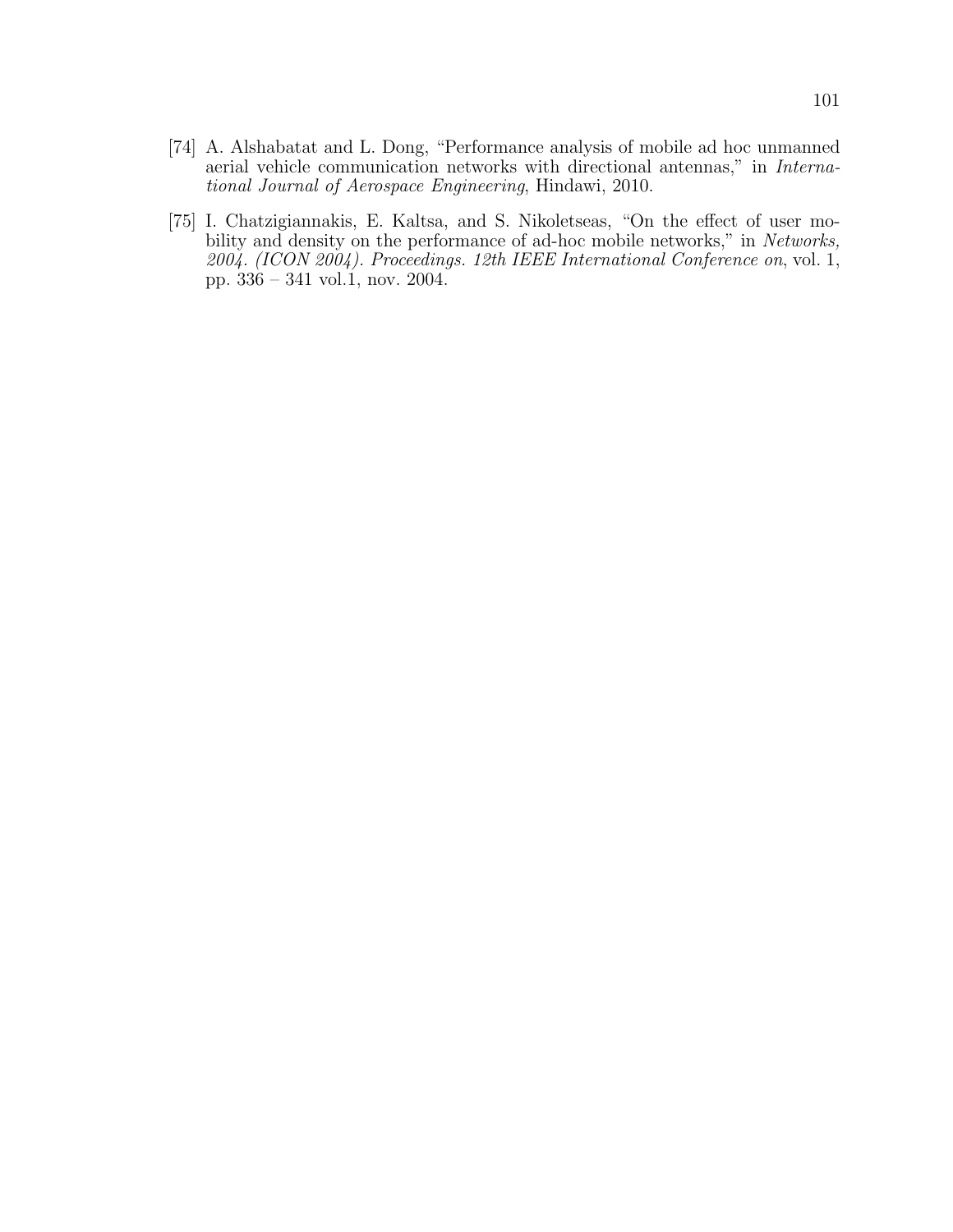#### Appendix A

# OPNET Implementation

In the following section, we review the OPNET implementation of RGR. Due to the fact that RGR is based on AODV, we do not discuss the parts that are in common and already documented by OPNET. The goal is to discuss the necessary changes that were made to have RGR. For further information on OPNET implementation of AODV, please refer to [\[70\]](#page-115-0).

#### <span id="page-117-0"></span>A.1 Adding Location Information in Header Files

In order to define the required structure for AODV, the following changes should be made in the header files. In **AodvT\_Route\_Entry**, **AodvT\_Forward\_Request\_Entry** two new double variables for  $(x,y)$  are defined. For each of the above structures, the following two lines are added.

#### double x\_value;

#### double y\_value;

After defining the required route entries in rgr.h, we also need to add entries in the RREQ and RREP structures. In order to do that in **aodv\_pkt\_support.h**, the following changes are applied.

For RREQ/RREP option,  $\text{AodvT}$ -Rreq and  $\text{AodvT}$ -Rreq, two double variables for  $(x,y)$  are added. Then, in the function related to RREQ/RREP in the function block, we have the necessary data structure for sending location information in RREQ/RREP architecture.

Also, in **aody**-**ptypes**, the prototypes of AODV have been defined. We need to add location information in the functions (in process model) that requires that data. These functions are: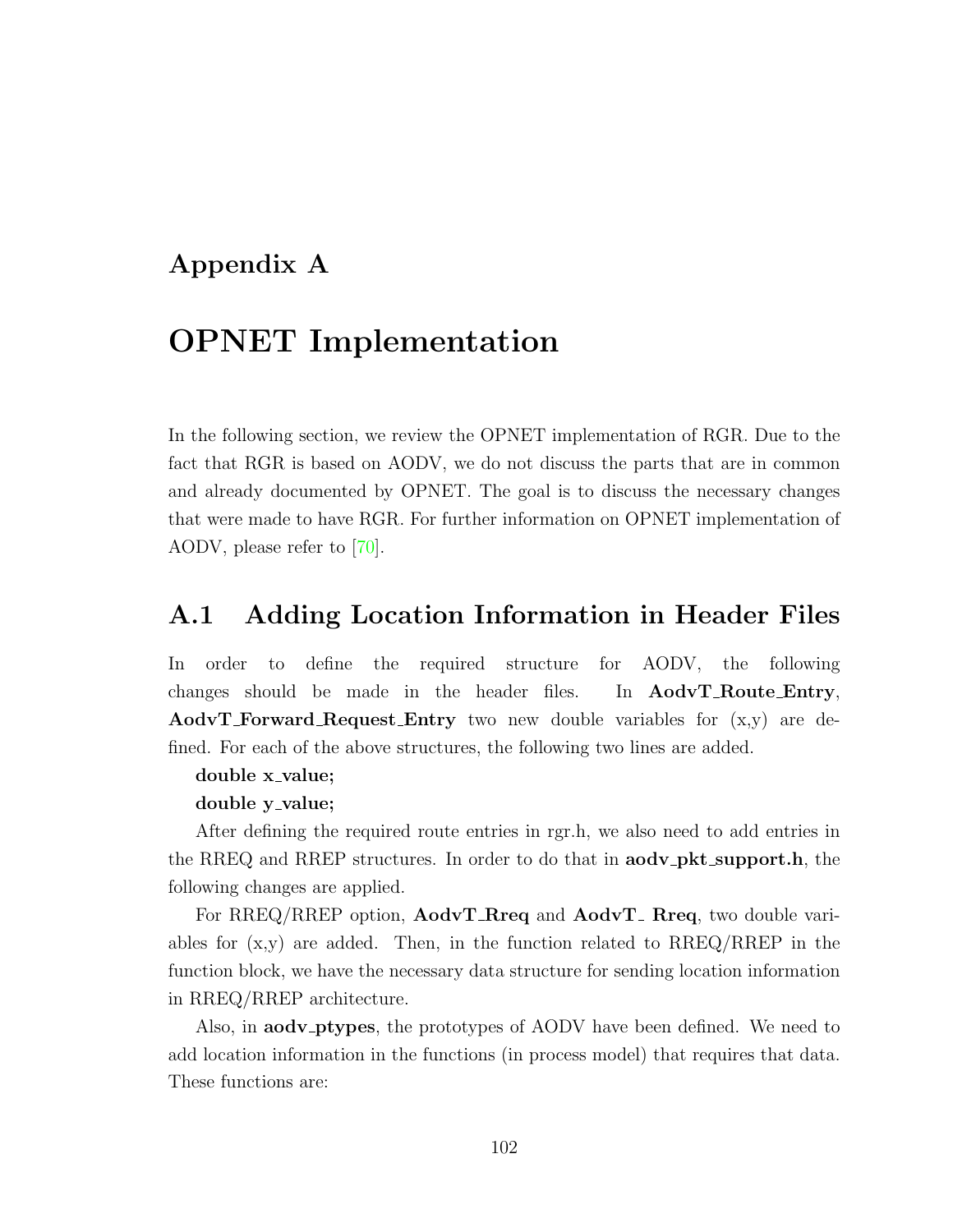aody\_route\_table\_entry\_create, aodv\_request\_table\_forward\_rreq\_insert, aodv\_pkt\_support\_rreq\_option\_create, aodv\_pkt\_support\_rrep\_option\_create.

As an example, **aody\_route\_table\_entry\_create** will be changed as follows. This will be the same for other functions as well. The last two double variables are the ones related to location information (x,y).

aodv route table entry create (AodvT Route Table\*, InetT Address, InetT Subnet Mask, InetT Address, IpT Port Info, int, int, double, double  $/*$  RGR  $*$ /, double  $/*$ RGR $*$ /)

### A.2 Switching to Greedy Geographic Forwarding

The process of switching to greedy geographic forwarding happens in application packet arrival function of AODV. The idea is that a switch to greedy geographic forwarding happens when an application packet arrives and no reactive route is available to destination. The function for handling arrival of an application packet is **aody\_rte\_app\_pkt\_arrival\_handle**. Thus, the jump function to greedy geographic forwarding (aodv to greedy jump towards dest) is called by the application packet arrival function, after finding the reactive route is not available. In such a case, the statistics of the number of switches are also updated as explained in Appendix [A.5.](#page-120-0)

In aodv<sub>-to-greedy-jump-towards-dest function, firstly the destination loca-</sub> tion is extracted. Also, the application packets are queued while the closest neighbour to destination is found. Then, the neighbour table is achieved by a pointer. The number of neighbours and a list of available neighbours is obtained through two different functions. By accessing neighbour's location information in neighbour table, the closest neighbour to destination is found. The data packets then are sent to MAC to be forwarded to that closest neighbour.

#### A.3 Lifetime

The Lifetime field is firstly initialized by **ACTIVE\_ROUTE\_TIMEOUT** and then it is modified by different control packets. When a route is used, the Lifetime field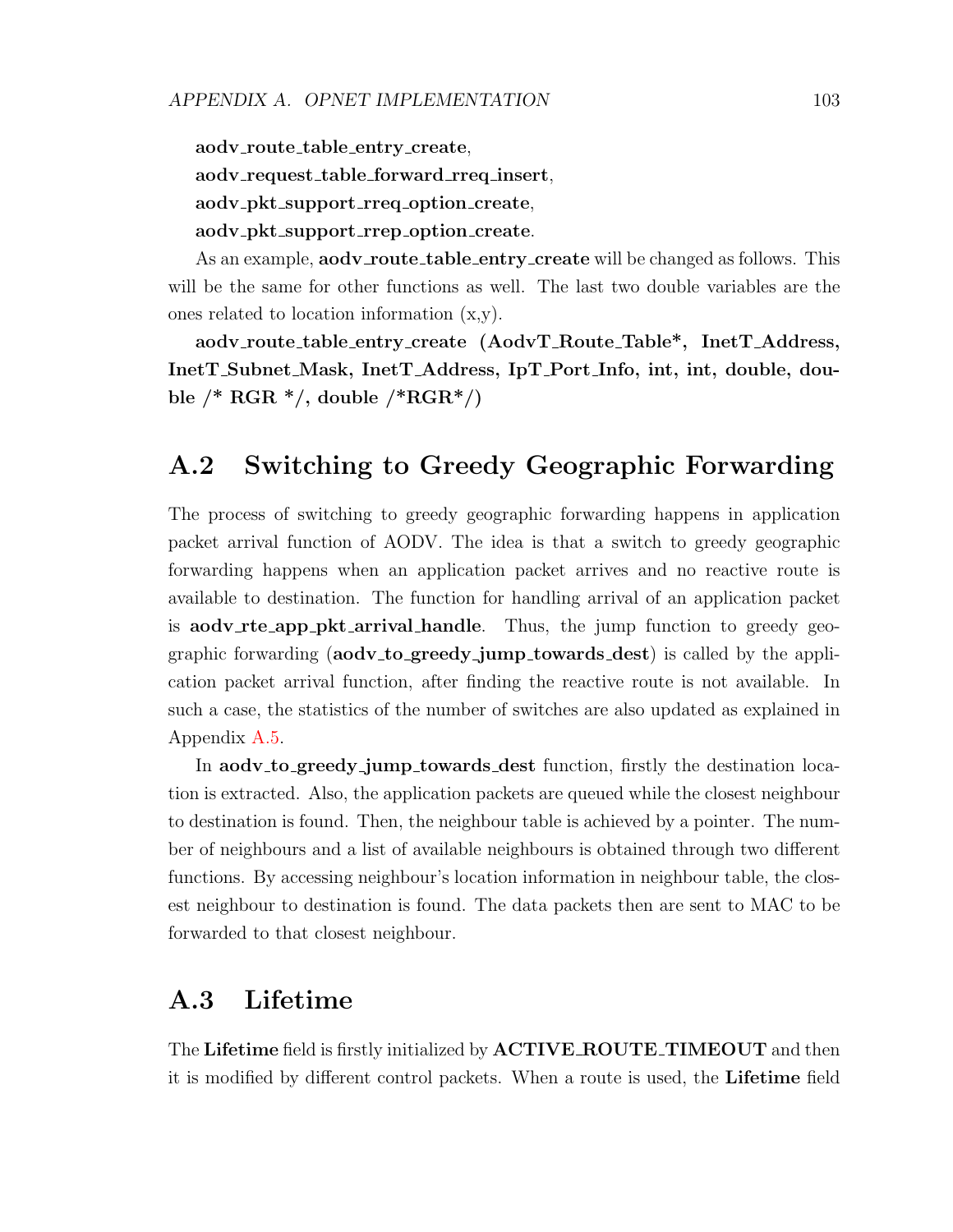of all the nodes on the route is modified to be no less than the current time plus ACTIVE ROUTE TIMEOUT.

After reception of a RREQ, the Lifetime of the reverse route to the source is set to

Lifetime=aodv rte max find(Existing Lifetime, Min Lifetime) Where the **Existing** Lifetime is:

Existing lifetime  $=$  route entry ptr-route expiry time - op sim time (); And Min Lifetime is defined as:

```
Min Lifetime = op sim time ()+(2.0 * net\_traversal_time) -
```
 $(2.0 * rreq<sub>-</sub>option<sub>-</sub>ptr-hop<sub>-</sub>count * node<sub>-</sub>traversal<sub>-</sub>time);$ 

The **op\_sim\_time** provides the current time in OPNET simulator. After a route request has been sent out, a route should be received within the **net\_traversal\_time**. Also, **node\_traversal\_time** is a conservative estimate of the average one hop traversal time for packets and should include queuing delays, interrupt processing times and transfer times.

An active (valid) route is a route that can be used for data forwarding, and is recognized by a valid mark in its routing table entry. An expired route, denoted by a state of invalid in the routing table entry is called an invalid route. Note that Lifetime for an active route is the expiry time, and for an invalid route is the deletion time. For an invalid route, the **Lifetime** is defined as current time plus delete period.

# A.4 Create Functions and Arrival Functions in RGR

Aodv\_request\_table\_create and aodv\_route\_table\_create functions are used to create request tables and route tables. These two functions are available in external C files and we do not change them for implementing RGR. The functions for creating a packet are defined in the function block of the process model. These functions include:

1) aodv\_route\_table\_entry\_create: Create a new route entry

2) aodv\_pkt\_support\_rreq\_option\_create: Create a route request option

3) aodv\_pkt\_support\_pkt\_create: To set different options in AODV packets (such as RREQ, RREP, RERR)

4) aodv\_pkt\_support\_rrep\_option\_create: Create a route reply option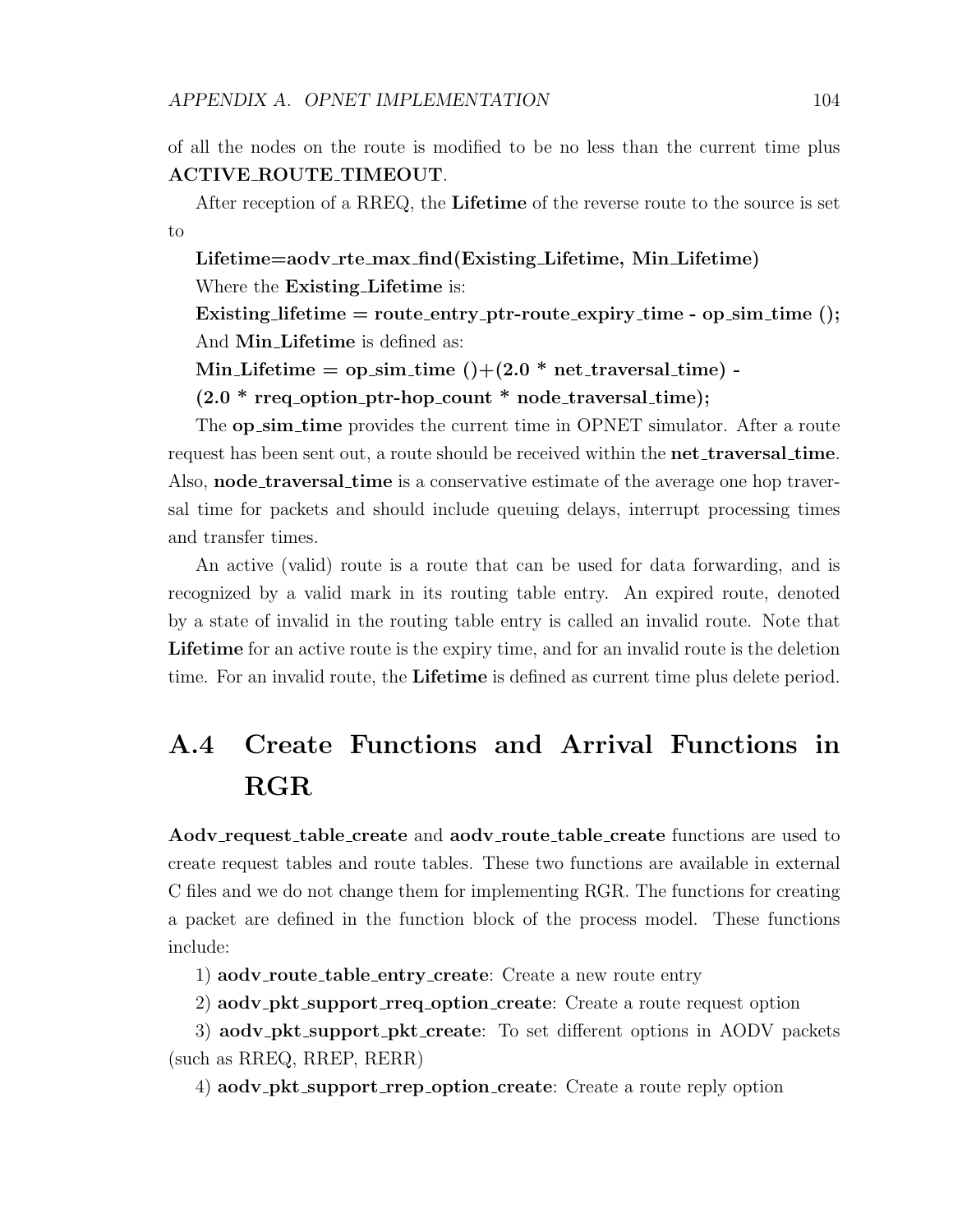In the create functions, only the node needs to add location information for greedy geographic mode as it is explained in Appendix [A.1.](#page-117-0)

Aodv rte pkt arrival handle is used to handle all packet arrivals in OPNET implementation of AODV. The **aodv\_rte\_pkt\_arrival\_handle** function then is based on the type of the packet calls:

1) **aodv\_rte\_app\_pkt\_arrival\_handle**: To handle an application packet received from a higher layer.

2) aodv\_rte\_rreq\_pkt\_arrival\_handle: To handle the reception of a RREQ.

3 ) aodv rte rrep pkt arrival handle: To handle the reception of a RREP.

4) **aodv\_rte\_rrep\_hello\_pkt\_arrival\_handle**: To handle the arrival of a hello packet. If there is a valid a route to this neighbour, the route's sequence number is updated by using hello's sequence number.

#### <span id="page-120-0"></span>A.5 Statistics of the Number of Switches

When  $\mathbf{a} \cdot \mathbf{a}$  app  $\mathbf{b}$   $\mathbf{b}$  arrival handle function is called, the process of switching to greedy geographic forwarding takes place. Thus, the statistics of such a switch are saved. The time of such an event is also automatically saved in OPNET. The following statistics are written:

op stat write (local stat handle ptr->total switches shandle, 1);

op stat write (global stat handle ptr->total switches global shandle,  $1$ :

In order to be able to write the statistics, the desired variable for global statistics should already be registered in **aody\_support.c**. The following line registers the global handle in a function called aodv support global stat handles obtain of aodv\_support.c.

For the global statistics handle, we have:

stat handle ptr ->total switches global shandle = op stat reg ("AODV.Total Switches", OPC STAT INDEX NONE, OPC STAT GLOBAL);

The local statistics handle will be:

local stat handle ptr->total switches shandle = op stat reg ("AODV.Total Switches", OPC STAT INDEX NONE, OPC STAT LOCAL);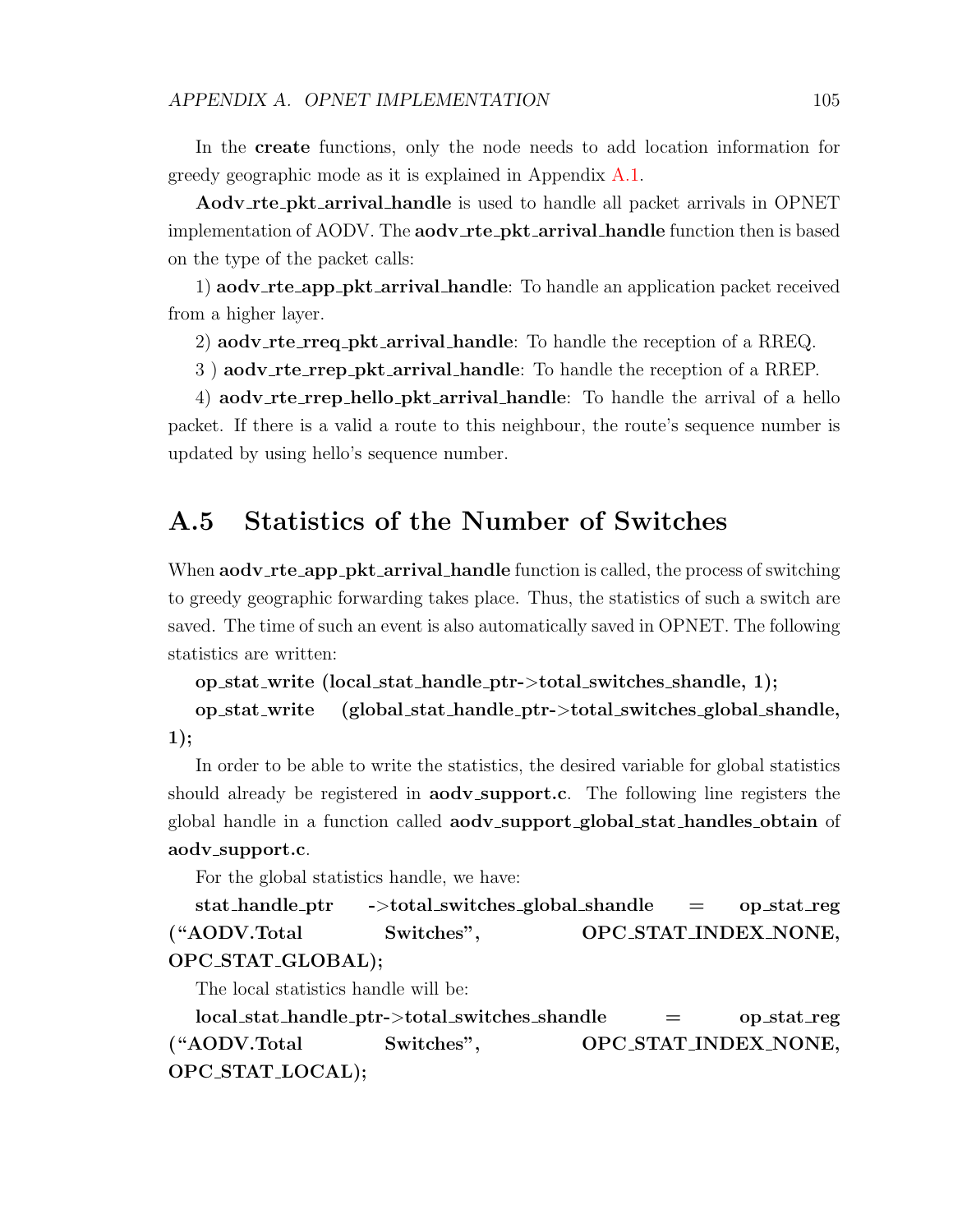Also because statistics are defined as a C structure, in the header file rgr.h, the required variable for statistics is defined in AodvT Local Stathandles structure as follows:

#### typedef struct { Stathandle total switches shandle; } AodvT Local Stathandles;

The desired statistics should also be defined in the node model. The wireless node model should be enhanced to include the statistics of number of switches. The reason is that the statistics are collected in each node, which requires the node to know about the existence of the newly defined statistics. In **mante\_station\_adv** in Interfaces/Node Statistics, the statistics of number of switches are added.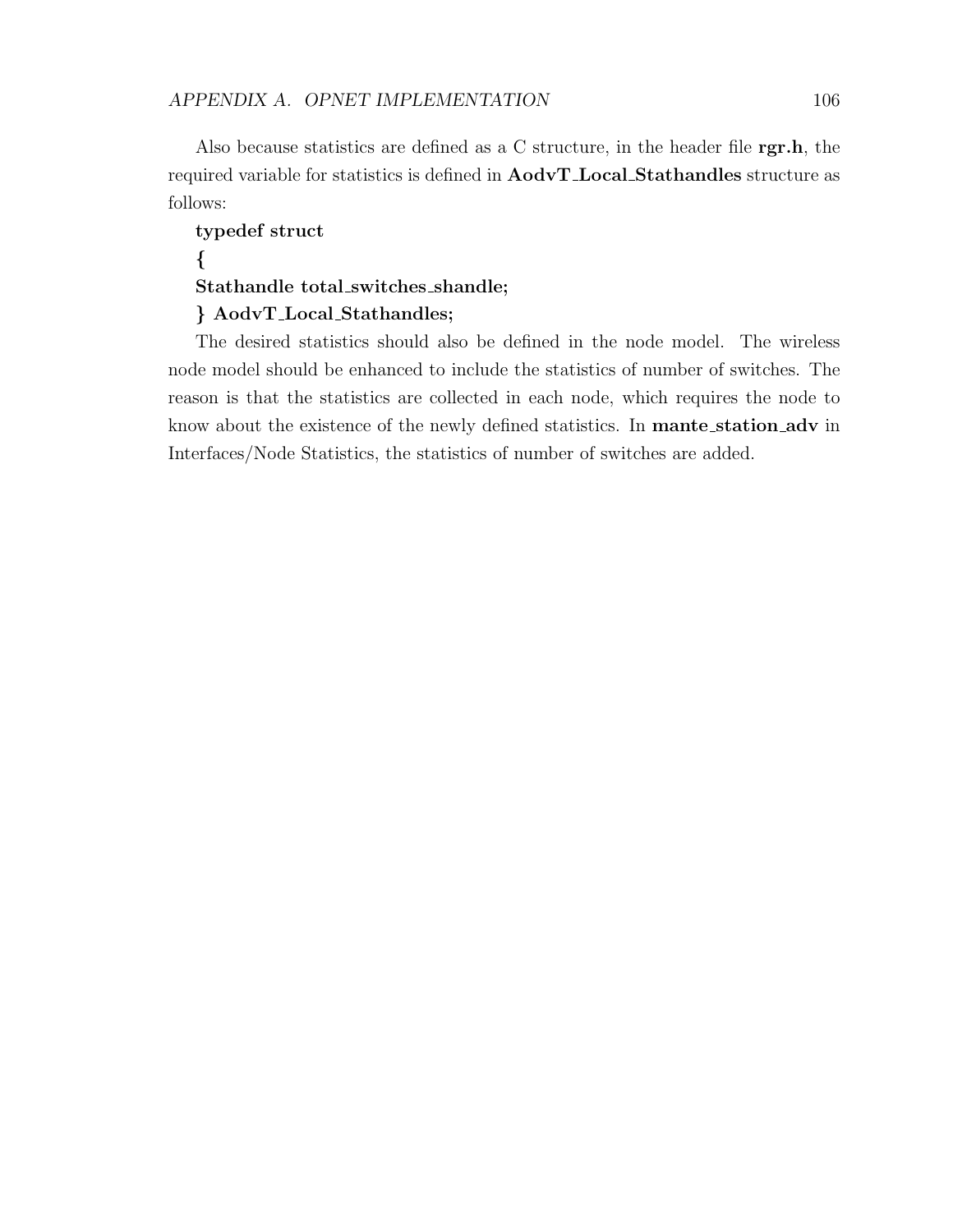### Appendix B

# 10 Searching UAVs in a 25  $km^2$  Area

In this Appendix, the figures for scenarios including 10 searching UAVs in a 25  $km^2$ environment are depicted. The delivery ratio of RGR and both versions of AODV are almost equal (the curves matches each other), which confirms our intuition about the increment of the probability of an isolated network. In such a case with a partitioned network, all protocols will fail and RGR cannot show its superiority.

Another interesting fact about these scenarios is the overhead of RGR which is higher at the beginning of the simulation and will tend to AODV as time passes. Although the difference is not significant, the number of control packets in RGR and AODV with local repair are close to each other and higher than AODV without local repair.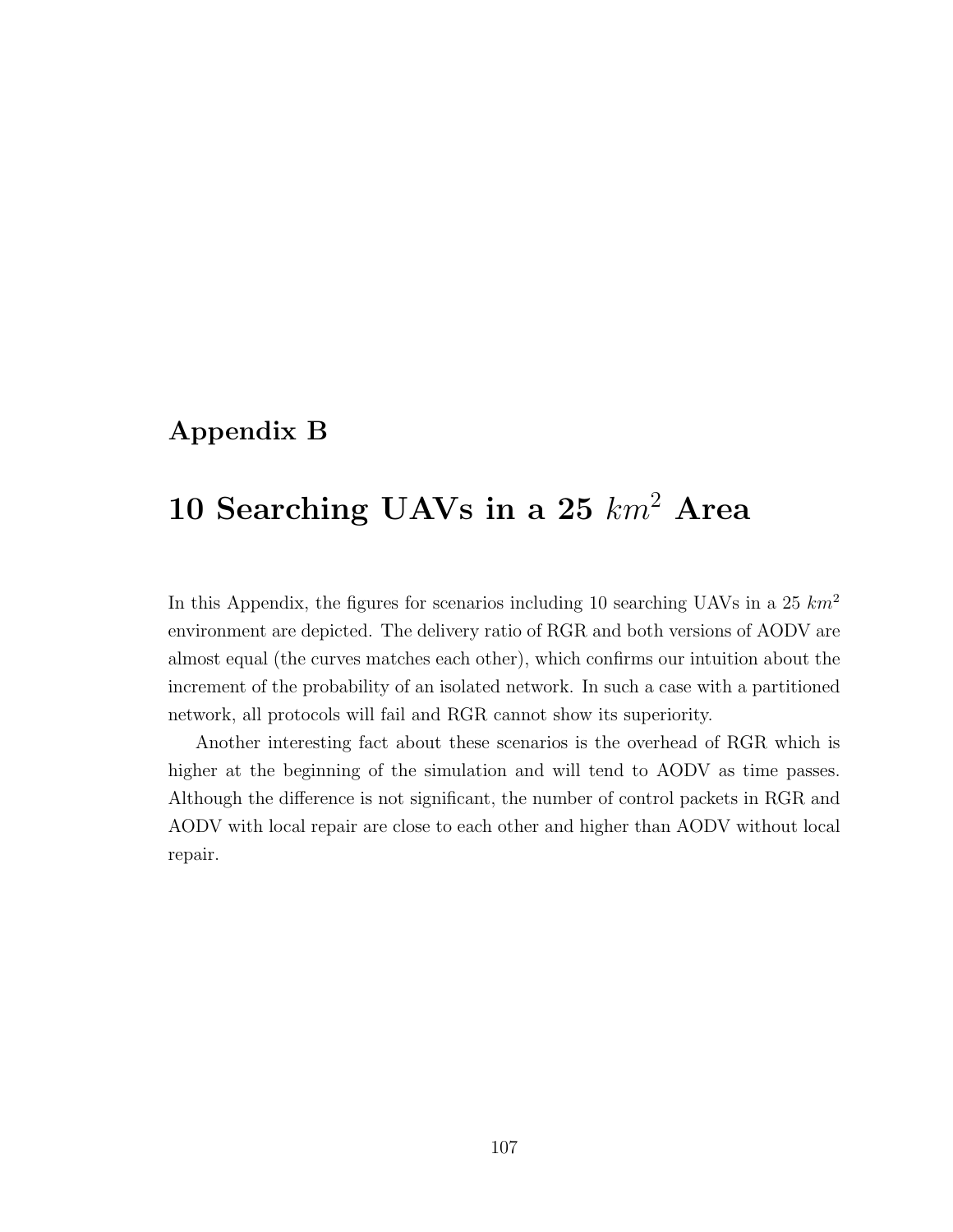

Figure B.1: Average delay in a searching scenario of size  $25 \; km^2$  including 10 low speed UAVs



Figure B.2: Average delivery ratio in a searching scenario of size 25  $km^2$  including 10 low speed UAVs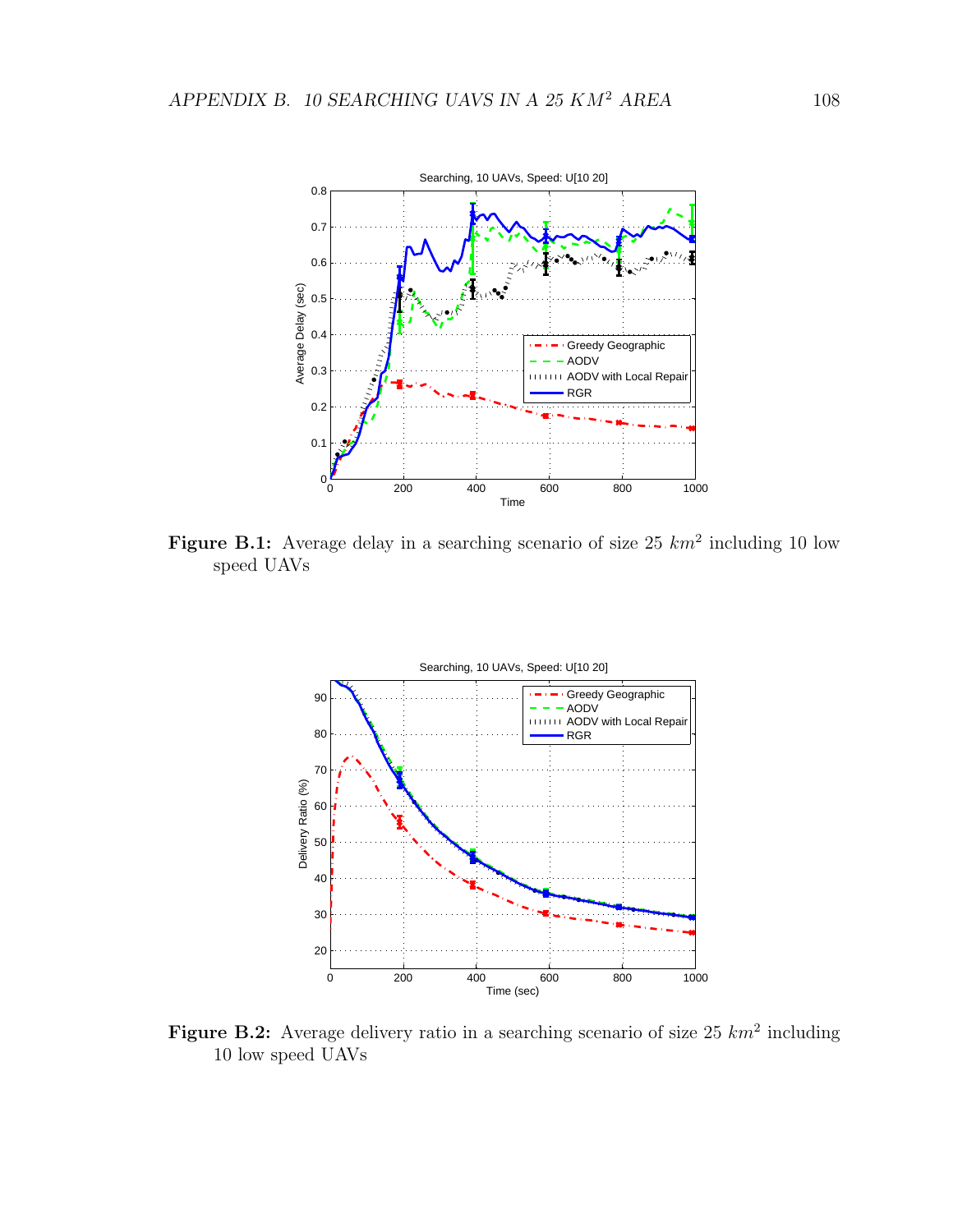

Figure B.3: Average routing traffic in a searching scenario of size 25  $km^2$  including 10 low speed UAVs



Figure B.4: Average delay in a searching scenario of size  $25 \; km^2$  including 10 medium speed UAVs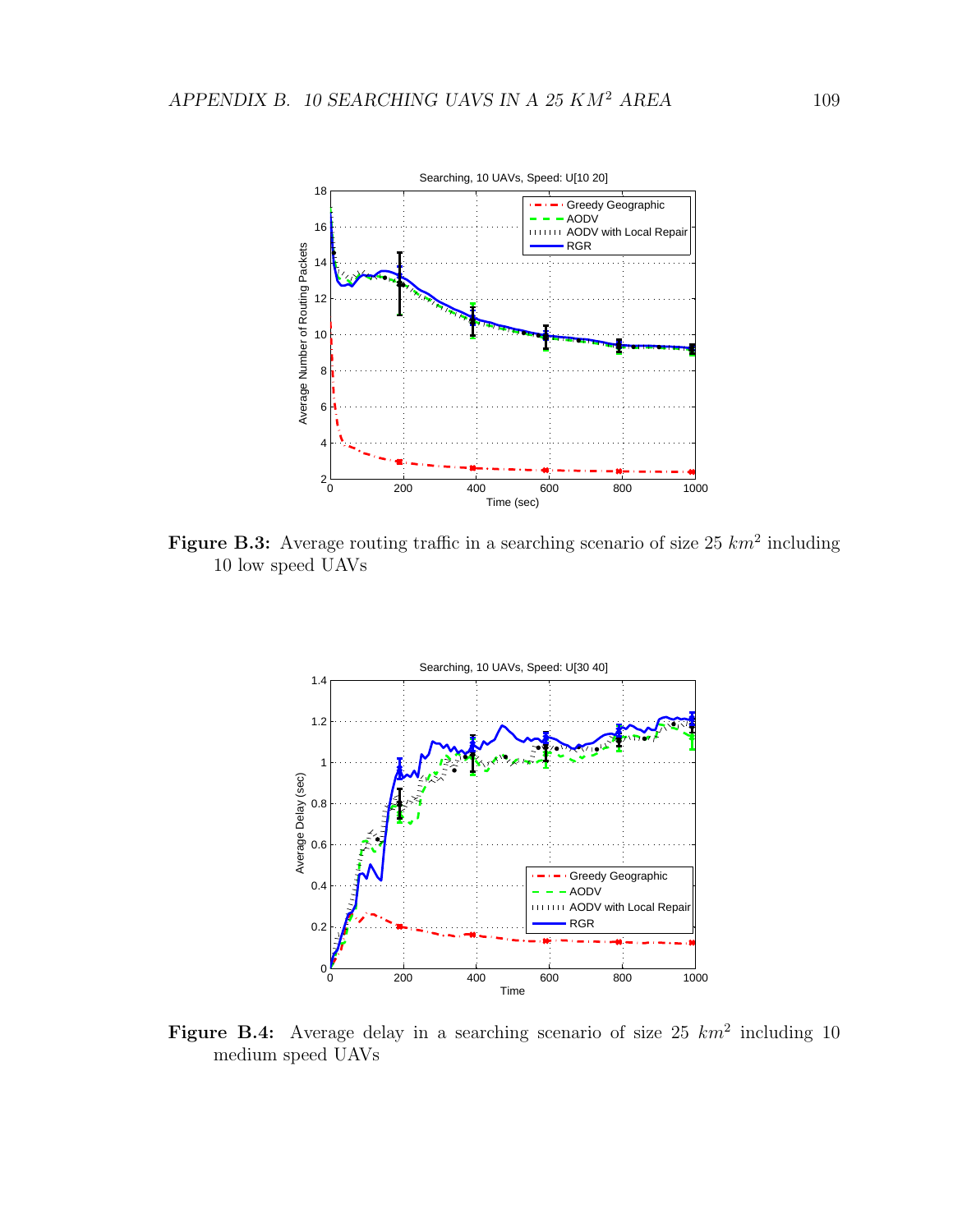

Figure B.5: Average delivery ratio in a searching scenario of size 25  $km^2$  including 10 medium speed UAVs



Figure B.6: Average routing traffic in a searching scenario of size 25  $km^2$  including 10 medium speed UAVs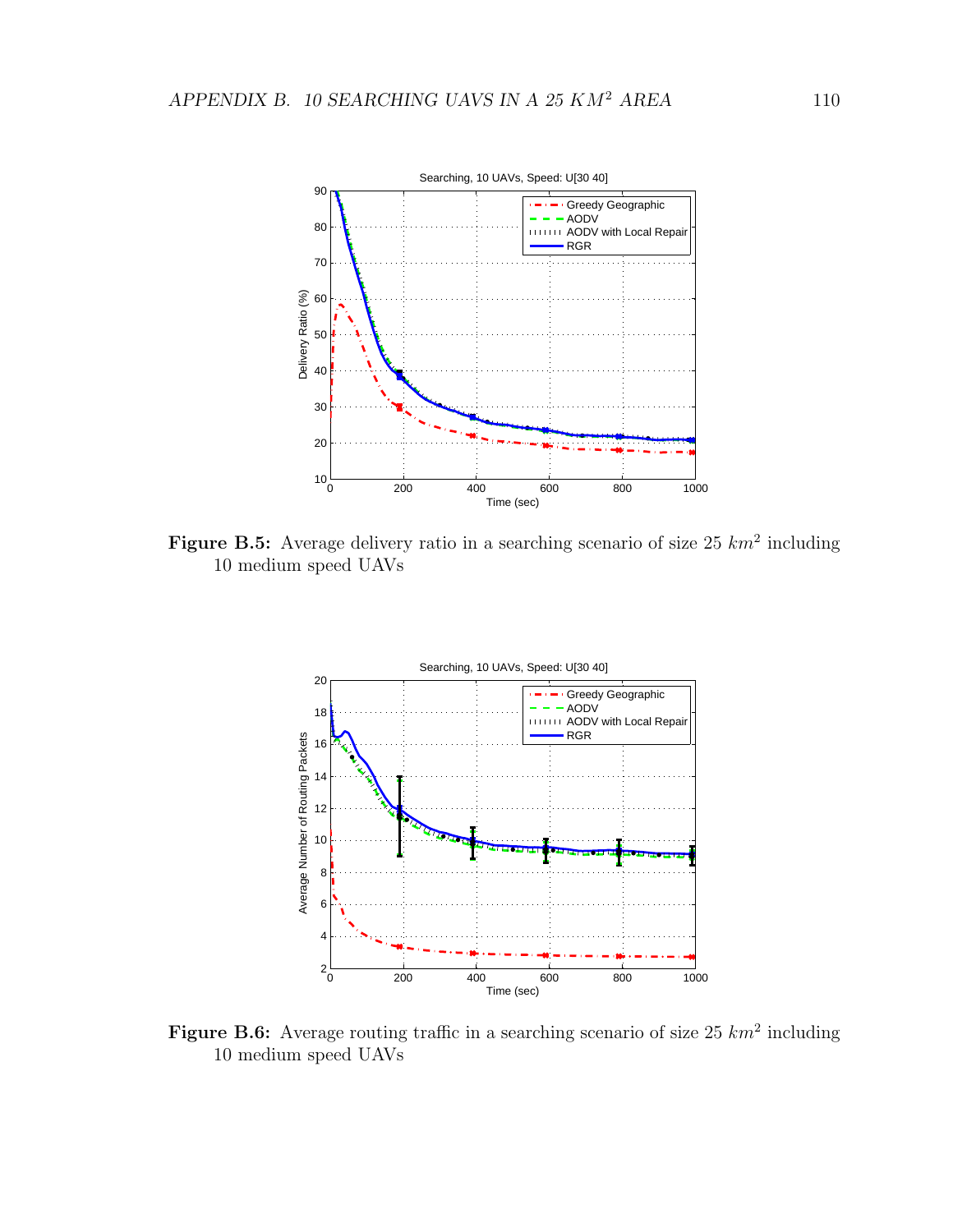

Figure B.7: Average delay in a searching scenario of size 25  $km^2$  including 10 high speed UAVs



Figure B.8: Average delivery ratio in a searching scenario of size 25  $km^2$  including 10 high speed UAVs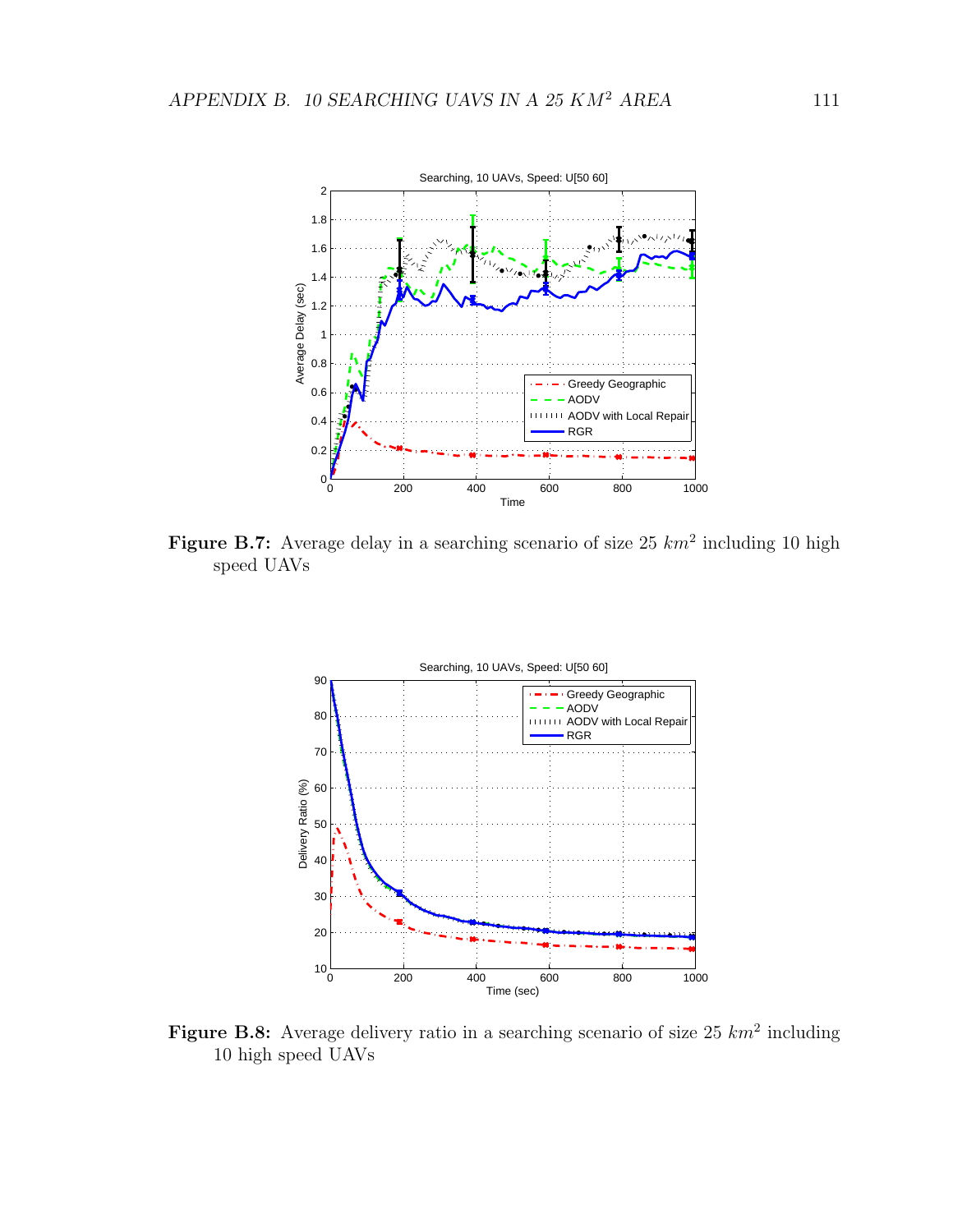

Figure B.9: Average routing traffic in a searching scenario of size 25  $km^2$  including 10 high speed UAVs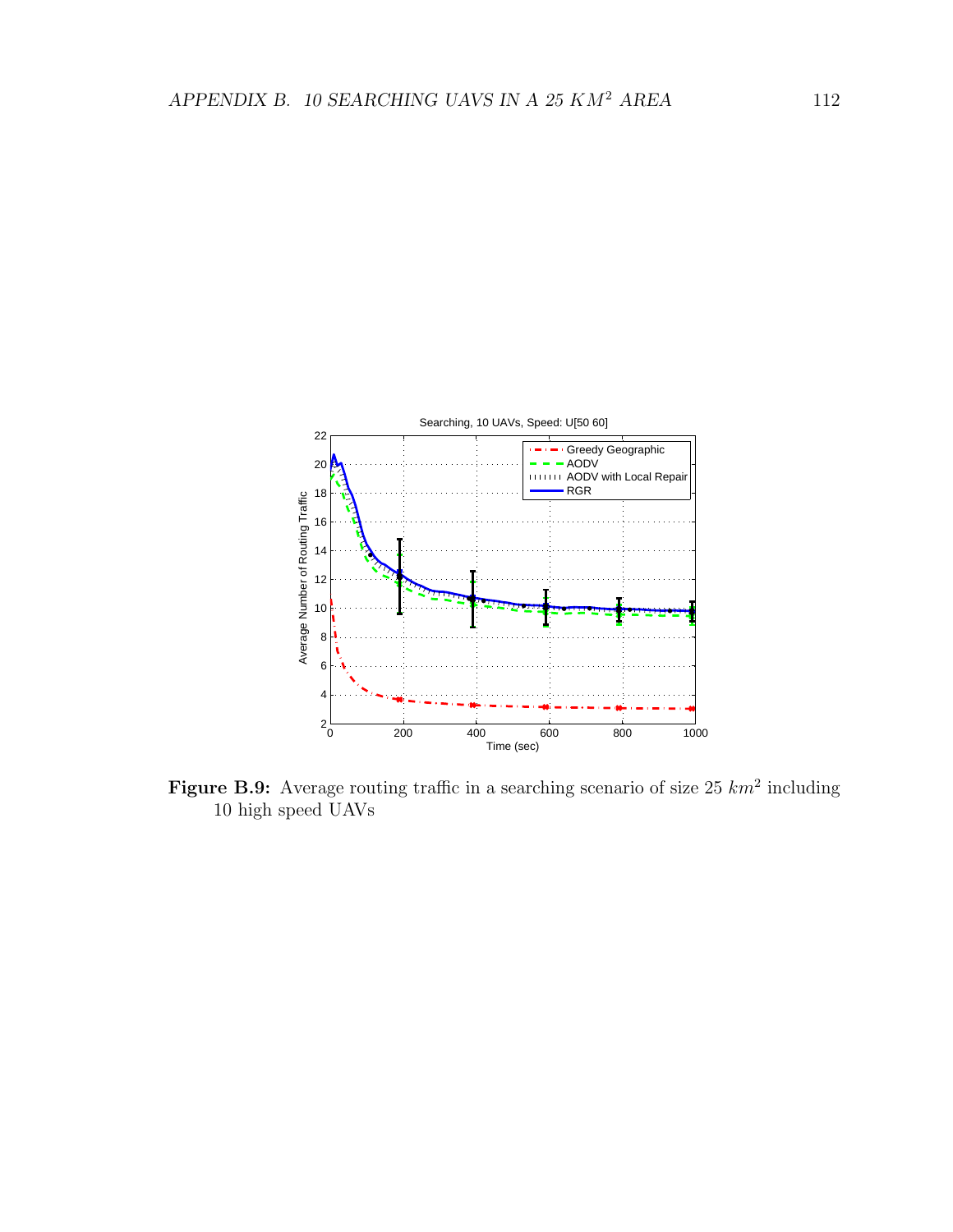## Appendix C

# Searching Mission with 30 Nodes

In this Appendix, the figures for a searching mission with 30 UAVs in a  $25 \; km^2$  area are illustrated.



Figure C.1: Average delay in a searching scenario of size 25  $km^2$  including 30 low speed UAVs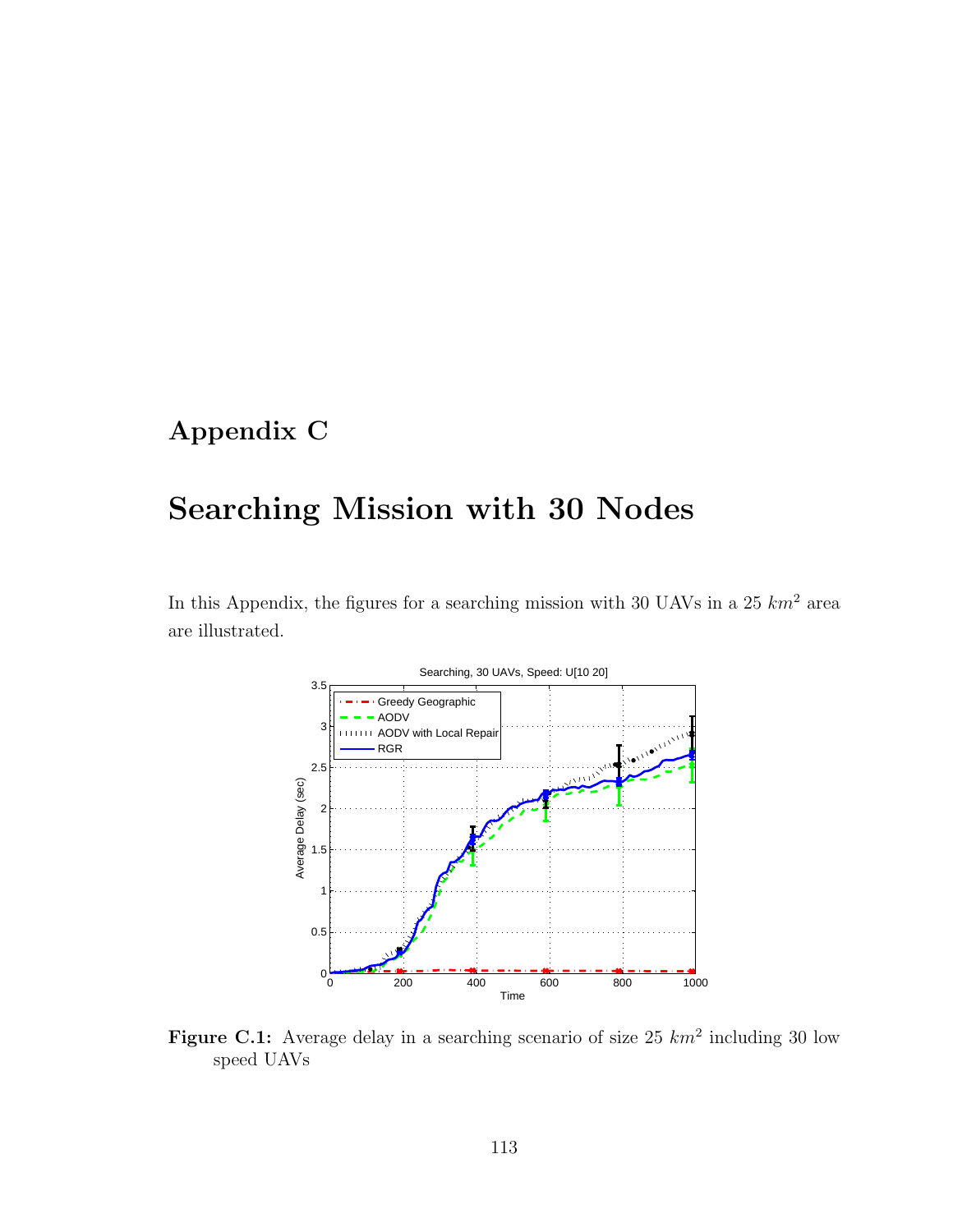

Figure C.2: Average delivery ratio in a searching scenario of size 25  $km^2$  including 30 low speed UAVs



Figure C.3: Average routing traffic in a searching scenario of size 25  $km^2$  including 30 low speed UAVs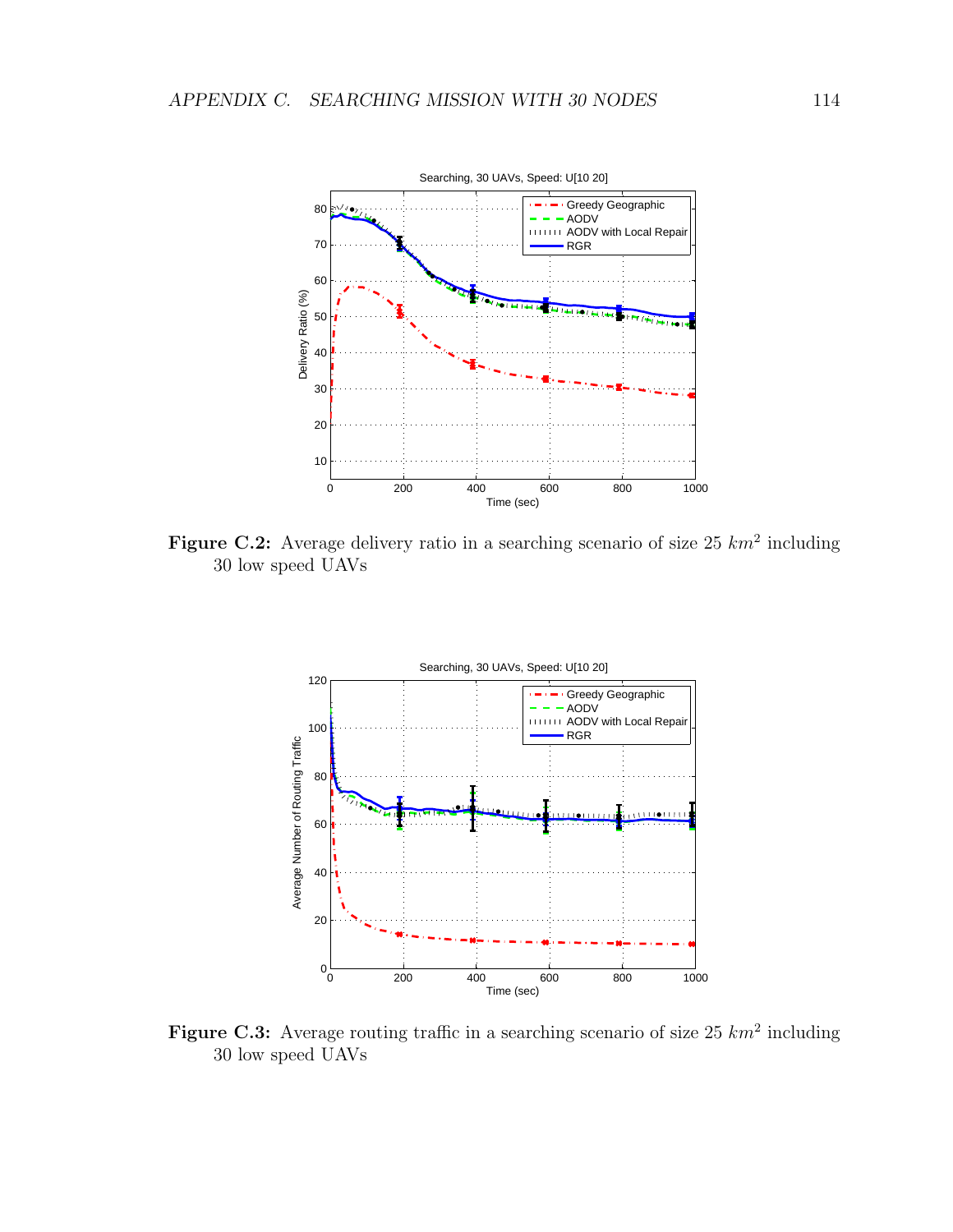

Figure C.4: Average delay in a searching scenario of size 25  $km^2$  including 30 medium speed UAVs



Figure C.5: Average delivery ratio in a searching scenario of size 25  $km^2$  including 30 medium speed UAVs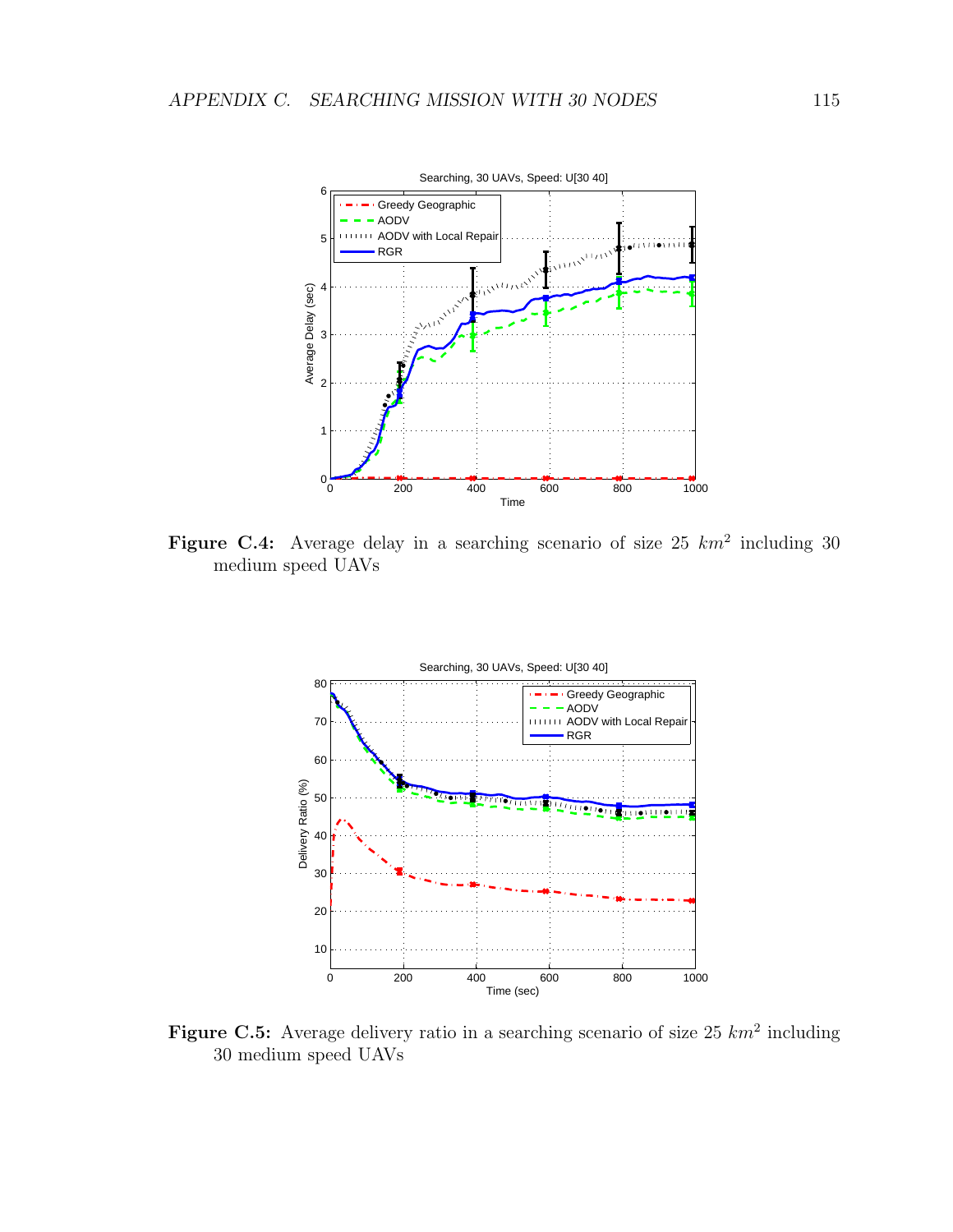

Figure C.6: Average routing traffic in a searching scenario of size 25  $km^2$  including 30 medium speed UAVs



Figure C.7: Average delay in a searching scenario of size 25  $km^2$  including 30 high speed UAVs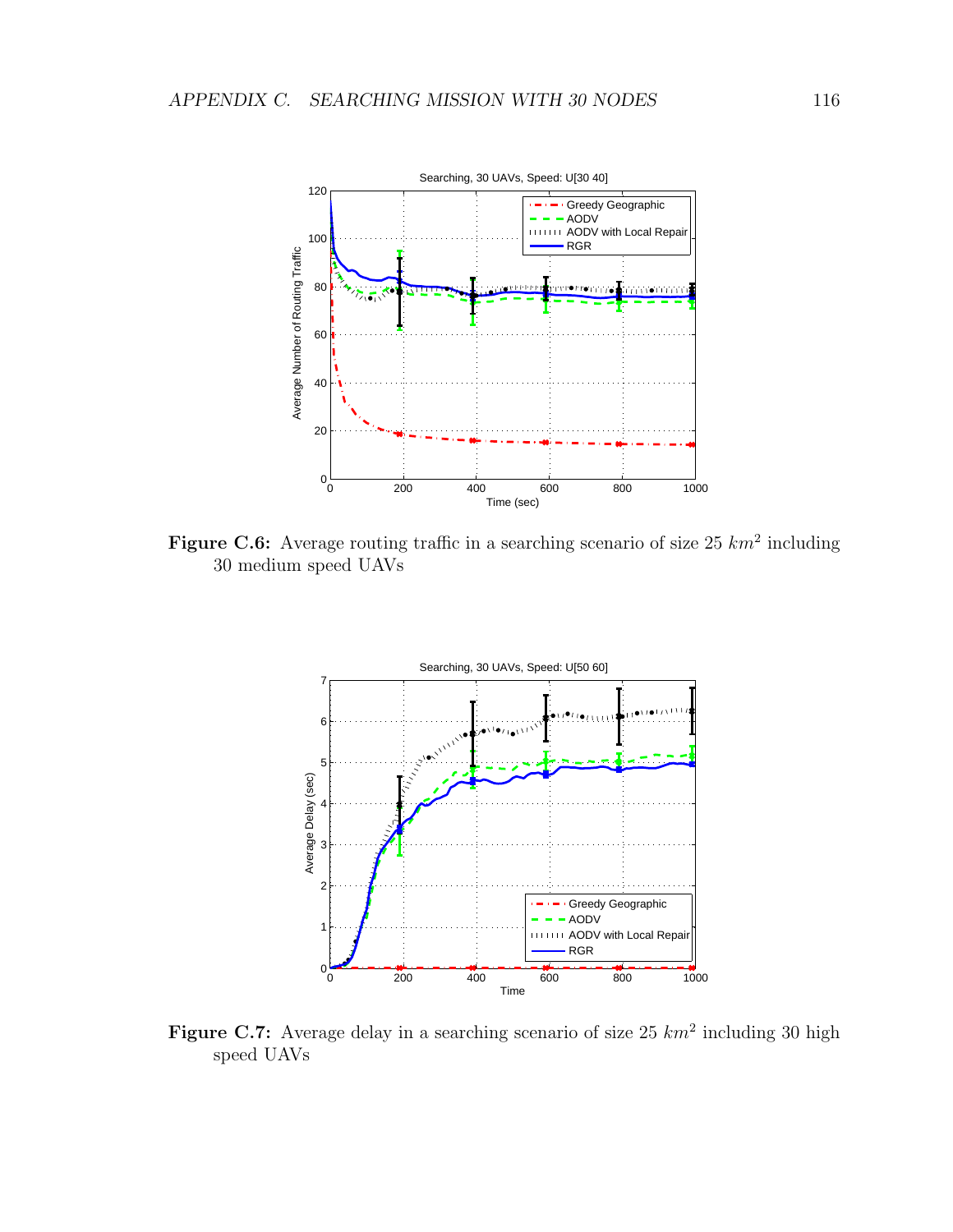

Figure C.8: Average delivery ratio in a searching scenario of size 25  $km^2$  including 30 high speed UAVs



Figure C.9: Average routing traffic in a searching scenario of size 25  $km^2$  including 30 high speed UAVs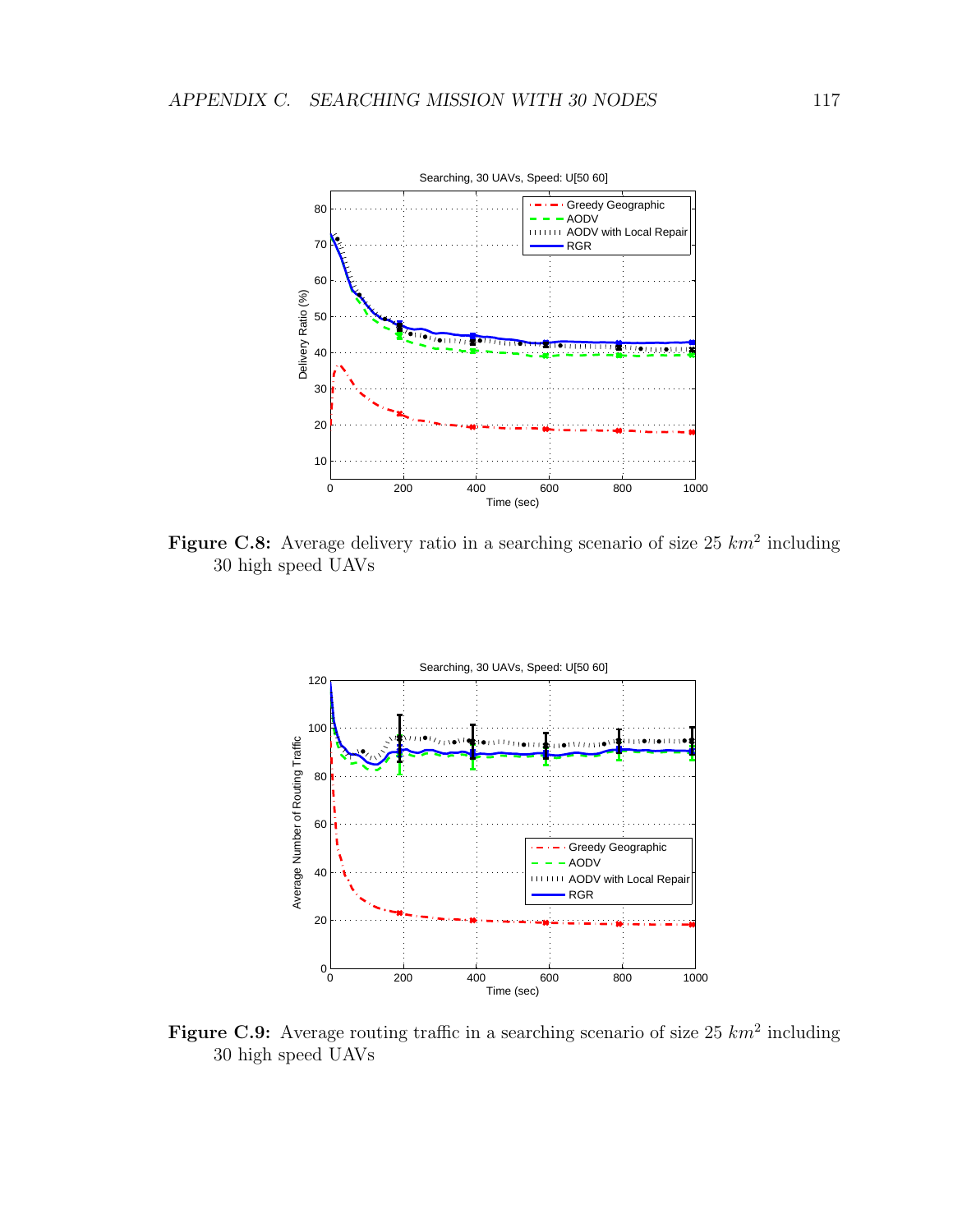## Appendix D

# Tracking Mission with 20 Nodes





Figure D.1: Average delay in a tracking scenario including 20 low speed UAVs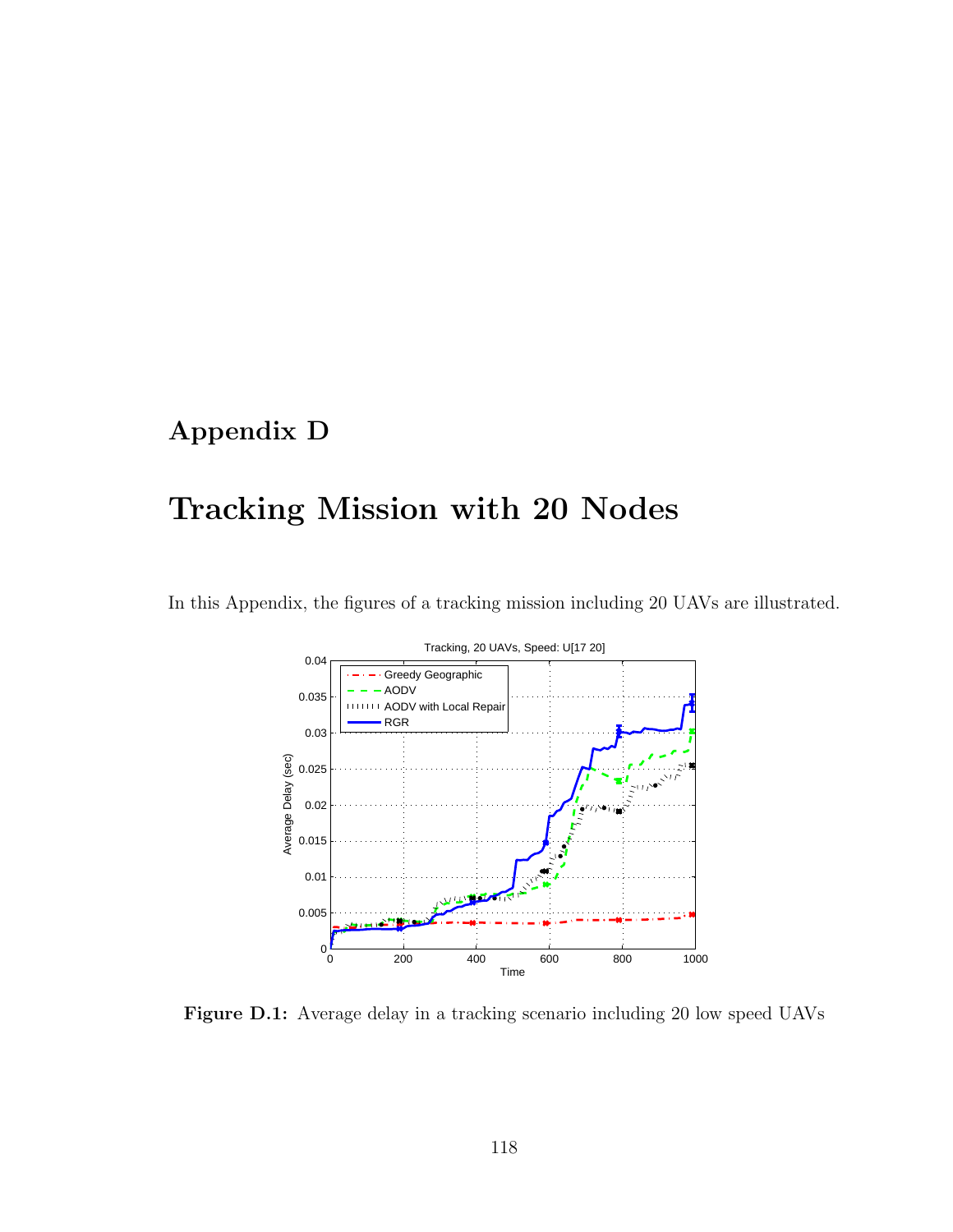

Figure D.2: Average packet delivery ratio in a tracking scenario including 20 low speed UAVs



Figure D.3: Average routing traffic in a tracking scenario including 20 low speed UAVs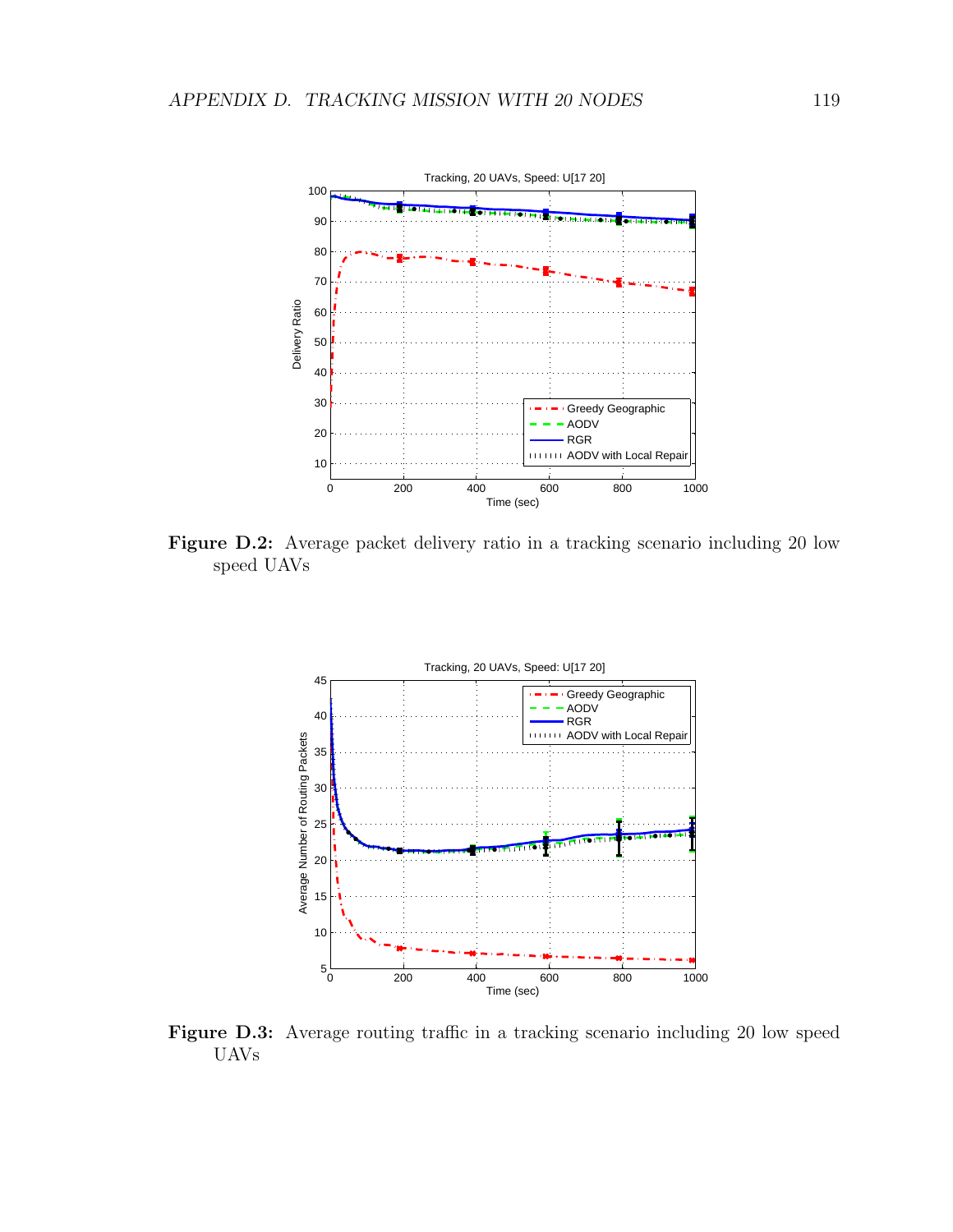

Figure D.4: Average delay in a tracking scenario including 20 medium speed UAVs



Figure D.5: Average packet delivery ratio in a tracking scenario including 20 medium speed UAVs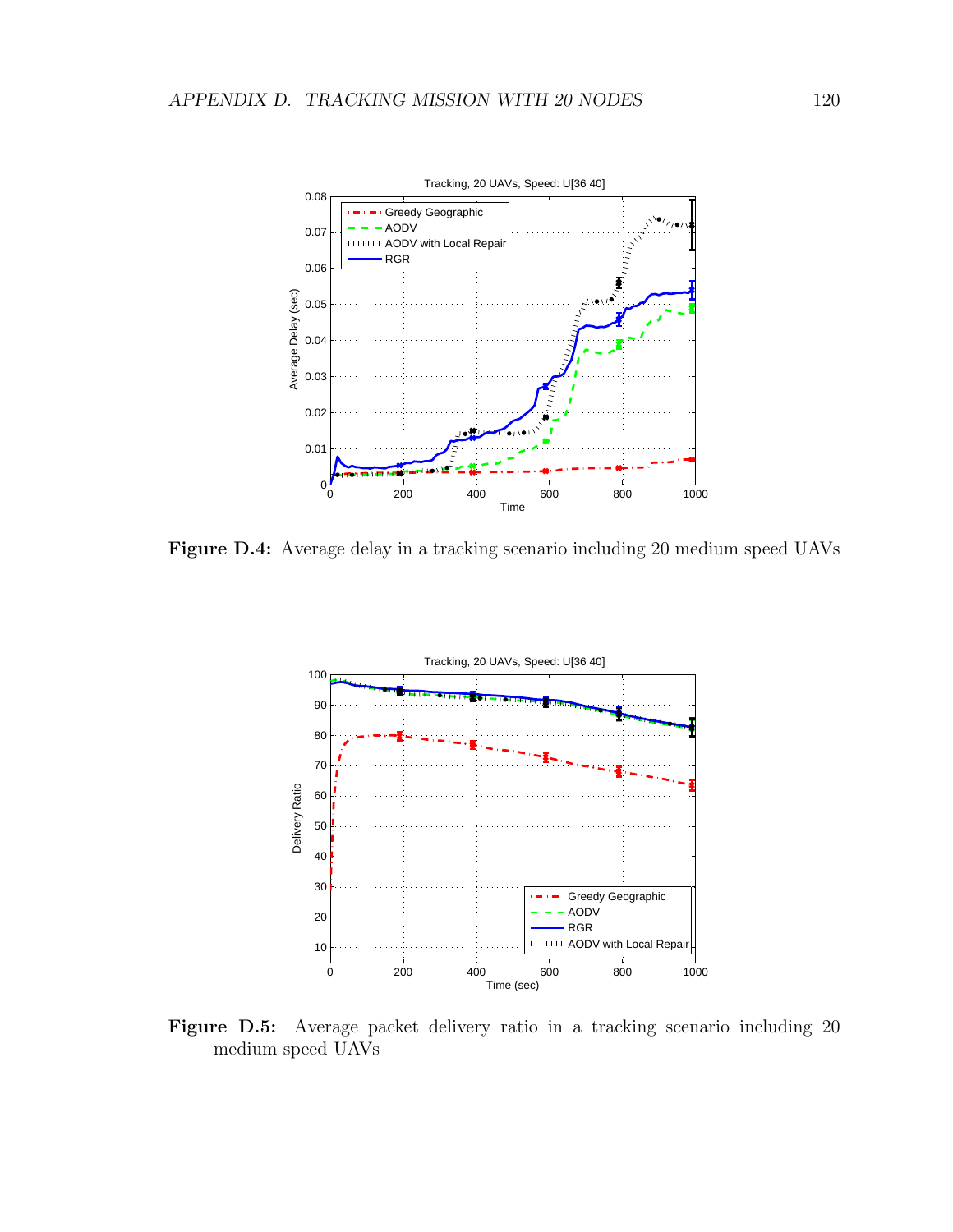

Figure D.6: Average routing traffic in a tracking scenario including 20 medium speed UAVs



Figure D.7: Average delay in a tracking scenario including 20 high speed UAVs